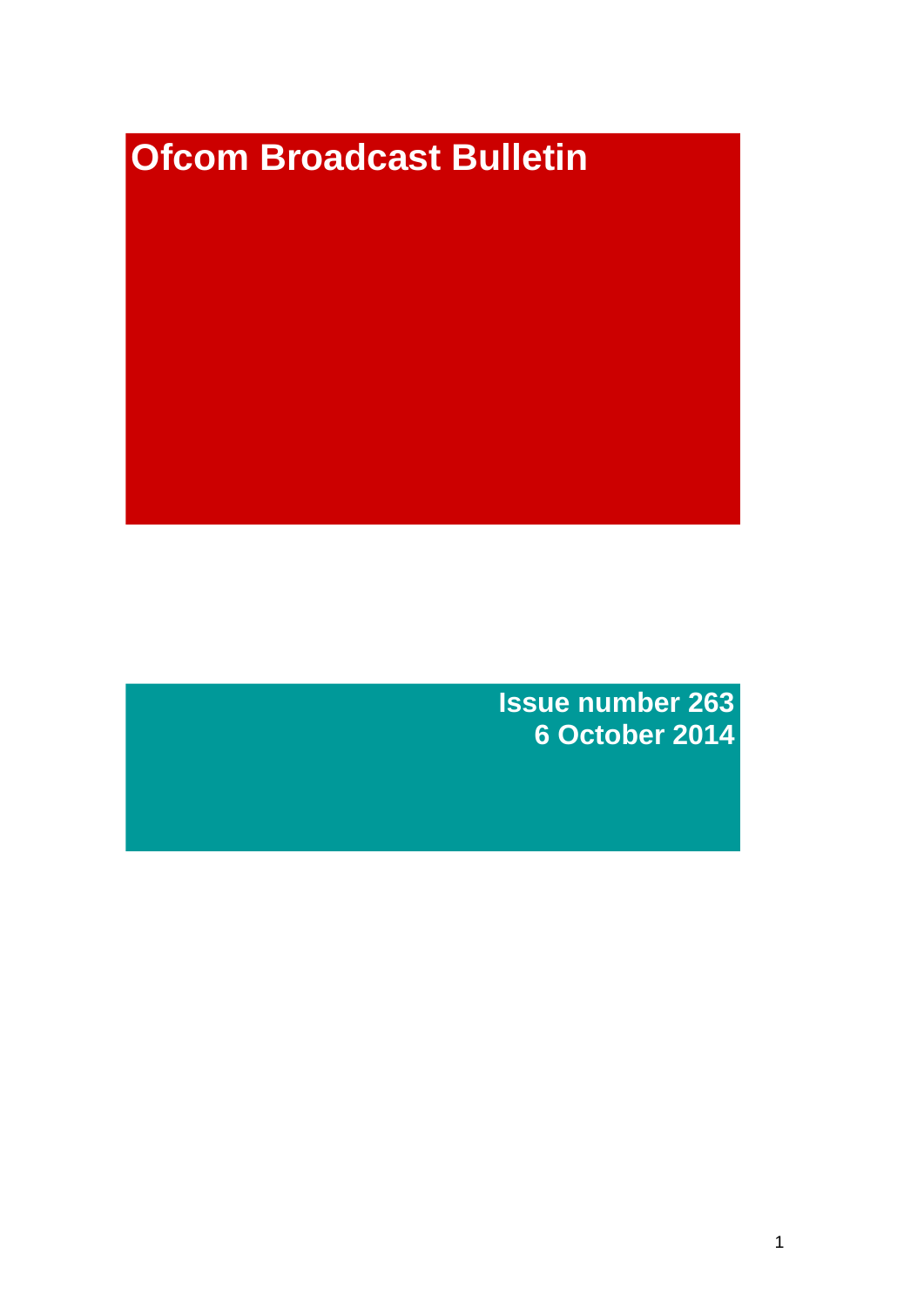# **Contents**

| Introduction                                                                                              | 3  |
|-----------------------------------------------------------------------------------------------------------|----|
| <b>Standards cases</b>                                                                                    |    |
| In Breach                                                                                                 |    |
| <b>ATN Rannagor</b><br>ATN Bangla, 10 June 2014, 17:45                                                    | 6  |
| Kathryn Wilson<br>Cool FM, 6 April 2014, 00:00                                                            | 9  |
| <b>UK Local Election 2014</b><br>Geo News, 20 May 2014, 19:00                                             | 13 |
| World Championship Boxing<br>BoxNation, 6 July 2014, 19:00                                                | 24 |
| <b>Sponsorship credits</b><br>Afternoons on TLC, various dates and times                                  | 27 |
| Resolved                                                                                                  |    |
| <b>Sky News with Lorna Dunkley</b><br>Sky News, 20 July 2014, 12:00                                       | 33 |
| <b>Monty Python Live (Mostly)</b><br>Gold, 20 July 2014, 19:30                                            | 36 |
| <b>Broadcast Licence Condition Cases</b>                                                                  |    |
| In Breach                                                                                                 |    |
| Non-payment of broadcasting licence fees                                                                  | 38 |
| <b>Fairness and Privacy cases</b>                                                                         |    |
| Upheld in Part                                                                                            |    |
| <b>Complaint by Dr Halla Diyab</b><br>Al Manbar Al Suri, Al Ghad TV, 1 February 2014                      | 39 |
| Not Upheld                                                                                                |    |
| <b>Complaint by the Council of the Isles of Scilly</b><br>Various news reports, Radio Scilly, 2 June 2014 | 53 |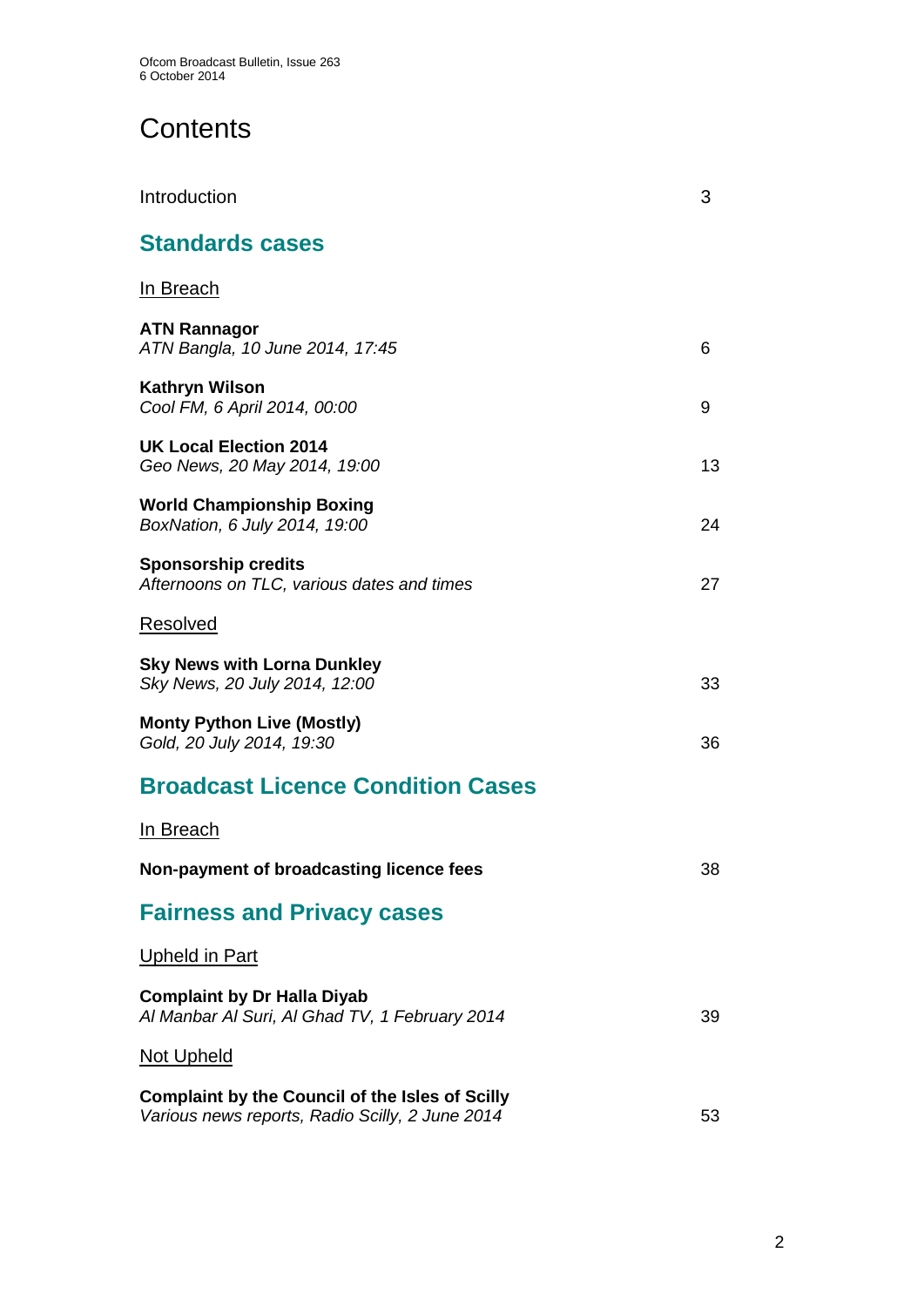| <b>Complaint by Mr Patrick Gardner</b><br>Life and Death on the A9, BBC1 Scotland, 6 March 2014 | 58 |
|-------------------------------------------------------------------------------------------------|----|
| <b>Investigations Not in Breach</b>                                                             | 68 |
| <b>Complaints Assessed, Not Investigated</b>                                                    | 69 |
| <b>Investigations List</b>                                                                      | 79 |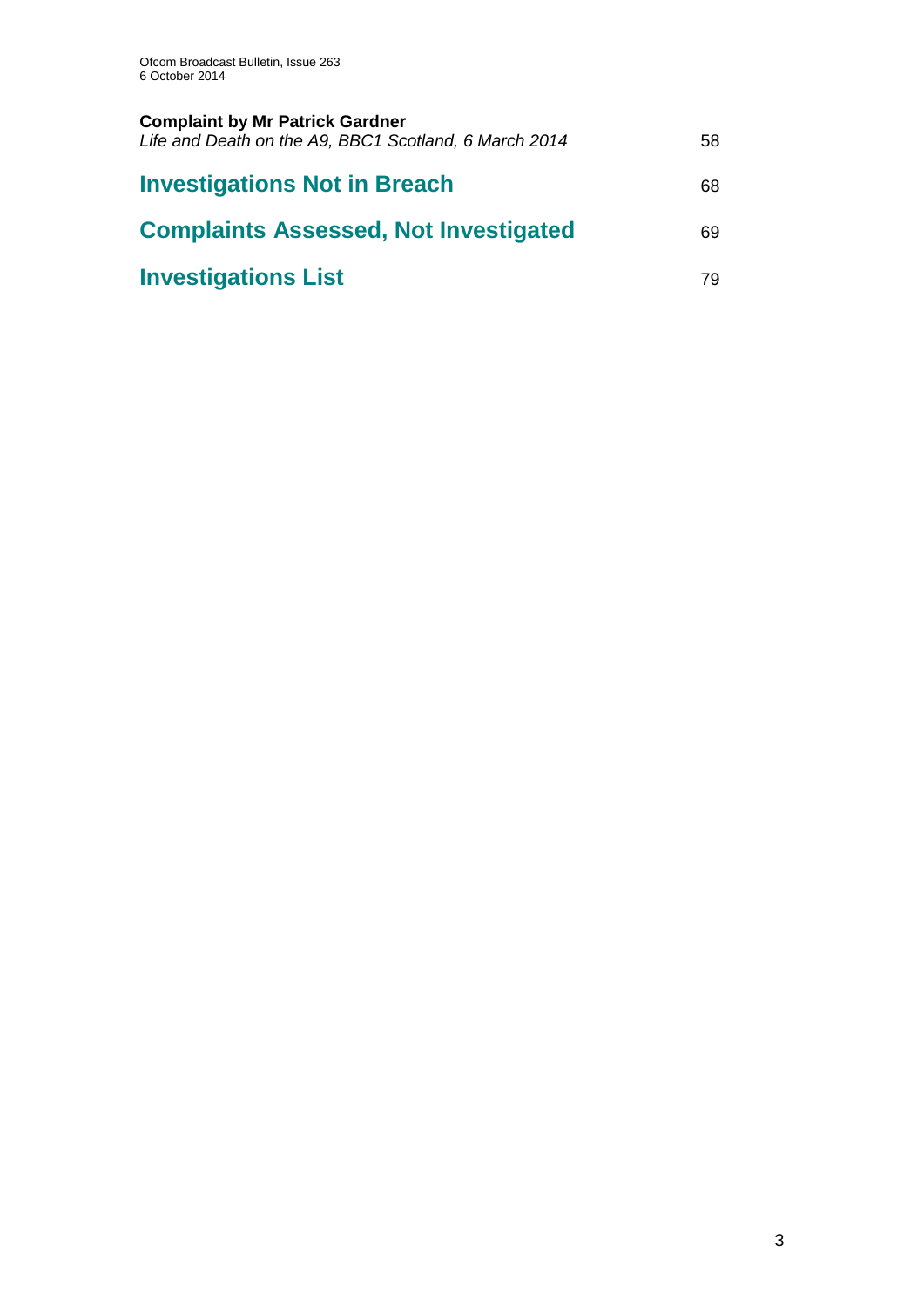# Introduction

Under the Communications Act 2003 ("the Act"), Ofcom has a duty to set standards for broadcast content as appear to it best calculated to secure the standards objectives<sup>1</sup>. Ofcom must include these standards in a code or codes. These are listed below. Ofcom also has a duty to secure that every provider of a notifiable On Demand Programme Services ("ODPS") complies with certain standards requirements as set out in the  $Act<sup>2</sup>$ .

The Broadcast Bulletin reports on the outcome of investigations into alleged breaches of those Ofcom codes below, as well as licence conditions with which broadcasters regulated by Ofcom are required to comply. We also report on the outcome of ODPS sanctions referrals made by ATVOD and the ASA on the basis of their rules and guidance for ODPS. These Codes, rules and guidance documents include:

- a) [Ofcom's Broadcasting Code](http://stakeholders.ofcom.org.uk/broadcasting/broadcast-codes/broadcast-code/) ("the Code").
- b) the [Code on the Scheduling of Television Advertising](http://stakeholders.ofcom.org.uk/broadcasting/broadcast-codes/advert-code/) ("COSTA") which contains rules on how much advertising and teleshopping may be scheduled in programmes, how many breaks are allowed and when they may be taken.
- c) certain sections of the [BCAP Code: the UK Code of Broadcast Advertising,](http://www.bcap.org.uk/Advertising-Codes/Broadcast-HTML.aspx) which relate to those areas of the BCAP Code for which Ofcom retains regulatory responsibility. These include:
	- the prohibition on 'political' advertising:
	- sponsorship and product placement on television (see Rules 9.13, 9.16 and 9.17 of the Code) and all commercial communications in radio programming (see Rules 10.6 to 10.8 of the Code);
	- 'participation TV' advertising. This includes long-form advertising predicated on premium rate telephone services – most notably chat (including 'adult' chat), 'psychic' readings and dedicated quiz TV (Call TV quiz services). Ofcom is also responsible for regulating gambling, dating and 'message board' material where these are broadcast as advertising<sup>3</sup>.
- d) other licence conditions which broadcasters must comply with, such as requirements to pay fees and submit information which enables Ofcom to carry out its statutory duties. Further information can be found on Ofcom's website for [television](http://licensing.ofcom.org.uk/tv-broadcast-licences/) and [radio](http://licensing.ofcom.org.uk/radio-broadcast-licensing/) licences.
- e) rules and guidance for both [editorial content and advertising content on ODPS.](http://www.atvod.co.uk/uploads/files/ATVOD_Rules_and_Guidance_Ed_2.0_May_2012.pdf) Ofcom considers sanctions in relation to ODPS on referral by the Authority for Television On-Demand ("ATVOD") or the Advertising Standards Authority ("ASA"), co-regulators of ODPS for editorial content and advertising respectively, or may do so as a concurrent regulator.

[Other codes and requirements](http://stakeholders.ofcom.org.uk/broadcasting/broadcast-codes/) may also apply to broadcasters and ODPS, depending on their circumstances. These include the Code on Television Access Services (which sets out how much subtitling, signing and audio description relevant

<sup>1</sup>  $1$  The relevant legislation is set out in detail in Annex 1 of the Code.

 $2$  The relevant legislation can be found at Part 4A of the Act.

 $3$  BCAP and ASA continue to regulate conventional teleshopping content and spot advertising for these types of services where it is permitted. Ofcom remains responsible for statutory sanctions in all advertising cases.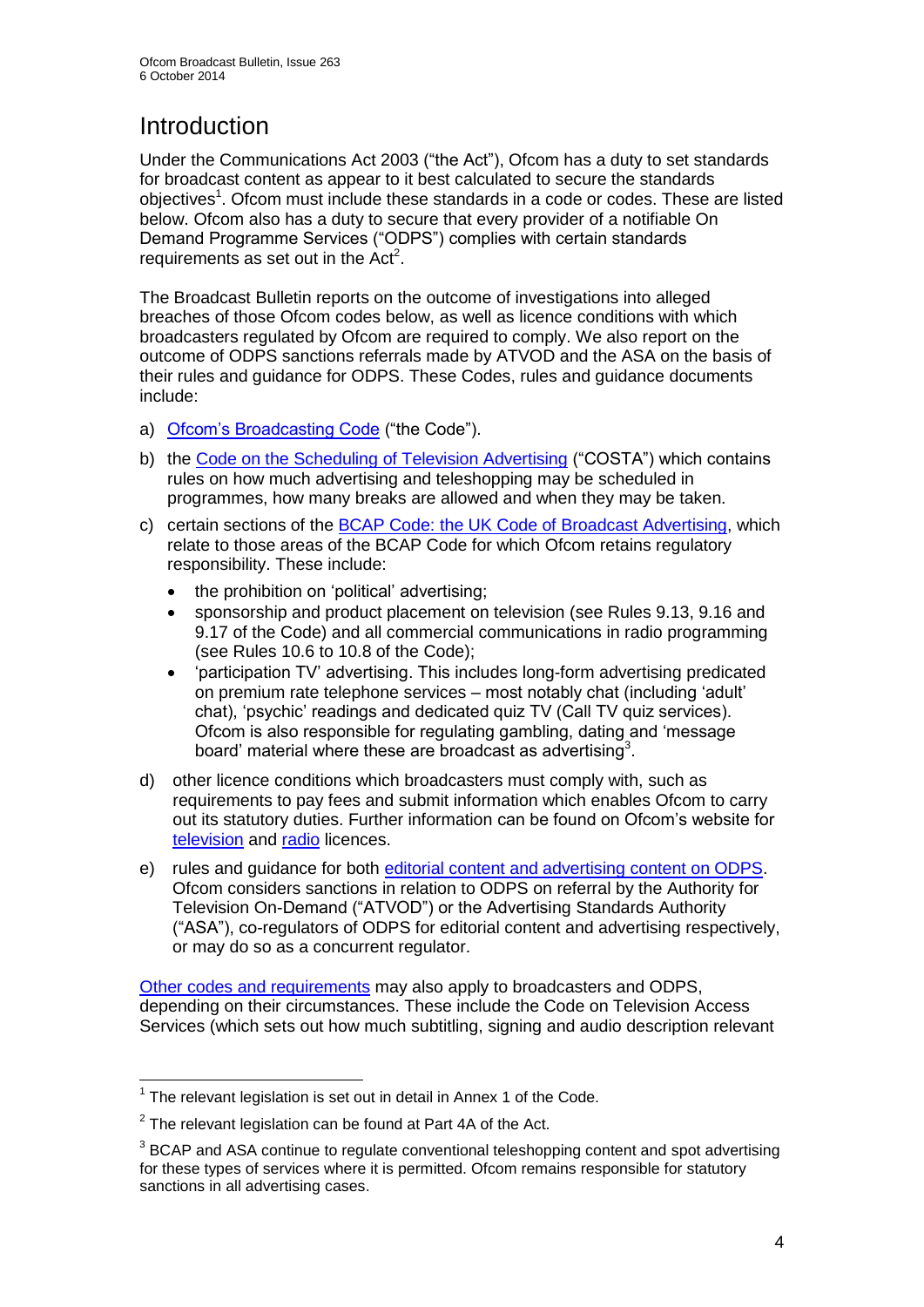licensees must provide), the Code on Electronic Programme Guides, the Code on Listed Events, and the Cross Promotion Code.

**It is Ofcom's policy to describe fully the content in television, radio and on demand content. Some of the language and descriptions used in Ofcom's Broadcast Bulletin may therefore cause offence.**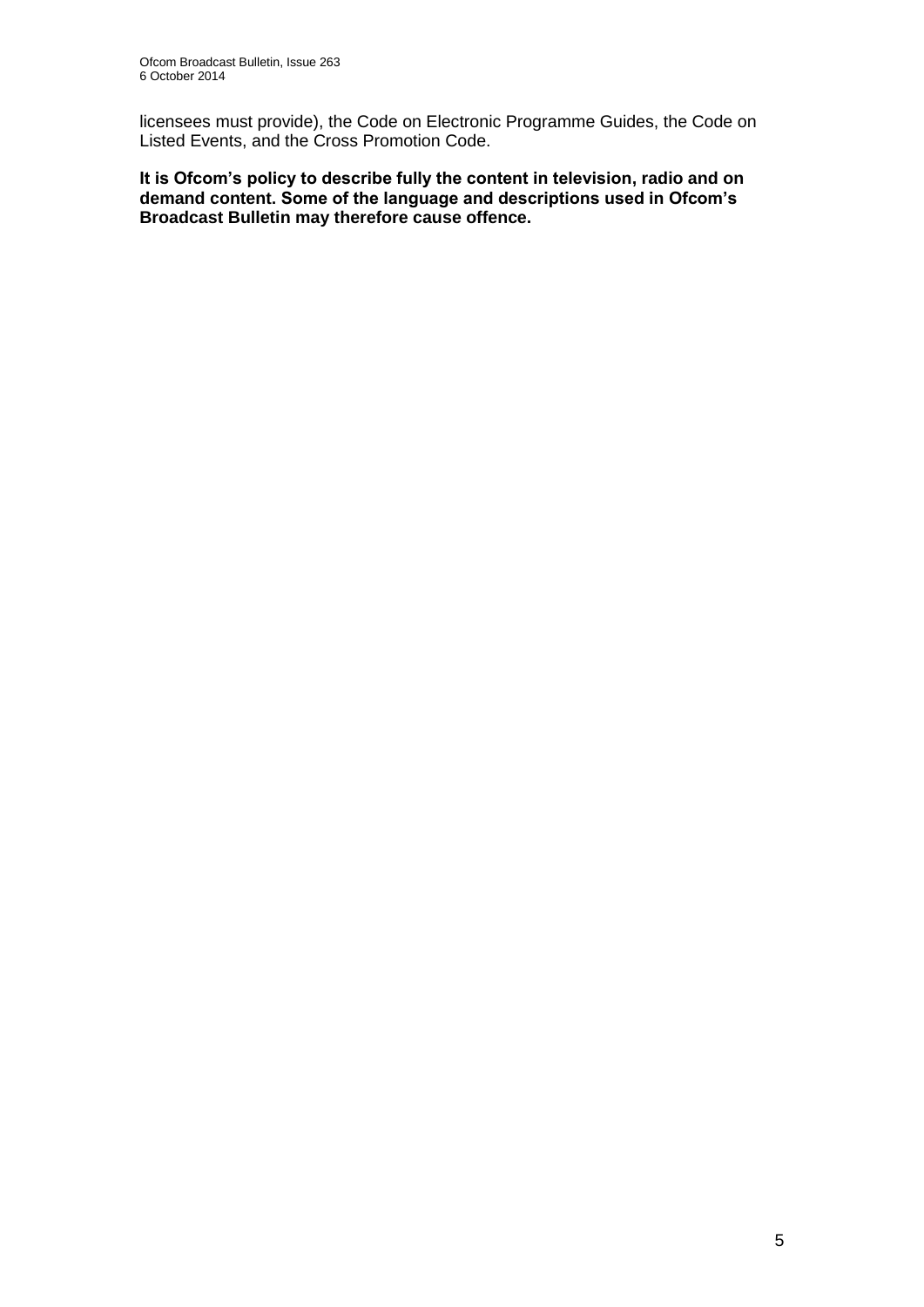## **Standards cases**

## **In Breach**

## **ATN Rannagor**

*ATN Bangla, 10 June 2014, 17:45*

#### **Introduction**

ATN Bangla is a news and general entertainment channel broadcast in Bengali and serving a Bangladeshi audience. The licence for ATN Bangla is held by ATN Bangla UK Limited ("ATN Bangla" or "the Licensee").

*ATN Rannagor* was a cookery show broadcast on 10 June 2014. Ofcom received a complaint about the prominence of branding within the programme. We viewed the material in question, noting a number of commercial references. As the programme was predominantly in Bengali with some English, we commissioned an independent translation of the material.

We noted, in particular:

- The Best's logo and an accompanying image of the product were regularly visible behind the presenter as she introduced different segments of the programme.
- A large Best's logo and an accompanying image of the product also appeared prominently on the front of the worktop used throughout the programme.
- On two occasions during the programme, the Best's logo and an accompanying image of the product were shown on the screen, alongside the text *"Tomato Ketchup and Chilli Sauce, Best's Tomato Ketchup Kitchen"*.

Ofcom requested information from the Licensee to decide whether these references constituted product placement as defined in the Code<sup>1</sup>. Although the Licensee was unable to confirm whether any commercial arrangements existed between the owner of the Best's brand and the programme's producer/broadcaster in Bangladesh, the Licensee did confirm that the references described above were not subject to any commercial arrangement between itself and Best's. Ofcom therefore considered that the references raised issues warranting investigation under the following rule of the Code:

- Rule 9.5: "No undue prominence may be given in programming to a product, service or trade mark. Undue prominence may result from:
	- the presence of, or reference to, a product, service or trade mark in programming where there is no editorial justification; or

<sup>1</sup>  $1$  The Code defines product placement as "The inclusion in a programme of, or reference to, a product, service or trademark where the inclusion is for a commercial purpose, and is in return for the making of any payment, or the giving of other valuable consideration, to any relevant provider or any other person connected with a relevant provider, and is not prop placement."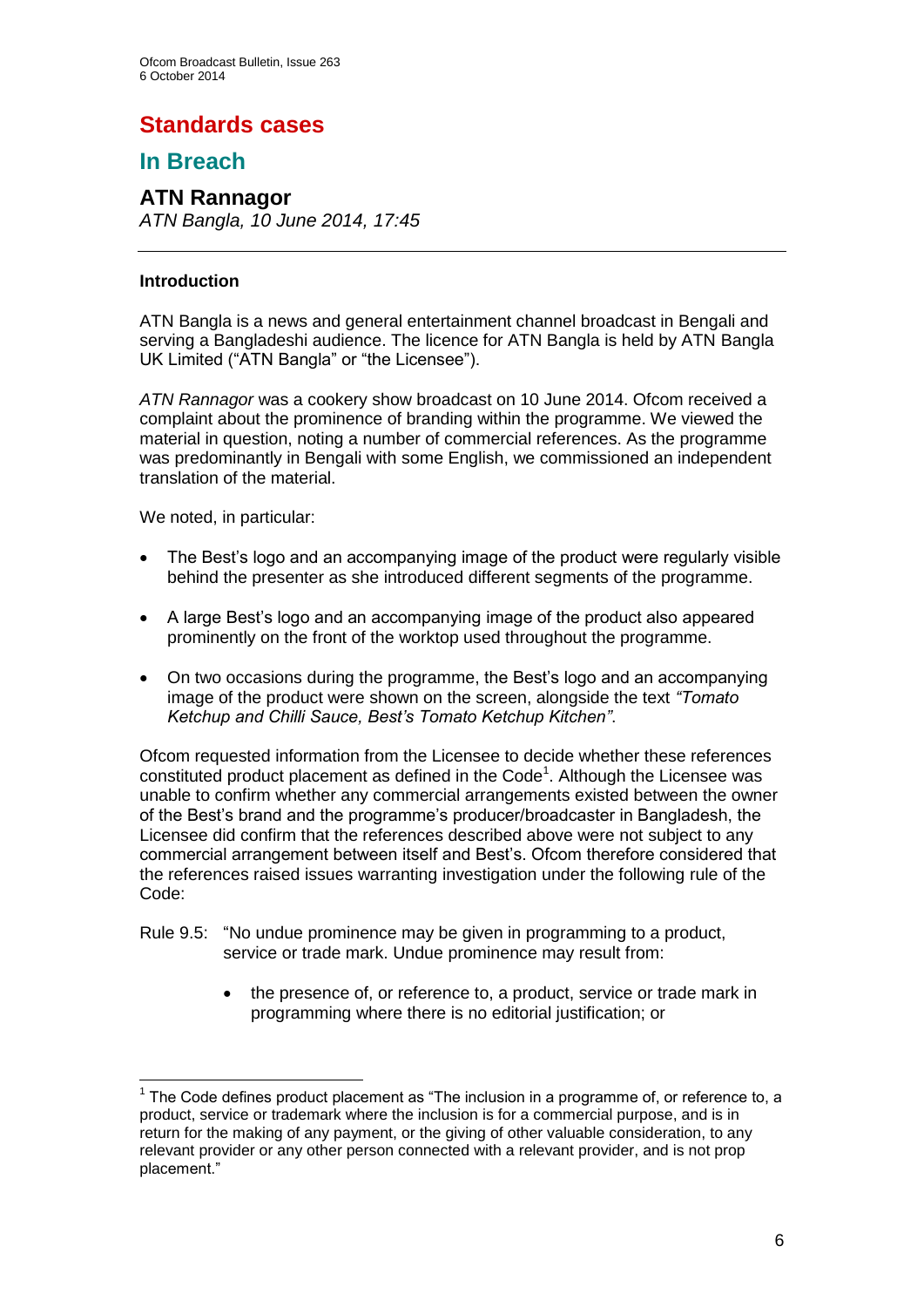• the manner in which a product, service or trade mark appears or is referred to in programming."

We therefore asked ATN Bangla for comments on how the material complied with Rule 9.5.

#### **Response**

The Licensee emphasised that it had received "no financial benefit" from the inclusion of the references to Best's. Further, the Licensee pointed out that Best's "don't have any product[s] in the UK" and that "this [product] is only for the Bangladesh market". ATN Bangla also stated that it had now stopped broadcasting the programme.

#### **Decision**

Under the Communications Act 2003 ("the Act"), Ofcom has a statutory duty to set standards for broadcast content as appear to it best calculated to secure a number of standards objectives, one of which is "that the international obligations of the United Kingdom with respect to advertising included in television and radio services are complied with". These obligations include ensuring compliance with the Audiovisual Media Services ("AVMS") Directive.

The AVMS Directive contains a number of provisions designed to help maintain a distinction between advertising and editorial content, including requirements that television advertising is kept visually and/or audibly distinct from programming in order to prevent programmes becoming vehicles for advertising, and limiting the amount of advertising shown in any clock hour. The requirements of the AVMS Directive and the Act are reflected in Section Nine of the Code, including Rules 9.5 among others.

Rule 9.5 states that no undue prominence may be given in programming to a product, service or trade mark, noting that undue prominence may result from a reference to a product, service or trade mark where there is no editorial justification, or from the manner in which a product, service or trade mark is referred to. Ofcom's published guidance<sup>2</sup> on Rule 9.5 states: "Whether a product, service or trade mark appears in a programme for solely editorial reasons…or as a result of a commercial arrangement between the broadcaster or producer and a third party funder…there must be editorial justification for its inclusion. The level of prominence given to a product, service or trade mark will be judged against the editorial context in which the reference appears."

In this case, we noted that branding for Best's featured prominently throughout the programme. Although there may be editorial justification for certain references to ingredients in cookery programmes, in this case we noted that branding for Best's was regularly visible behind the presenter, and on the front of the worktop. In addition there were two occasions on which the Best's logo and an accompanying image of the product appeared on the screen, alongside the text *"Tomato Ketchup and Chilli Sauce, Best's Tomato Ketchup Kitchen"*. We did not consider that there was editorial justification for these references, which strongly resembled brand advertising. Although we noted the Licensee's arguments both that it had received no financial benefit from the inclusion of these references, and that the product referred to was

 2 <http://stakeholders.ofcom.org.uk/binaries/broadcast/guidance/831193/section9.pdf>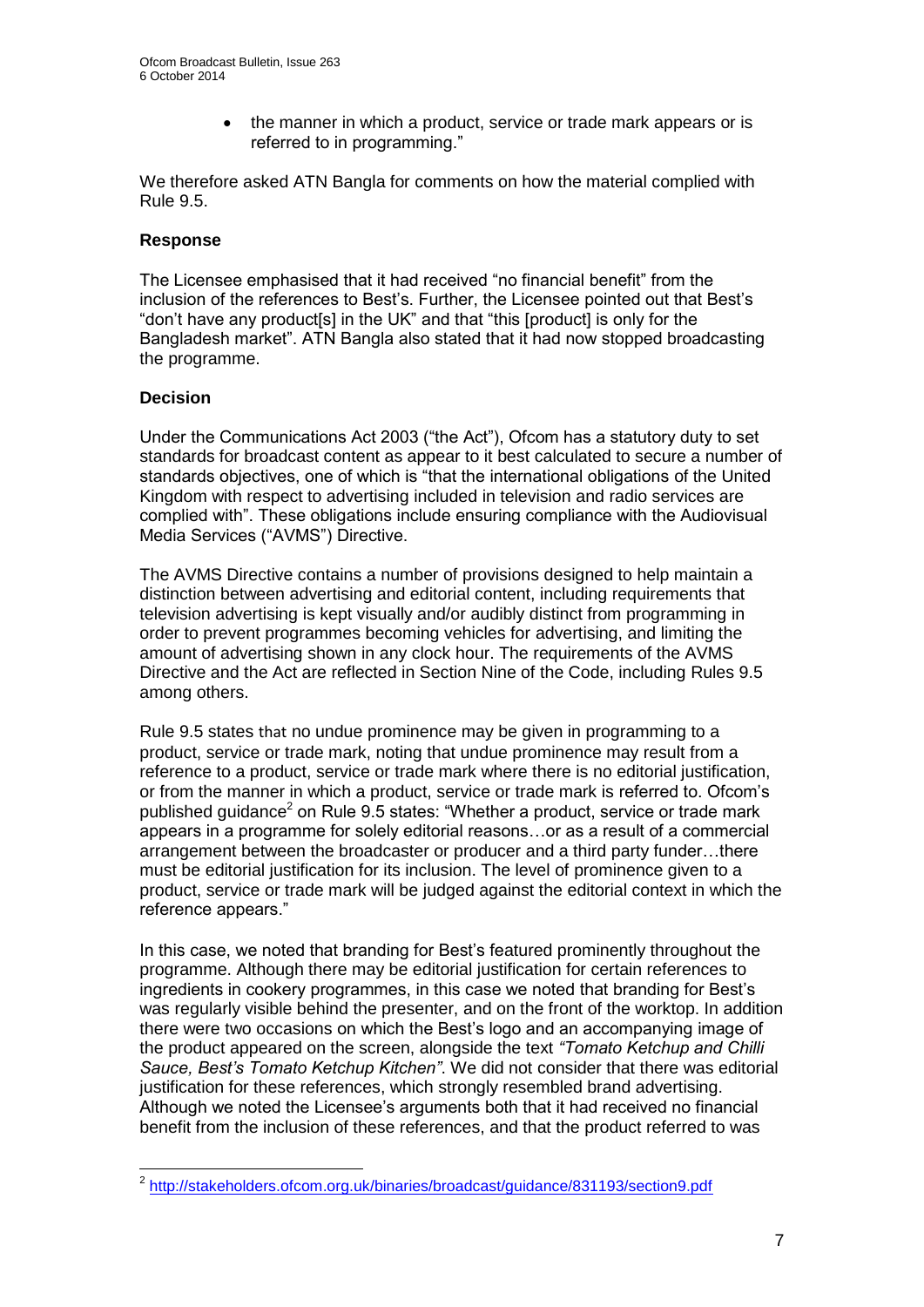not available in the UK, it is important to emphasise that the rules relating to undue prominence are primarily intended to protect audiences by limiting the number of commercial messages contained in programming. Accordingly neither the availability of the products in question nor the Licensee's commercial arrangements are directly relevant to our consideration of whether the references within the programme were unduly prominent. Because, for the reasons set above, we concluded that they were, we found the programme in breach of Rule 9.5.

In a Finding published in issue 259 of Ofcom's Broadcast Bulletin<sup>3</sup>, we made clear that we expected the Licensee to take steps to improve its compliance in relation to Section Nine of the Code. In light of our concerns about the Licensee's compliance record, ATN Bangla was required to attend a meeting to discuss its processes on 18 August 2014.

As the programme in this case was broadcast before Ofcom met ATN Bangla to discuss its compliance procedures, we do not propose to take further action at this time. We put ATN Bangla on notice, however, that Ofcom may consider further regulatory action, if similar compliance issues arise.

#### **Breach of Rule 9.5**

1

 $3$  See issue 259 of Ofcom's Broadcast Bulletin (28 July 2014), available to view at: [http://stakeholders.ofcom.org.uk/binaries/enforcement/broadcast](http://stakeholders.ofcom.org.uk/binaries/enforcement/broadcast-bulletins/obb259/obb259.pdf)[bulletins/obb259/obb259.pdf.](http://stakeholders.ofcom.org.uk/binaries/enforcement/broadcast-bulletins/obb259/obb259.pdf)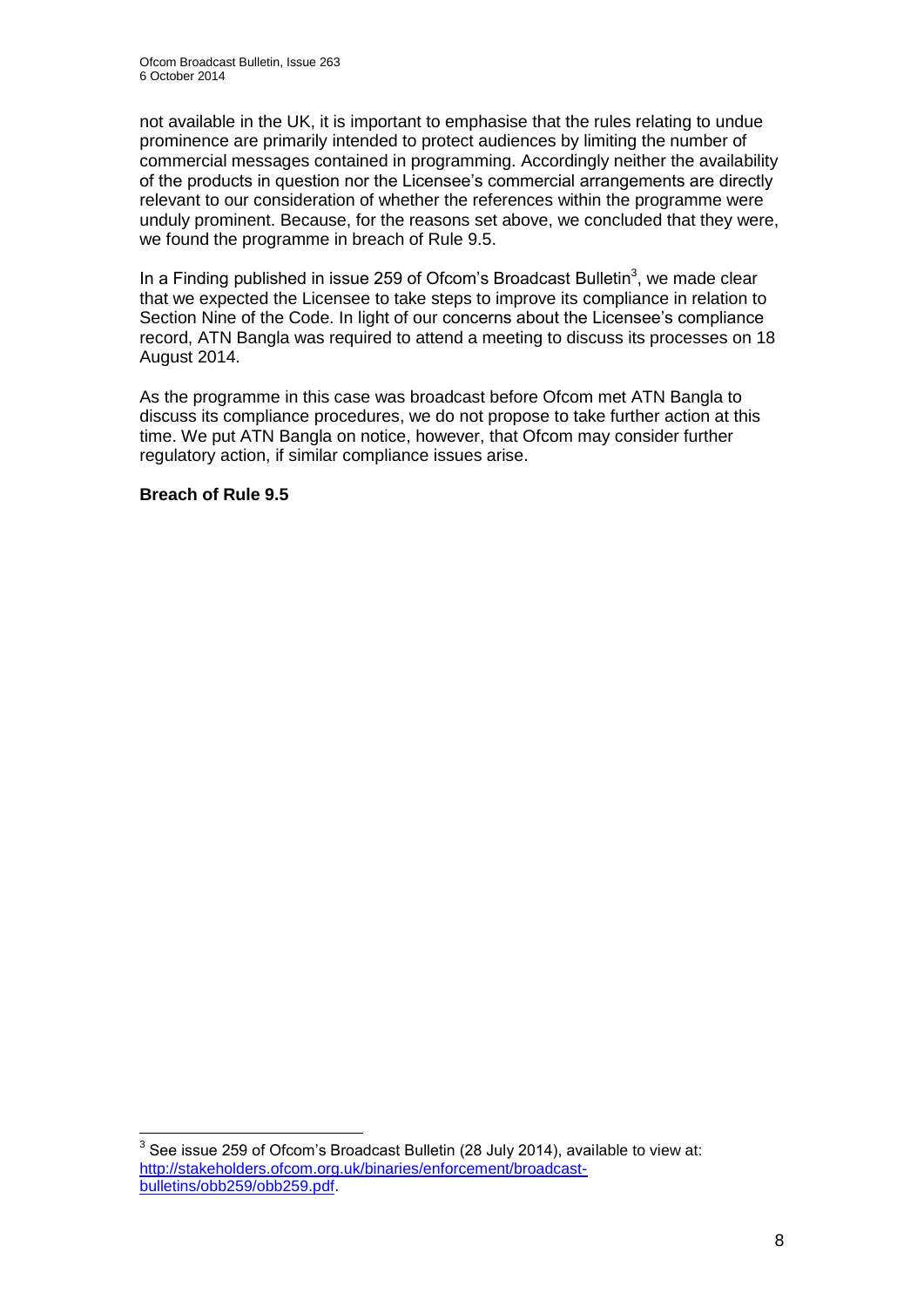# **In Breach**

**Kathryn Wilson** *Cool FM, 6 April 2014, 00:00*

#### **Introduction**

Cool FM is a commercial radio station that broadcasts to the Greater Belfast area. The licence for the service is held by Downtown Radio Limited ("Downtown Radio" or "the Licensee"), which is owned by the Bauer Media Group.

Cool FM broadcasts a music programme, hosted by Kathryn Wilson, from midnight each Saturday. During the programme, listeners are invited to contact the station to make general comments and select songs to be played on air. Listeners can make their requests via premium rate ("PRS") text message, at a cost of 25p plus the user's standard network rate, or via the social media platforms Twitter and Facebook page.

Ofcom received a complaint from a listener stating that the presenter had been performing a live DJ set at a nightclub on 6 April 2014, at the same time that the programme had been broadcast, suggesting that the show had been pre-recorded. The listener was concerned that invitations made by the presenter to the audience to contribute to the programme were therefore misleading, as there was no possibility that respondents' contributions could be included in the programme.

In response to Ofcom's enquiries, the Licensee confirmed that the programme had been pre-recorded and broadcast 'as live'. Upon listening to the material, Ofcom noted that it contained several invitations from the presenter to contact the station, leave a comment and make a request. For example:

*"As always you can tweet me* [presenter's Twitter handle given] *or you can find us on* [Facebook page given] *and as usual, we're on the text: COOL space and your message* [mobile short code given]*. All you've got to do is leave your name on the end, let us know who you're with, what you're up to and of course, what you want to hear."*

*"No excuses – let us know who you're with, what you're up to and what you want to hear."*

*\*\*\**

Ofcom also noted that the presenter read out what appeared to be requests and contributions from listeners who had contacted the station during the programme; for example:

*"Hello and good morning to Simon who requested that one and Matthew, who fancies rocking out this morning. This is the Foo Fighters with* Best of You*."*

*\*\*\**

*"Hello and good morning to Steve and Darren, also to Sinead and Kira-Anne…and also to every single one of you who's requested this one."*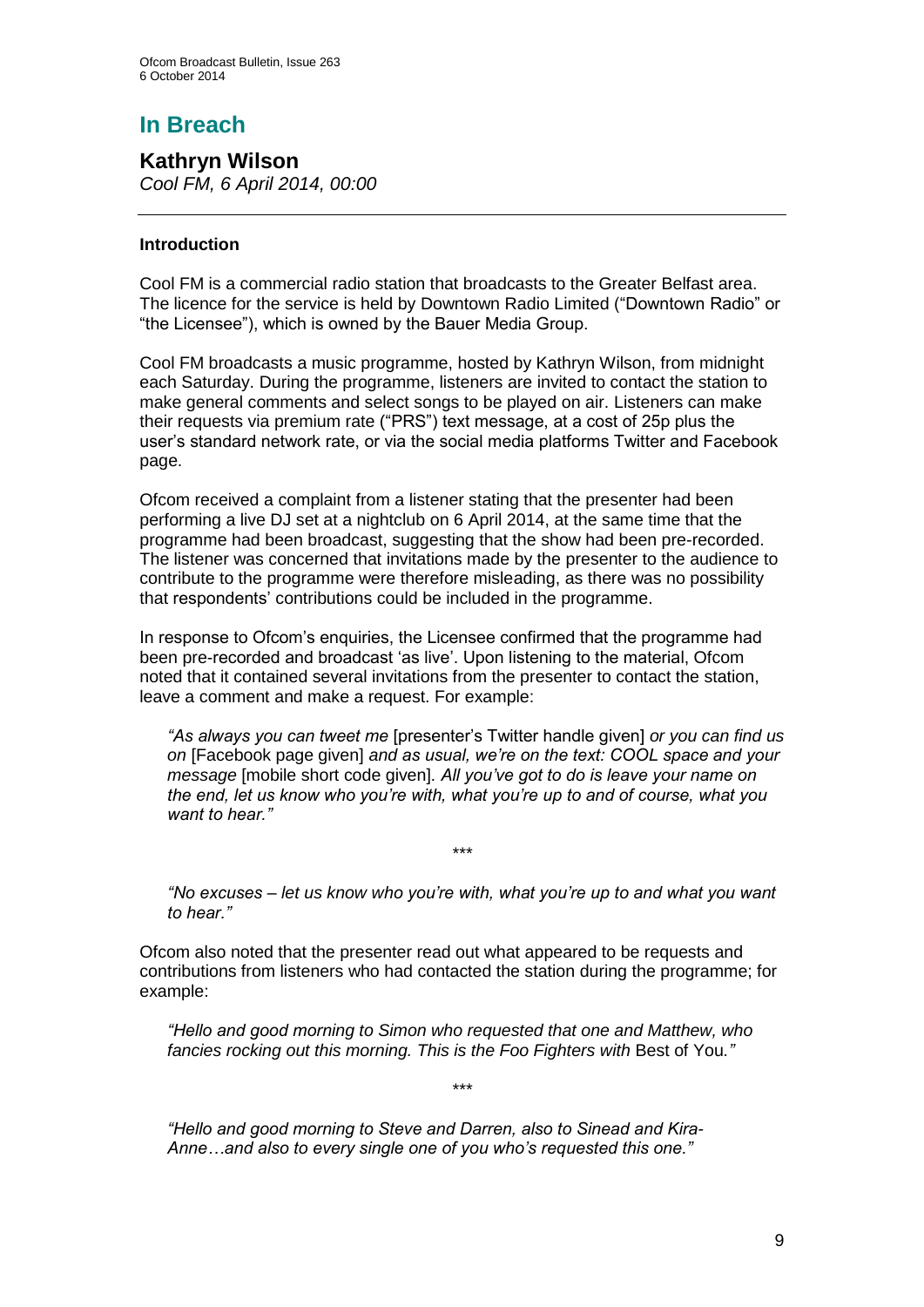Ofcom considered the matter raised issues warranting investigation under Rule 2.2 of the Code.

Rule 2.2: "Factual programmes or items or portrayal of factual matters must not materially mislead the audience."

We therefore sought comments from the Licensee as to how the material complied with this rule.

#### **Response**

The Licensee emphasised that it regarded the trust of listeners as paramount. It said that upon receipt of Ofcom's request for comments, it had conducted an internal investigation and acknowledged that, while this programme is normally broadcast live, on this occasion it had been pre-recorded by the presenter.

Downtown Radio said that programmes were occasionally pre-recorded as a "fallback" for when the usual presenter of a live show was not available, but that presenters using this facility were "required to fully adhere to the same editorial and format guidelines that apply to live output, apart of course from requesting audience feedback". Although Downtown Radio stated that pre-recorded programmes were not routinely listened to before transmission, the Licensee said that it did conduct "frequent ad hoc checks on both pre-recorded and [live] output". In the case of this particular broadcast, no additional checks had been undertaken.

The Licensee explained that in this case the presenter had pre-recorded several links to be broadcast "as live" during the show. These links had included references to listeners "that were not genuine". Once it had become aware of the allegation, the Licensee said that it had had spoken to the presenter who "admitted immediately that she had gone against required station practice and procedure" and "offered no defence for [her] lapse in judgement".

As part of its investigation, Downtown Radio said it had examined the station's audio logs which covered the previous two months, and security logs for the four months prior to that to ascertain whether other recent pre-recorded programming on Cool FM had contained invitations for listener interaction. It said that having done so, it was satisfied that the show presented by Kathryn Wilson on 6 April 2014 had been an isolated incident.

Downtown Radio said that seven listeners had responded to the invitations to interact via text message during the course of the programme. It confirmed that station had contacted these listeners to apologise and offer a full refund of costs incurred.

Downtown Radio reiterated that it fully accepted that as the Licensee, it was responsible for the broadcast of this material, acknowledging that there had been "a serious mistake" in this case. To prevent a recurrence, the Licensee said it had organised a Code refresher course for its entire on-air team and the presenter in question had been required to attend a disciplinary hearing. It added that all prerecorded output was now checked prior to transmission.

Finally, the Licensee stated that Ofcom had incorrectly referred to the programme in its Preliminary View as *"The Live AM Request Show"*. Downtown Radio said that: this is not the name of the programme; this phrase was not used on air; and, accordingly, it could not constitute "a promise of intention" (about the live nature of the programme) being made to the audience by the station.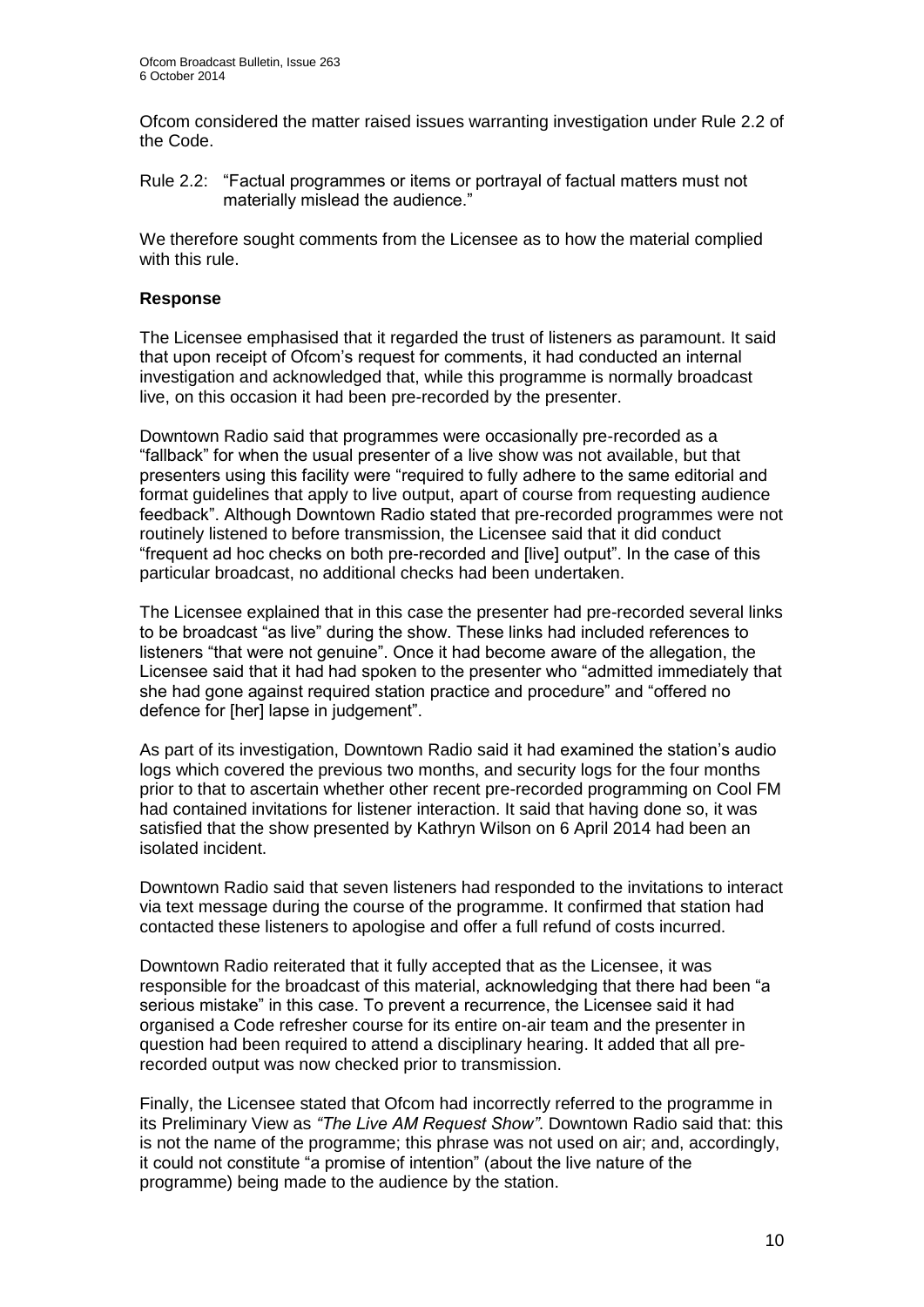#### **Decision**

Under the Communications Act 2003, Ofcom has a statutory duty to require the application in the case of all television and radio services of standards that provide adequate protection to members of the public from the inclusion of offensive and harmful material.

Ofcom also has a duty to set such standards for the content of programmes as appear to it best calculated to secure the standards objectives. These standards are contained in the Code and include Rule 2.2, which states that "the portrayal of factual matters must not materially mislead the audience."

Ofcom's guidance to Section Two of the Code<sup>1</sup> lists a number of factors to consider when determining whether a programme is "materially misleading": the context, the editorial approach taken in the programme, the nature of the misleading material and, above all, either what the potential effect could be or what actual harm or offence has occurred. Programmes which contain information that could, for example, cause financial loss or damage audience trust are likely to be in breach of the Code.

In this case, the programme contained several invitations for listeners to contact the station via PRS text message and other routes to leave messages and request songs to be played in that programme. However, as the programme was pre-recorded, there was no possibility that such messages would be read or requests would be fulfilled. Therefore the programme materially misled listeners that they could interact when they had no chance to do so.

In addition, Ofcom noted that the presenter had pre-recorded fabricated messages from listeners, which were intended to be perceived as real-time contributions to the programme, and inserted them at various points in its six hour running time. For example:

*"Hello to Shea and Zoe who are heading back from Dublin this morning they're heading back to Belfast. They were down there clubbing it and you're driving back tonight! Stay awake, that's all I'm saying."*

*\*\*\**

\*\*\*

*"Hello to Jessie and Claire. They're on their way into work this morning."*

In Ofcom's view, the frequent broadcast of fictitious messages and requests for songs was intended to give the false impression that the presenter was responding to listeners of the programme who had accepted her invitation to contribute to it. This increased the likelihood that listeners would understand that the programme was live and would be encouraged to respond, including via text messages that were charged at a premium rate.

Ofcom noted the Licensee's comment that the programme's title was not *"The Live AM Request Show"* and that it was not referred to on air as such. However, we noted that the presenter introduced an element of the programme as follows:

<sup>1</sup> 1 <http://stakeholders.ofcom.org.uk/binaries/broadcast/guidance/831193/section2.pdf>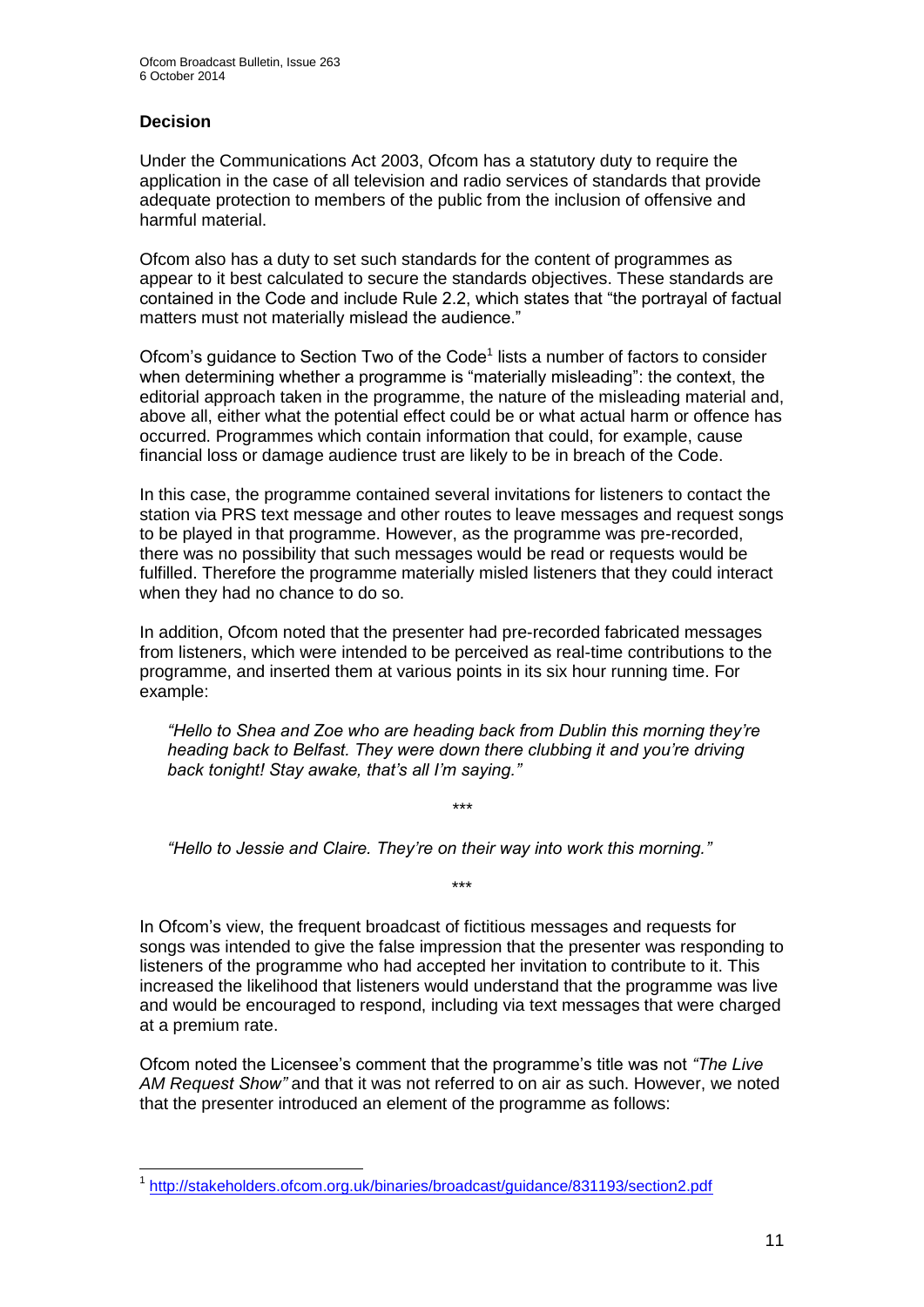*"So right about now, I'm going to be asking you to get in touch, and let us know what you're up to, who you're with and what you want to hear because the AM Request Show Live is on the way very, very soon."*

In Ofcom's view, the above reference to the programme served to fuel the impression that the material was live and that listeners' requests would be referred to on air.

Ofcom accepts that radio broadcasters may produce programming "as live." In this instance, however, the pre-recorded programme included both repeated invitations to listeners to send messages and request songs, and fabricated messages and requests from fictitious respondents. The pre-recorded links therefore appeared to have been produced to convince listeners they could interact with the programme, when, in fact, they could not. The effect was a breach of the audience's trust in Cool FM – a significant concern given the fundamental importance of audience trust in broadcasting. We were also particularly concerned by the fact in this case that listeners who elected to respond by PRS text message to the presenter's repeated invitations to interact with the programme were not only misled, but suffered financial harm. As a result we concluded that the programme was in breach of Rule 2.2 of the Code.

We noted that the Licensee had investigated the incident once it had been brought to its attention by Ofcom and disciplined the presenter concerned. We noted also that the Licensee had taken steps both to prevent a recurrence and to apologise to and reimburse listeners who had paid to interact with the programme.

Nevertheless, Ofcom was concerned that the Licensee's compliance measures had been insufficient to prevent the broadcast of pre-recorded material that deliberately misled listeners. Ofcom therefore puts Downtown Radio Limited on notice that it will monitor the output of its licensed services. Ofcom will consider further regulatory action, including the imposition of statutory sanctions, in the event of a similar incident.

#### **Breach of Rule 2.2**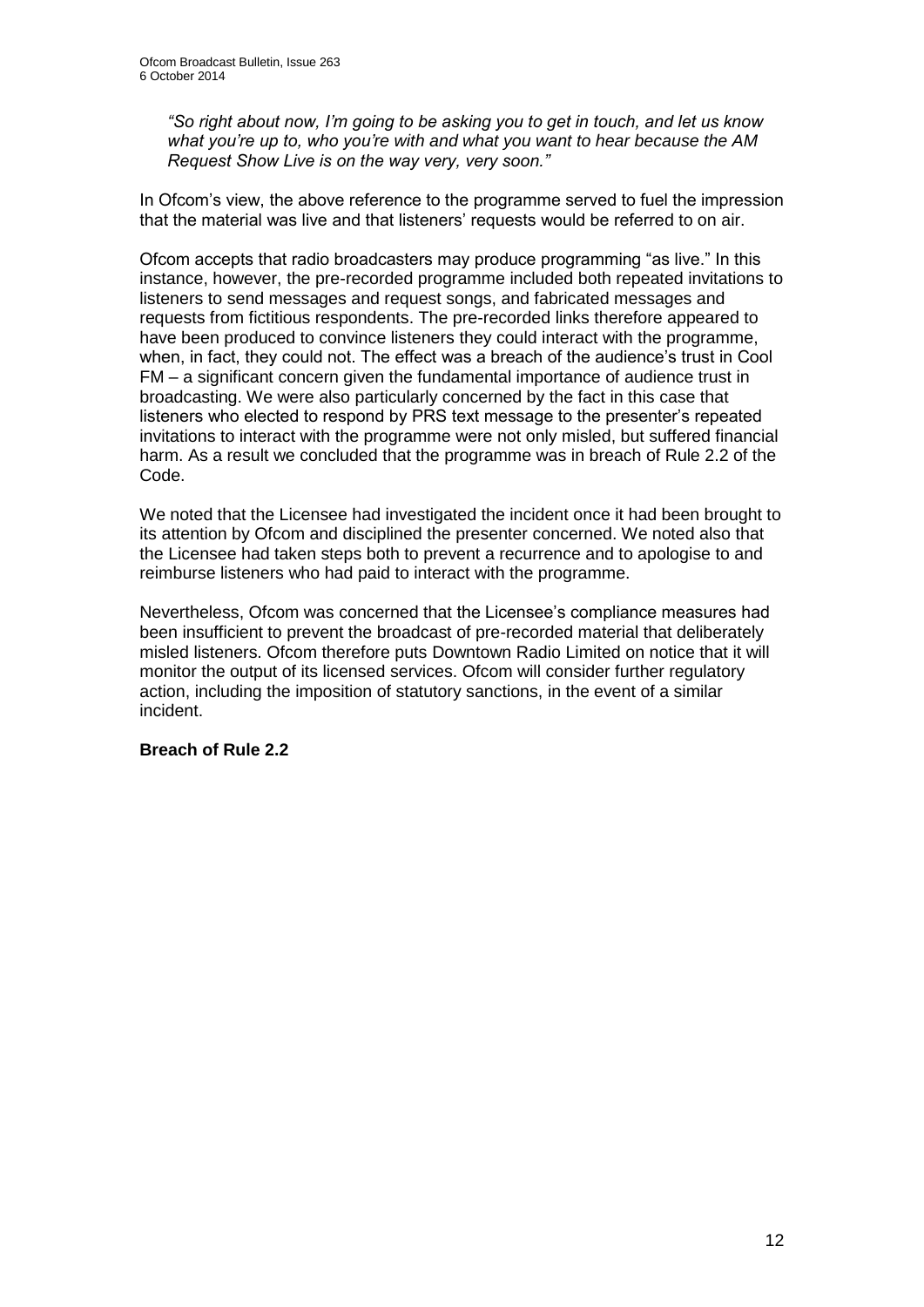# **In Breach**

## **UK Local Election 2014**

*Geo News, 20 May 2014, 19:00*

#### **Introduction**

Geo News is a news channel broadcast in Urdu on the digital satellite platform. The licence for Geo News is held by Geo TV Limited ("Geo TV" or "the Licensee").

Two complainants alerted Ofcom to this programme, which they considered was not duly impartial in relation to the English local and European Parliamentary elections that took place on 22 May 2014. The complainants consider that the programme only reflected the viewpoints of the Conservative Party and the Labour Party and failed to reflect the viewpoints of the Liberal Democrats and UK Independence Party ("UKIP").

The content was in Urdu and English. Ofcom therefore commissioned an independent translation and transcript. The programme was of 65 minutes duration. At the start the presenter said:

*"This programme is about the local council and European Parliament elections to be conducted on Thursday* [i.e. 22 May 2014]*"*.

This programme featured various candidates of Pakistani origin contesting the English local and European Parliamentary elections taking place on 22 May 2014. These individual candidates, who appeared either in the studio or were interviewed by telephone by the programme presenter, discussed a range of issues in relation to the elections. The six candidates featured were:

- Sajjad Karim (Conservative Party candidate in the North West electoral area in the European Parliamentary elections);
- Ahmad Shahzad (Labour Party candidate in the Mapesbury ward in Brent in the English local elections);
- Tamoor Tariq (Labour Party candidate in the Redvales ward in Bury in the English local elections);
- Ibrar Mir (Conservative Party candidate in the Wall End ward in Newham in the English local elections);
- Azher Iqbal (Conservative Party candidate in the East ward in Peterborough in the English local elections); and
- Mohammad Maroof (Labour Party candidate in the Central ward in Sheffield in the English local elections).

In addition, the programme also featured a former Labour Party councillor, Mushtaq Lasharie.

Rule 6.1 of the Code requires that programmes dealing with elections must comply with the due impartiality rules set out in Section Five of the Code. In addition, Rules 6.2 to 6.13 of the Code apply to programmes broadcast during the designated period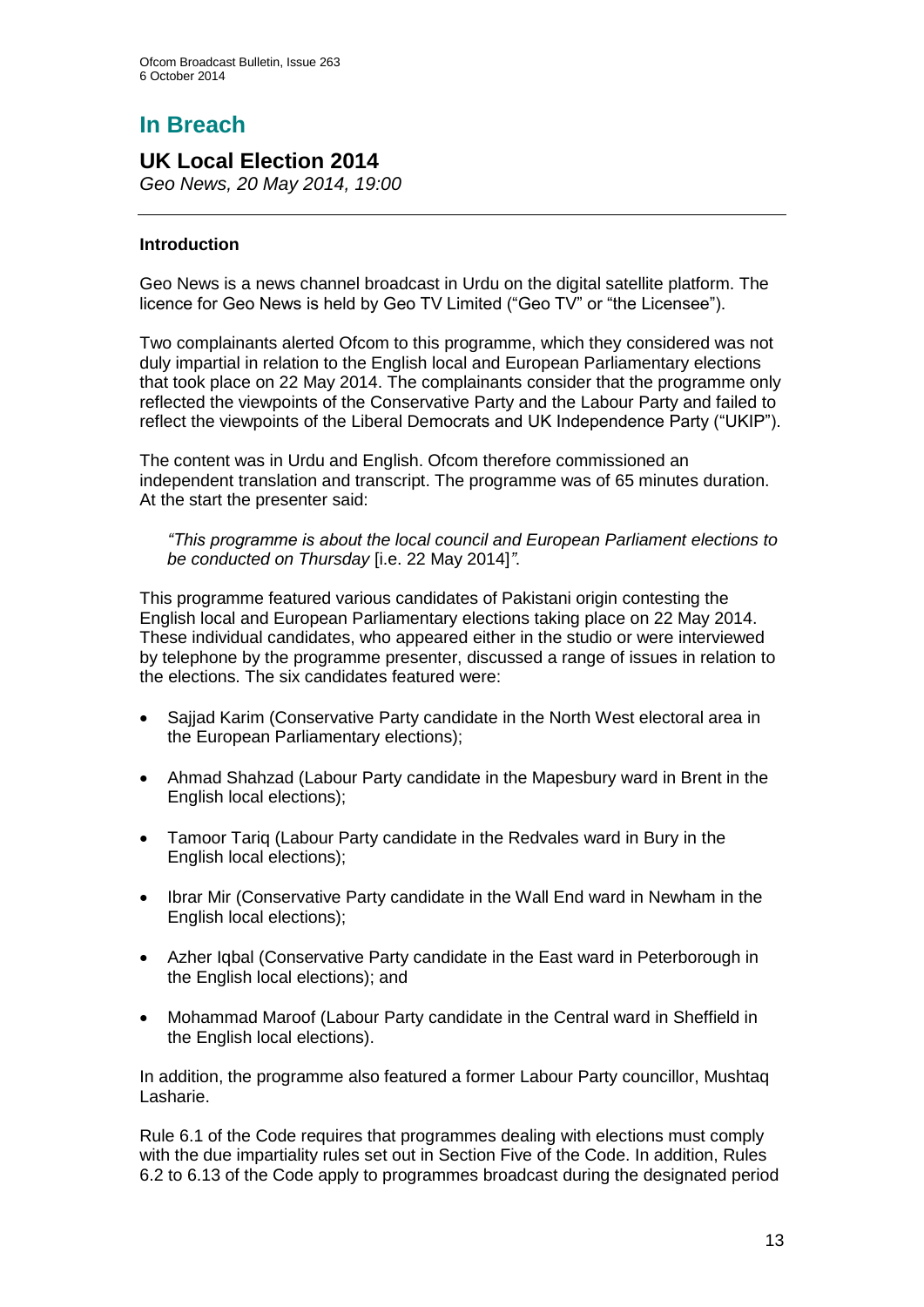running up to the date of elections in the UK known as the 'election period'. Section Six of the Code under the heading 'Meaning of "election"' makes clear that for the purpose of this section: "elections include...[a] local government election…and European parliamentary election".

In the case of the 2014 elections taking place on 22 May 2014, the 'election period' ran from the last date for the publication of the notice of elections on 14 April 2014 $<sup>1</sup>$  to</sup> the close of polling on 22 May 2014.

Ofcom noted a number of statements made by the presenter and two candidates<sup>2</sup> contesting different wards in the English local elections taking place on 22 May 2014. These referred to the specific electoral contests featuring those two candidates:

• First, statements concerning Ibrar Mir ("IM"), who was contesting the Wall End ward of Newham on behalf of the Conservative Party:

Presenter: *"*…[Ibrar Mir] *is standing for the first time for the seat of councillor from Newham. He is contesting on a Conservative Party ticket*…*"*.

\*\*\*\*

IM: *"I will speak about my own ward first. Out of 14,000, we are 9,000 Asians – ethnic minority I should say – 5,000 are Muslims, and we don't have voice in the Council. There was a South Asian woman in Labour but they did not give her the ticket and brought forward a white woman – we respect it; it is their problem whatever panel they choose but there has to be community representation...".*

\*\*\*\*

IM: *"*…*There* [in Newham], *they have refused planning permission to seven mosques and they are saying, 'there are too many mosques'. When the population increases, the proportion* [of mosques] *too should increase. It is in our manifesto that we have to provide freedom to every religion and we must suspend parking* [restrictions] *when there is an activity whether in a Hindu temple, Sikh temple, church or a mosque. Whoever is having a main activity, we have to suspend parking* [restrictions]*"*.

Presenter: *"Mr Ibrar Mir, you are saying something before we took the break, the issue of mosques in Newham, that many mosques have not been given planning permission"*.

\*\*\*\*

IM: *"Mosques and Sikh temples as well. They create hardships* [by not granting planning permission]*. If you go to Saint Michael's Church, you find so much rubbish lying around. I am not speaking for one religion. I am speaking about cohesion. They are allowing betting shops and two of these have been allowed to* 

<sup>1</sup> 1 Exceptionally, in relation to the South West electoral area in the European Parliamentary elections, the 'election period' commenced on 10 April 2014 because this electoral area included Gibraltar.

 $2$  Although six candidates were featured in the programme, we considered that the references to only two of these candidates engaged the electoral area reporting requirements contained in Rules 6.8 to 6.13 of the Code.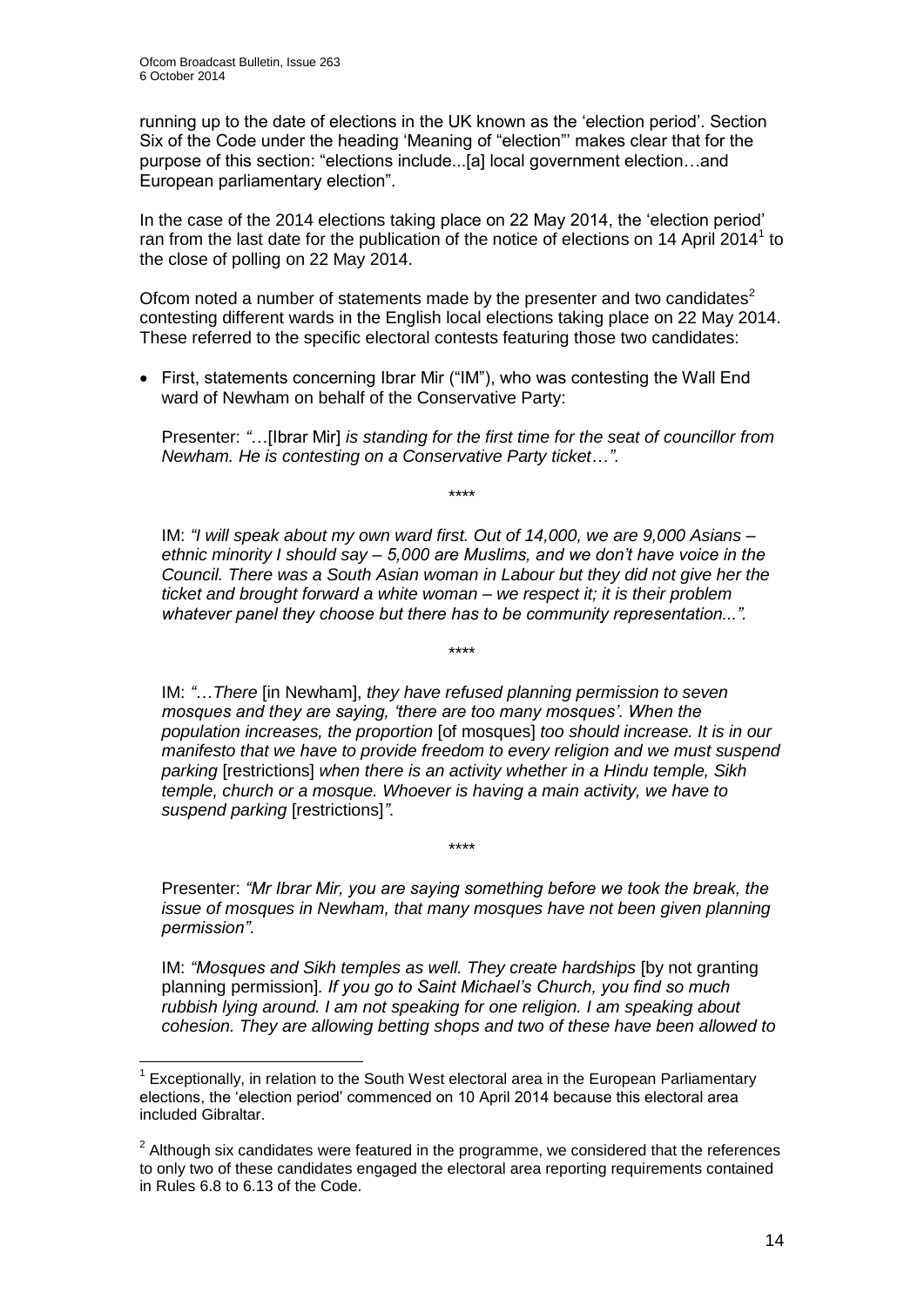*run 24 hours. We asked for a 24 hour pharmacy and they turned a blind eye. Secondly, when I visit many homes, a few say, 'We are born Labour'. I say to them, 'No, we are not born Labour, we are born as Hindus, Sikhs, Muslims, Christians and whatever'…"* .

\*\*\*\*

Presenter: *"I would like to ask Mr Ibrar Mir about the situation in East London, especially in his area, with reference to racism"*.

IM: *"We used to hear that BNP was strong in Dagenham and Labour weakened its power but I have to say that in Newham, Labour is becoming more like BNP. How? As I said, by doing injustice to all religions"*.

Presenter: *"What do you mean by injustice? Do you mean your council not granting planning permission to mosques and temples, and this upsets people?"*

IM: *"Yes"*.

\*\*\*\*

IM: *"We shall give it a name such as 'social club' in which we will invite families, elderly, youth, once a month to have a cup of tea so that they start knowing each other. This will have a psychological effect, and the interaction between communities will grow. Likewise, even in winters we will walk on the roads which will drive away the criminals. We will encourage the young to take apprenticeships and provide recreational and sports facilities to take them out of streets and drug dealing. These* [the current council authorities] *have even got rid of the local police station; they have turned our ward into 'the end of the world' and, as if, we are in a state of famine. I would say it again that our borough is showing the mentality of Iraq"*.

Presenter: *"Mr Ibrar Mir, you may complete what you were saying about your agenda".*

\*\*\*\*

IM: *"This* [Conservative] *government is going to hold a referendum which will lead to two official bank holidays; one for the Hindu community Diwali festival and the other for the Eid day. This will not divide but unite the communities. Otherwise, we have to do our Eid prayers and then rush to work. At least we can celebrate Eid. Secondly, they were going to ban our* [halal] *slaughter houses but this government is not going to implement it. They are hearing the voice of the people. Mr Sajjad Karim did well by highlighting it and I am also saying not to segregate; Labour gave us not a single Asian in our ward of 9,000* [Asians]. *Secondly, when you allow betting shops, it straightaway leads to two damages: First, the business and economy of the area goes down; business people are crying. The other thing is, our community is getting affected. It* [betting] *is not our demand".* 

IM: *"I promise to my people that if I won, I will work for my people and even if the Conservative Party disturbed us, I will raise my voice against them too – against my own party"*.

\*\*\*\*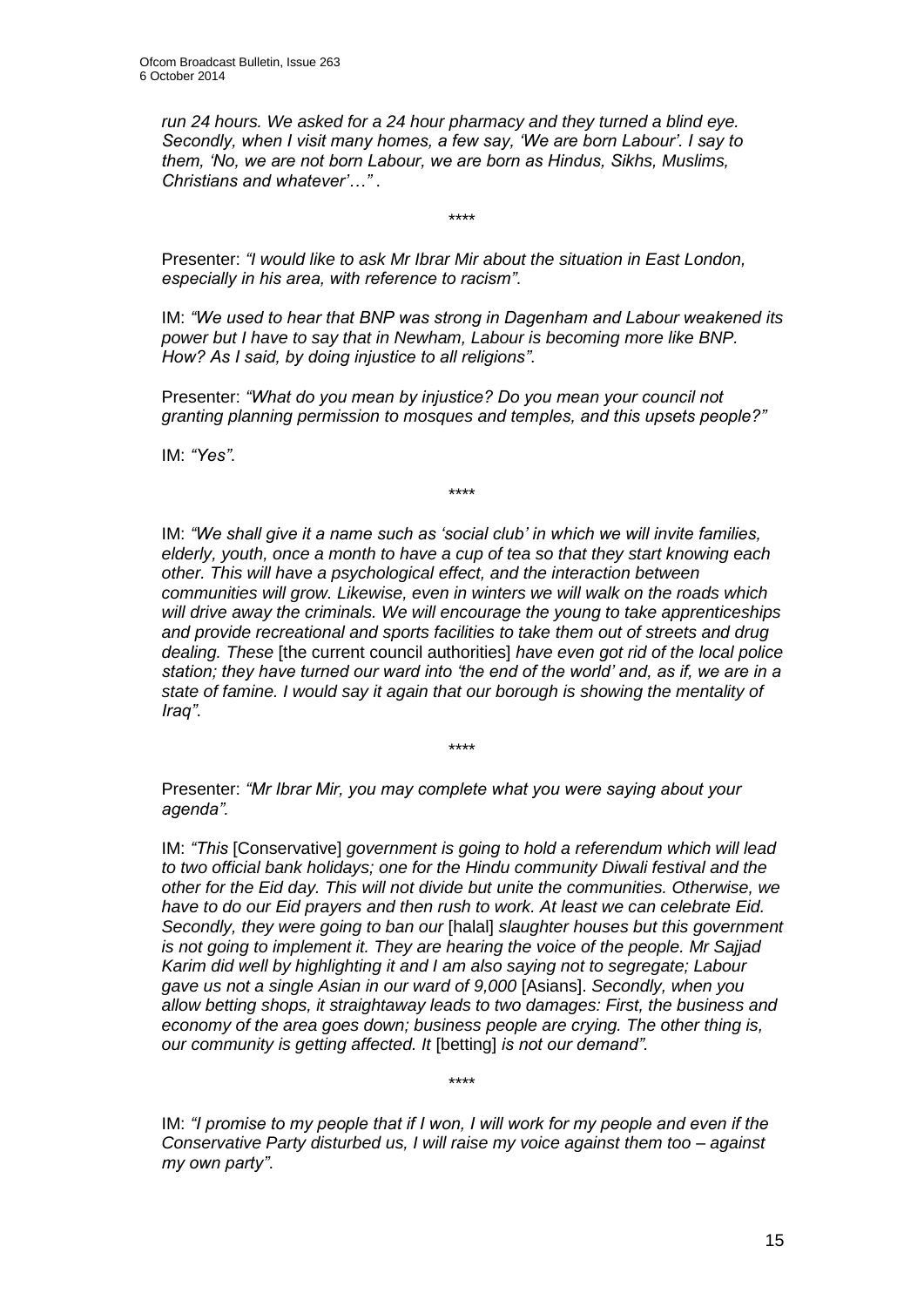Secondly, statements concerning Mohammad Maroof ("MM"), who was contesting the Central ward in Sheffield on behalf of the Labour Party:

MM: *"*…*I am standing for re-election from the Central Ward…"*.

\*\*\*\*

Presenter: *"What are your main local issues which you want highlighted in public?"*

MM: *"I would like to provide some details. You all are aware that since the present government took power, because of its austerity programme and the cuts, Sheffield City Council faces cuts of £250 million. It is affecting local services but, despite all this, because we had Labour running the Council at the local level, they have been striving hard to see how they can protect the most vulnerable people and the frontline services. Despite all the cuts, we have saved local libraries from closure. We saved two local playgrounds and we have tried to save the local youth services".* 

Paragraph 1.39 of Ofcom's Guidance to Section Six (Elections and Referendums) of the Code ("the Guidance") $3$  states:

"…the principal point for broadcasters is to ensure that when interviewing candidates in reports that either raise issues about their constituency/electoral area or raise the profile of the candidate in connection with their constituency/electoral area, other candidates in the constituency/electoral area (as described in Rules 6.9 and 6.10) have an opportunity to take part as appropriate…a useful test for broadcasters is to ask whether a report could be seen as promotional for a candidate within his/her constituency/electoral area. If it is, then it requires input from, at least, the other main parties and potentially others depending on the constituency/electoral area".

For the reasons explained in this Decision, Ofcom considered that the programme was an electoral area report and discussion relating to the above two named wards in Newham and Sheffield. Rules 6.8 to 6.13 of the Code were therefore engaged. In particular, we considered the material raised issues warranting investigation under the following rules of the Code:

- Rule 6.8: "Due impartiality must be strictly maintained in a constituency report or discussion and in an electoral area report or discussion".
- Rule 6.9: "If a candidate takes part in an item about his/her particular constituency, or electoral area, then candidates of each of the major parties must be offered the opportunity to take part. (However, if they refuse or are unable to participate, the item may nevertheless go ahead.)".
- Rule 6.11: "Any constituency or electoral area report or discussion after the close of nominations must include a list of all candidates standing, giving first names, surnames and the name of the party they represent or, if they are standing independently, the fact that they are an independent candidate. This must be conveyed in sound and/or vision…".

1

<sup>&</sup>lt;sup>3</sup> See<http://stakeholders.ofcom.org.uk/binaries/broadcast/guidance/831193/section6.pdf>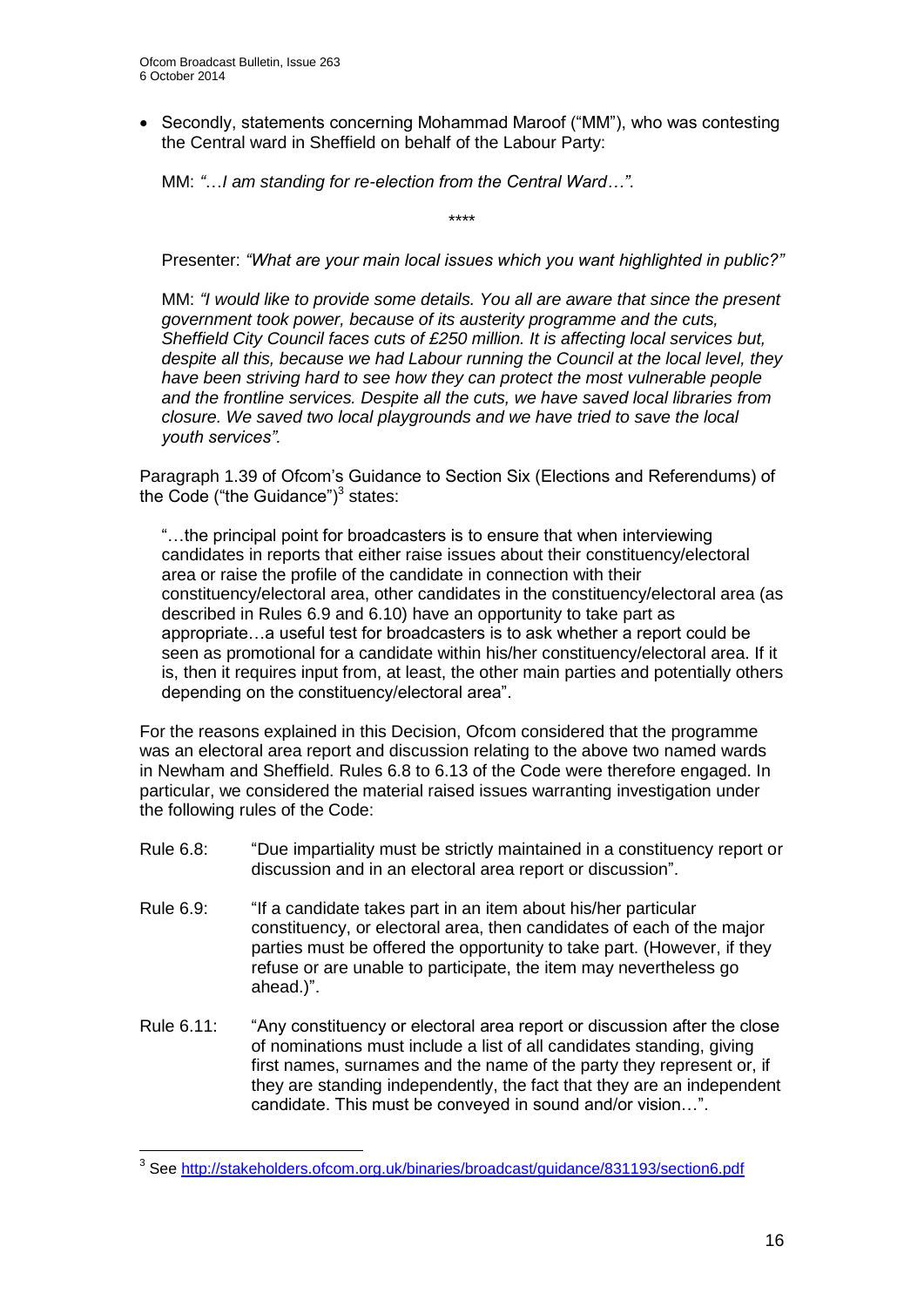We therefore also sought the Licensee's comments as to how this material complied with these rules.

#### **Response**

Geo TV considered that it had not breached the electoral area reporting requirements in Rules 6.8 to 6.13 of the Code. In its view, this was because: "in context it is abundantly clear that the programme/discussion was not about any specific electoral area but was generally about the elections…general politics, Asians in politics and representations of the Pakistanis in politics". The Licensee added that the "general nature of the programme" was shown by: "the discussion and format of the programme shift[ing] between local elections and European elections". Geo TV also said that: "The clear theme of the programme was not to discuss the politics of any ward…[and if] any participant tried to do so they were interrupted in a polite manner so their comments were brief".

In relation to the participants in the programme, the Licensee said that it had: "tried to invite representatives from all four major political parties and independent candidates as well". However, it added that: "Being an Urdu language channel we had a much limited choice to invite people who could speak or understand Urdu". Geo TV also said that: "Since it was the peak time of [the] election campaign, it was quite difficult to get hold of such persons for the show…[and] a number of candidates/representatives dropped out at last moment for various reasons". The Licensee also said that: "As announced during [the programme] we did try to contact" a UKIP European Parliamentary election candidate from Yorkshire [Amjad Bashir]"; and it had invited a UKIP local election candidate from East London [Tariq Saeed], to take part in: "our  $19<sup>th</sup>$  May show".

More generally, Geo TV said that it had arranged for an advertisement to be placed in the "leading Urdu language newspaper in [the] UK, [the] 'Daily Jang'". The Licensee provided a copy of this advertisement and accompanying news report which stated that: "candidates that they should get in touch with our team to highlight their view on the elections".

The Licensee also said that: "In every show the host/presenter repeated a special phone number for candidates from different towns and cities who want to join the general debate and to send their details (name, party and town/city) beforehand to get the graphics made". In addition, Geo TV said that a: "[f]ull list of participants (in studio and on phone line) can be provided as well as a list of people who committed to come but did not".

In conclusion, the Licensee said that as a result of Ofcom's investigation in this case, Geo TV had arranged a meeting involving the programme director, programme producer and the presenter: "to ensure that no complaint of similar nature is received in the future". In particular, these three individuals had been provided with a "refresher" on the Code.

#### **Decision**

Under the Communications Act 2003 ("the Act"), Ofcom has a statutory duty to set standards for broadcast content as appear to it best calculated to secure the standards objectives, one of which is that the special impartiality requirements set out in section 320 of the Act are complied with. This objective is reflected in Section Five of the Code. Broadcasters are required to follow the rules in Section Five of the Code to ensure that the due impartiality requirements of the Act are complied with. In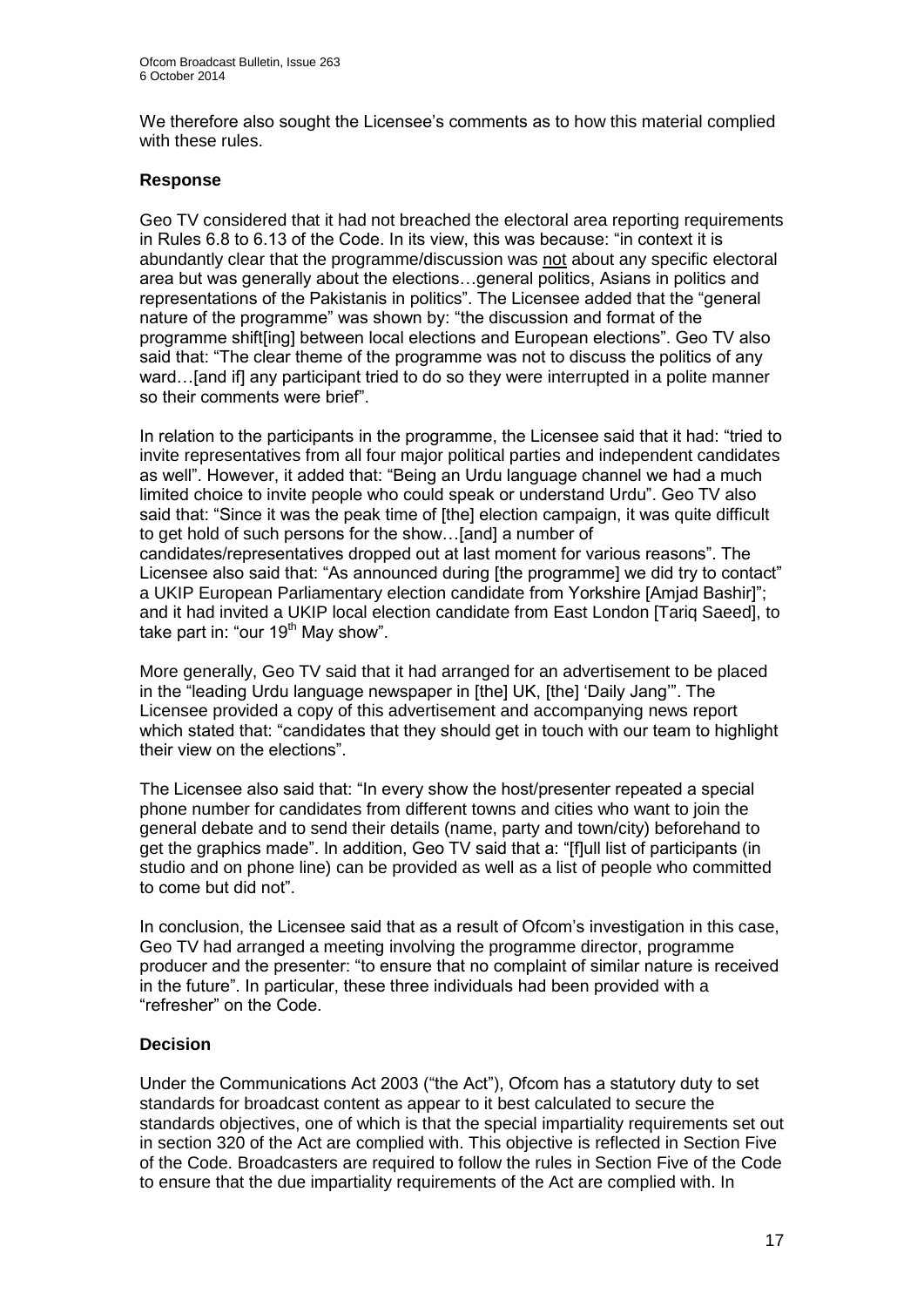addition, Section Six of the Code reflects the specific requirements relating to broadcasters covering elections, as laid out in the Representation of the People Act 1983 (as amended).

When applying the requirement to preserve due impartiality. Ofcom recognises the importance to the right to freedom of expression, as contained in Article 10 of the European Convention on Human Rights. This provides for the broadcaster's and audience's right to freedom of expression, which encompasses the right to hold opinions and to receive and impart information and ideas without undue interference by public authority. However, UK legislation requires broadcasters to preserve due impartiality on major matters of political controversy. This requirement is considered to be particularly important at the time of elections. Broadcasters in covering election issues must ensure that, during the election period, they preserve due impartiality and due weight is given to all the major parties<sup>4</sup> (and other parties where appropriate).

Ofcom's Guidance states that there is no obligation on broadcasters to provide any election coverage. However, if broadcasters choose to cover election campaigns, they must comply with the rules set out in Section Six of the Code, and in particular the constituency and electoral area reporting requirements laid out in Rules 6.8 to 6.13 of the Code. These specific rules apply to the broadcast of a particular constituency and electoral area report or discussion during an election period.

Rule 6.8 states that: "Due impartiality must be strictly maintained in a constituency report or discussion and in an electoral area report or discussion". Paragraph 1.37 of the accompanying Ofcom Guidance states that: "There is a range of editorial techniques by which broadcasters can comply with Rule 6.8, but broadcasters should ensure that they reflect the viewpoints of candidates…".

Rule 6.9 states that: "If a candidate takes part in an item about his/her particular constituency, or electoral area, then candidates of each of the major parties must be offered the opportunity to take part. (However, if they refuse or are unable to participate, the item may nevertheless go ahead.)". The major parties for any given election are listed in the Ofcom list of major parties. For the 2014 English local elections, the major parties were: the Conservative Party; the Labour Party; and the Liberal Democrats.

Rule 6.11 states that: "Any constituency or electoral area report or discussion after the close of nominations must include a list of all candidates standing, giving first names, surnames and the name of the party they represent or, if they are standing independently, the fact that they are an independent candidate. This must be conveyed in sound and/or vision…".

To determine whether the electoral area reporting rules (Rules 6.8 to 6.13) applied in this case, we first had to determine whether the programmes contained an electoral area report or discussion. Paragraph 1.39 of the Guidance states: "…the principal point for broadcasters is to ensure that when interviewing candidates in reports that either raise issues about their constituency/electoral area or raise the profile of the candidate in connection with their constituency/electoral area, other candidates in the constituency/electoral area (as described in Rules 6.9 and 6.10) have an opportunity to take part as appropriate".

1

 $4$  The major parties for any given election are listed in the Ofcom list of major parties (see: [http://stakeholders.ofcom.org.uk/binaries/broadcast/guidance/major-parties.pdf\)](http://stakeholders.ofcom.org.uk/binaries/broadcast/guidance/major-parties.pdf).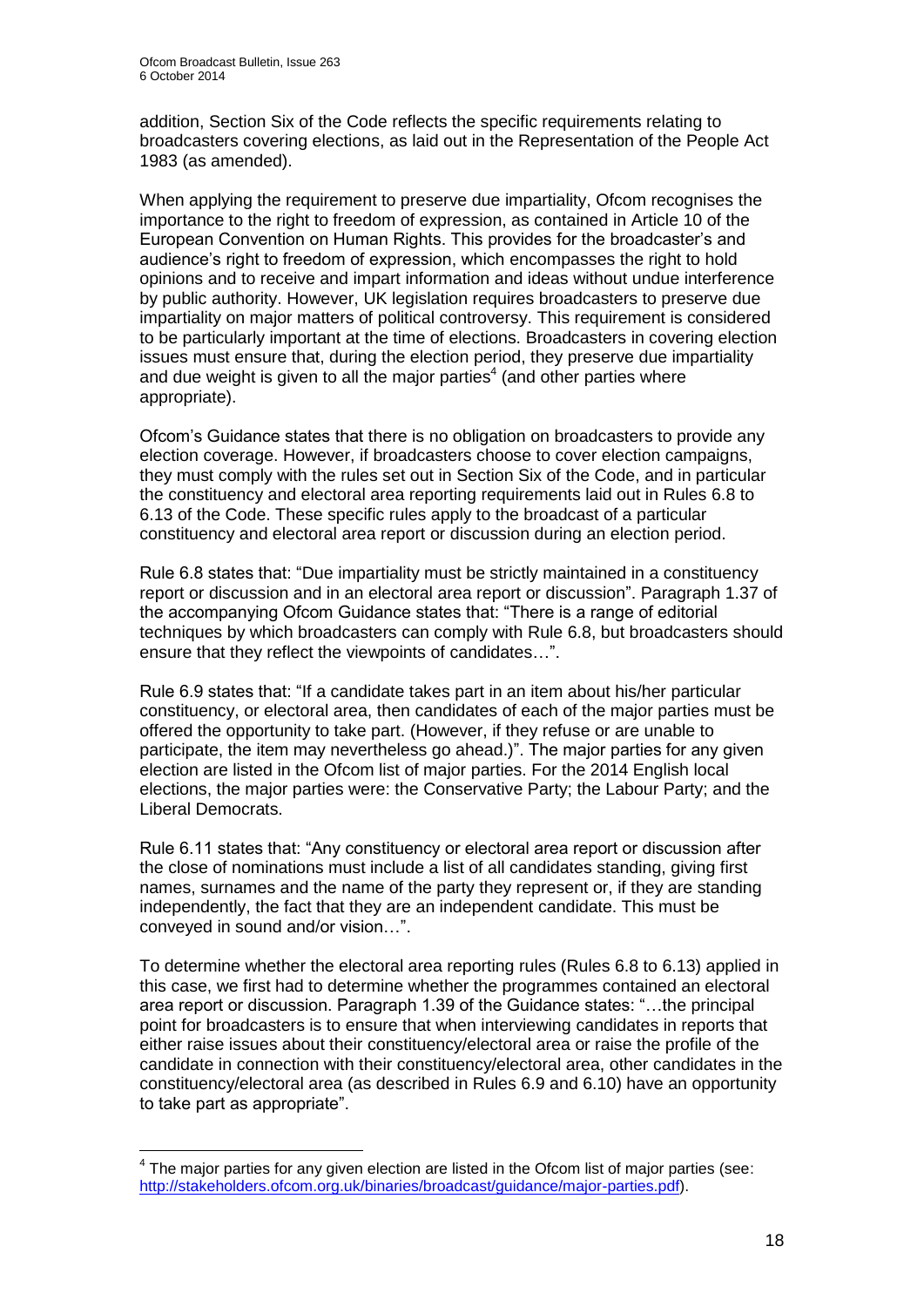In this case we noted that this programme featured a number of election candidates of Pakistani origin standing in the English local and European Parliamentary elections taking place on 22 May 2014 discussing various issues relating to those elections. In this respect we noted Geo TV's representations that the programme "was not about any specific electoral area but was generally about the elections…general politics, Asians in politics and representations of the Pakistanis in politics", and that the "general nature of the programme" was shown by: "the discussion and format of the programme shift[ing] between local elections and European elections". As already mentioned, we considered that the programme did touch on a number of issues, including the issues being faced by various Pakistani candidates, in the 22 May 2014 elections. In addition, we noted that four of the six candidates featured did not specifically raise issues about their electoral areas. We also noted the programme did not raise their profile in connection with their electoral area.

However, we did not agree with the Licensee's assertion that the programme "was not about any specific electoral area" in relation to two of the candidates featured: Ibrar Mir, who was contesting the Wall End ward of Newham on behalf of the Conservative Party; and Mohammad Maroof, who was contesting the Central ward in Sheffield on behalf of the Labour Party. This was because the programme included a range of statements about both these individuals as outlined in the Introduction, which related to their electoral areas or raised their profile in connection with their electoral areas.

For example, Ibrar Mir made several critical statements about the Labour Party administration in Newham and made points on issues such as parking and youth policy. In addition, Mohammad Maroof made positive statements as to how, in his view, the Labour Party administration in Sheffield had dealt with spending cuts imposed by central government. We therefore considered that these two candidates, Ibrar Mir (representing the Conservative Party in the Wall End ward in Newham) and Mohammad Maroof (representing the Labour Party in the Central ward in Sheffield) were given the opportunity to give their views, within the programme, about policies affecting the electoral area in which they were seeking election.

We disagreed with the Licensee's argument that: "The clear theme of the programme was not to discuss the politics of any ward...[and if] any participant tried to do so they were interrupted in a polite manner so their comments were brief". We noted that the presenter on several occasions gave Ibrar Mir and Mohammad Maroof the opportunity to comment on matters relating to their local areas. For example, the presenter said the following to Ibrar Mir:

*"I would like to ask Mr Ibrar Mir about the situation in East London, especially in his area, with reference to racism"*.

\*\*\*\*

*"What do you mean by injustice? Do you mean your council not granting planning permission to mosques and temples, and this upsets people?"*

\*\*\*\*

*"Mr Ibrar Mir, you may complete what you were saying about your agenda".*

In addition, the presenter said the following to Mohammad Maroof: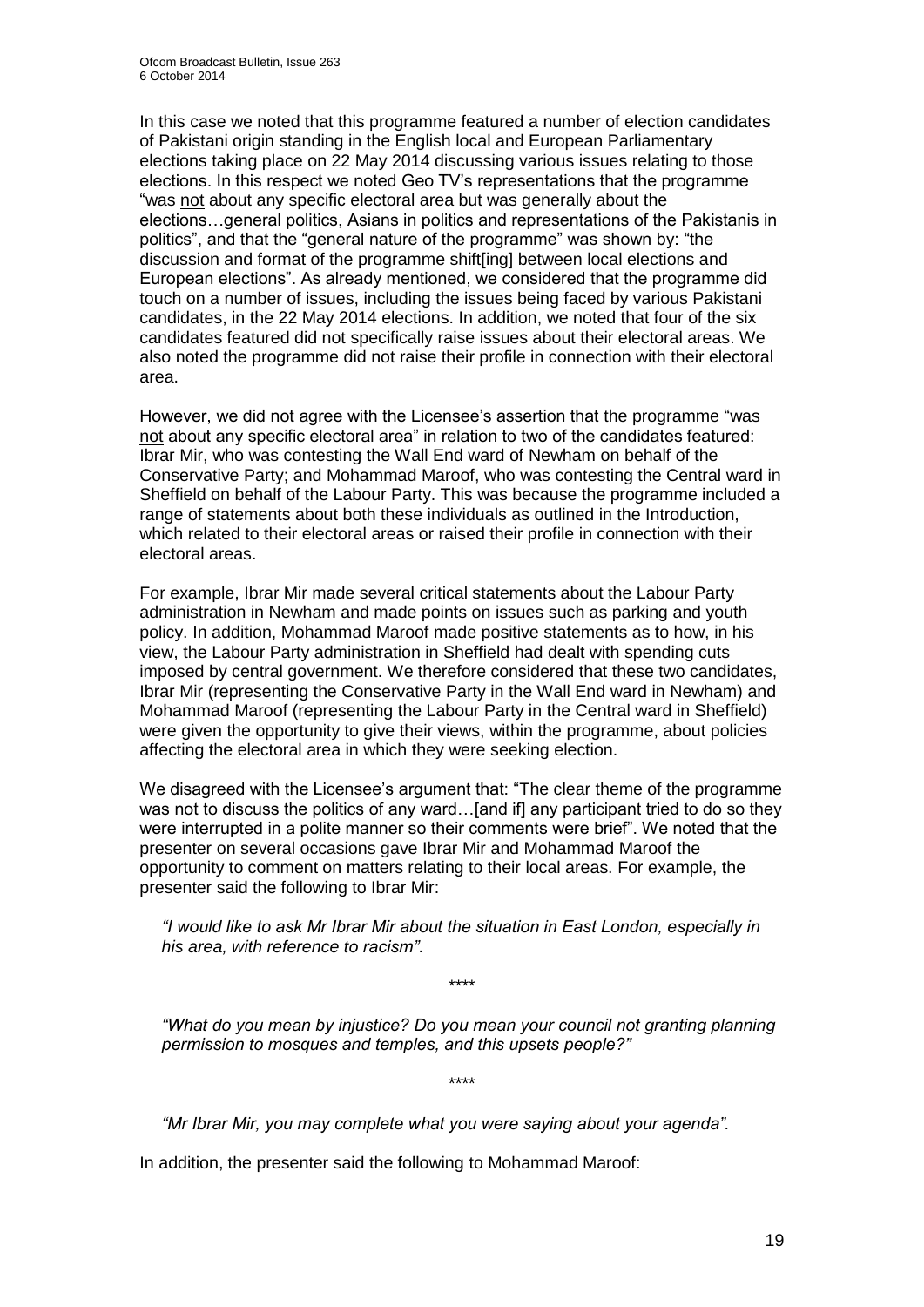#### *"What are your main local issues which you want highlighted in public?"*

For all the above reasons, we considered that Rules 6.8 to 6.13 therefore applied.

#### *Rule 6.8*

We considered that at no point during this this programme were the viewpoints reflected of any Labour Party or Liberal Democrat candidate contesting the Wall End ward in Newham, or of the Conservative Party and Liberal Democrat candidates contesting the Central ward in Sheffield. Although the programme did reflect Labour Party and Conservative Party policies more generally, there was no reflection of the policy of the Labour Party in relation to the contest taking place in the Wall End ward in Newham, nor of the policy of the Conservative party in relation to the contest taking place in the Central ward in Sheffield. In addition there was no reflection of the policy of the Liberal Democrats in relation to the contests taking place in either ward. We therefore concluded that due impartiality in this electoral area report or discussion was not strictly maintained, and considered the material breached Rule 6.8 of the Code.

#### *Rule 6.9*

To comply with Rule 6.9 of the Code, the Code makes clear that if a candidate is given an opportunity to discuss matters relating to their electoral area then broadcasters must ensure that other candidates from the major parties should also be offered an opportunity to take part. In this case this meant that, as well as featuring Ibrar Mir, one of the three Conservative Party candidates contesting the Wall End ward in Newham, the Licensee was required to offer candidates from the Labour Party and Liberal Democrats contesting that same ward the opportunity to take part in the programme. In addition, as well as featuring Mohammad Maroof, the Labour Party candidate contesting the Central ward in Sheffield, Geo TV was required to offer the Conservative Party candidate and the Liberal Democrat candidate contesting that ward the opportunity to take part in the programme.

In relation to constituencies or electoral areas where several candidates from each party are contesting the relevant election, Paragraph 1.54 of the Ofcom's Guidance says the following:

"In elections where candidates are being elected from multi-member constituencies or electoral areas, there are likely to be a number of candidates being fielded by each individual party. In each electoral contest, for each party that would qualify for inclusion in constituency/electoral area report or discussion by virtue of Rules 6.9 and 6.10, there is no obligation on broadcasters to offer every candidate representing a single party the opportunity to take part in that constituency/electoral area report or discussion. However, at a minimum, broadcasters should ensure that they do offer the chance to take part in that constituency/electoral area report or discussion to each party that would qualify by virtue of Rules 6.9 and 6.10".

In this case this meant that, in relation to the Wall End ward in Newham, as well as featuring a Conservative Party candidate as they did, the Licensee was required to offer the opportunity to take part in this electoral area report or discussion to one of the three Labour Party candidates standing and one of the three Liberal Democrat candidates standing.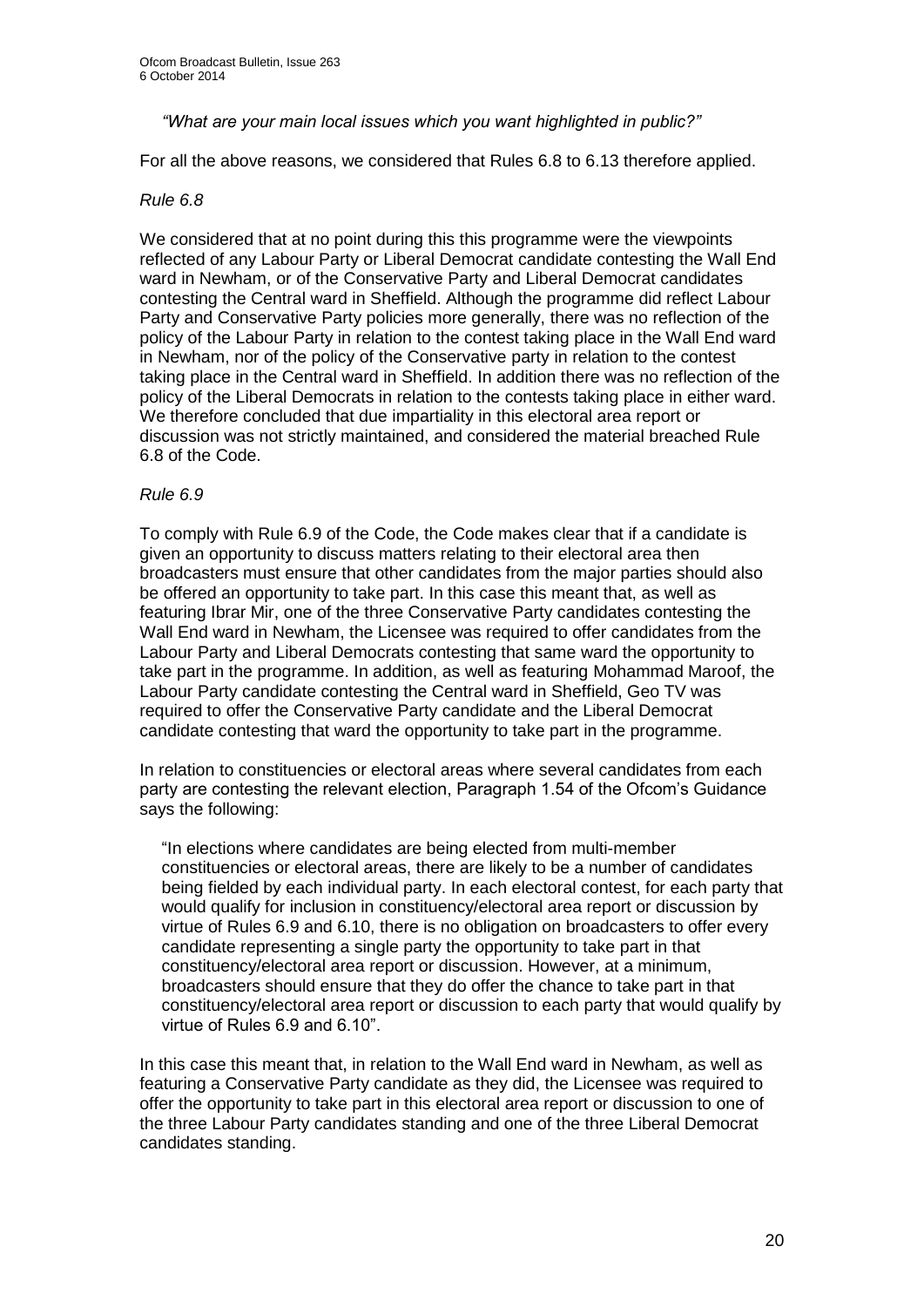We noted that Geo TV said that for this programme, it: "tried to invite representatives" from all four major political parties and independent candidates as well". In addition, it said that: "[i]n every show the host/presenter repeated a special phone number for candidates from different towns and cities who want to join the general debate and to send their details (name, party and town/city) beforehand to get the graphics made". In addition, we noted that the Licensee said that "As announced during [the programme] we did try to contact a UKIP European Parliamentary election candidate from Yorkshire [Amjad Bashir]"; and it had invited a UKIP local election candidate from East London [Tariq Saeed], to take part in: "our 19<sup>th</sup> May show". However, we did not consider that any of these steps to be evidence of asking the other relevant candidates to take part in this programme.

We also took into account the Licensee's representation that that it had arranged for an advertisement to be placed in the "leading Urdu language newspaper in [the] UK, [the] 'Daily Jang'". We commissioned an independent translation and transcript of this advertisement and accompanying news report. We noted that these said the following.

#### Advertisement:

#### "Geo's Live Transmission about Election 2014 from its London studio"

The leaders of all major parties will be invited on the Talk Shows to be held daily from 7:00 to 9:00 pm until Wednesday 21 May.

The opinions of the candidates standing up for election, and experts, will be included via phone calls.

The participants in these special programmes, to be held about Local and European Elections, will express their views about their party policies, election campaigns, problems facing the community and other issues".

#### The news report:

#### "Geo News

Local and European Election: Geo News Live Transmission from London. There will be live talk shows daily from 18 to 21 May from 7:00 to 9:00 pm. Representatives and candidates from all parties of the country will participate as guests.

Peterborough's Deputy Mayor Councillor Muhammad Nadeem, Councillor Farooq and Lord Mayor Shabbir Aslam will participate in the panel of today's first programme.

With reference to the Local and European Elections to be held on 22 May, Geo TV UK has arranged for a special live transmission from its London Studio. From Sunday 18 May to Wednesday 21 May, there will be daily live transmissions of two-hour-long Talk Shows from seven o' clock in the evening to nine in the night, in which all minor and major political parties, Labour, Conservative, Liberal Democrat, UK Independence Party, and independent candidates will participate in the guest panels. The host of the programmes will be Mr Kaiser Iftikhar, the editor of Jang London, The News, and Geo UK and Europe.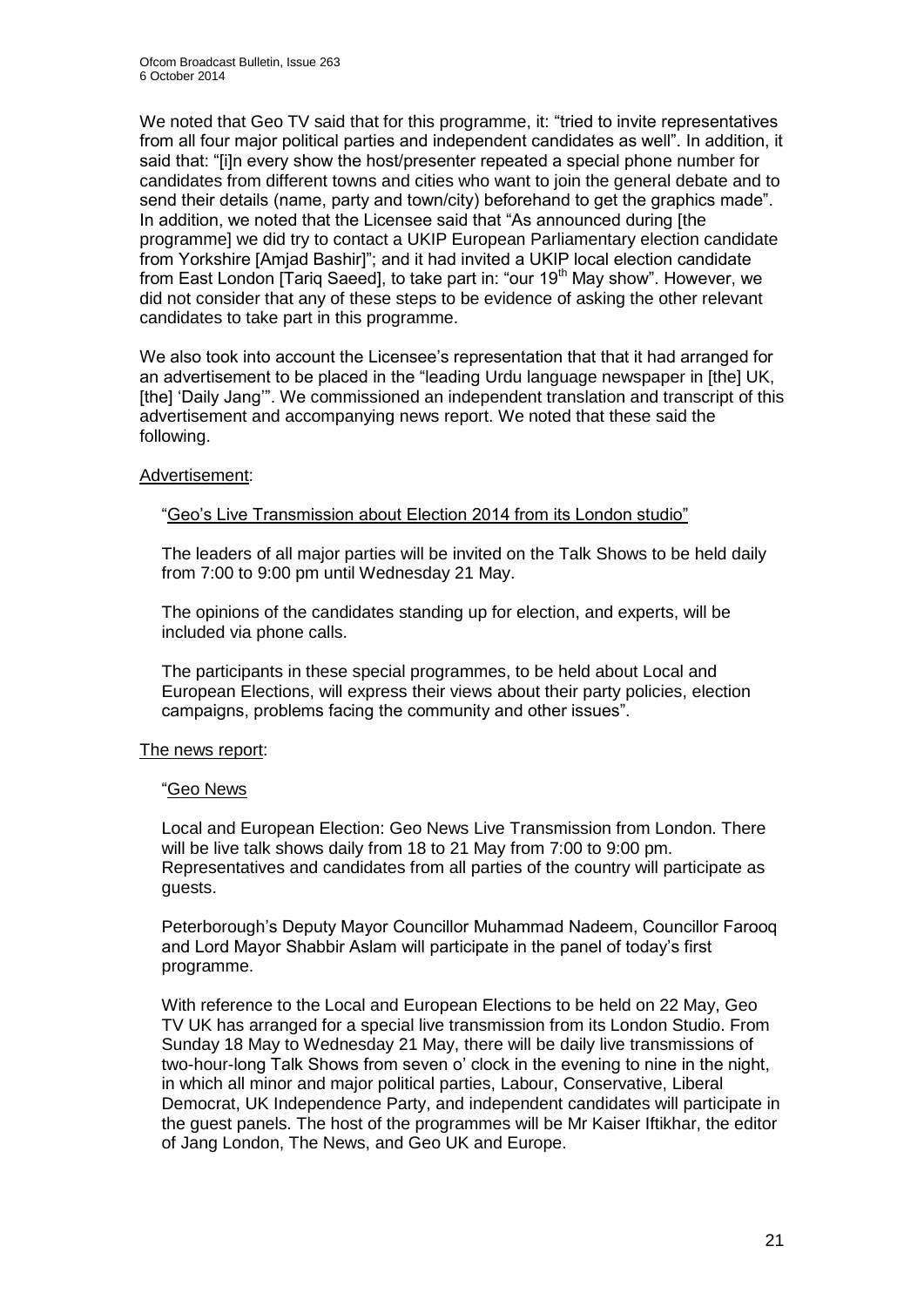The opinions of the candidates standing up for election, and experts watching the election process will be included in the programmes via phone calls. The representatives of various parties and local politicians will express their views about the election campaign, preparing the candidates, public opinion polls, community problems, equal opportunities policies in the political parties, and other important issues.

Candidates taking part in the elections can express their views about their party policy via live phone calls. If the management has not contacted them, they may participate by calling during the programme on [telephone number].

In today's first Talk Show to be held on Sunday, Conservative Party leader and Peterborough's Deputy Mayor, Councillor Muhammad Nadeem, Lib-Dem party leader Councillor Farooq Qureshi and Mayor Councillor Shabbir Aslam will participate".

We noted Geo TV's representation that the advertisement and news report highlighted: "for the candidates that they should get in touch with our team to highlight their view on the elections". However we did not consider that the Licensee had discharged its obligations under Rule 6.9 (to invite all the relevant candidates mentioned above, in Wall End ward in Newham and the Central ward in Sheffield), by arranging for a general invitation to candidates to be published in a newspaper in this way. This is because Geo TV could not by these means be sure that it had invited the relevant candidates in the above two wards to take part in its programming, not least those candidates who were not able to read and understand Urdu.

We also took account of the Licensee's representations that: "[b]eing an Urdu language channel we had a much limited choice to invite people who could speak or understand Urdu"; and "[s]ince it was the peak time of [the] election campaign, it was quite difficult to get hold of such persons for the show…[and] a number of candidates/representatives dropped out at last moment for various reasons". We recognise the challenges posed by complying the constituency and electoral area reporting rules in Rules 6.8 to 6.13. However, we considered that Geo TV had provided no evidence, nor were there any statements made within the programme, that suggested that that Licensee had invited any of the named candidates above to participate in this programme. Therefore, we considered the programme breached Rule 6.9 of the Code.

*Rule 6.11*

Geo TV said that a: "[f]ull list of participants (in studio and on phone line) can be provided as well as a list of people who committed to come but did not". In relation to the programme in this case, electoral area reports or discussions about the two ward elections were broadcast after the close of nominations<sup>5</sup>. The Licensee however did not provide in sound and/or vision a list of all candidates standing in the Wall End ward in Newham and the Central ward in Sheffield, giving first names, surnames and their party labels. We therefore also considered the material breached Rule 6.11 of the Code.

In reaching our Decision in this case, we noted that as a result of Ofcom's investigation in this case, Geo TV had arranged a meeting involving the programme director, programme producer and the presenter "to ensure that no complaint of

 5 The close of nominations in this case was 24 April 2014.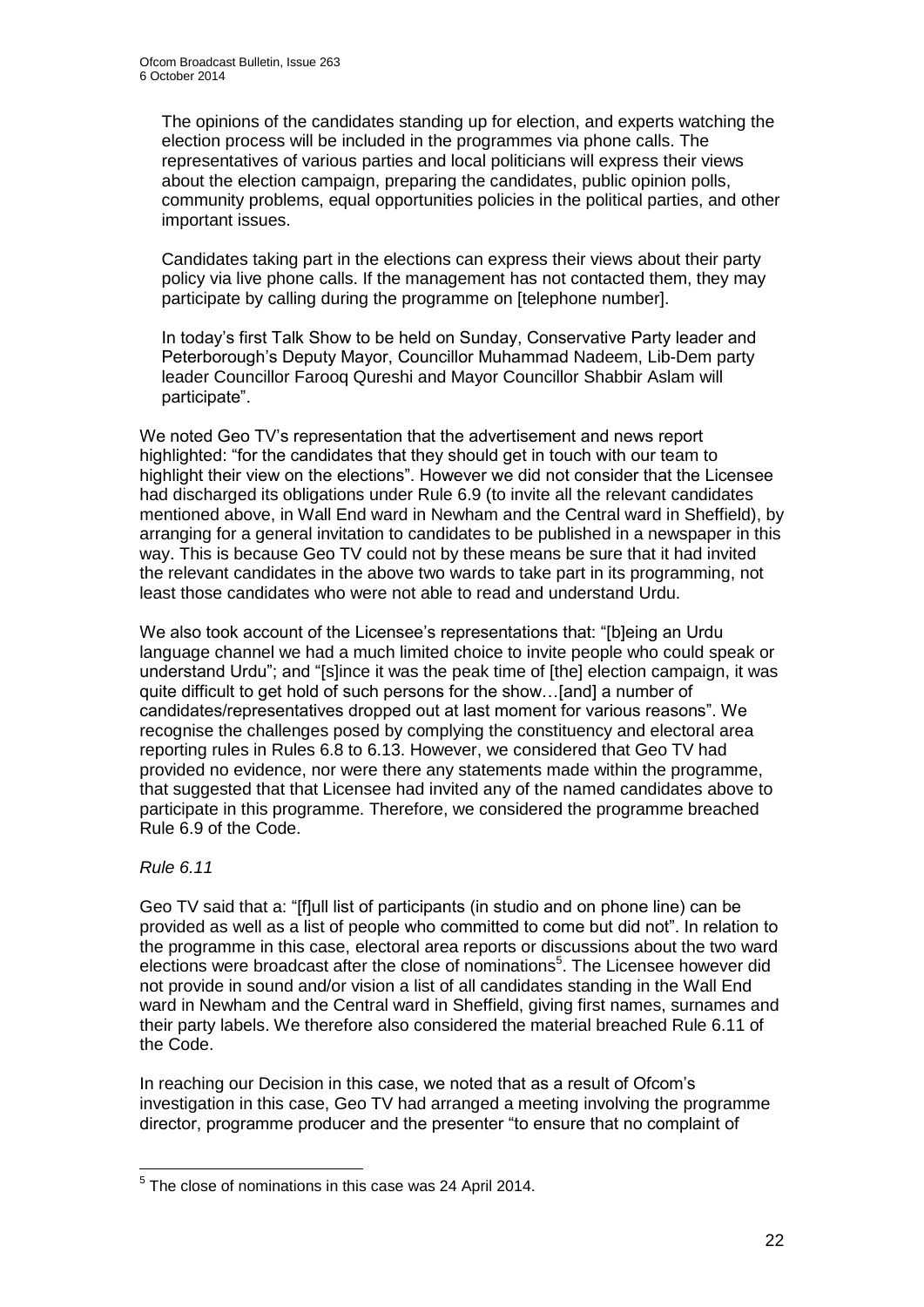similar nature is received in the future", and provided a "refresher" on the Code to these three individuals.

However, for all the reasons outlined above we considered that the Licensee had breached Rules 6.8, 6.9 and 6.11.

#### **Breaches of Rules 6.8, 6.9 and 6.11**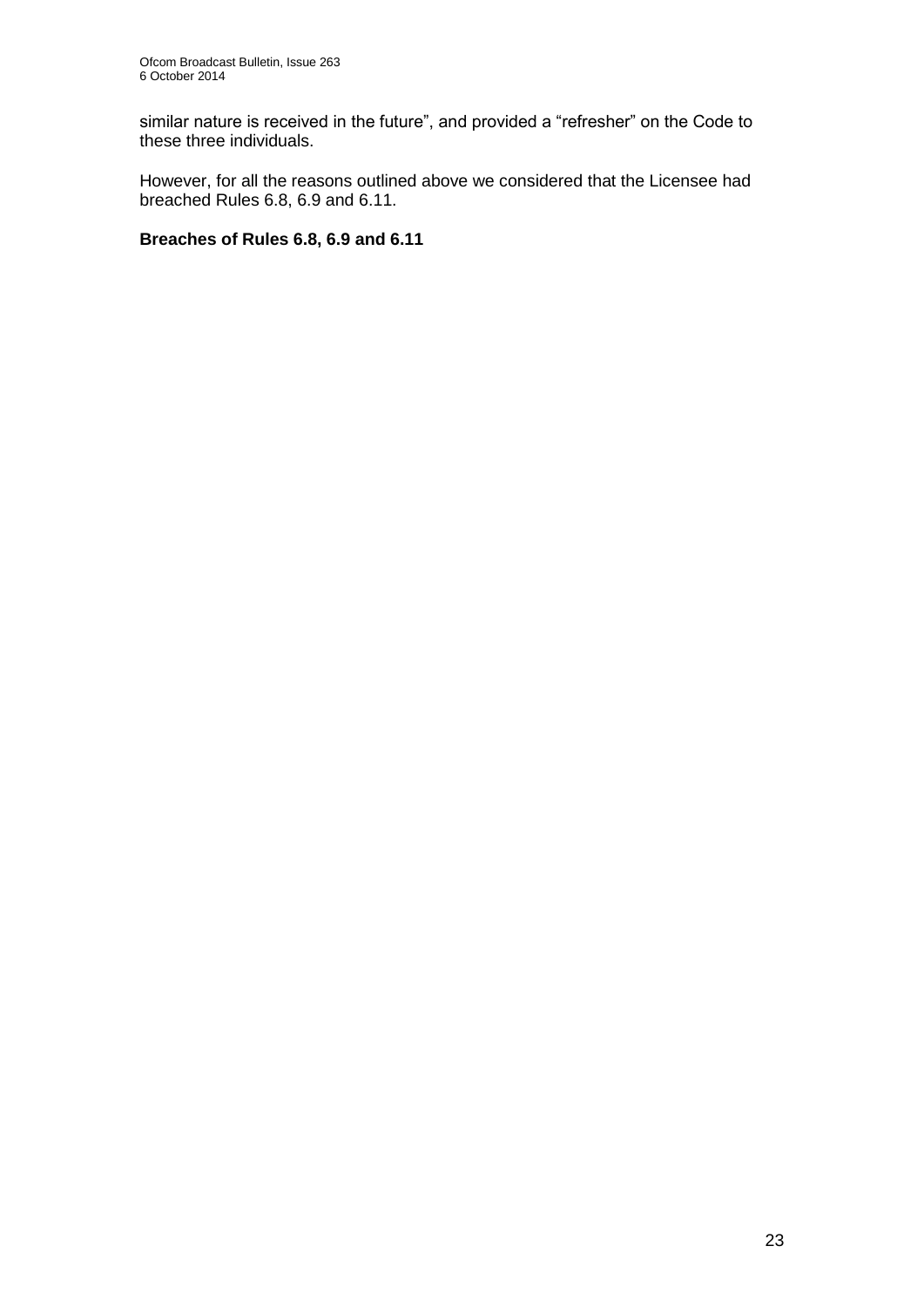# **In Breach**

## **World Championship Boxing**

*BoxNation, 6 July 2014, 19:00*

#### **Introduction**

BoxNation is owned and operated by Boxing Channel Media Limited ("the Licensee"). The channel is dedicated to boxing programming, and is broadcast on digital platforms.

A complainant alerted Ofcom to flashing images during BoxNation's live coverage of a World Championship Boxing match.

Certain types of flashing images can trigger seizures in viewers who are susceptible to photosensitive epilepsy ("PSE"). Ofcom therefore carried out an assessment of the broadcast content against Ofcom's Technical Guidance to broadcasters on flashing images (the "PSE Guidance") $<sup>1</sup>$ .</sup>

We noted that the programme contained sequences from the arena during the buildup to the match. These included shots of a 'big screen' video monitor within the arena. During a close-up of this big screen, a video was shown which partly consisted of a bright, pulsating white light against a red background.

During this sequence, which lasted just over seven seconds, the white light flashed at a rate and intensity which exceeded the limits set out in the PSE Guidance. In total, there were 41 'flashes', which meant that the average rate of flashing was just over 5.5 flashes per second. The PSE Guidance states that a sequence containing flashing at a rate of more than three flashes per second may be potentially harmful.

Ofcom considered the material raised issues under Rule 2.12 of the Code, which states:

"Television broadcasters must take precautions to maintain a low level of risk to viewers who have photosensitive epilepsy. Where it is not reasonably practicable to follow the Ofcom guidance, and where broadcasters can demonstrate that the broadcasting of flashing lights and/or patterns is editorially justified, viewers should be given an adequate verbal and also, if appropriate, text warning at the start of the programme or programme item".

We therefore requested comments from the Licensee as to how this material complied with this rule.

#### **Response**

The Licensee said that it regularly broadcasts live programmes covering boxing events happening outside the United Kingdom, and often light shows are a part of these events. It confirmed that this programme was a live broadcast from an international feed that went straight to air, and that no warning about flashing images was broadcast either before or during the programme.

<sup>1</sup> <sup>1</sup> <http://stakeholders.ofcom.org.uk/binaries/broadcast/guidance/812612/section2.pdf>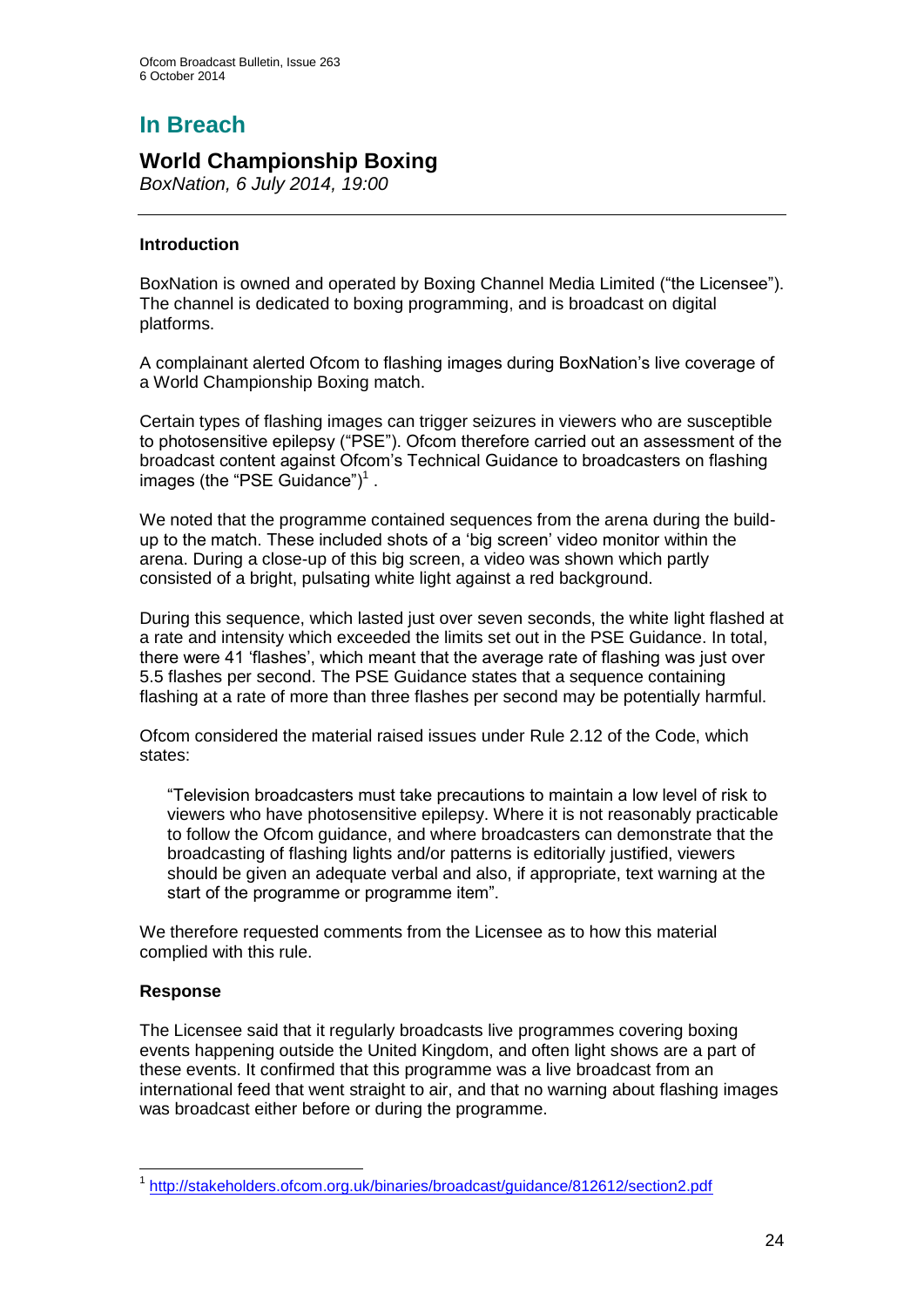The Licensee apologised if it had "contravened any procedures regarding flashing images", and said that it had dropped all repeats of this programme until receiving further quidance from Ofcom.

#### **Decision**

Under the Communications Act 2003, Ofcom has a statutory duty to set standards for broadcast content as appear to it best calculated to secure the standards objectives, one of which is that "generally accepted standards are applied to the content of television and radio services so as to provide adequate protection for members of the public from the inclusion in such services of harmful and/or offensive material".

Given the significant potential for harm to viewers with PSE who are exposed to flashing images, Rule 2.12 makes clear that Ofcom expects broadcasters to maintain a low level of risk in this regard. Further, the PSE Guidance, which was developed with input from medical experts, sets out technical parameters which are intended to reduce the risk of broadcast content provoking seizures.

In this case, Ofcom's technical assessment of this material found that it significantly exceeded the maximum limits set out in Ofcom guidance to broadcasters on flashing images and therefore posed a significant risk of harm to viewers in the audience with PSE.

As Rule 2.12 makes clear there may be circumstances where "it is not reasonably practicable to follow the Ofcom [PSE] guidance", and broadcasters can demonstrate that it is editorially justified to broadcast the problematic material containing the flashing images, provided that an adequate warning is given at the start of the programme and/or programme item. It may for example not be reasonably practicable to follow the PSE Guidance with a live broadcast, but it may be editorially justified nonetheless to broadcast material containing problematic flashing images. In these circumstances, it is essential that appropriate warnings are given to assist viewers with PSE to avoid instances of flashing images the broadcaster cannot reasonably control.

Ofcom's view was that in this case it was not reasonably practicable for the Licensee to follow the PSE Guidance on a continuing basis during transmission of this programme because the material was broadcast live from an international feed. All licensees, however, should carry out where appropriate and necessary a risk assessment before transmission of a live programme if there any reasonable likelihood of flashing images. They should also when monitoring live output be aware of flashing images which may not comply with the PSE Guidance. This is so that licensees can take measures before or during programmes to mitigate the risk from flashing images to viewers affected by PSE.

We therefore went on to consider whether there was sufficient editorial justification in this case for the broadcast of the material containing the flashing images which did not comply with the PSE Guidance. Ofcom noted the Licensee's comment that: "there are often light shows around boxing events". Ofcom considered that there was some editorial justification for showing these flashing images as an integral part of the presentation of this boxing event, limited to intermissions between the bouts. Bearing in mind however that the flashing images shown materially exceeded the technical limits, and that there was no particular public interest in broadcasting the sequence containing them, Ofcom on balance did not consider that this editorial justification was sufficient.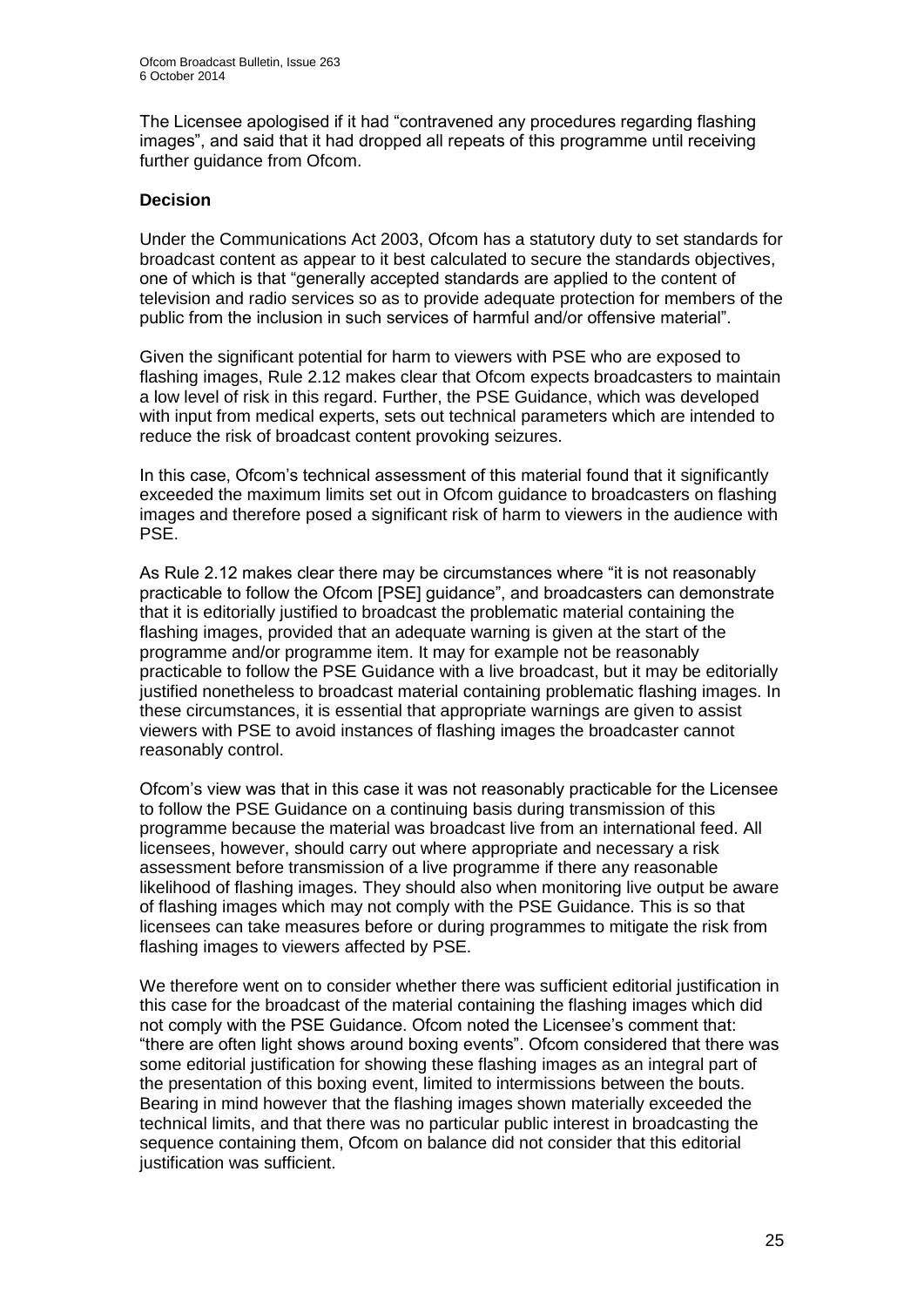In any event, the Licensee did not in this case provide any verbal or text warning about flashing images to viewers before or during the programme.

The broadcast was therefore in breach of Rule 2.12 of the Code.

#### **Breach of Rule 2.12**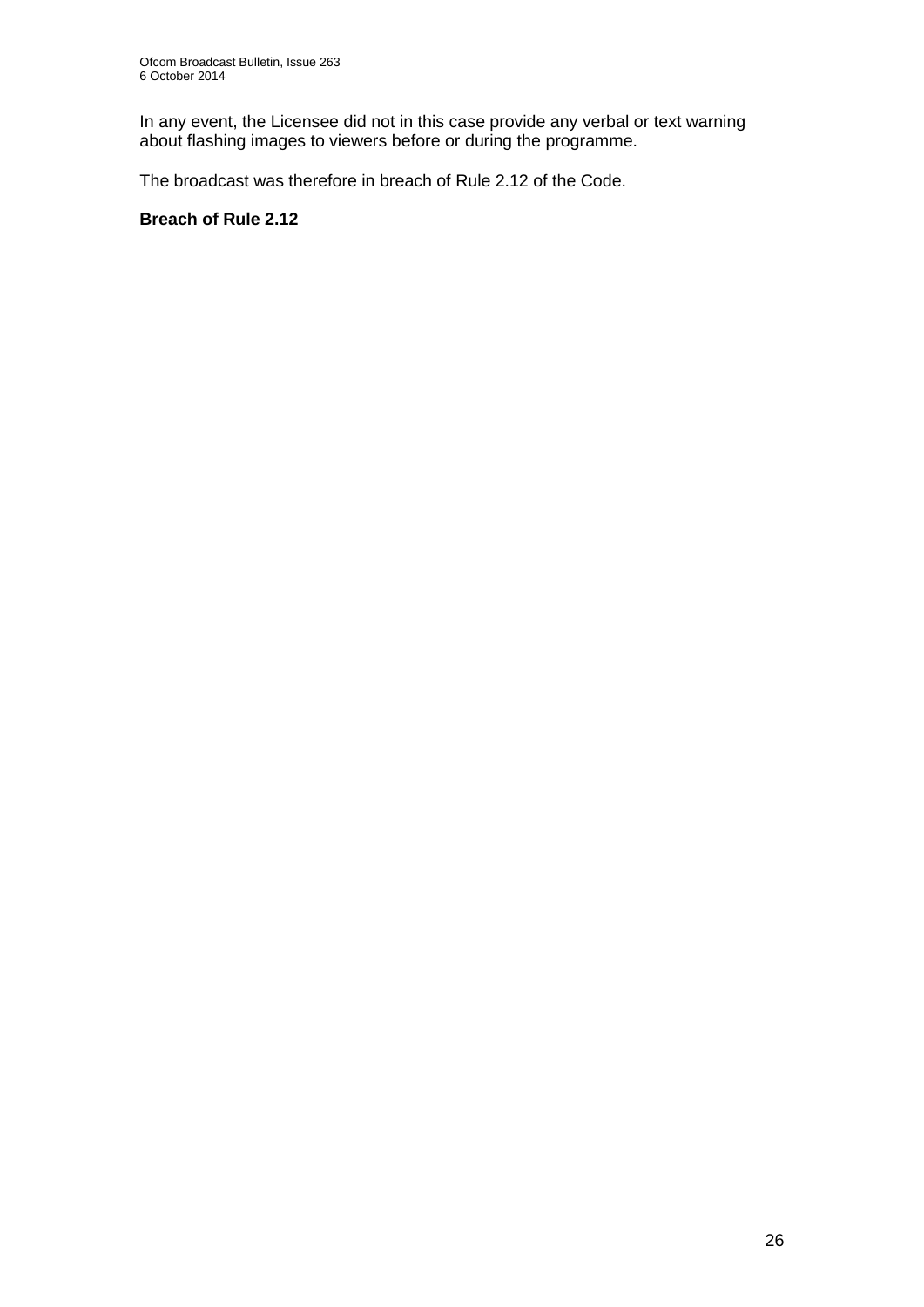# **In Breach**

## **Sponsorship credits**

*Afternoons on TLC, various dates and times*

#### **Introduction**

TLC is a general entertainment television channel. The licensee for TLC is Discovery Communications Europe Limited ("Discovery" or "the Licensee").

Ofcom received a complaint about the sponsorship credits for the strand "Afternoons on TLC". The complainant felt that the sponsorship credits resembled advertising. We reviewed the material broadcast between 13:00 and 14:00 on 26 June 2014 and noted the following sponsorship credits:

#### 13:00

The first sponsorship credit featured a teenage girl looking upset, wearing a striped top on which the colours had run. The voice-over stated:

*"Next time, mum knows what to do".*

The girl was then shown smiling, wearing a striped top on which the colours were intact. The voice-over stated:

*"Colour Catcher – helps to avoid colour bleeding".*

The product was shown, above a website address for the company, and underneath the text: *"Afternoons TLC"*. The voice-over stated:

*"Afternoons on TLC, sponsored by Dylon Colour Catcher Sheets".*

#### 13:10

The second sponsorship credit featured a teenage girl wearing a white hooded top. She looked at the camera and sighed. The voice-over stated:

*"She knows what to do".*

The girl was then shown smiling, and doing a celebratory dance, while wearing the same hooded top, but dyed yellow. The voice-over stated:

*"Dylon Fabric Dyes – to help a change in colour".*

The product was shown, above a website address for the company, and underneath the text: *"Afternoons TLC"*. The voice-over stated:

*"Afternoons on TLC, sponsored by Dylon Fabric Dyes".*

#### 13:13

The third sponsorship credit featured two teenage girls dressed in school uniform. The shirt of the first girl was grey, in contrast to the shirt of the second girl which was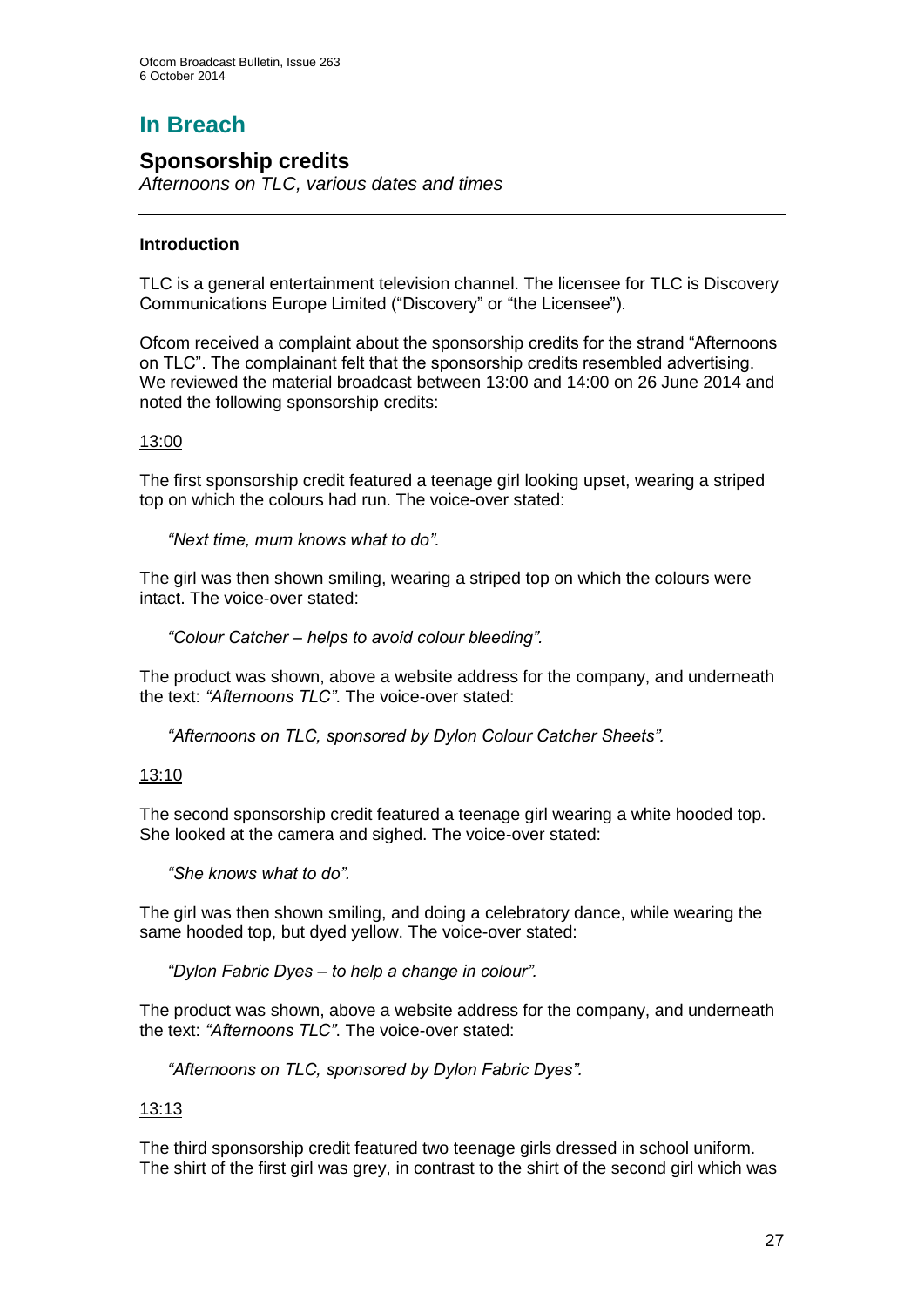white. The first girl looked embarrassed, while the second girl was smiling. The voiceover stated:

*"Next time, mum knows what to do".*

Both girls were then shown wearing white shirts and smiling. The voice-over stated:

*"White 'n' Bright – helps stop whites from turning grey".*

The product was shown, above a website address for the company, and underneath the text: *"Afternoons TLC"*. The voice-over stated:

*"Afternoons on TLC, sponsored by Dylon White 'n' Bright Sheets".*

#### 13:25

The fourth sponsorship credit featured a man taking a T-shirt out of a washing machine and holding it up to his torso. The T-shirt was too small for him and a slight shade of pink. He looked exasperated. The voice-over stated:

*"Next time, he knows what to do".*

The man was then shown wearing a white T-shirt of the right size and smiling. The voice-over stated:

*"Colour Catcher – helps to avoid colour run accidents".*

The product was shown, above a website address for the company, and underneath the text: *"Afternoons TLC"*. The voice-over stated:

*"Afternoons on TLC, sponsored by Dylon Colour Catcher Sheets".*

#### 13:30

The fifth sponsorship credit featured a woman wearing a faded red blouse. She smiled ruefully and shook her head. The voice-over stated:

*"She knows what to do".*

The woman was then shown wearing a bright red blouse, smiling and doing a celebratory dance. The voice-over stated:

*"Dylon Fabric Dyes – to help a change in colour".*

The product was shown, above a website address for the company, and underneath the text: *"Afternoons TLC"*. The voice-over stated:

*"Afternoons on TLC, sponsored by Dylon Fabric Dyes".*

#### 13:34

The sixth sponsorship credit featured a man wearing grey jeans. He looked at the camera and sighed.

*"He knows what to do".*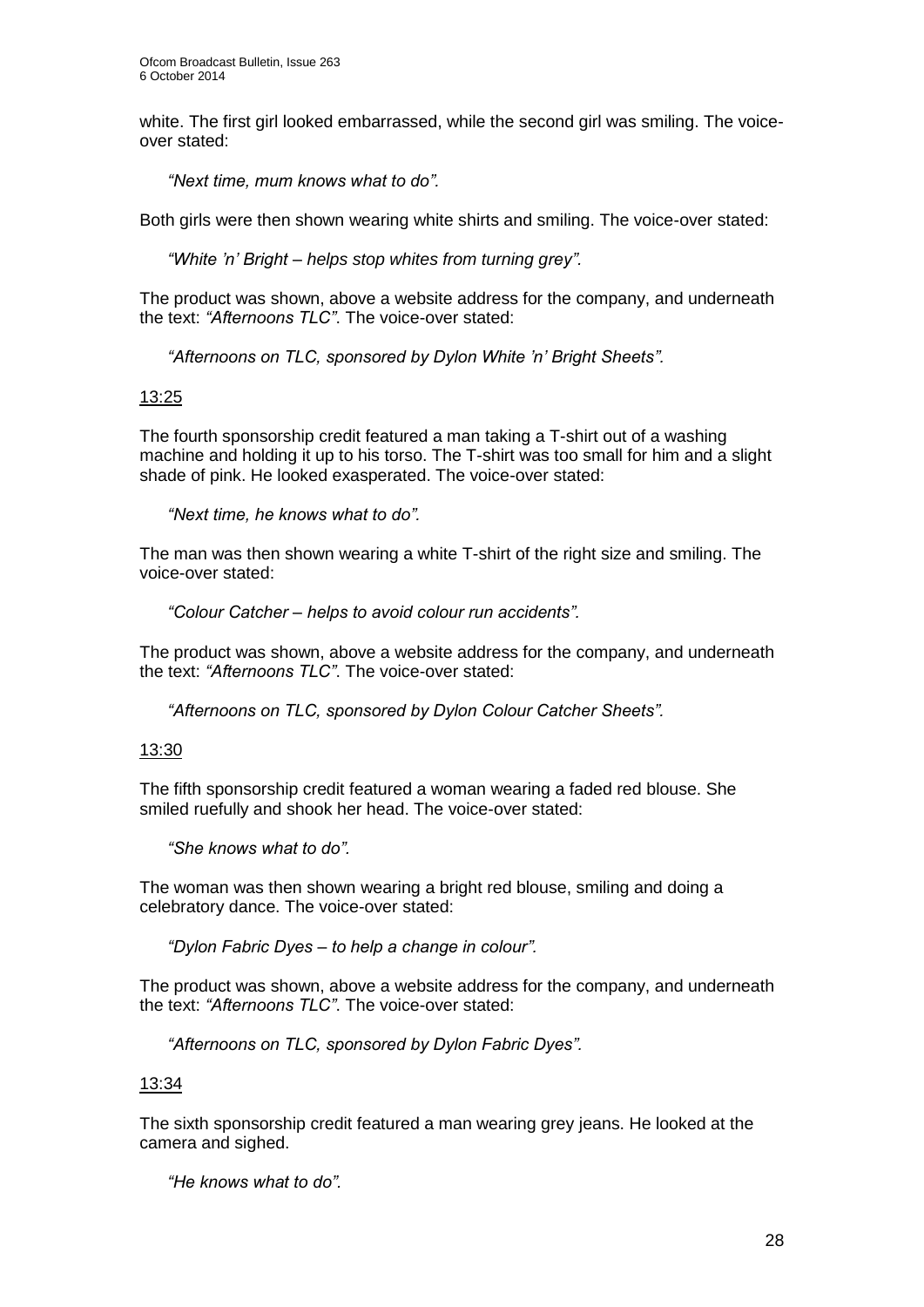The man was then shown wearing black jeans and smiling. The voice-over stated:

*"Dylon Fabric Dyes – to help a change in colour".*

The product was shown, above a website address for the company, and underneath the text: *"Afternoons TLC"*. The voice-over stated:

*"Afternoons on TLC, sponsored by Dylon Fabric Dyes".*

#### 13:49

The seventh sponsorship credit featured a woman crouching in front of a washing machine with several baskets of clothes sorted into colours and whites. She looked frustrated. The voice-over stated:

*"Next time, she knows what to do".*

The woman was then shown holding a basket of mixed colours and whites and smiling. The voice-over stated:

*"Colour Catcher – helps to allow mixed washes".*

The product was shown, above a website address for the company, and underneath the text: *"*Afternoons *TLC"*. The voice-over stated:

*"Afternoons on TLC, sponsored by Dylon Colour Catcher Sheets".*

13:58

The eighth sponsorship credit featured a woman sat on a bed with beige sheets. She looked at the camera and made a face. The voice-over stated:

*"She knows what to do".*

The woman was then shown, alongside a man, sat on the bed, which now had red sheets. The woman and the man were both smiling. The voice-over stated:

*"Dylon Fabric Dyes – to help a change in colour".*

The product was shown, above a website address for the company, and underneath the text: *"*Afternoons *TLC"*. The voice-over stated:

*"Afternoons on TLC, sponsored by Dylon Fabric Dyes".*

Ofcom considered that the material raised issues warranting investigation under Rule 9.22(a):

Rule 9.22: "Sponsorship credits must be distinct from advertising. In particular:

(a) Sponsorship credits broadcast around sponsored programmes must not contain advertising messages or calls to action. Credits must not encourage the purchase or rental of the products or services of the sponsor or a third party. The focus of the credit must be the sponsorship arrangement itself. Such credits may include explicit reference to the sponsor's products, services or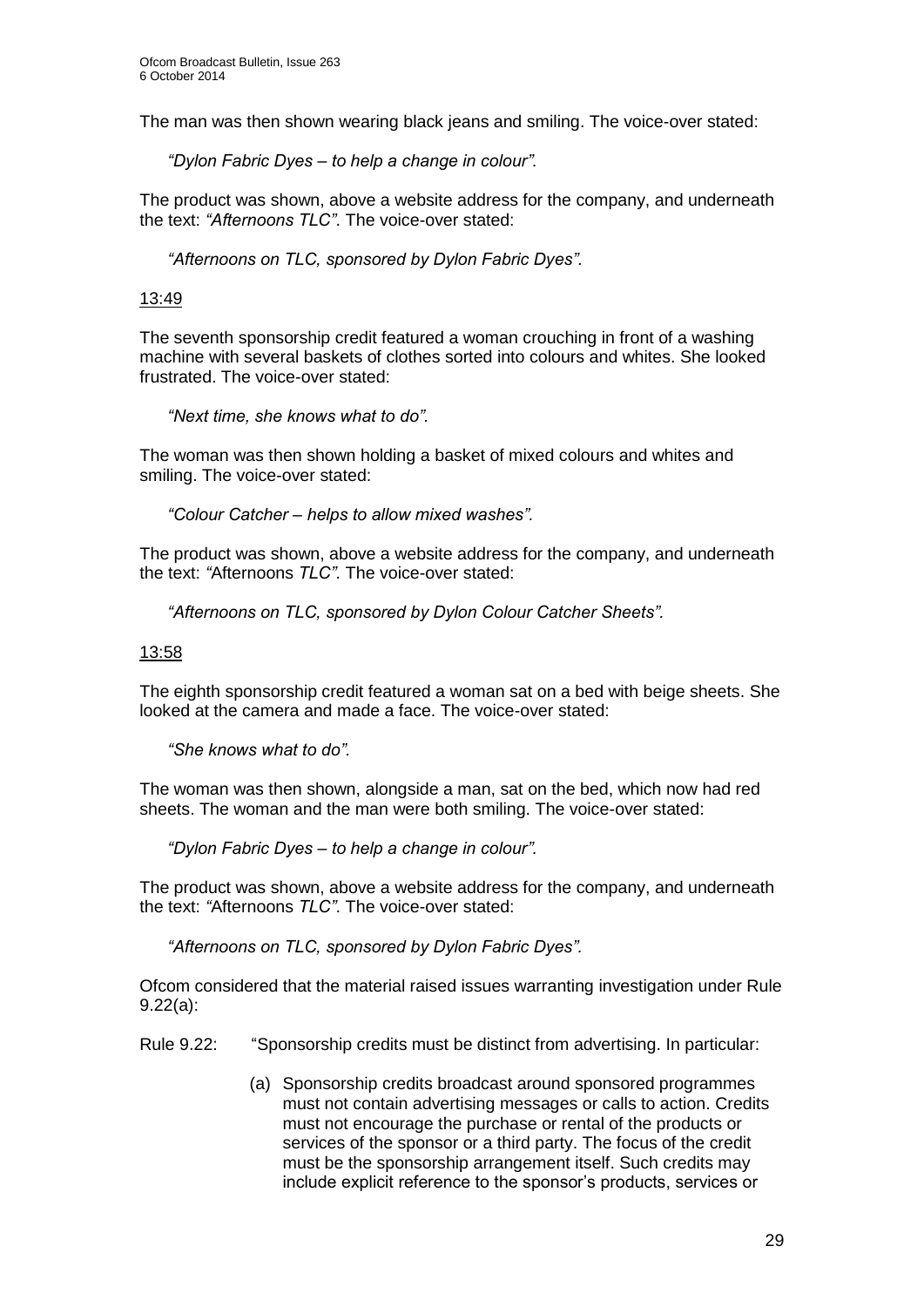trade marks for the sole purpose of helping to identify the sponsor and/or the sponsorship arrangement."

We therefore asked the Licensee for its comments as to how the content complied with Rule 9.22(a).

#### **Response**

The Licensee stated that it takes compliance extremely seriously, ensuring it has robust procedures in place, including regular training for its commercial team which has ongoing interaction with the compliance team. Specifically, Discovery stated: "We have a robust internal process for evaluating sponsorship credits[.]"

In this instance, the Licensee claimed that it "went to great lengths to ensure that these credits were compliant", drawing on its knowledge of "the requirements [of…] European legislation and the Ofcom Broadcasting Code", as well as "an understanding of previous cases published in the Ofcom Broadcast Bulletin" and "the guidance Ofcom has published on this issue". In Discovery's view: "[W]e consider that overall they [the sponsorship credits] stayed the right side of the line and were compliant with the Code."

The Licensee stated that it understood the purpose of the rules around sponsorship credits to be twofold: (i) to ensure that sponsorship arrangements are made clear to viewers; and (ii) to ensure that sponsorship credits are not akin to advertising. With regard to (i), Discovery argued that there would have been no doubt that the strand was sponsored by Dylon, citing the on-screen text and the voice-over *"Afternoons on TLC, sponsored by Dylon…"* With regard to (ii), Discovery maintained that viewers would not have confused the sponsorship credits with advertising, and that therefore there was no risk of consumer harm.

In support of this point, the Licensee stated that "there was no call to action or any encouragement to purchase for instance with references to prices or special offers" contained in any of the sponsorship credits. This, it believed, was in accordance with Rule 9.22(a). Further, the Licensee added that the "sponsorship credits did not contain any claims about market leadership or use any promotional language such as superlatives or descriptions of how to use the product", in reference to Ofcom's Guidance on Section Nine of the Code. Finally, the Licensee acknowledged that details of the Dylon website were given, but emphasised that these did not form part of a call to action.

Discovery pointed out that explicit reference to a product within a sponsorship credit is permitted under Rule 9.22(a), provided that it is for the sole purpose of helping identify the sponsor. In light of the fact that these sponsorship credits included a range of products made by Dylon, the Licensee decided that a brief description setting out the function of each product was necessary in order to for viewers to differentiate between them. Discovery stated: "[We] aimed to ensure that the credits gave the viewers information about the product but that the messages did not amount to advertising. While we appreciate that part of the credit concerned the product, we do not believe that the description of the product in the context of a sponsorship communication amount [ed] to an advertising message."

Discovery further argued that the messages included in the sponsorship credits were "purely factual", limited to naming the product and giving a short summary of what it does (for example, *"helps to avoid colour bleeding"*). The Licensee believed that this was "within the letter and the spirit of the Code", and was consistent with other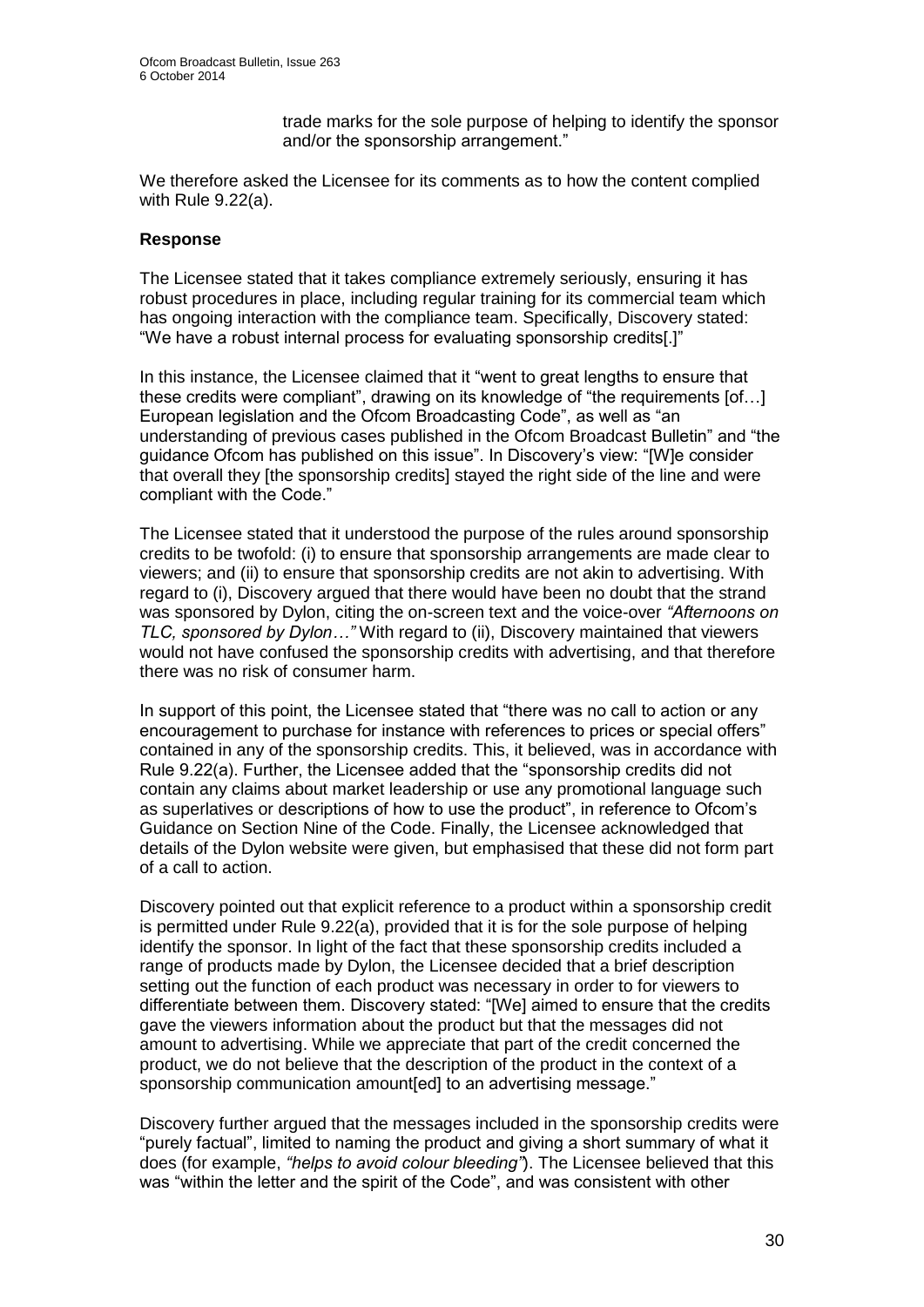sponsorship credits used in the market which had not been found in breach by Ofcom. Discovery emphasised the care it had taken to ensure the sponsorship credits were compliant, including rejecting a number of proposed visuals and scripts which were deemed too akin to advertising messages (for example, *"keeps colours brighter for longer"*).

#### **Decision**

Under the Communications Act 2003, Ofcom has a statutory duty to set standards for broadcast content as appear to it best calculated to secure the standards objectives, one of which is that "the international obligations of the United Kingdom with respect to advertising included in television and radio services are complied with". The rules in Section Nine of the Code, among others, reflect this objective.

The Audiovisual Media Services Directive limits the amount of advertising a broadcaster can transmit and requires that advertising is kept distinct from other parts of the programme service. Sponsorship credits are treated as part of the sponsored content and do not count towards the amount of airtime a broadcaster is allowed to use for advertising. To prevent credits effectively becoming advertisements, and therefore increasing the amount of advertising transmitted, broadcasters are required to ensure that sponsorship credits do not contain advertising messages.

Rule 9.22(a) of the Code therefore requires that sponsorship credits broadcast around sponsored programmes must not contain advertising messages or calls to action, or encourage the purchase or rental of the products or services of the sponsor or a third party. The focus of the credit must be the sponsorship arrangement itself and references to the sponsor's products, services or trade marks should be for the sole purpose of helping to identify the sponsor and/or the sponsorship arrangement.

In particular, Ofcom's Guidance<sup>1</sup> on Rule 9.22(a) states:

"Credits should […] fulfil the role of identifying the sponsorship arrangement and not be capable of being confused with advertising by, for example, focusing on the products or services of the sponsor. […] Rule 9.22 permits references to the products and services of a sponsor in sponsorship credits. However, care is needed to ensure that such references do not constitute advertising messages. [...] [C] redits that focus predominantly on the sponsorship arrangement, rather than the sponsor or its products/services, are more likely to be compliant with the Code."

We first noted that in each case the sponsorship arrangement was clearly identified (*"Afternoons on TLC, sponsored by Dylon Colour Catcher Sheets"*), but that each credit additionally included brief descriptions of the relevant product's functions (e.g. *"White 'n' Bright – helps stop whites from turning grey"*)*.* Although we noted the Licensee's argument that these brief descriptions did not constitute advertising messages, in our view they each represented a claim about product efficacy which served to place the emphasis of the credit on the benefits of the Dylon range, rather than the sponsorship arrangement itself.

This emphasis was, in our view, further demonstrated by the narrative of the credits, which in each case featured 'before and after' sequences designed to highlight the effect of each product when applied to fabrics. In the credit shown at 13:00 for Dylon

<sup>1</sup> <sup>1</sup> See: [http://stakeholders.ofcom.org.uk/binaries/broadcast/guidance/831193/section9.pdf.](http://stakeholders.ofcom.org.uk/binaries/broadcast/guidance/831193/section9.pdf)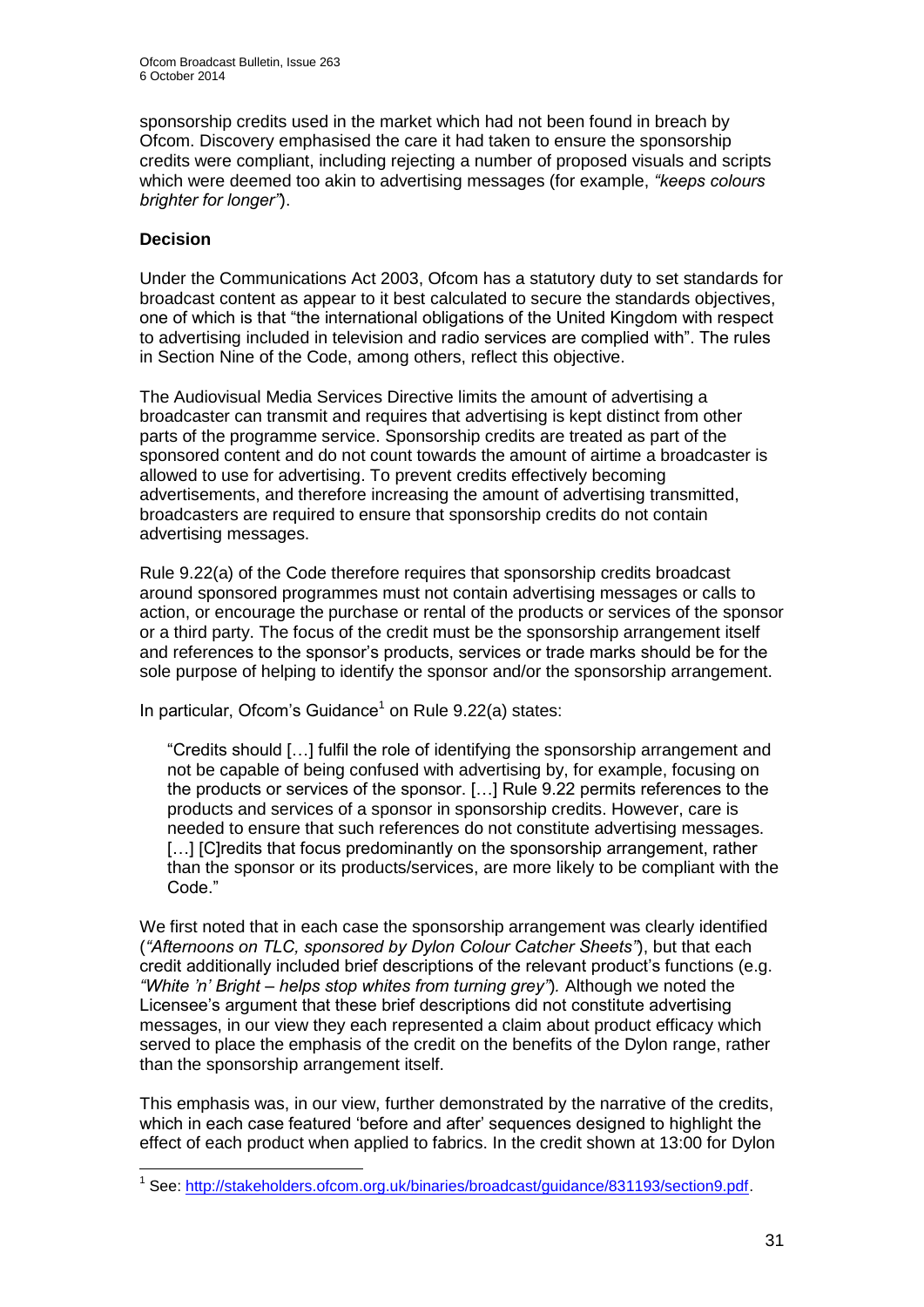Colour Catcher Sheets, for example, an upset teenage girl was first seen wearing a striped top on which the colours had run and then again, smiling, wearing a striped top on which the colours were intact. The transition between these two parts was accompanied by the voice-over: *"Next time, mum knows what to do"*. In Ofcom's view, these sequences – which appeared in each credit – served simply to highlight the use of each product rather than the sponsorship arrangement.

In conclusion, Ofcom considered that these sponsorship credits focused on the products of the sponsor to a greater extent than would have been necessary in order to identify the sponsor or the sponsorship arrangement. The combination of verbal and visual references to the products, in particular the way in which in each case they were presented as the solution to a problem, also resembled advertising messages. The sponsorship credits were therefore in breach in Rule 9.22(a).

#### **Breaches of Rule 9.22(a)**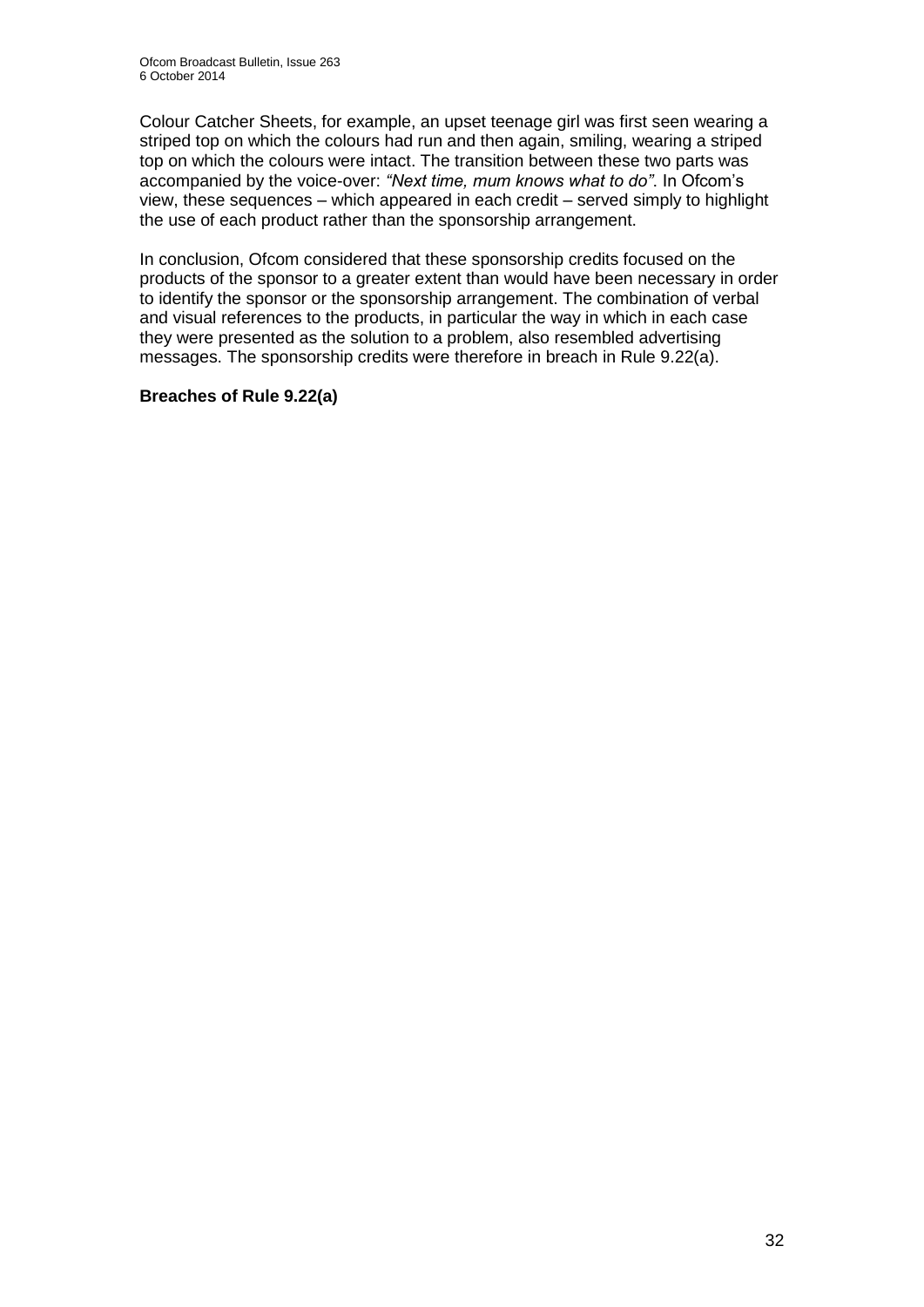## **Resolved**

### **Sky News with Lorna Dunkley**

*Sky News, 20 July 2014, 12:00*

#### **Introduction**

On 20 July 2014 at approximately 12:07 Sky News broadcast a live report by journalist Colin Brazier from the crash site in eastern Ukraine of Malaysian Airlines' flight MH17. The plane had crashed there three days earlier, killing all 298 people on board. Ofcom received 205 complaints from viewers who were offended by Mr Brazier picking up items from the suitcase of one of the victims.

Ofcom noted that during the report, Mr Brazier stood amongst the belongings of some of the victims of the tragedy. He reported that the belongings had now started to be gathered together, having previously been scattered across the crash site. Having described some of the items he could see, Mr Brazier then crouched down and briefly picked up first a water bottle and then a set of keys from an open suitcase. As he did this, he said:

*"Here are, I think it's a small girl's bag by the look of things…a set of keys…toothbrush".*

Mr Brazier almost immediately returned the items to the suitcase and said:

*"We shouldn't really be doing this, I suppose really".*

Ofcom considered the content raised issues warranting investigation under the following rule of the Code:

Rule 2.3 "In applying generally accepted standards broadcasters must endure that material which may cause offence is justified by the context. Such material may include, but is not limited to, offensive language, violence, sex, sexual violence, humiliation, distress, violation of human dignity, discriminatory treatment or language (for example on the grounds of age, disability, gender, race religion, beliefs and sexual orientation). Appropriate information should also be broadcast where it would assist in avoiding or minimising offence."

We therefore asked British Sky Broadcasting Ltd ("Sky" or "the Licensee"), which holds the licence for Sky News, for its comments on how the content complied with this rule.

#### **Response**

Sky told Ofcom that the live reporting of such significant news events presents unique challenges, and difficult editorial decisions "need to be made at speed and with conviction". In this case, the Licensee said it had sent an experienced news team to the crash site and that: "at all times consideration was given to minimising offence to viewers while trying to reflect the unfolding story accurately".

However, Sky said that on this occasion it "fell short of the high standards" to which it aspired. The Licensee said that Mr Brazier had realised almost immediately he had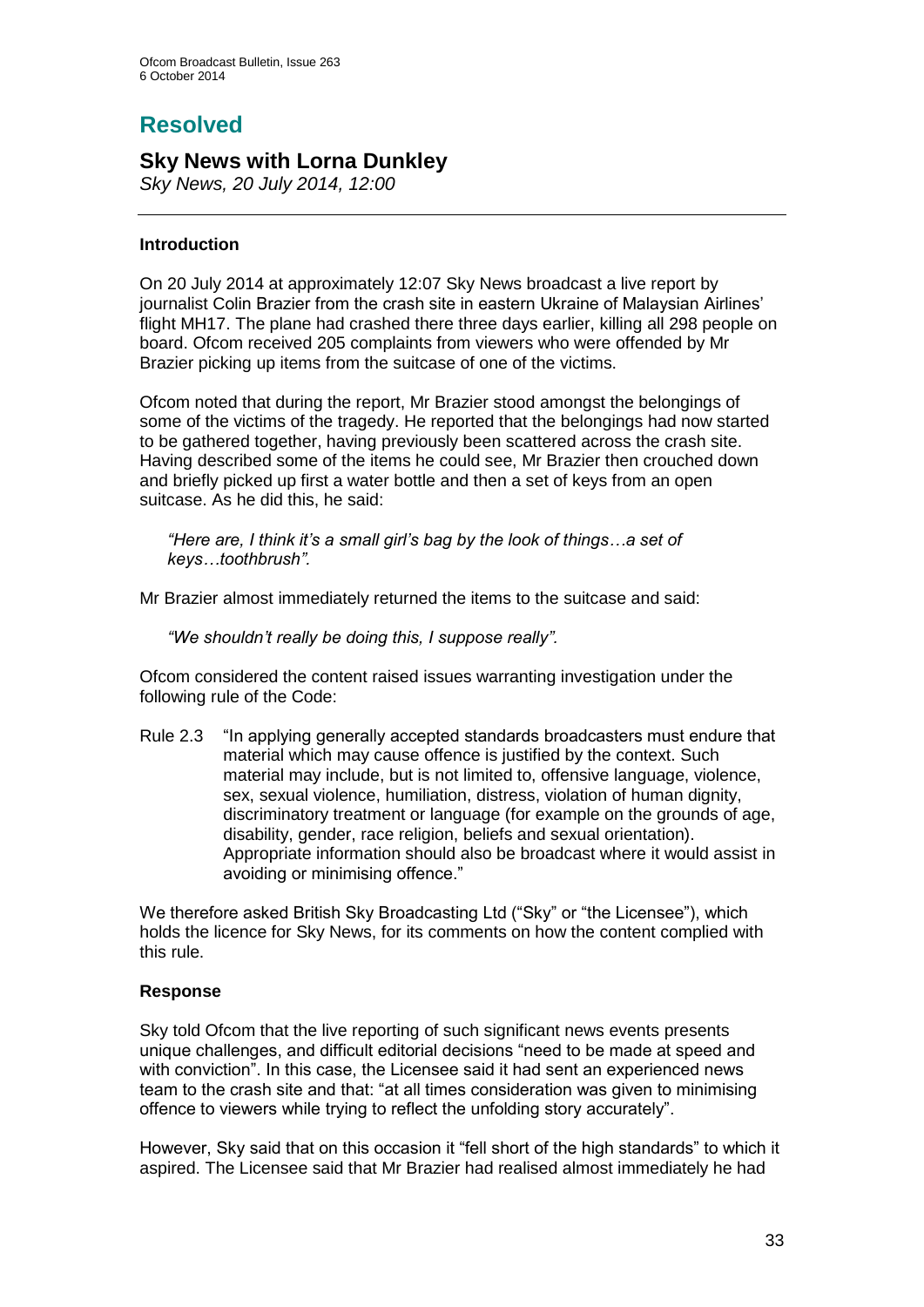made an error of judgement and said so on camera. Sky also said that the following statement was released later the same afternoon on behalf of Sky News and Mr Brazier:

"Today whilst presenting from the site of the MH17 air crash Colin Brazier reflected on the human tragedy of the event and showed audiences the content of one of the victims' bags. Colin immediately recognised that this was inappropriate and said so on air. Both Colin and Sky News apologise profusely for any offence caused".

The Licensee also provided Ofcom with a copy of Mr Brazier's further apology<sup>1</sup>, published in The Guardian newspaper two days later (22 July 2014).

Following the broadcast, Sky said it had reminded its news teams of the need to exercise sensitivity and: "to respect the dignity of all those involved in reporting such harrowing events". The Licensee said it would also re-emphasise the point in its updated guidelines for its journalists.

#### **Decision**

1

Under the Communications Act 2003, Ofcom has a duty to set standards for the content of programmes as appear to it best calculated to secure the standards objectives. One of these is that "generally accepted standards" are applied so as to provide adequate protection for members of the public from the inclusion of offensive and harmful material. This objective is reflected in Section Two of the Code.

Rule 2.3 of the Code requires broadcasters to ensure that the broadcast of potentially offensive material must be justified by the context.

Flight MH17 crashed on 17 July 2014. All 283 passengers and 15 crew died. Colin Brazier broadcast his live report three days later. Because of the military and political situation in eastern Ukraine, the main crash site was not screened off at that time by airline investigators. In these circumstances journalists had relatively free access to the area and were able to record footage of, and broadcast from, the crash site. To report live from such a site required great care. In the circumstances of this case, it was Ofcom's view that for a reporter to pick up and handle the belongings of a victim of the crash as Mr Brazier did, clearly had the potential to cause offence as was accepted by Sky.

Ofcom therefore went on to assess whether the offence was justified by the context.

Mr Brazier handled two items belonging to a victim of the crash very briefly, and he appeared to almost immediately regret his actions and expressed this to viewers. Nonetheless in Ofcom's view these actions were capable of causing considerable offence and this was not mitigated by an immediate broadcast apology. On balance we therefore considered that the offence was not justified by the context and Rule 2.3 was breached.

However we took into account that news crews reporting from the crash site found themselves reporting from an unusual and emotionally charged situation. Ofcom recognised that in these circumstances, the editorial decisions taken by reporters

<sup>1</sup> [http://www.theguardian.com/media/2014/jul/22/mh17-sky-news-reporter-colin-brazier-crash](http://www.theguardian.com/media/2014/jul/22/mh17-sky-news-reporter-colin-brazier-crash-victims-luggage)[victims-luggage](http://www.theguardian.com/media/2014/jul/22/mh17-sky-news-reporter-colin-brazier-crash-victims-luggage)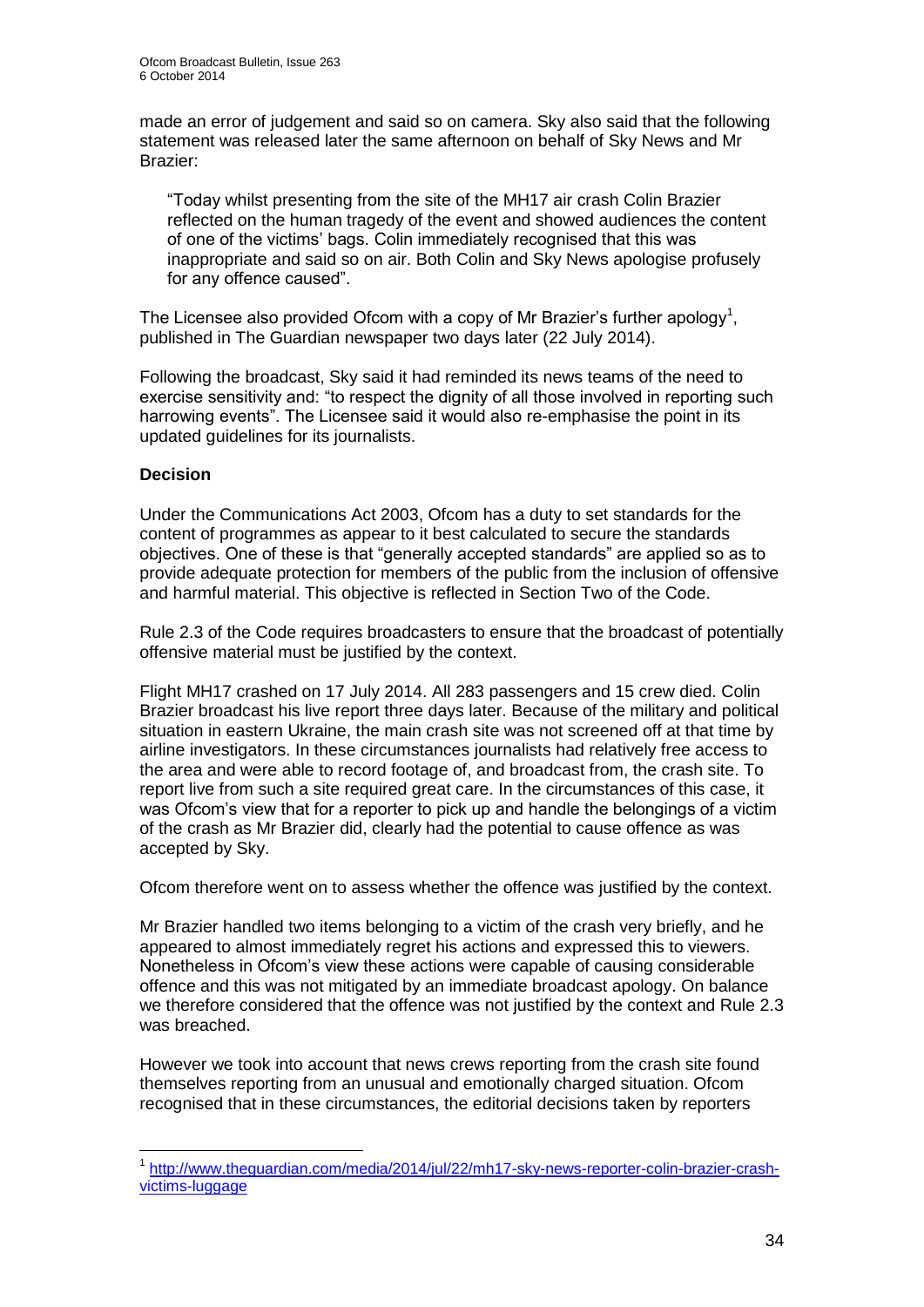were particularly challenging, especially when made in the context of a live report broadcast on a rolling news channel.

Ofcom also had regard to the fact that Sky News and Mr Brazier issued an apology in the hours after the broadcast, which was followed by a further detailed and frank apology from Mr Brazier published in The Guardian newspaper on 22 July. We also noted that Sky has reminded its news teams of the need to exercise sensitivity and respect the dignity of those involved when reporting harrowing events, and Sky will emphasise this point in its updated guidelines to journalists.

We also had regard to the importance of the broadcaster's and audience's right to freedom of expression. Despite the offence caused in this case, Ofcom considered that this brief but significant lapse of judgement by a news reporter should not prevent broadcast journalists from reporting live on sensitive and challenging news stories.

Taking all these factors into account, Ofcom considered the matter resolved.

#### **Resolved**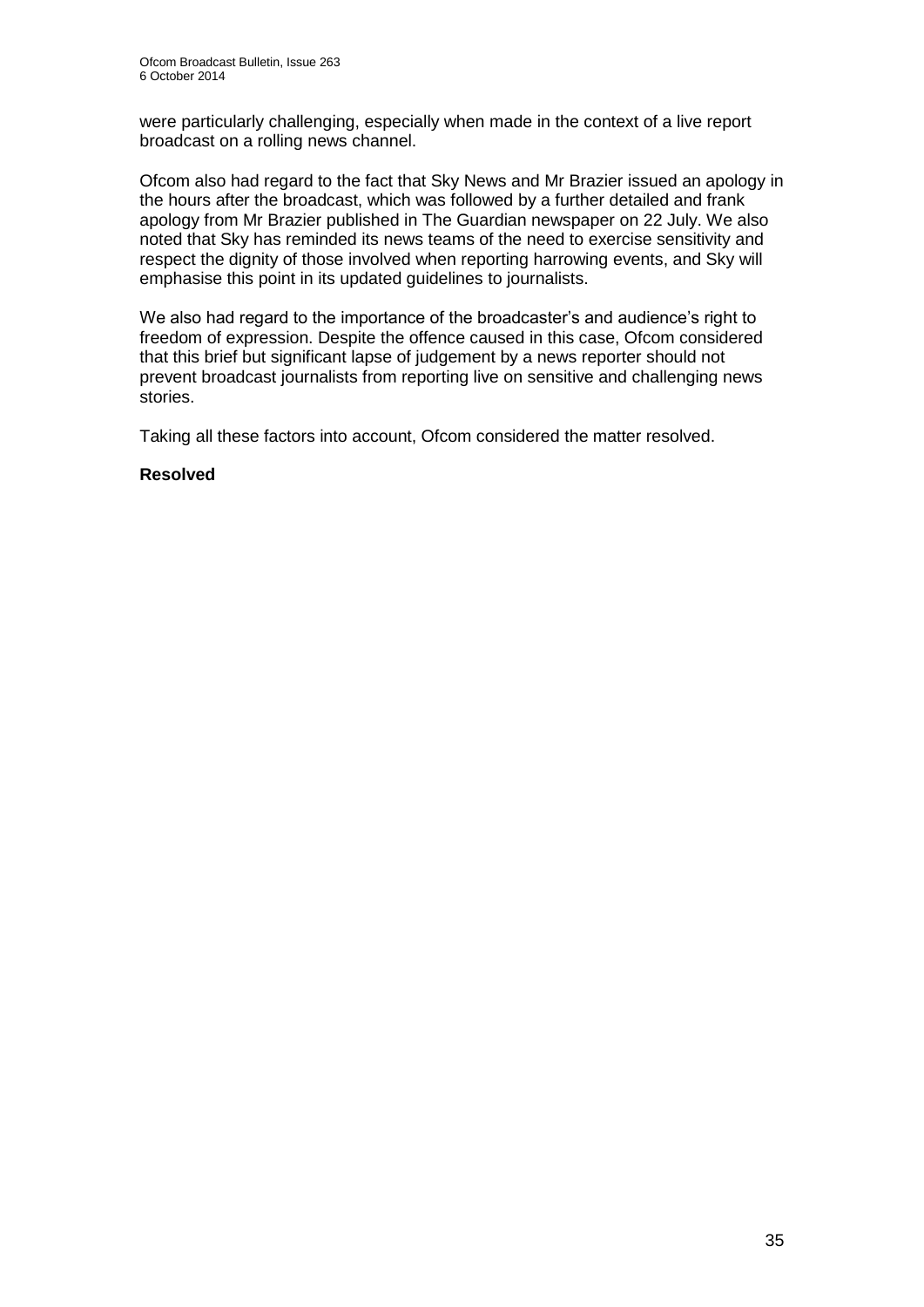# **Resolved**

## **Monty Python Live (Mostly)**

*Gold, 20 July 2014, 19:30*

*Monty Python Live (Mostly)* was a live broadcast of the final stage performance of the remaining members of Monty Python at London's O2 arena, on the classic comedy channel Gold. The licence for Gold is held by UK Gold Services Limited ("UKTV" or "the Licensee").

Ofcom received two complaints about offensive language being used during the broadcast.

Ofcom noted the following exchange around 19:24. It was part of a sketch involving Australian 'Bruce' characters, where all the performers on stage wore the same khaki shirts, shorts and hats with corks hanging from them, and spoke with Australian accents.

| "Have we got anything? Punk Bruce, can you give us a hand?"                                                               |
|---------------------------------------------------------------------------------------------------------------------------|
| Bruce character: [Off-screen] "I can give him a hand here."                                                               |
| "Oi, oi, stop that Bruce. You, oi. [Produces a football referees' red<br>card] Straight off, off. Go on. Off. Fuck off -" |
| [A loud bleep was then heard]                                                                                             |
|                                                                                                                           |

At 20:55, the presenter of the programme Dara O'Briain said the following:

*"One thing I must explain, viewers at home missed certain parts of the show. And this I have to explain, Gold would like to explain, was not their choice. In particular, it was these two later versions of the penis song, the second was about bottoms and the third about lady gardens, that's the most polite way I can put this. This is all regarded by Ofcom as being a little bit too much at 7:46 in the evening. Equally some bad language was bleeped. Gold obviously want to apologise for that, being the policy they have to make because of Ofcom…By the way, one naughty swearword, by the way, did slip through. So I apologise for that. And I want my face to indicate a level of professional sincerity as I read those words off the autocue. I cannot apologise enough."* 

Ofcom considered the broadcast of the word "fuck" raised issues warranting investigation under Rule 1.14 of the Code, which states:

"The most offensive language must not be broadcast before the watershed...".

We therefore requested comments from the Licensee as to how this material complied with this rule.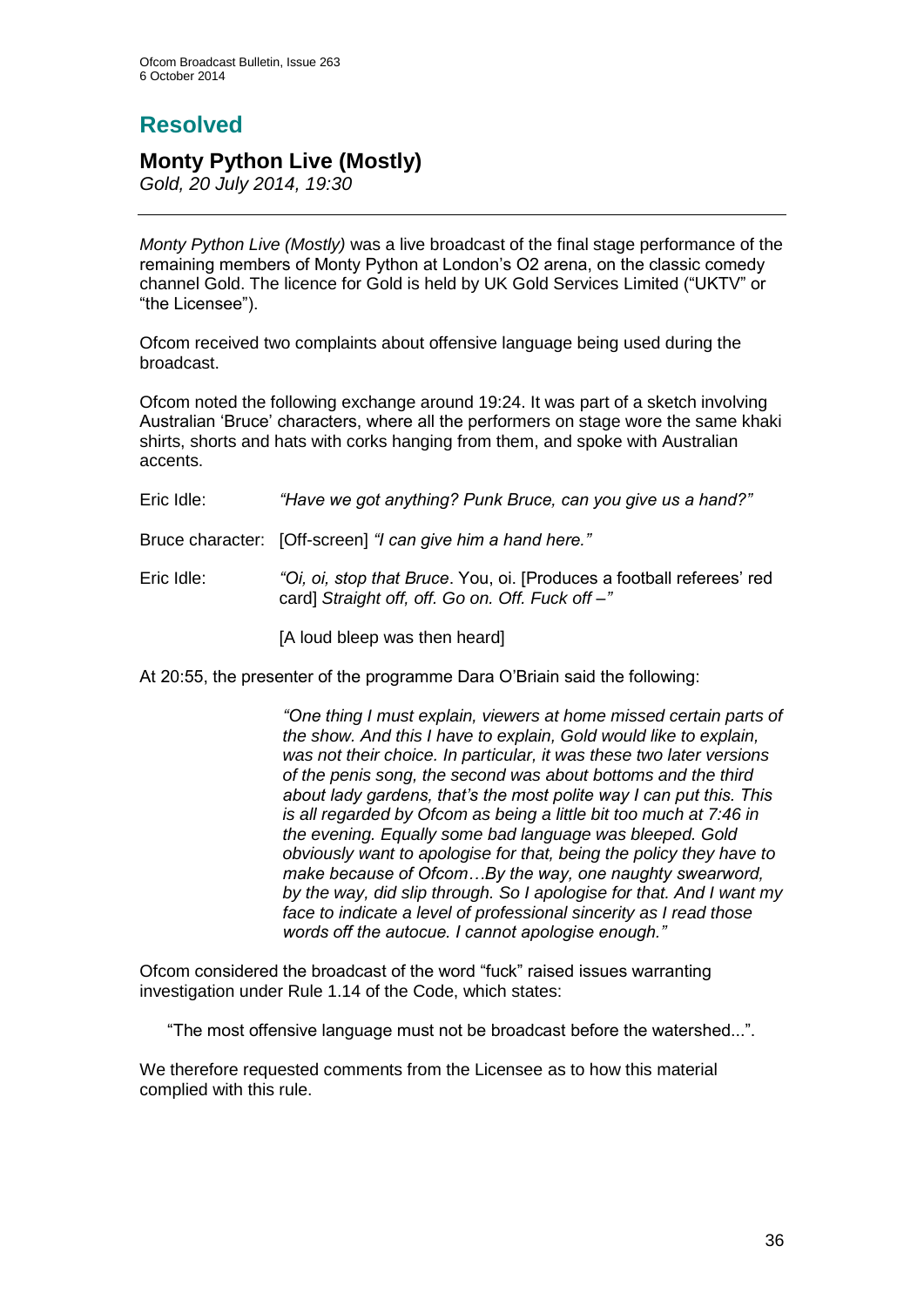# **Response**

UKTV said this was Gold's first live transmission and it was aware "of the fine balance between maintaining the editorial [integrity] of the show and ensuring compliance with the Code."

The Licensee said it considered that: "given Gold's mature audience, the vast majority of sketches would be fine to transmit before 21:00." However, to ensure that viewers were aware that they were about to watch a live Monty Python performance, UKTV said it asked the presenter Dara O'Briain to: "inform the Gold audience that Part 1 of the programme [the pre-watershed part] would contain some adult humour." Part 2 of the programme was broadcast after the 21:00 watershed.

The Licensee said it had seen the script for the performance in advance, and it "decided to replace a short section of the show…with a monologue delivered by Michael Palin."

UKTV said it had decided to put in place a three minute delay on the live feed of the performances from the venue to enable its compliance team to bleep the language where necessary. It said the scripted language was "successfully bleeped throughout Part 1 but unfortunately an unscripted "fuck" was not successfully bleeped…the bleep [came] in fractionally too late. This was the result of human error…for which we sincerely apologise."

The Licensee said its compliance team then: "instructed host Dara O'Briain to apologise to viewers for the missed language."

#### **Decision**

Under the Communications Act 2003, Ofcom has a statutory duty to set standards for broadcast content as appear to it best calculated to secure the standards objectives, one of which is that "persons under the age of eighteen are protected". This objective is reflected in Section One of the Code.

Rule 1.14 states that the most offensive language must not be broadcast before the watershed. Ofcom research on offensive language<sup>1</sup> clearly notes that the word "fuck" and other variations of this word are considered by audiences to be among the most offensive language, particularly when used in an aggressive manner.

The broadcast of the word "fuck" in this programme around 19:24 was therefore a clear example of the most offensive language being broadcast before the watershed.

However, Ofcom took into account that the Licensee had chosen to take measures before the programme to minimise the risk of offensive language being broadcast by delaying the on-air feed, that the use of "fuck" was not scripted, and that the host of the programme apologised on air after the incident. In light of these factors Ofcom considered the matter resolved.

#### **Resolved**

1

 $1$  Audience attitudes towards offensive language on television and radio, August 2010 [\(http://stakeholders.ofcom.org.uk/binaries/research/tv-research/offensive-lang.pdf\)](http://stakeholders.ofcom.org.uk/binaries/research/tv-research/offensive-lang.pdf)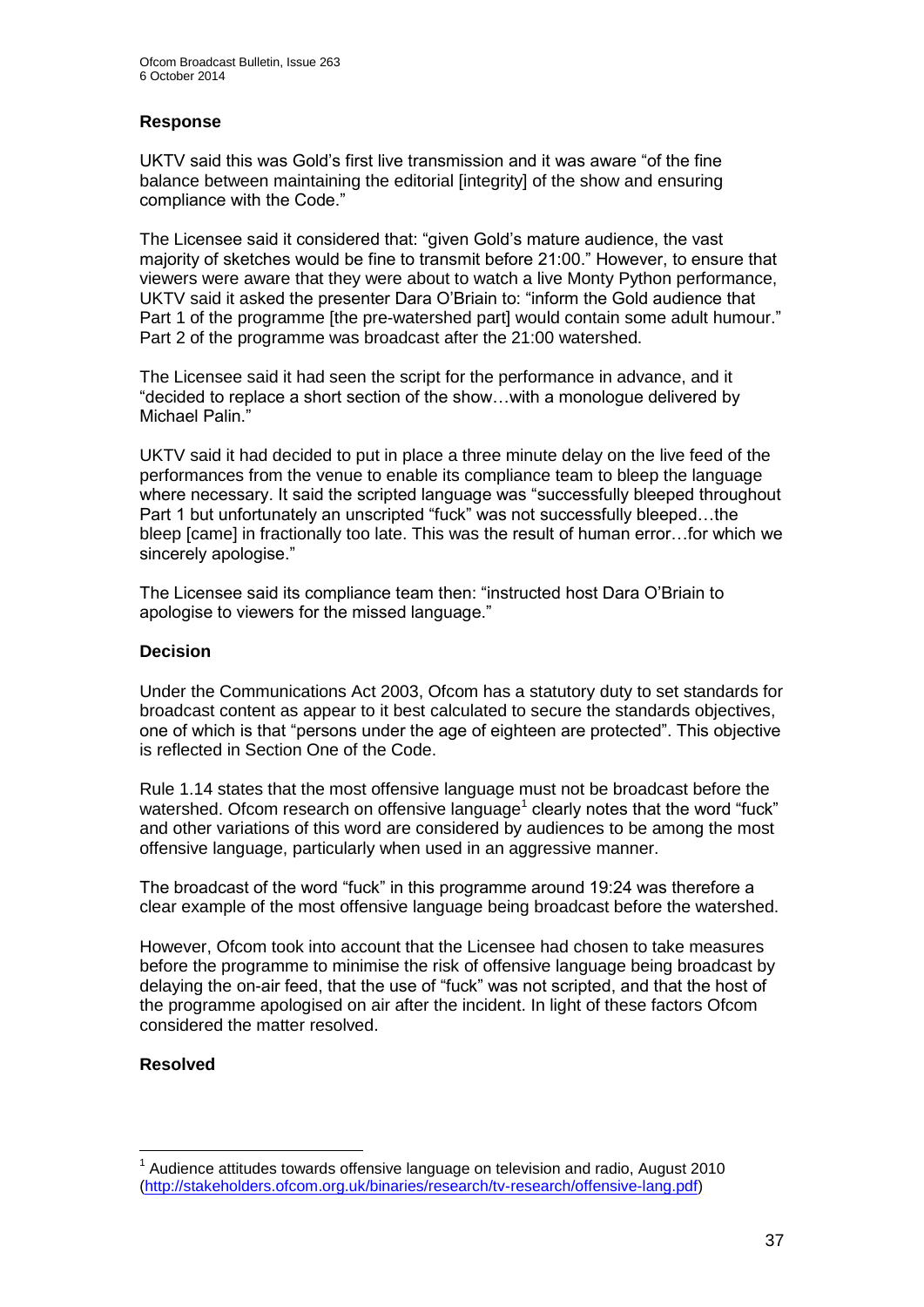# **Broadcast Licence Condition Cases**

# **In Breach**

# **Non-payment of broadcasting licence fees**

Ofcom is partly funded by the licence fees it charges television and radio licensees. Ofcom has a statutory duty to ensure that the aggregate amount of fees paid by licensees meets the cost of Ofcom's regulation of broadcasting. The principles which Ofcom applies when determining the fees to be paid by licensees are set out in the Statement of Charging Principles<sup>1</sup>. The detailed fees and charges which are payable by broadcasting licensees are set out in Ofcom's Tariff Tables<sup>2</sup>.

The payment of a fee is a licence requirement<sup>3</sup>. Failure by a licensee to pay its licence fee when required represents a serious and fundamental breach of a broadcast licence, as it means that Ofcom is unable properly to carry out its regulatory duties.

# **In Breach**

The following licensee has failed to pay its annual licence fee in accordance with the original deadline. This licensee has therefore been found **in breach** of its licence. As a consequence of this serious and continuing licence breach, Ofcom is putting this licensee on notice that its present contravention of its licences is being considered for the imposition of a statutory sanction, which may include licence revocation.

| Licensee                       | Licence Number | Service Name |
|--------------------------------|----------------|--------------|
| Leith Community Mediaworks Ltd | I CR000080BA   | Castle FM    |

# **Resolved**

The following licensee has failed to pay its annual licence fee in accordance with the original deadline, and has therefore been found in breach of its licence. It has subsequently submitted a late payment and we therefore consider the matter **resolved**. This decision will be kept on record and will be taken into account should any similar issues arise in the future.

| I Licensee                           | Licence Number   Service Name |          |  |
|--------------------------------------|-------------------------------|----------|--|
| <sup>1</sup> Radio Elwy Point FM Ltd | CR000157BA                    | Point FM |  |

 $\frac{1}{1}$ 

[http://stakeholders.ofcom.org.uk/binaries/consultations/socp/statement/charging\\_principles.pd](http://stakeholders.ofcom.org.uk/binaries/consultations/socp/statement/charging_principles.pdf) [f](http://stakeholders.ofcom.org.uk/binaries/consultations/socp/statement/charging_principles.pdf)

<sup>2</sup> <http://www.ofcom.org.uk/files/2013/03/tariff-tables-2013-14.pdf>

<sup>&</sup>lt;sup>3</sup> Contained in Licence Condition 3 for radio licensees and Licence Condition 4 for television licensees.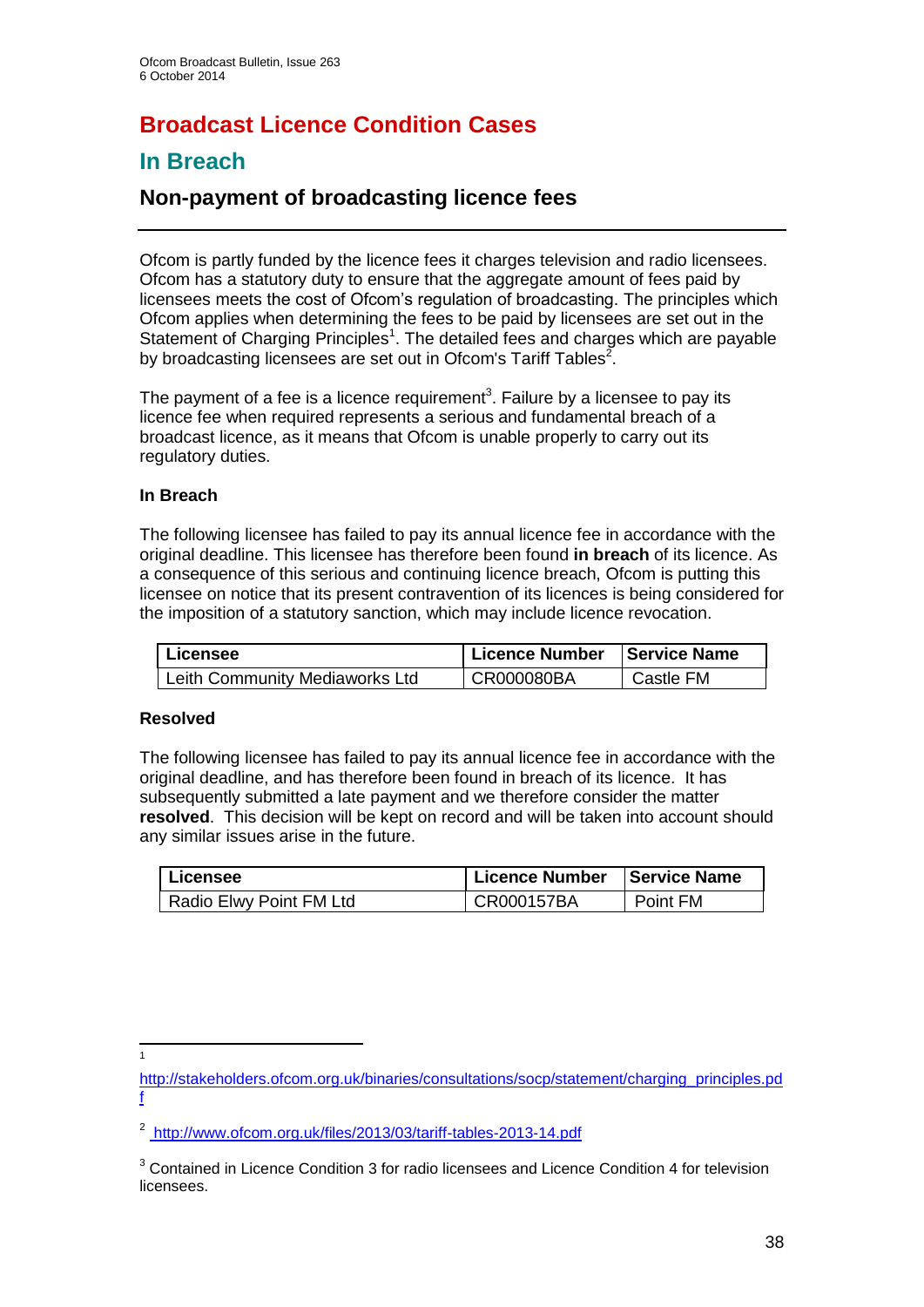# **Fairness and Privacy cases**

# **Upheld in Part**

# **Complaint by Dr Halla Diyab**

*Al Manbar Al Suri, Al Ghad TV, 1 February 2014*

# **Summary**

Ofcom has upheld in part a complaint made by Dr Halla Diyab of unjust or unfair treatment in the programme as broadcast. However, Ofcom has not upheld Dr Diyab's complaint of unwarranted infringement of privacy in the programme as broadcast.

The programme *Al Manbar Al Suri* shown on 1 February 2014 included comments by the studio presenter, Mr Mousa Alomar, about a report in the *This Week* television programme broadcast two days earlier on BBC1. That programme had featured a report and a studio debate about whether the UK should take in refugees fleeing from the conflict in Syria. One of the contributors to the *This Week* programme was the complainant, Dr Diyab, who said that the British Government should not allow Syrian refugees into the UK (save in exceptional cases), and that they would be better served by taking refuge in neighbouring countries that are close to Syria culturally and demographically like the United Arab Emirates, Jordan, Egypt, Saudi Arabia and Lebanon.

# Ofcom found that:

- With regards to Dr Divab's complaint that incorrect statements were made about her in the programme (as set out at head a) below), the broadcaster took reasonable care to satisfy itself that material facts were not presented, disregarded or omitted in a way that was unfair to Dr Diyab.
- However, concerning Dr Diyab's complaint that comments she had made in the *This Week* programme were misrepresented in the programme *Al Manbar Al Suri* (as set out at head b) below), the broadcaster did not take reasonable care to satisfy itself that material facts were not presented, disregarded or omitted in a way that was unfair to Dr Diyab.
- With regards to Dr Diyab's complaint that personal and private information about her had been revealed in the programme (as set out at head c) below), we considered that Dr Diyab did not have a legitimate expectation of privacy in the circumstances of this particular case. Ofcom therefore concluded that Dr Diyab's privacy was not unwarrantably infringed in the programme as broadcast.

# **Introduction and programme summary**

Al Ghad TV is an Arabic language news channel broadcast under an Ofcom licence held by Alghad TV Limited. The complainant provided Ofcom with a translated transcript of the programme ("the translation"), which was verified as accurate by an independent translation service used by Ofcom. The broadcaster was then given the opportunity to comment on the translation, and confirmed that it was satisfied with the translation and that Ofcom could rely on it for the purposes of its investigation into Dr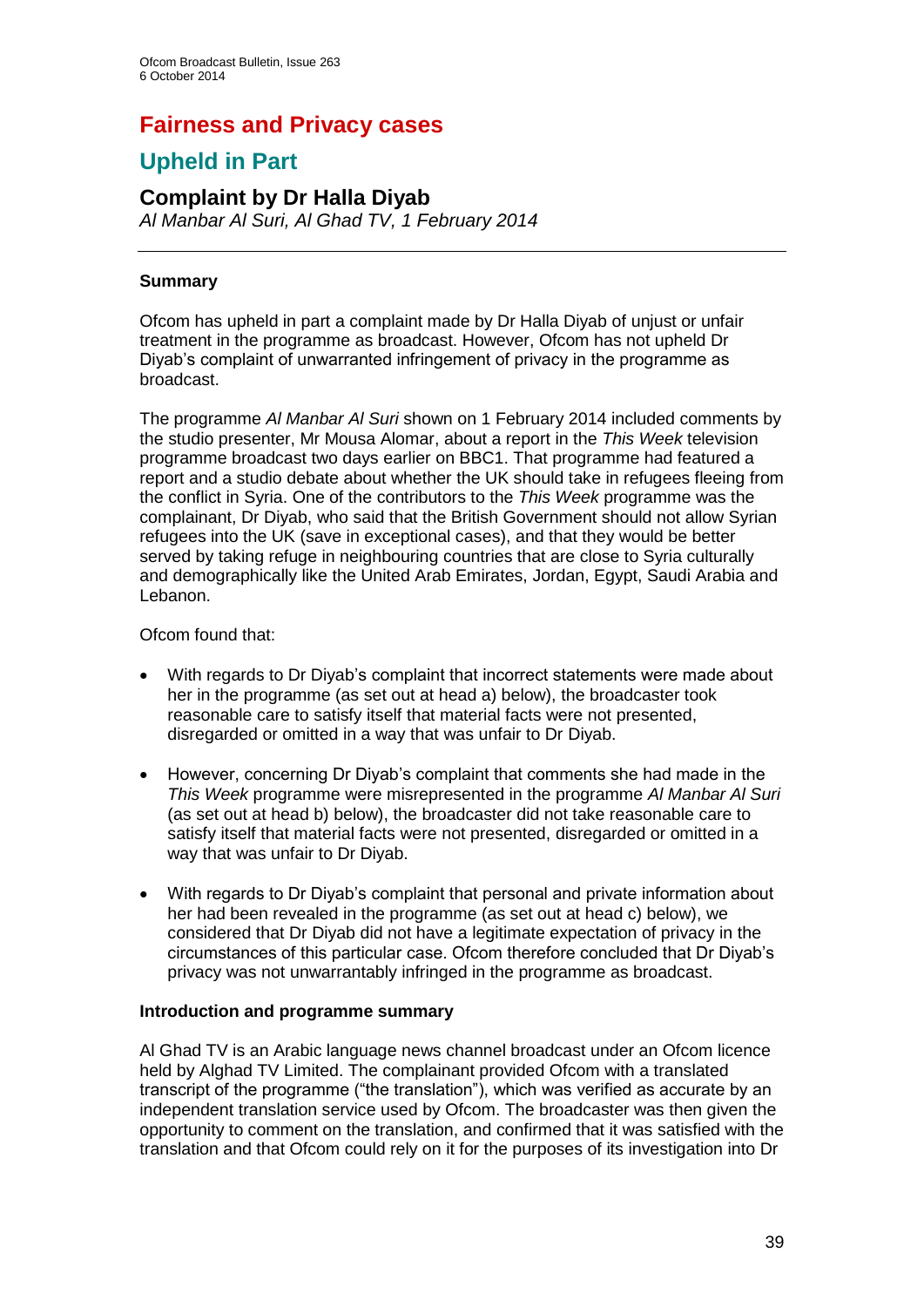Diyab's complaint. Ofcom has therefore relied on this translation agreed by both parties in its consideration of Dr Diyab's complaint.

On 1 February 2014, Al Ghad TV broadcast an item in the *Al Manbar Al Suri* programme that included comments by the studio presenter, Mr Alomar, about a report in the *This Week* programme broadcast two days earlier (i.e. 30 January 2014) on BBC1. That programme had featured a report and a studio debate about whether the UK should take in refugees fleeing from the conflict in Syria. One of the contributors to the *This Week* programme was the complainant, Dr Diyab. In the programme she had said that the British Government should not allow Syrian refugees into the UK (save in exceptional circumstances), and that they would be better served by taking refuge in neighbouring countries that are close to Syria culturally and demographically like the United Arab Emirates, Jordan, Egypt, Saudi Arabia and Lebanon.

Mr Alomar said the following:

*"Before I start, I would like to shed some light on a matter that has been denounced on all social media outlets, both from Syrians and non-Syrians, including Brits. On a famous TV show named* This Week*, that runs on BBC1, a pseudo-writer or pseudo-intellectual… called on the British Government not to receive persecuted people from Syria and neighbouring countries, because these people suffer from psychological problems and would be living in Britain at the expense of tax-payers, including herself...She also said that Syrians should not be admitted into Britain as refugees, because they are lower level of other peoples in the world; Syrians have bad education and they do not speak English. She also said Syrians do not fit in English culture, and English culture fits her only! As one of the activists has put it: so, you think that you're the only one who can fit the English culture, so how did you learn English?*

*Many people had mentioned a point, since she chose to deny her Syrianism and culture, why do you sit…*[being filmed for this programme] *in a Syrian restaurant in Edgware Road, if you dislike Syrians or they are vulgar and unproductive. In*  fact, Syrians are the most hard-working and productive people in the world. In *London alone, there are 400 Syrian hairdressers…* 

*She also claims that Syrians represent a threat to Britain and that it would be better to resettle them in neighbouring countries such as Egypt and Jordan, since they are of the same level as that of the Syrians. Now, Syrians have learned about everything she said and I don't want to go on about this because I don't want to raise the blood pressure of the viewers, but there is one thing I would like to point out. Former Information Minister, Muhsin Bilal, had said in a public ceremony, which was reported by the media before 2011, that this pseudo-writer is indebted to the University of Damascus which had funded her to pursue a PhD in London. Neither* [did] *she return to Syria to teach the children she is now insulting, nor did she clear her debts with the University. She is supposed to be a doctor! She is showing off at the expense of the Syrian children, the Syrian State and the Syrian people, then she decided not to return to pass that culture on to Syria's children, and now she shows up on a British channel to call against admitting Syrian refugees into the United Kingdom because they need a lot of time to learn English and to integrate in the society. What a shame!*

*In this respectful country, have you ever heard of an Iraqi inviting the British government not to admit other Iraqis? Of course not! 250,000 Somalis have sought asylum in Britain. Some Somalis as they look alike sometimes take five or*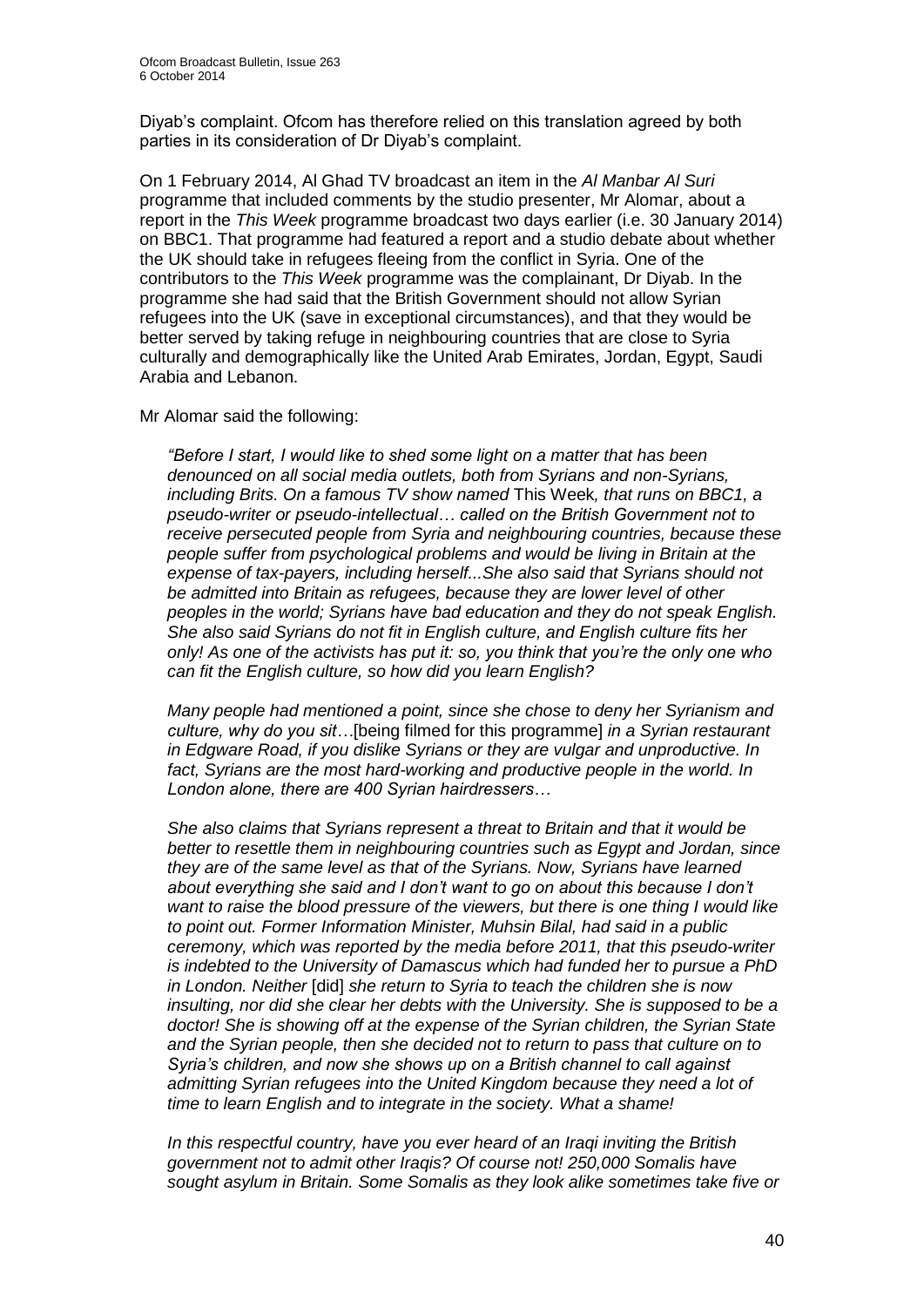*four of their children's passports back to Somalia, and use them to bring their look-alike nephews and nieces to Britain, in order to educate them in a country that respects them and provides them with everything. When people come to the West, especially in Britain, the first thing they learn is to respect human beings and peoples. When one rides a bus in London, they find people of 34 different nationalities speaking the same language, English, despite they come from different cultures and speak 40 languages. The first thing they learn is not to discriminate against anyone and that people are all equal. British people, to be honest, treat Syrians with utter respect, because this is a democratic country that respects everyone who lives in it.*

*Instead, she* [should] *try to convince the British government to take 20,000 Syrians instead of 500? Numbered at about 15,000, Syrians actually make the smallest Arab community in Britain. What a shame! I pity this time. What a shame for each came to be a hypocrite liar, Now, we'll start with our first file, the case of Daria".*

Dr Diyab was not named in the broadcast, nor was she identified in any way other than by the reference to her appearance on the *This Week* programme.

# **Summary of the complaint and the broadcaster's response**

#### Unjust or unfair treatment

Dr Diyab complained that she was treated unjustly or unfairly in the programme as broadcast because material facts were presented, disregarded or omitted in a way that was unfair to her and damaging to her character. Dr Diyab said that the programme resulted in her receiving death threats and her being subject to a hate campaign. In particular, Dr Diyab said that:

- a) The programme stated incorrectly that:
	- She was *"a pseudo-writer* or *pseudo-intellectual".* Dr Diyab said that she was not a *"pseudo-writer*" or "*pseudo-intellectual*" and that she had a master's degree from Warwick University and a PhD from the University of Leicester. She also said that she was a leading TV screen writer with six award winning dramas broadcast all over the Middle East and that she was an author, and a producer and filmmaker of TV documentaries and films broadcast on Middle Eastern and international channels.

In response, solicitors acting on behalf of Al Ghad TV said that the word used in the programme was *"kouitba"* which in Arabic means "small writer". It said that this was how Dr Diyab was described on social media platforms and, in any event, it did not consider the statement to be incorrect as it expressed an opinion.

 She had insulted Syrian children. Dr Diyab said that this was completely untrue, and that the accusation was based on the presenter's own judgement which was not based on any fact or phrase she said in the *This Week* programme.

In response, Al Ghad TV's solicitors said that the reference to Syrian children was intended to mean Syrian people as a whole. It said that Dr Diyab was "seen to be insulting to Syrians generally".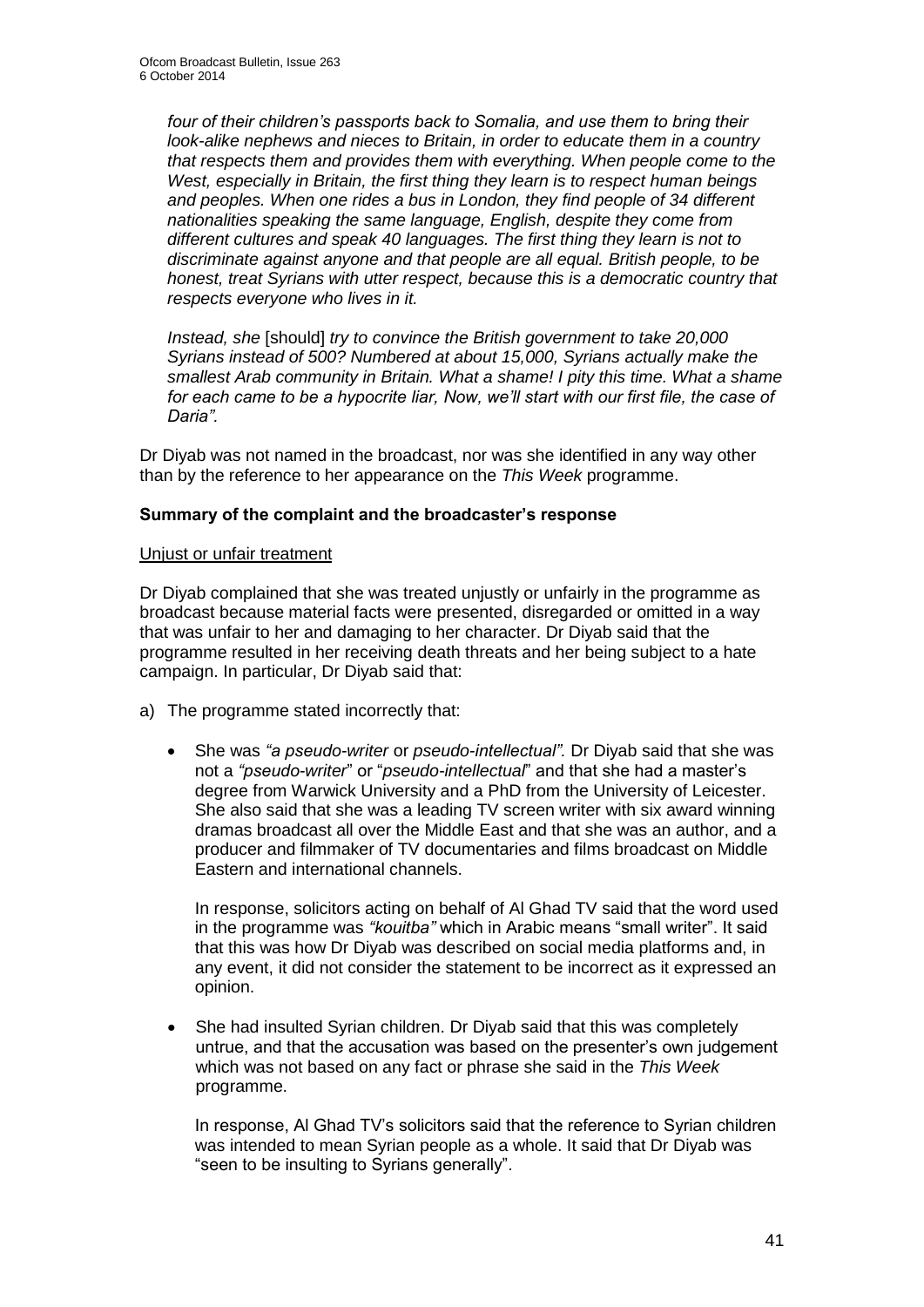She was a liar and a hypocrite by making a link between her and a quoted Arabic verse: *"What a shame for each came to be a hypocrite liar"*.

Al Ghad TV's solicitors explained that this line was from a famous Arabic poem and was used to describe Dr Diyab because she had implied that Syrians were not educated and that while she herself had come to Britain and had adapted to the British culture, she argued that other Syrians would be incapable of doing so. Also, it said that it was a further case of the presenter expressing his opinion.

 She considered her fellow Syrians as *"vulgar and unproductive"* and she *"chose to deny her Syrianism and culture"*. Dr Diyab said that she was proud of her Syrian roots and that she was presented in the *This Week* programme as a Syrian writer and filmmaker.

In response, Al Ghad TV's solicitors said that activists on social media platforms had expressed anger at the fact that Dr Diyab had argued against the UK taking Syrian refugees as they considered that she should be supporting the contrary view. Al Ghad TV's solicitors said that in the *This Week* programme Dr Diyab asked: *"As a British tax payer, will I have to subsidize for a new Syrian population in this country?"* Al Ghad TV's solicitors said that this inferred that Syrian people would not work or contribute to society if they came to the UK and so would be unproductive.

- b) The programme stated wrongly that she had said in her *This Week* interview that:
	- The British Government should not accept refugees from Syria because: *"these people suffer from psychological problems"*.

In response, Al Ghad TV's solicitors said that in the *This Week* programme, Dr Diyab stated: *"These people are already traumatised".* Al Ghad TV's solicitors said that her statement implied clearly that Syrian people were suffering psychological damage.

• The British Government should not accept refugees from Syria because: *"they are lower level of other peoples in the world"*.

Al Ghad TV's solicitors said that, during the *This Week* programme, Dr Diyab's attention was drawn to the fact that refugees had been accepted into the UK for many years and that they had adapted well to the cultural change. It said that Dr Diyab had responded by saying that Syrian people: *"are living in very inferior situation"*. It said that this implied that Dr Diyab believed that Syrians would be less capable of adapting than other refugees. It said that the meaning of what she said was clear as another panellist on the programme disagreed with her assertion that Syrian refugees would not be able to adapt to British culture.

*"Syrians have bad education*".

In response, Al Ghad TV's solicitors said that in the programme *This Week* Dr Diyab, when discussing people in the refugee camps, had said *"…and some of these people, they come from Homs, or some outskirt cities in Damascus and some of them are not very much educated"*. It said that it was therefore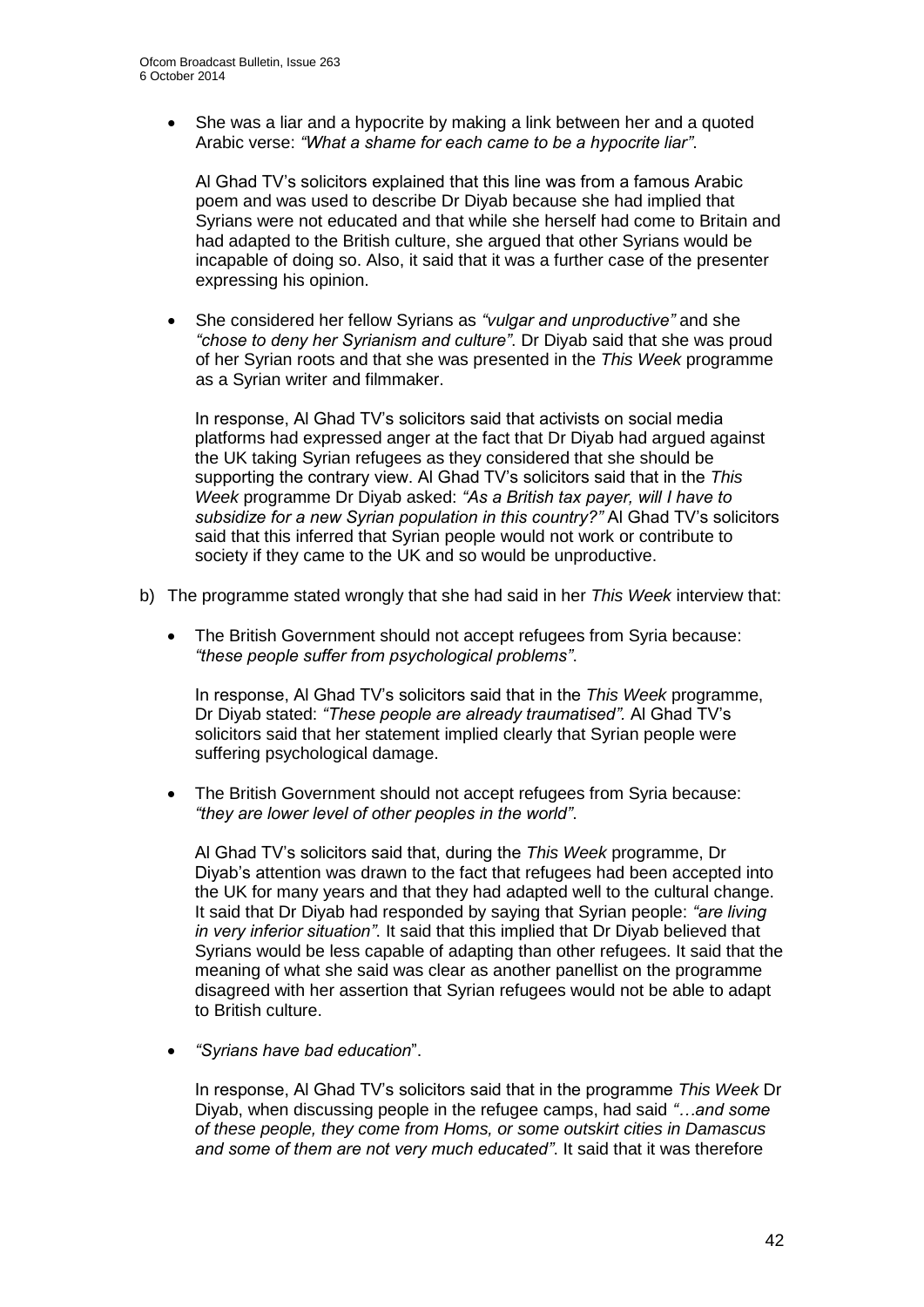reasonable for the presenter to have summarised this by suggesting that she said that *"Syrians have bad education*".

*"Syrians represent a threat to Britain"*.

Al Ghad TV's solicitors said that Dr Diyab suggested in the *This* Week programme that Syrian refugees would not adapt to British culture easily as she had said that *"…they still like the Middle East Culture"*. Al Ghad TV's solicitors said that this could be taken to mean that they "will be or become a threat to British culture*"*.

 *"It would be better to resettle them* [Syrian refugees] *in neighbouring countries such as Egypt and Jordan, since they are of the same level as that of the Syrians"*.

Al Ghad TV's solicitors responded that Dr Diyab had said in the *This Week*  programme that other neighbouring countries "…are close to Syria culturally and demographically like United Arab Emirates, Jordan, Egypt, Saudi Arabia, and Lebanon" and so Syrian refugees should resettle only in these Arab countries. It pointed out that Dr Diyab had specifically identified Egypt and Jordan as two such countries.

In relation to both heads a) and b) of Dr Diyab's complaint set out above, Al Ghad TV's solicitors explained that *Al Manbar Al Suri*, the programme complained about, was a Syrian forum based programme which included various opinions about Syria. It said that at the core of the programme was live audience participation through various social media platforms including Twitter and Facebook. It said that the presenter both paraphrased and responded to viewers' concerns and opinions throughout the programme. It provided Ofcom with examples of the type of messages sent to the programme from viewers.

Al Ghad TV's solicitors also said that several attempts were made by the broadcaster to contact Dr Diyab in order for her to clarify her views and/or appear on the programme. However, it was unable to contact her. It said that the broadcaster's intention was not to insult Dr Diyab, but to highlight a subject which had attracted a lot of attention from the Syrian people.

#### Unwarranted infringement of privacy

c) In summary, Dr Diyab complained that her privacy was unwarrantably infringed in the programme as broadcast in that private and personal information about her was included in the programme.

In particular, Dr Diyab objected to the information included in the programme about her education. The programme stated that she was: "…*indebted to the University of Damascus which had funded her to pursue a PhD in London. Neither* [did] *she return to Syria to teach the children she is now insulting, nor did she clear her debts with the University*". Dr Diyab said that details about whether or not she owed money for her education were private and personal.

In response, Al Ghad TV's solicitors said that the information relating to Dr Diyab's education had been in the public domain for a number of years. It said that this information was provided to the press by the Syrian Information Minister at a press dinner (attended by approximately 300 journalists) around December 2010 and was also widely published at the time in the Syrian newspaper,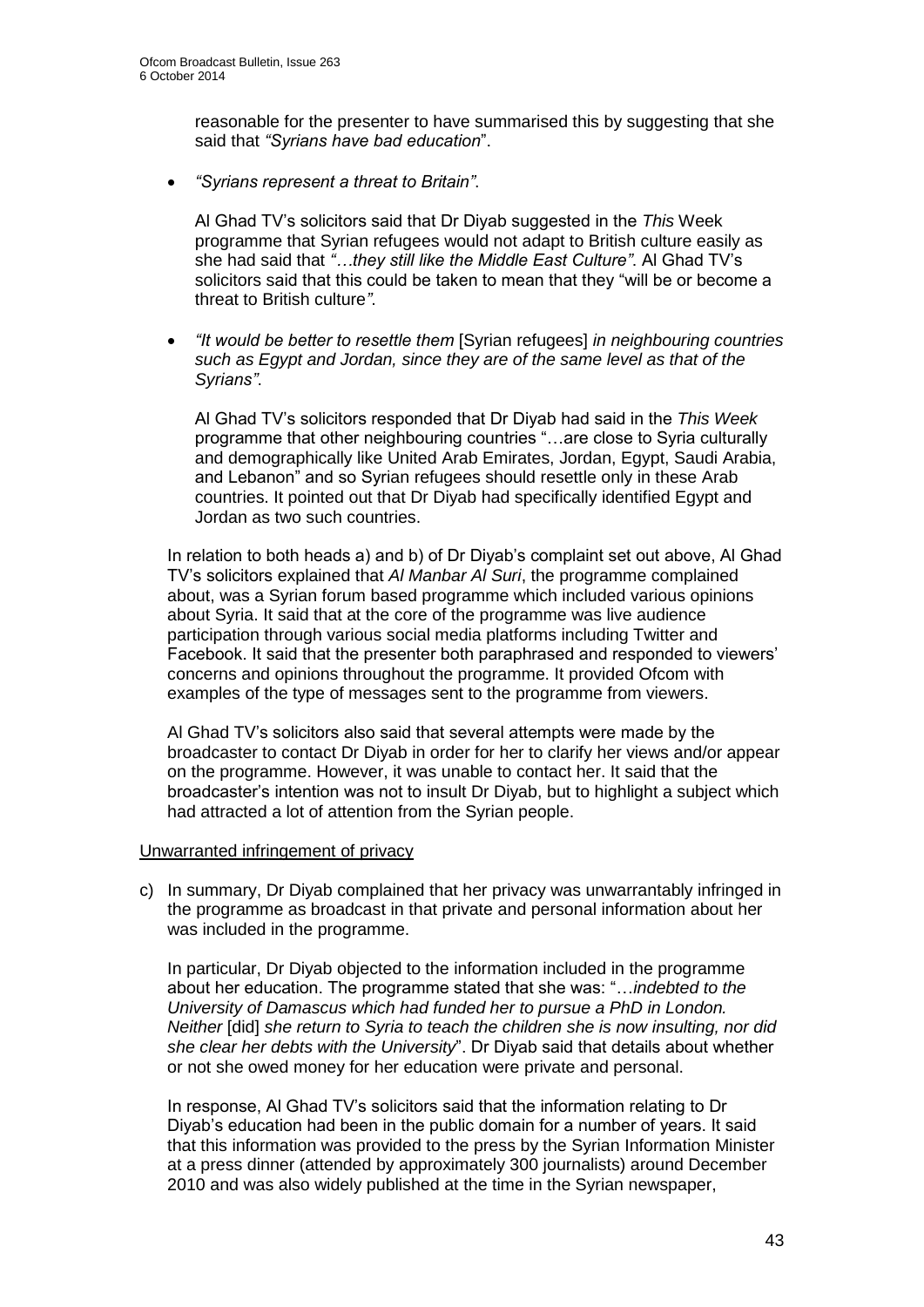"Alwatan", and other online news websites. Al Ghad TV's solicitors provided Ofcom with extracts from several websites in support of this. It said that as this information was already widely known, there was no infringement of Dr Diyab's privacy.

# **Representations on Ofcom's Preliminary View**

Ofcom prepared a Preliminary View in this case that Dr Diyab's complaint of unjust or unfair treatment in the programme as broadcast should be upheld in part, but her complaint of unwarranted infringement of privacy in the programme as broadcast should not be upheld. Both parties were given the opportunity to comment on the Preliminary View.

Although Dr Diyab made representations on the Preliminary View (that she had received death threats and been the subject of a hate campaign following the comments made on *Al Manbar Al Suri)*, we took the view after careful consideration that her comments raised points that had already been appropriately addressed and reflected in the Preliminary View. Ofcom therefore concluded that her comments did not materially affect Ofcom's final decision in this case.

Al Ghad TV's solicitors also made representations on the Preliminary View. However, we considered that its comments were also either not directly relevant to the complaint as entertained or raised points that had already been adequately addressed and reflected in the Preliminary View. Ofcom concluded that these comments also did not materially affect Ofcom's final decision.

# **Decision**

Ofcom's statutory duties include the application, in the case of all television and radio services, of standards which provide adequate protection to members of the public and all other persons from unjust or unfair treatment and unwarranted infringement of privacy in, or in connection with the obtaining of material included in, programmes in such services.

In carrying out its duties, Ofcom has regard to the need to secure that the application of these standards is in the manner that best guarantees an appropriate level of freedom of expression. Ofcom is also obliged to have regard, in all cases, to the principles under which regulatory activities should be transparent, accountable, proportionate and consistent and targeted only at cases in which action is needed.

In reaching its decision, Ofcom carefully considered all the relevant material provided by both parties. This included a recording and translated transcript of the *Al Manbar Al Suri* programme as broadcast, a recording and transcript of the *This Week* programme, both parties' written submissions, and supporting documentation. We also took account of the representations made by Dr Diyab and Al Ghad TV's solicitors in response to Ofcom's Preliminary View. We concluded that neither party had raised any issues to persuade Ofcom to alter its decision to partially uphold Dr Diyab's complaint of unjust or unfair treatment in the programme as broadcast and to not uphold her complaint of unwarranted infringement of privacy in the programme as broadcast.

# Uniust or unfair treatment

When considering complaints of unjust or unfair treatment, Ofcom has regard to whether the broadcaster's actions ensured that the programme as broadcast avoided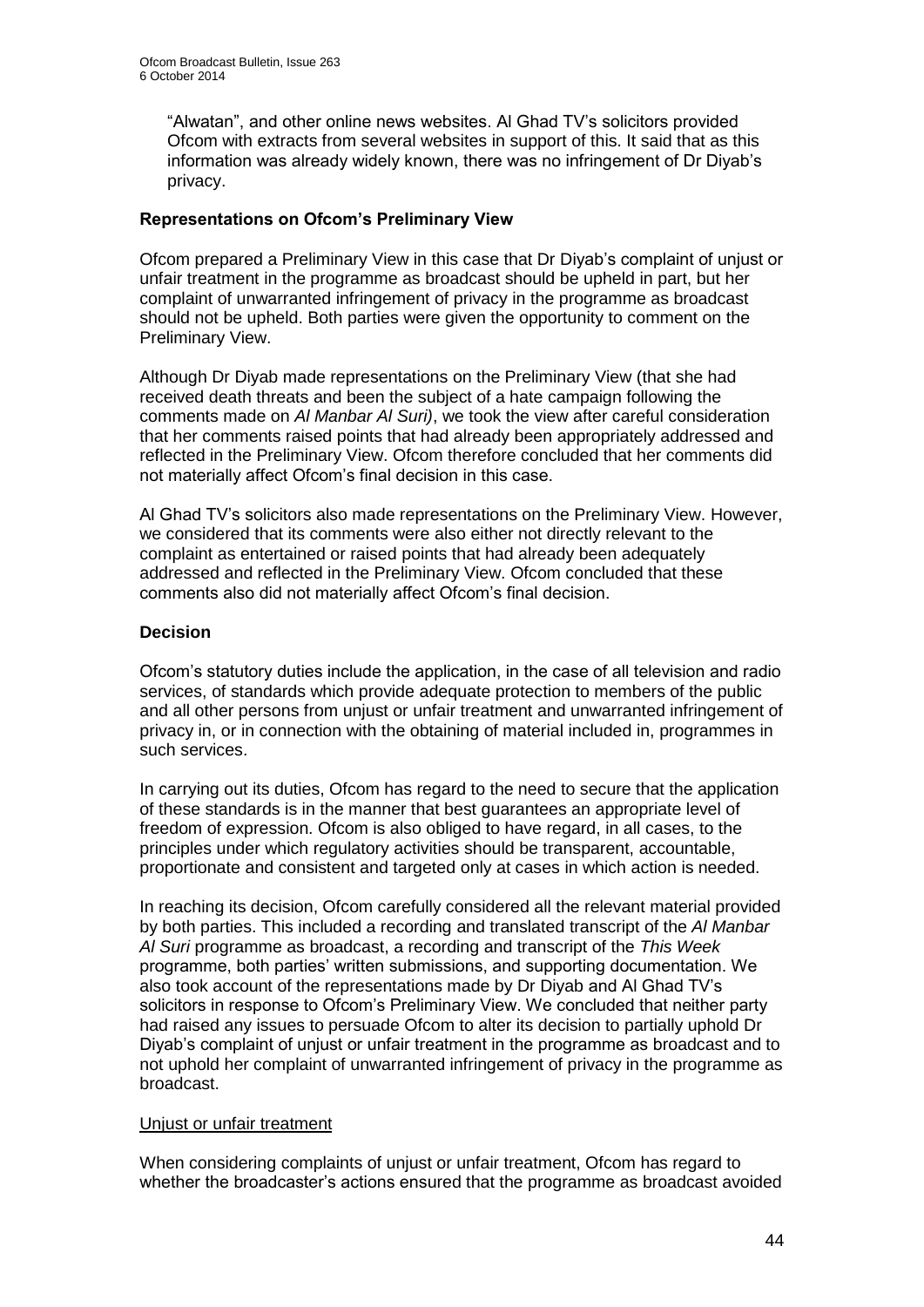unjust or unfair treatment of individuals and organisations, as set out in Rule 7.1 of Ofcom's Broadcasting Code ("the Code"). Ofcom had regard to this rule when reaching its decision. When considering both heads a) and b) of the complaint below, Ofcom took into consideration Practice 7.9 of the Code. This states that before broadcasting a factual programme, broadcasters should take reasonable care to satisfy themselves that material facts have not been presented, disregarded or omitted in a way that is unfair to an individual or organisation. Ofcom also took into consideration Practice 7.13 of the Code which states that, where it is appropriate to represent the views of a person or organisation that is not participating in the programme, this must be done in a fair manner.

Ofcom also took into account the fact that the right to freedom of expression is crucial and that broadcasters must be able to make programmes that express critical and sometimes offensive opinions without undue constraints. However, this comes with responsibility and an obligation on broadcasters to comply with the Code and, with particular reference to this case, avoid unjust or unfair treatment of individuals or organisations in programmes.

To assess whether or not the programme complained of created unfairness to Dr Diyab, Ofcom first considered whether she was identifiable in the programme as broadcast. Although the *Al Manbar Al Suri* programme did not name Dr Diyab, in our view she was identifiable by the reference to her appearance on the *This Week* programme. The presenter stated:

*"On a famous TV show named This Week, that runs on BBC1, a pseudo-writer or pseudo-intellectual…called on the British Government not to receive persecuted people from Syria and neighbouring countries, because these people suffer from psychological problems and would be living in Britain at the expense of taxpayers, including herself...".*

We noted that neither party disputed that Dr Diyab was identifiable in the programme.

Having established that Dr Diyab was identifiable in the programme as broadcast, we then considered in turn each of the heads of the complaint as set out in the "Summary of the complaint and the broadcaster's response" section above.

a) Ofcom first considered Dr Diyab's complaint that the programme included incorrect comments about her and was, therefore, unfair or unjust as broadcast.

It is important to clarify from the outset that Ofcom is not able, nor is required, for the purpose of making a decision on this complaint, to express a view on the truth or otherwise of each of the individual statements made in the programme about Dr Diyab. Rather our role is to consider whether by broadcasting these comments the broadcaster treated Dr Diyab unfairly and, in particular, took reasonable care not to present, disregard or omit material facts in a way that was unfair to Dr Diyab. In assessing whether or not the programme complained of resulted in unfairness to Dr Diyab, Ofcom considered separately each of the particular comments complained of, as outlined in "the complaint" section above and set out below, and then the programme overall.

In reaching a view on the potential unfairness of each of these comments and so under head a), we took particular account of the broadcaster's, presenter's and audience's right to freedom of expression. Clearly the plight of the millions of Syrians forcefully displaced by the conflict in Syria, and whether any of them should be permitted to live in the UK, is a very emotive subject (especially for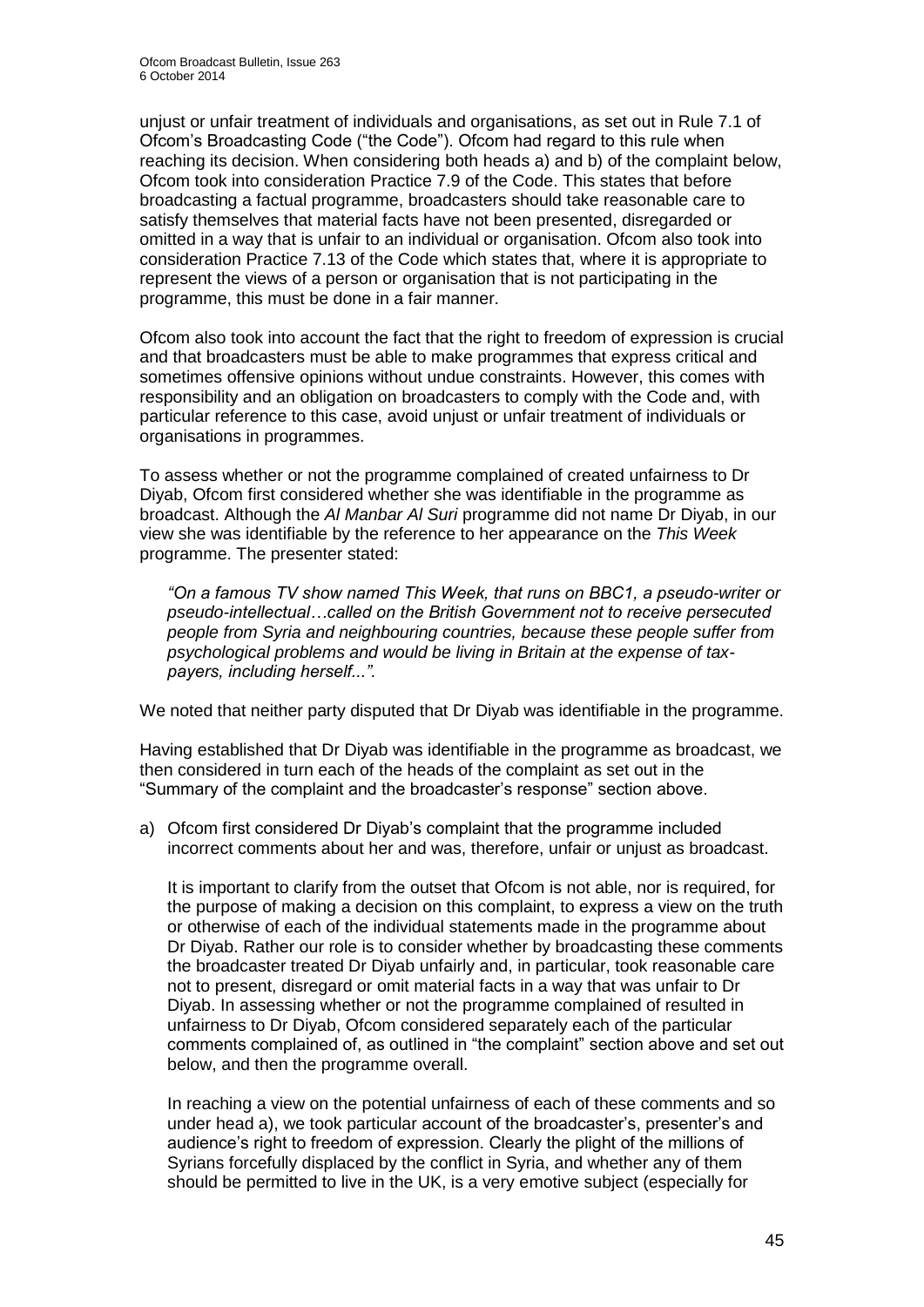Syrians). It was not surprising that Dr Diyab's views on this topic were controversial and aroused strong reactions, and that a presenter on an Arabic language channel broadcast in the UK would wish to discuss and criticise them.

# *Dr Diyab was "a pseudo-writer or pseudo-intellectual"*

Ofcom considered that this comment had the potential to be hurtful and insulting to Dr Diyab to some extent and was made in the context of an attempt to criticise her and her opinion on the issue of whether Syrian refugees should be allowed into the UK. However, Ofcom took account of the fact that Dr Diyab was an established writer and producer who had agreed to appear on the *This Week* programme, with the intention of expressing her views on Syria and its refugees. We therefore considered that she was someone who had intentionally put herself in the public eye and as such had to expect that both her and her views would come under critical scrutiny.

We acknowledged that viewers would have understood the presenter's description of Dr Diyab as *"a pseudo-writer or pseudo-intellectual"* to be potentially insulting to Dr Diyab, but considered that reasonable viewers would have understood that the comment was made in the context of the presenter expressing his personal opinion of Dr Diyab's publicly expressed views on the refugee issue. In Ofcom's opinion, a reasonable viewer would not have understood these statements as expressing a serious view of her academic or other professional achievements. We therefore considered that the comment was unlikely to be perceived by viewers in a way that would materially and adversely change any existing perceptions they may have already held about Dr Diyab and her ability as a writer in a way that was unfair.

Therefore, in this respect and in this context, we considered that the material facts were not presented, disregarded or omitted in a way that portrayed Dr Diyab unfairly in the programme as broadcast.

*Dr Diyab insulted Syrian children*

In our view, in this programme the presenter expressed his anger at the fact that Dr Diyab, being Syrian herself, had told the *This Week* programme that she did not think that the British Government should allow Syrian refugees into the UK. Dr Diyab gave several reasons in the *This Week* programme to explain why she held this opinion. The presenter and (according to Al Ghad TV's solicitors) *Al Manbar Al Suri's* viewers had taken offence at her views (as evidenced it said via live audience participation through various social media platforms including Twitter and Facebook).

As part of his commentary the presenter said: *"Neither* [did] *she* [Dr Diyab] *return to Syria to teach the children she is now insulting…".* Ofcom interpreted this remark to mean that the presenter believed Dr Diyab, having been educated at a university in Syria, should have returned there to teach Syrian children and that, by staying in England, she was insulting Syrian children. In its response to the complaint, Al Ghad TV's solicitors had said that this reference was not intended to mean Syrian children specifically but that the presenter meant Dr Diyab was "insulting to Syrians generally".

We considered this was plausible. However it was not necessary for us to reach a view on this issue to decide if the use of this comment was unfair to Dr Diyab.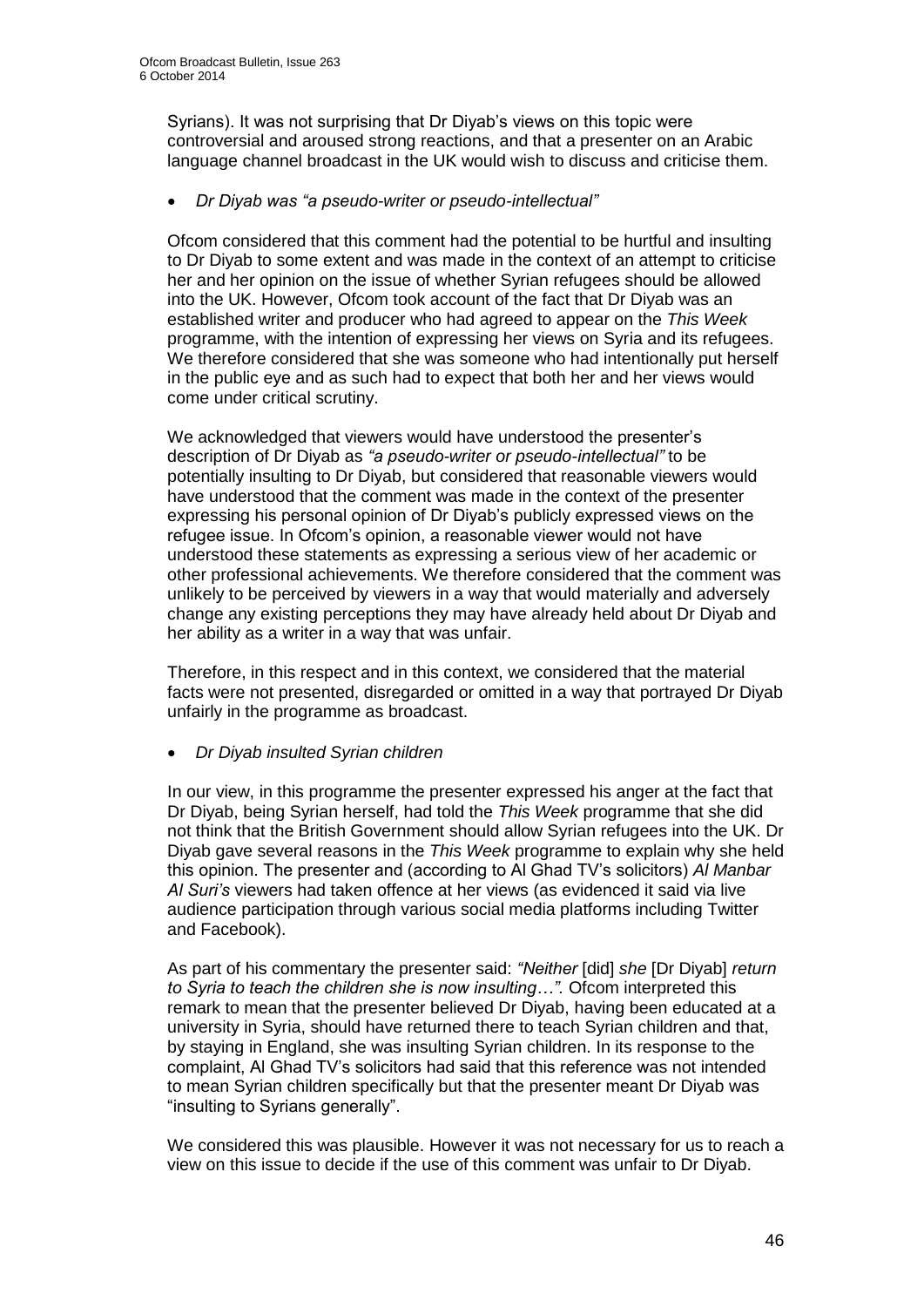Ofcom noted this comment was quite general. It did not for example clearly suggest any particular action by Dr Diyab that was directly insulting to identifiable Syrian children. Further we considered again that this comment was presented in the clear context of the presenter expressing a strongly held personal opinion on Dr Diyab's views about Syrian refugees, and that he considered that through her comments she had insulted Syrian people (including children). In our opinion, in accordance with his right to freedom of expression, the presenter was entitled to express this view, although we recognised that this comment may have had the potential to be hurtful and insulting to Dr Diyab to some extent.

Given the factors above, in respect of this comment, we did not consider that the material facts were presented, disregarded or omitted in a way that portrayed Dr Diyab unfairly in the programme as broadcast.

*Dr Diyab was a liar and a hypocrite* 

Ofcom noted that the programme's presenter stated:

*"Instead* [of stating that the British government should not allow Syrian refugees into the UK]*, she* [Dr Diyab, should] *try to convince the British government to take 20,000 Syrians instead of 500?…What a shame! I pity this time. What a shame for each came to be a hypocrite liar…".*

In its response to Dr Diyab's complaint, Al Ghad TV's solicitors explained that the line "*What a shame for each came to be a hypocrite liar"* was from a famous poem. It said that the presenter had used it to describe Dr Diyab because in her comments on *This Week* she had implied that Syrians were not educated and that while she herself had come to Britain and had adapted to British culture, she argued that other Syrians would be incapable of doing so.

Considering the context of the comment, it was our view that viewers were likely to understand the use of the line *"What a shame for each came to be a hypocrite liar"* to mean that the presenter considered Dr Diyab to be a hypocrite, given her opinion that Syrian refugees should not be allowed into the UK, rather than a liar. Although we considered that referring to Dr Diyab as a hypocrite had the potential to be insulting to her, in our view it would have been clear to viewers that his quoting this particular line from a poem was a means of his expressing his personal view of Dr Diyab's publicly expressed opinions on the refugee issue.

We again took into account that this was quite a generalised comment about Dr Diyab, made more indirect by the fact that she was not named and the presenter gave his view by means of citing a line of poetry rather than expressing his view in direct language. In context, we did not consider that these comments had the potential to materially and adversely affect Dr Diyab's reputation in a way that was unfair to her, or that the material facts were presented, disregarded or omitted in a way that portrayed Dr Diyab unfairly in the programme as broadcast.

 *Dr Diyab considered her fellow Syrians as "vulgar and unproductive" and she "chose to deny her Syrianism and culture"* 

The programme's presenter stated:

*"Many people* [on social media sites] *had mentioned a point, since she* [Dr Diyab] *chose to deny her Syrianism and culture, why do you sit…*[being filmed for this programme] *in a Syrian restaurant in Edgware Road, if you*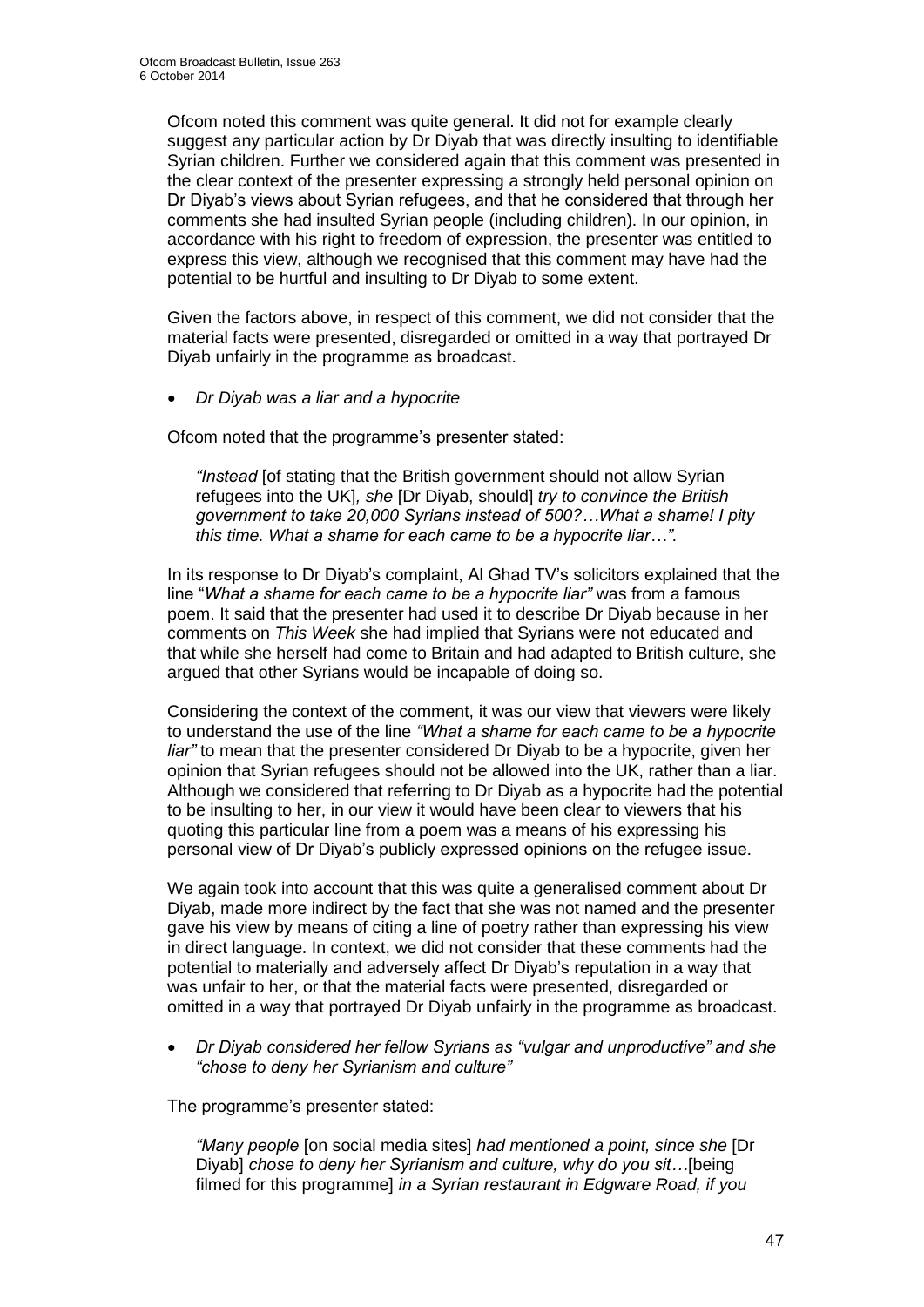*dislike Syrians or they are vulgar and unproductive. In fact, Syrians are the most hard-working and productive people in the world".* 

Ofcom noted that Al Ghad TV's solicitors had explained that *Al Manbar Al Suri* was a Syrian forum based programme which included various opinions about Syria, and, in particular, that:

"At the core of the programme is live audience participation through various social media platforms including Twitter and Facebook. The presenter both paraphrases and tries to deal with and respond to viewers concerns and the opinions of the audience throughout the programme".

We also noted again that the comments in question were quite general in nature and took account of the fact that the presenter introduced the item as follows: *"Before I start, I would like to shed some light on a matter that has been denounced on all social media outlets"* and then preceded the comments in question with *"Many people had mentioned a point…".* It was therefore likely that viewers would understand that the comments suggesting that Dr Diyab "*chose to deny her Syrianism and culture"* and considered Syrians to be "*vulgar and unproductive"* were the opinions of people on social media sites cited by the presenter. We considered that most viewers would understand that these comments from social media sites were merely summarizing opinions reacting to Dr Diyab's publicly stated views, and were not intended to summarise with due accuracy what Dr Diyab had actually stated in the *This Week* programme. In this respect, we considered that the material facts were not presented, disregarded or omitted in a way that portrayed Dr Diyab unfairly in the programme as broadcast. In context, our view was that these comments would not have materially and adversely affected viewers' opinions of Dr Diyab in a way that was unfair to her.

Having considered each of the particular comments complained of individually, we then considered the programme as a whole. We recognised that the presenter made comments which had the potential to be hurtful and insulting to Dr Diyab to some extent. But taking especially into account the importance of the right to freedom of expression, we considered that viewers would understand that much of what was said in the programme was the expression of opinions – both those of the presenter and of those reacting to Dr Diyab's appearance on the *This Week* programme through various social media platforms.

Therefore, overall, we considered that in respect of the comments referred to under this head a), Dr Diyab was not treated unfairly or unjustly, and in particular that material facts were not presented, disregarded or omitted in a way that portrayed Dr Diyab unfairly or unjustly in the programme as broadcast.

b) Ofcom next considered the complaint that the programme misrepresented what Dr Diyab had said in her interview on the *This Week* programme in a way that was unfair to her.

In assessing this head of complaint, Ofcom first compared the comments Dr Diyab made in the *This Week* programme against the summaries provided by the presenter in the programme *Al Manbar Al Suri*.

1. In the *This Week* programme Dr Diyab said:

*"Here the situation of the Syrian people is very different and peculiar given what's happening in Syria. These people are already traumatised. They*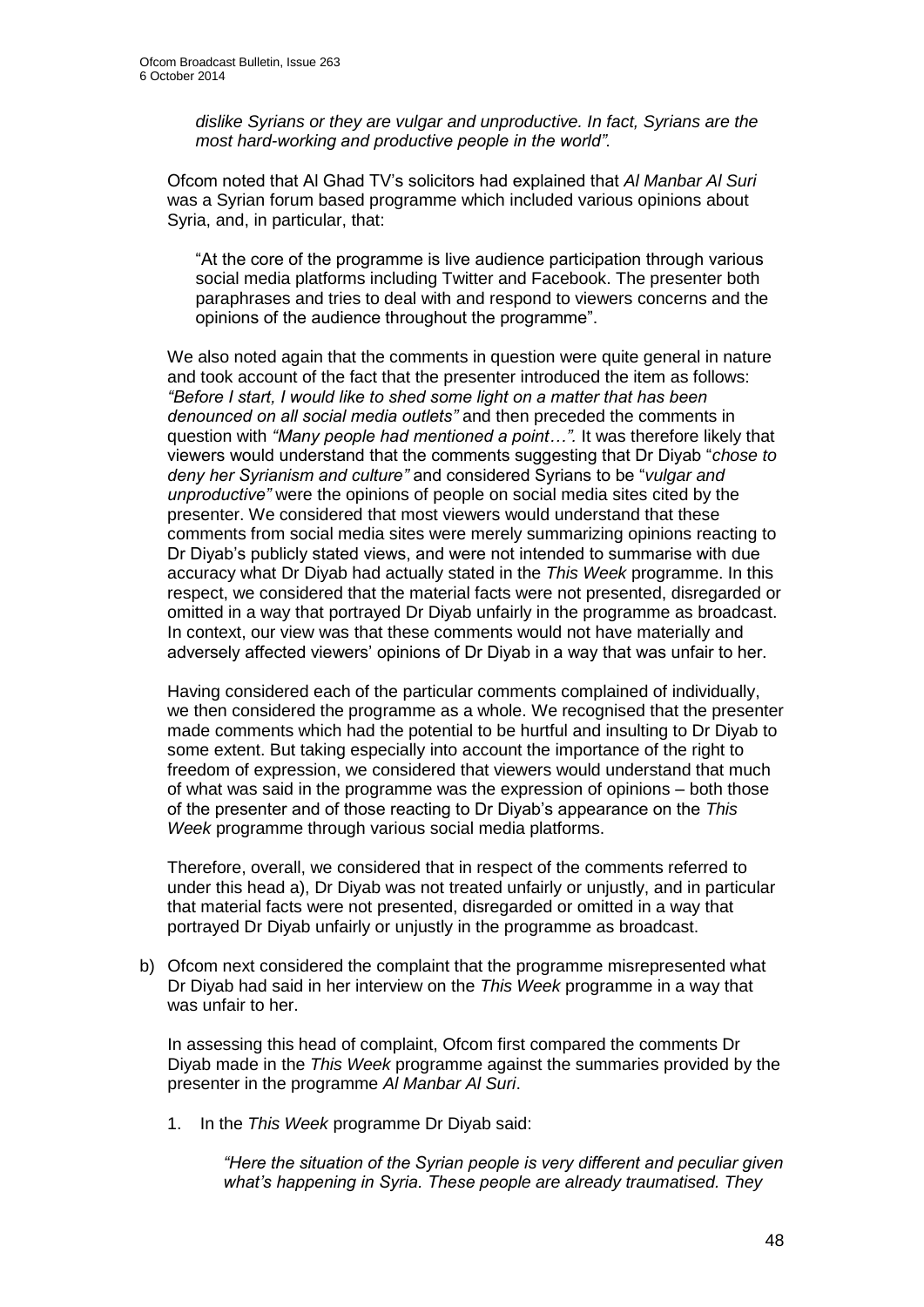*feel they have been deported or they have left their own country…and they are displaced"*.

The *Al Manbar Al Suri* presenter summarised Dr Diyab's comments:

[Dr Diyab] "...called on the British Government not to receive persecuted *people from Syria and neighbouring countries because these people suffer from psychological problems".*

2. In the *This Week* programme Dr Diyab said:

*"…and they left…they are living in a very inferior situation, especially in Arab countries, and alienating them more into a western country which doesn't speak the same language, where the culture is different, will alienate them more. They will be more traumatized"*.

The *Al Manbar Al Suri* presenter summarised Dr Diyab's comments:

*"Syrians should not be admitted into Britain as refugees, because they are lower level of other peoples in the world".* 

3. In the *This Week* programme Dr Diyab had said:

*"…but it is about picking* [on] *the most vulnerable people who are in the refugee camps and some of these people, they come from Homs, or some outskirts cities in Damascus, outside Damascus and some of them are not very much educated and that is the problem in adapting to another culture"*.

The *Al Manbar Al Suri* presenter summarised Dr Diyab's comments:

*"Syrians have bad education*".

4. In the *This Week* programme Dr Diyab had said:

*"Who will help them* [Syrian refugees] *learn English? It would be much better for them to stay in neighbouring countries that are close to Syria culturally and demographically like United Arab Emirates, Jordan, Egypt, Saudi Arabia, and Lebanon"*.

The *Al Manbar Al Suri* presenter summarised Dr Diyab's comments:

*"It would be better to resettle them* [Syrian refugees] *in neighbouring countries such as Egypt and Jordan, since they are of the same level as that of the Syrians"*.

Ofcom also noted that Dr Diyab complained that the *Al Manbar Al Suri* presenter wrongly stated that she had said that: "*Syrians represent a threat to Britain*". In Ofcom's opinion, Dr Diyab did not make any comment in the *This Week* programme which could be equated with this statement.

In our view the four statements set out at head b) above, made by the presenter of the *Al Manbar Al Suri* programme, were not presented by him as fairly summarising the comments that Dr Diyab had made in the programme *This Week*. Having watched this programme and taken particular note of Dr Diyab's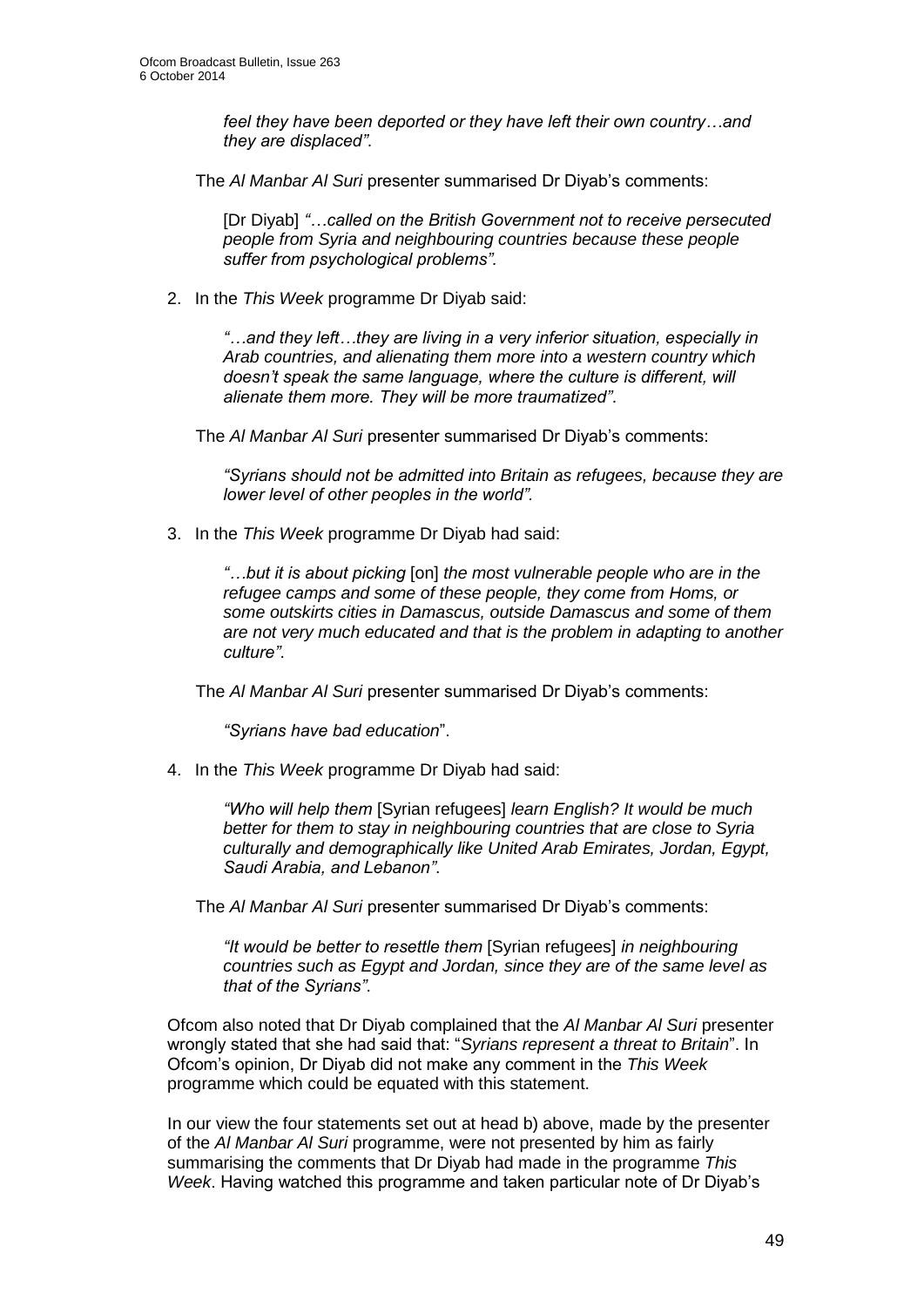contribution, Ofcom noted that these statements were not word for word quotes from Dr Diyab. There were some material differences between the views of Dr Diyab on particular issues related to Syrian refugees as expressed in the *This Week* programme, and as they were summarised in the *Al Manbar Al Suri* programme. Her views on these issues were considerably simplified and exaggerated in Ofcom's opinion. Our view was strengthened by reading the full transcript of Dr Diyab's remarks in the *This Week* programme.

It appeared to Ofcom that statements attributed to Dr Diyab were based on either the presenter's own view of what he considered Dr Diyab to have said and/or that of various people commenting on social media networking platforms such as Twitter and Facebook. The presenter did not make this clear, nor place his summary of Dr Diyab's views in any form of context – by for example providing any form of cautionary note about the accuracy of his summary to viewers.

In its response to the complaint, Al Ghad TV's solicitors said that several attempts were made by the broadcaster to contact Dr Diyab in order for her to clarify her views and/or appear on the programme. However, it said that it was unable to contact her. Dr Diyab disputed this. Nevertheless, Ofcom noted that, although the broadcaster claimed it had attempted to contact Dr Diyab, it did not make clear in the programme that it had sought Dr Diyab's response to the comments made or reflect her alleged lack of comment or response.

Viewers were therefore not given sufficient and accurate information about what Dr Diyab said on *This Week* to assess her remarks or other people's views on them. They would have relied for any assessment on the summary provided by the presenter, which was not in Ofcom's view duly accurate. As a result, by misrepresenting Dr Diyab's views so as to suggest they were more extreme and exaggerated than how she expressed them in *This Week*, in our opinion these comments had the potential to adversely and materially affect viewers' opinions of Dr Diyab in a way that was unfair to her.

Taking all of the factors set out above into account, we were of the view that the broadcaster had not taken reasonable care to satisfy itself that material facts were not presented, disregarded or omitted in a way that was unfair to Dr Diyab.

#### Unwarranted infringement of privacy

Ofcom considers that the individual's right to privacy has to be balanced against the competing rights of the broadcaster to freedom of expression. Neither right as such has precedence over the other, and, where there is a conflict between the two, it is necessary to focus on the comparative importance of the specific rights. Any justification for interfering with or restricting each right must be taken into account and any interference or restriction must be proportionate. This is reflected in how Ofcom applies Rule 8.1 of the Code, which states that any infringement of privacy in programmes, or in connection with obtaining material included in programmes, must be warranted.

c) Ofcom considered Dr Diyab's complaint that her privacy was unwarrantably infringed in the programme as broadcast in that private and personal information about her was included in the programme. In particular, Dr Diyab objected to the information included in the programme about her education and said that details about whether she owed money for her education were private and personal.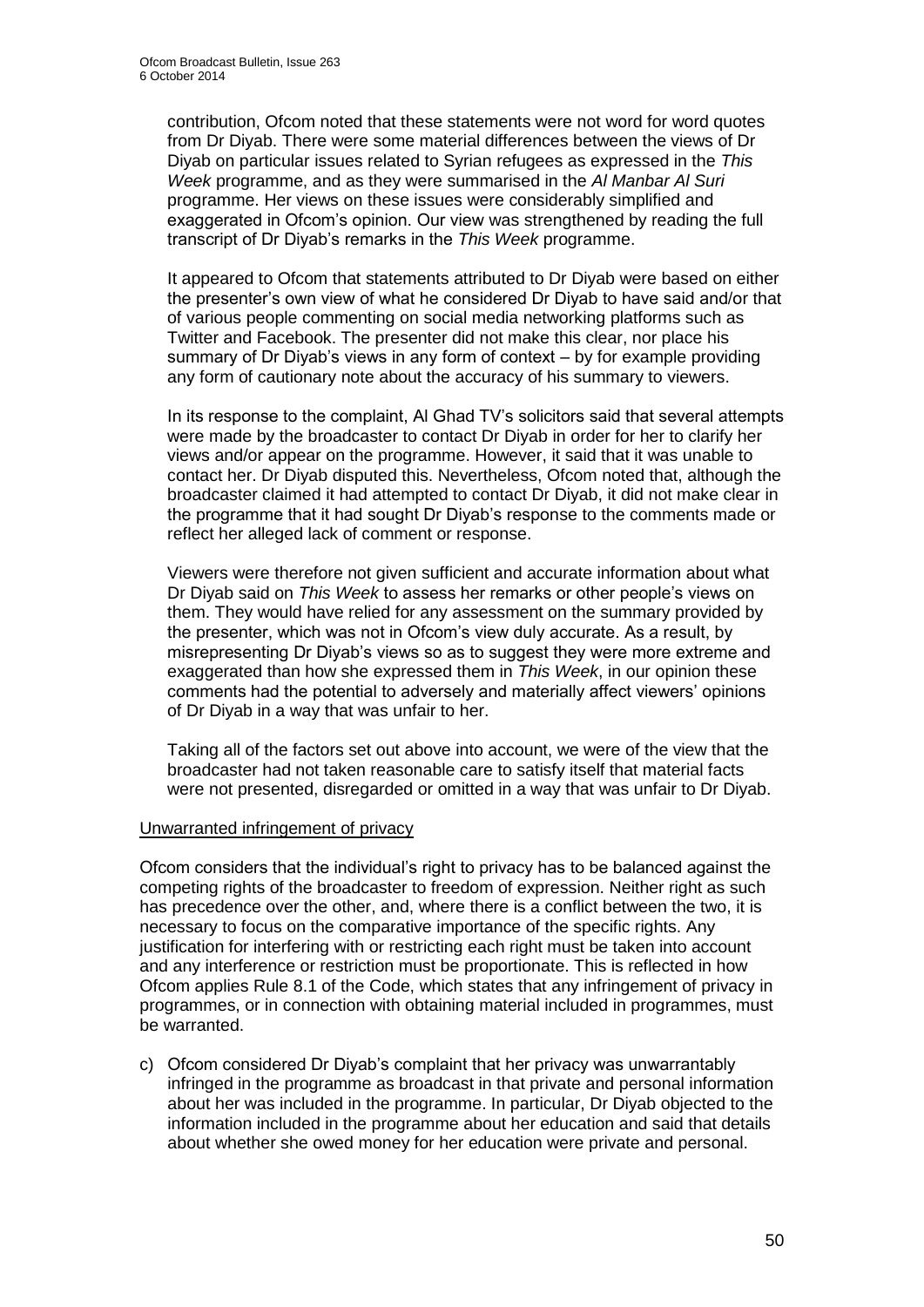In assessing whether or not Dr Diyab's privacy was unwarrantably infringed in the programme as broadcast, Ofcom first considered the extent to which she had a legitimate expectation of privacy in relation to the material broadcast. In doing so, Ofcom had regard to Practice 8.6 of the Code which states that, if the broadcast of a programme would infringe the privacy of a person, consent should be obtained before the relevant material is broadcast unless the infringement of privacy is warranted.

We first considered whether Dr Diyab was identifiable in the programme as broadcast. Although the programme did not name Dr Diyab, in our view she was identifiable by the reference to her appearance on the *This Week* programme (as outlined in more detail above).

We then considered the nature of the information revealed about Dr Diyab. As set out in detail in the "Introduction and programme summary" section above, the programme stated that Dr Diyab was:

*"*…*indebted to the University of Damascus which had funded her to pursue a PhD in London. Neither* [did] *she return to Syria to teach the children she is now insulting nor did she clear her debts with the University"*.

Ofcom took the view that, ordinarily, information relating to an individual's personal financial situation, including information related to outstanding loans and debts, would be regarded as being private and sensitive and therefore attract a legitimate expectation of privacy.

However, we noted that the information relating to Dr Diyab's education and her alleged debts owed to the University of Damascus appeared to have been in the public domain for a number of years. Ofcom understood that this information was provided to the press by the Syrian Information Minister at a press dinner around December 2010 and was also widely published at the time in Syria's Alwatan newspaper and other online news sites. Al Ghad TV's solicitors provided Ofcom with extracts from what appeared to be several websites (although none of the websites were identified) in support of this. The information on the websites referred to the fact that Dr Diyab *"owes Damascus University".*

We also noted that the programme did not give any specific information about Dr Diyab's financial affairs. While it stated that she was *"indebted to the University of Damascus"* and *"nor did she clear her debts with the University",* it did not provide any further details, such as for example the alleged amount of any outstanding student debt owed to Damascus University.

In considering this head of complaint, and as above, we also took account of the fact that Dr Diyab was an established writer and producer who had volunteered to appear on *This Week* to express her views on Syria and its refugees. We therefore considered that she was someone who had intentionally put herself in the public eye and as such had to expect that both her and her background would come under some scrutiny.

Taking all of the factors above into account, on balance, we concluded that Dr Diyab did not have a legitimate expectation of privacy concerning the references to her education and her being "indebted" to the University of Damascus.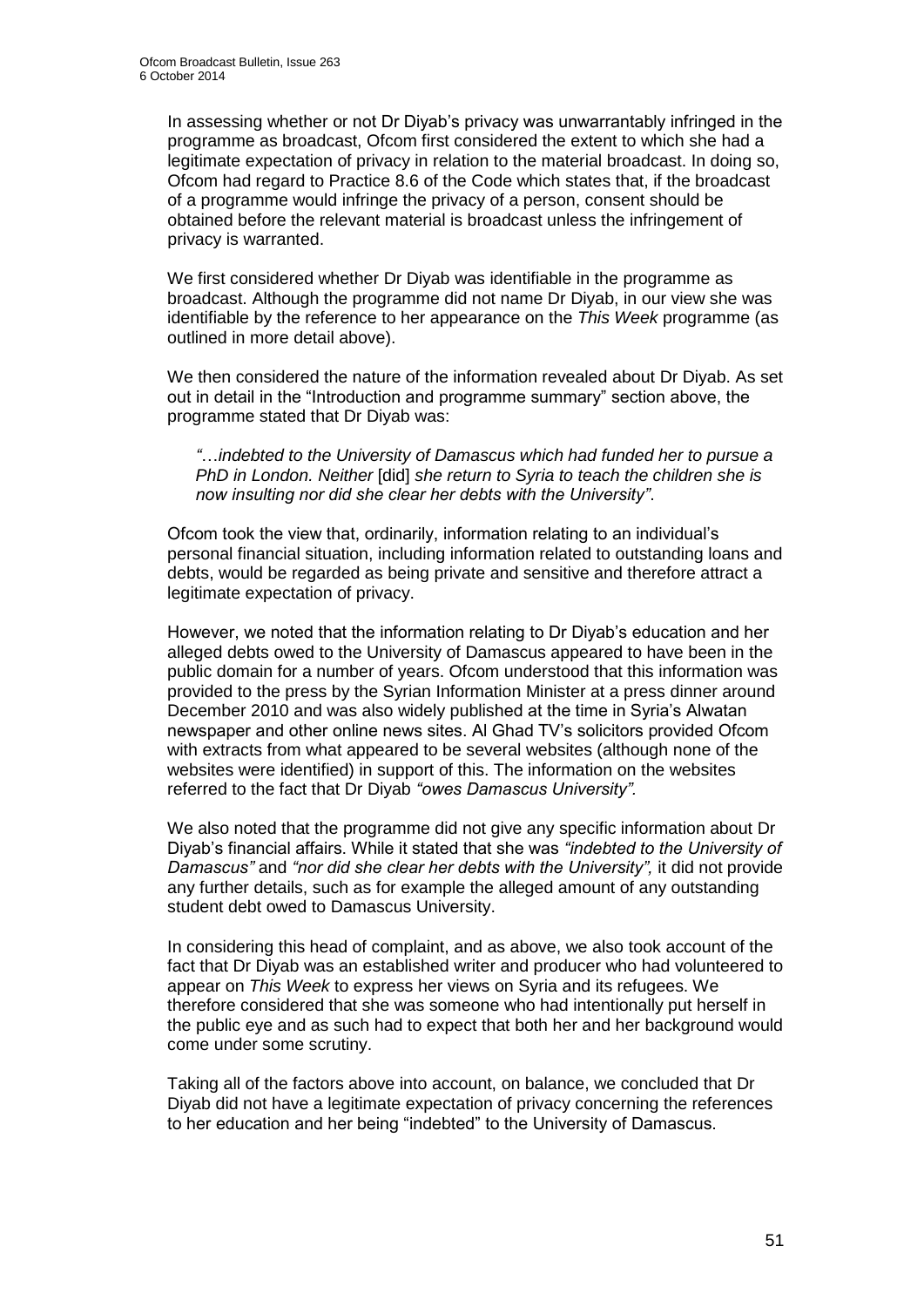Having decided on the particular facts of this case that Dr Diyab did not have a legitimate expectation of privacy, Ofcom did not need to go on to consider the complaint any further, including the broadcaster's right to freedom of expression.

Ofcom's decision is therefore that Dr Diyab's privacy was not unwarrantably infringed in the programme as broadcast.

**Accordingly, Ofcom has upheld in part Dr Diyab's complaint of unfair treatment in the programme as broadcast. However Ofcom has not upheld Dr Diyab's complaint of unwarranted infringement of privacy in the programme as broadcast.**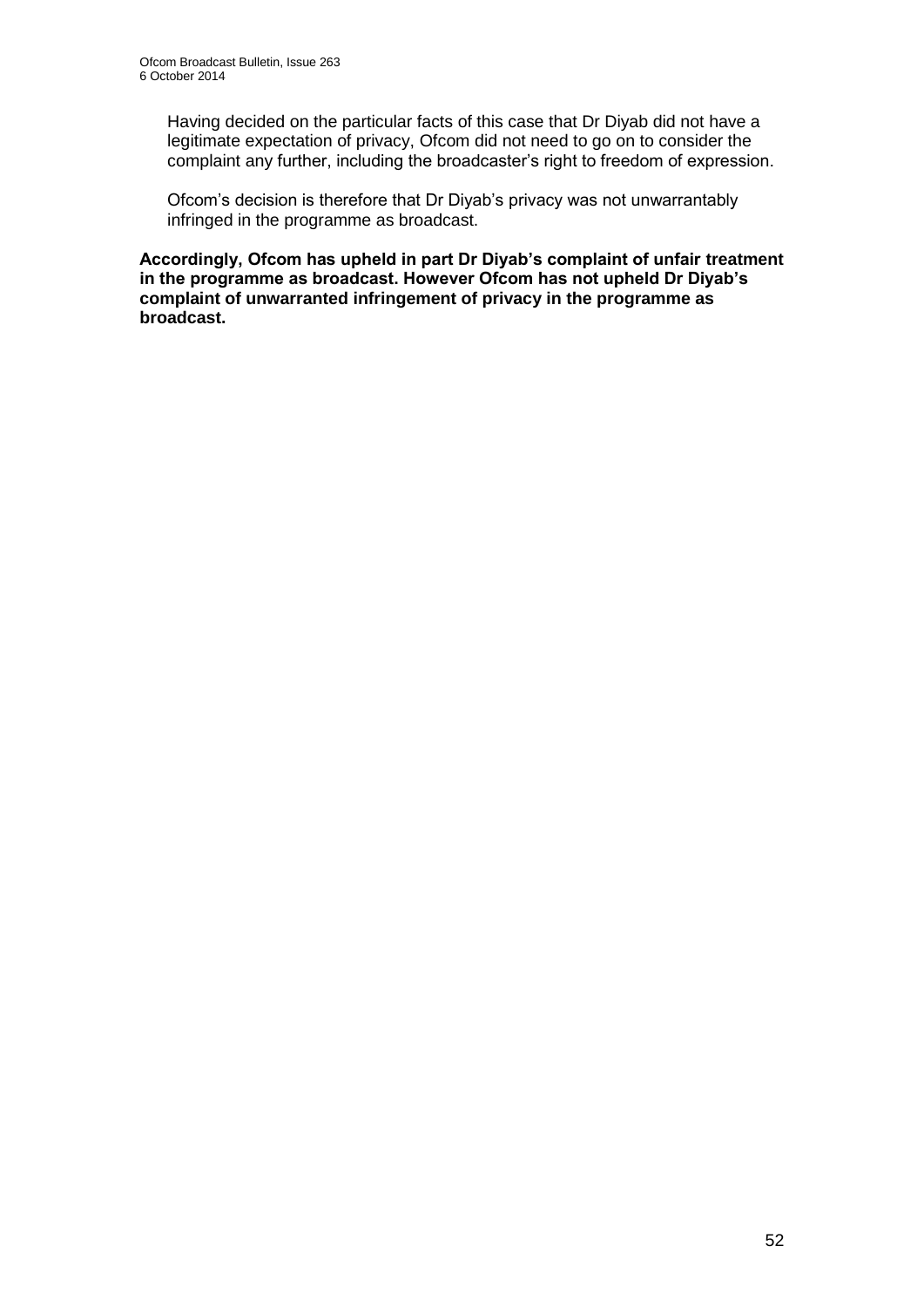# **Not Upheld**

# **Complaint by the Council of the Isles of Scilly**

*Various news reports, Radio Scilly, 2 June 2014*

# **Summary**

Ofcom has not upheld this complaint of unjust or unfair treatment in the programmes as broadcast made by the Council of the Isles of Scilly ("the Council").

On 2 June 2014, Radio Scilly broadcast a series of brief morning news reports which included a story about Mr Bryce Wilby (a former head teacher on the Isles of Scilly). The news reports included an allegation from Mr Wilby that the Council had refused to give him a copy of an independent report which had been commissioned to investigate a series of complaints made about the Council by Mr Wilby.

Ofcom found that the Council was given an appropriate and timely opportunity in the circumstances of this case to respond to the allegation made about it in the programmes. Therefore, it was not treated unfairly in this respect.

#### **Introduction and programme summary**

Radio Scilly is a community radio station, based on and broadcasting to the Isles of Scilly. On Monday, 2 June 2014, it broadcast a series of five news reports (at 07:00, 08:00, 09:00, 10:00 and 11:00) which included a news story about Mr Wilby, a former head teacher of the Five Islands School on the Isles of Scilly. The news reports said that Mr Wilby alleged that the Council had refused to give him a copy of an independent report which had been commissioned to investigate a series of complaints about the Council made by Mr Wilby. In the reports broadcast at 07:00, 09:00 and 11:00 the story was introduced by the newsreader:

*"The former head teacher of the Five Islands School alleges the Council is refusing to give him a copy of an independent report they've commissioned which investigates a series of complaints he made…".*

An audio recording of Mr Wilby was also played in which he said:

*"I would imagine it's more delaying tactics from the Isles of Scilly Council, but obviously the process is underway now. So, it's just a question of whether or not they give it to us prior to us issuing a court order for it, or we have to wait and go through the process. You know, they are doing their best to delay things. They've delayed it as much as they could throughout the process".*

The reports broadcast at 08:00 and 10:00 reported the same story in a slightly different manner. During these reports, the newsreader said:

*"The former head teacher of the Five Islands School alleges the Council are refusing to give him a copy of an independent report they've commissioned which investigates a series of complaints he's made".*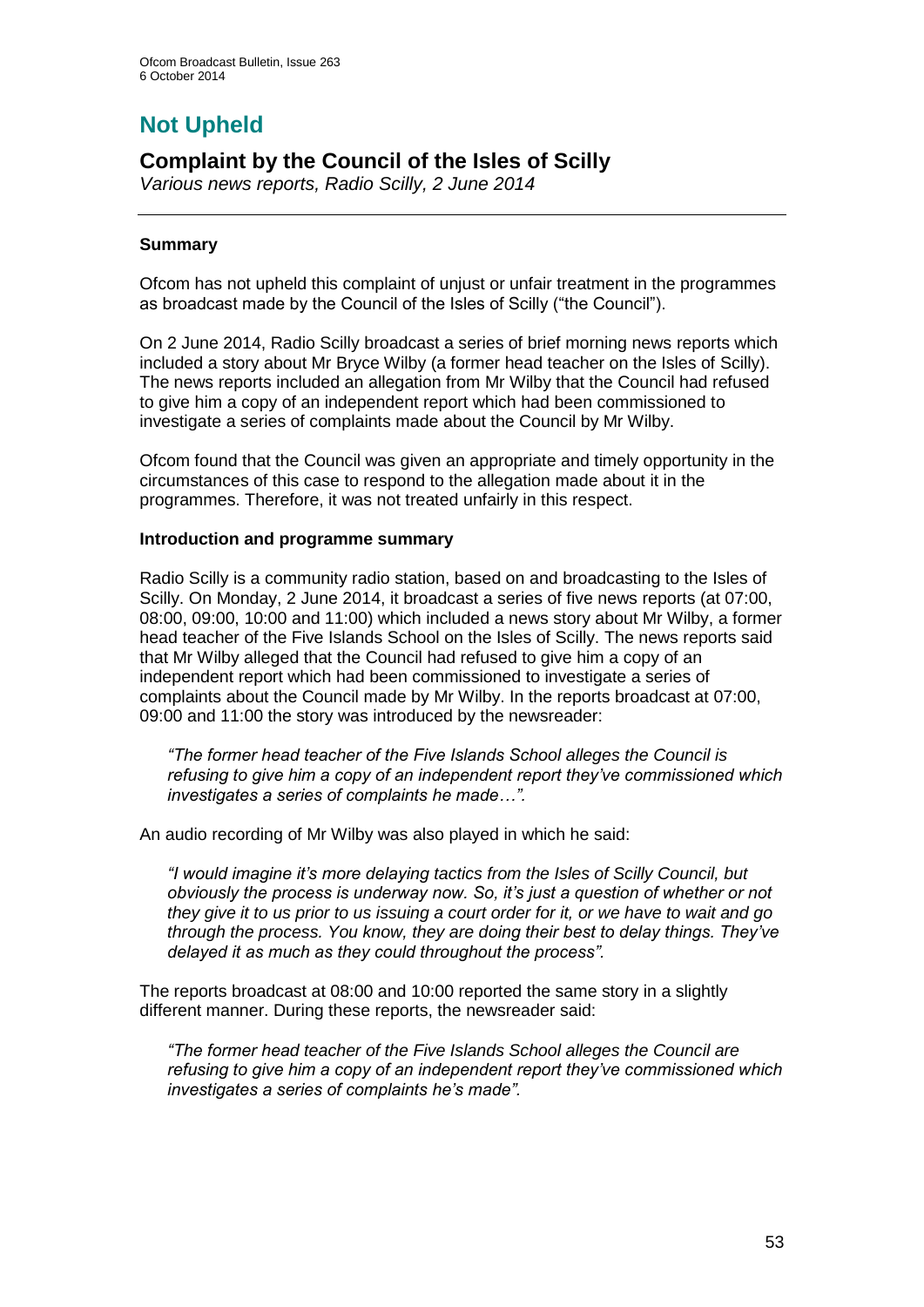The newsreader also said:

*"He* [Mr Wilby] *says that not giving the complainant a copy* [of the report] *is not right and proper and contrary to the Council's own complaints procedure".*

In each report, the newsreader concluded the story by saying:

*"We are waiting for a response from the Town Hall over Bryce's claims".*

#### **Summary of the complaint and the broadcaster's response**

The Council complained that it was treated unjustly or unfairly in the programmes as broadcast because it was not given an appropriate and timely opportunity to respond to the allegation made by Mr Wilby that the Council was refusing to provide him with a copy of the independent report. It said that the broadcaster contacted the Council's Community Relations Officer asking for a response to the allegation by email at 21:28 on 1 June 2014 (a Sunday). Mr Wilby's allegation was first broadcast by Radio Scilly the following morning at 07:00.

In response, Radio Scilly said that each week it broadcasts at least 25 Scilly-centred news stories, most of which are sourced from attending the Council Chamber or talking to councillors and officers. It said it had regular dealings with the Council and it always deals with the Council's Community Relations Officer via email for comment before running a story.

The broadcaster said that ITV Westcountry aired a news story relating to Mr Wilby on Sunday, 1 June 2014 during the early evening local bulletin. It said that as it is "committed to timely news coverage, [it] felt compelled to feature this development at the next opportunity, which was 07:00 Monday (2 June 2014)".

Following the broadcast of ITV Westcountry's news report, Radio Scilly said that it contacted Mr Wilby and received details of his allegation against the Council. Subsequent to this, it said that it sent an email to the Council's Community Relations Officer at 21:28, also on the evening of Sunday 1 June 2014. Radio Scilly said it believed that this email made clear its intent to offer the Council a right to respond to Mr Wilby's comments.

Radio Scilly said that it believed the Council's Community Relations Officer started work at 08:30. An email was received from the Council at 13:17 on Monday, 2 June 2014 which stated that the Council "would respond in due course".

Further, the broadcaster said that it made it clear in each news report broadcast on the morning of 2 June 2014 that it was waiting for the Council's response to Mr Wilby's claims.

Radio Scilly said that it had received no further response from the Council regarding this matter and that it was still unaware of any inaccuracies or misrepresentation in the news reports as broadcast.

# **Decision**

Ofcom's statutory duties include the application, in the case of all television and radio services, of standards which provide adequate protection to members of the public and all other persons from unjust or unfair treatment and unwarranted infringement of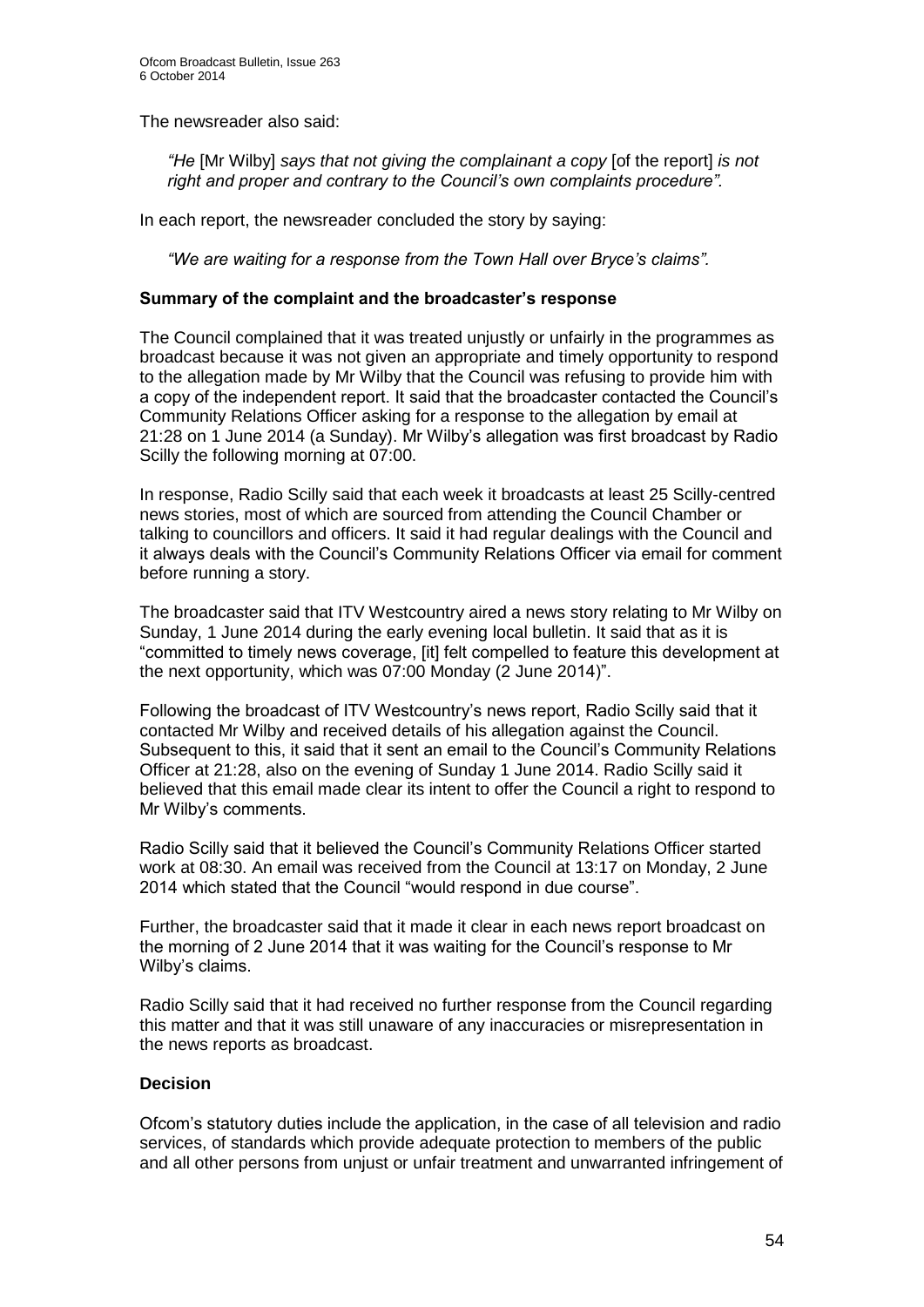privacy in, or in connection with the obtaining of material included in, programmes in such services.

In carrying out its duties, Ofcom has regard to the need to secure that the application of these standards is in the manner that best guarantees an appropriate level of freedom of expression. Ofcom is also obliged to have regard, in all cases, to the principles under which regulatory activities should be transparent, accountable, proportionate and consistent, and targeted only at cases in which action is needed.

In reaching this Decision, Ofcom carefully considered all the relevant material provided by both parties. This included a recording and a transcript of the programmes as broadcast, both parties' written submissions and supporting material. A Preliminary View (which was not to uphold the Council's complaint) was prepared by Ofcom and the parties were given an opportunity to make representations on it. The parties chose not to make any representations on Ofcom's Preliminary View.

When considering complaints of unjust or unfair treatment, Ofcom has regard to whether the broadcaster's actions ensured that the programmes as broadcast avoided unjust or unfair treatment of individuals or organisations, as set out in Rule 7.1 the Code. We had regard to this Rule when reaching our decision on the complaint.

Ofcom also had regard to Practice 7.11 of the Code. This states that if a programme alleges wrongdoing or incompetence or makes other significant allegations, those concerned should normally be given an appropriate and timely opportunity to respond. We also had regard to Practice 7.12 of the Code which states that where a person approached to contribute to a programme chooses to make no comment or refuses to appear in a broadcast, the broadcast should make clear that the individual concerned has chosen not to appear and should give their explanation if it would be unfair not to do so.

The news reports broadcast on Radio Scilly included an allegation made by Mr Wilby that the Council were delaying the release of a report into complaints made about the Council by Mr Wilby. We considered that this statement amounted to an allegation of wrongdoing or incompetence and that, in accordance with Practice 7.11 of the Code, the programme makers needed to offer the Council an appropriate and timely opportunity to respond to it in order to avoid unfairness.

We first considered what steps, if any, were taken by the broadcaster to provide the Council with an opportunity to respond to Mr Wilby's allegation.

We noted that Radio Scilly contacted the Council regarding the allegation by email at 21:28 on Sunday 1 June 2014. As far as Ofcom was aware, no further attempt to contact the Council was made by the broadcaster. The following day (2 June 2014) at 13:17, the Council responded to the email to state that they would be in contact in due course. The broadcaster received no further response from the Council.

It is important to note the use of the word 'appropriate' within Practice 7.11 as it ensures that the responsibility placed on the broadcaster is proportionate in the circumstances of each case. Therefore, there are circumstances where the requirements on a broadcaster to offer an opportunity to respond to individuals or parties who have had allegations made against them may be greater or less than others.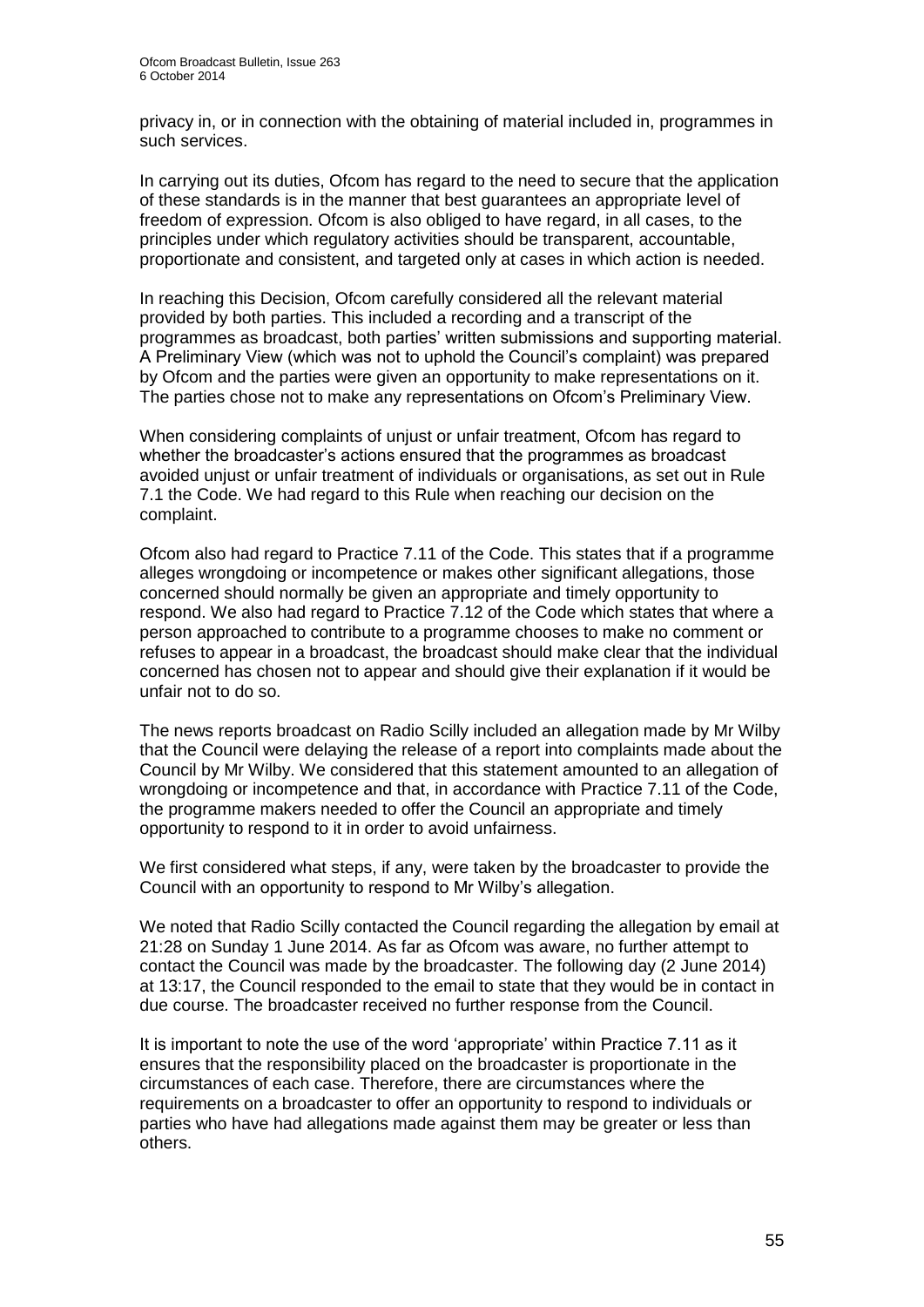In light of the above, Ofcom took account of the nature and seriousness of the allegations made about the Council. We considered that the claims made by Mr Wilby (namely that the Council were withholding the release of a report), were not so serious in nature that they were likely to have a very significant impact on the manner in which listeners perceived the Council. Therefore, while the requirements of Practice 7.11 did apply in this case, we considered that the responsibility placed on the broadcaster was less than if the allegations had been more serious in nature.

Ofcom also noted from published sources that news involving Mr Wilby had been a major and long-running story on the Isles of Scilly. We therefore considered that there would be strong public interest in Radio Scilly broadcasting any developments in the story quickly and comprehensively, and that this would be the expectation of their audience.

Taking the above into account, Ofcom was required to balance the freedom of expression of Radio Scilly in telling a news story of local importance (and the right of its audience to receive such information in a timely manner), with the obligation on the broadcaster to have given the Council a timely and appropriate opportunity to respond to Mr Wilby's allegation. While the email to the Council was sent out of normal office hours, this did not exclude the possibility of the Council either giving a full response to the allegation or informing Radio Scilly that it intended to fully respond at a later time before the first news report was broadcast at 07:00. We considered it not unreasonable that those with a specific job responsibility to respond to media enquiries (such as the Council's Community Relations Officer) may, on occasion, need to be prepared do so out of traditional office hours.

Ofcom took the view that the time afforded to the Council to respond to the allegation was relatively short, particularly given that the Council was asked to respond to the allegation on the Sunday evening before the broadcast of the programmes intended to report on the matter. However, in a broadcast news environment, editorial decisions about whether to include a certain news story must be made swiftly. It may be a disproportionate restriction on the broadcaster's right to freedom of expression to give individuals or organisations a longer period of time to respond to an allegation in order to avoid unfairness. In our view, Radio Scilly was justified in the public interest to make the editorial decision to include the news story about the Council in the news bulletins without having first received a response from the Council.

In addition, we noted that Radio Scilly broadcast this news story five times across a four hour period throughout the morning of 2 June 2014. Therefore, the opportunity for the Council to reply to the broadcaster's email and provide a response to Mr Wilby's allegation extended beyond the initial broadcast at 07:00. In its representations to Ofcom, Radio Scilly confirmed that it would have added any comment from the Council to the reports if any response had been forthcoming. As noted above, Radio Scilly received no further response from the Council in relation to Mr Wilby's allegation. Ofcom also noted that the broadcaster made it explicitly clear in each of the five reports in which Mr Wilby's allegations were made that it was awaiting a response from the Council. We therefore considered that listeners were unlikely to be left with an unfair or inaccurate impression of whether or not the Council intended to respond to Mr Wilby's allegations.

Taking all of the above into account, and in the particular circumstances of this case, the opportunity afforded to the Council to respond to Mr Wilby's allegation was appropriate and it did not result in any unfairness.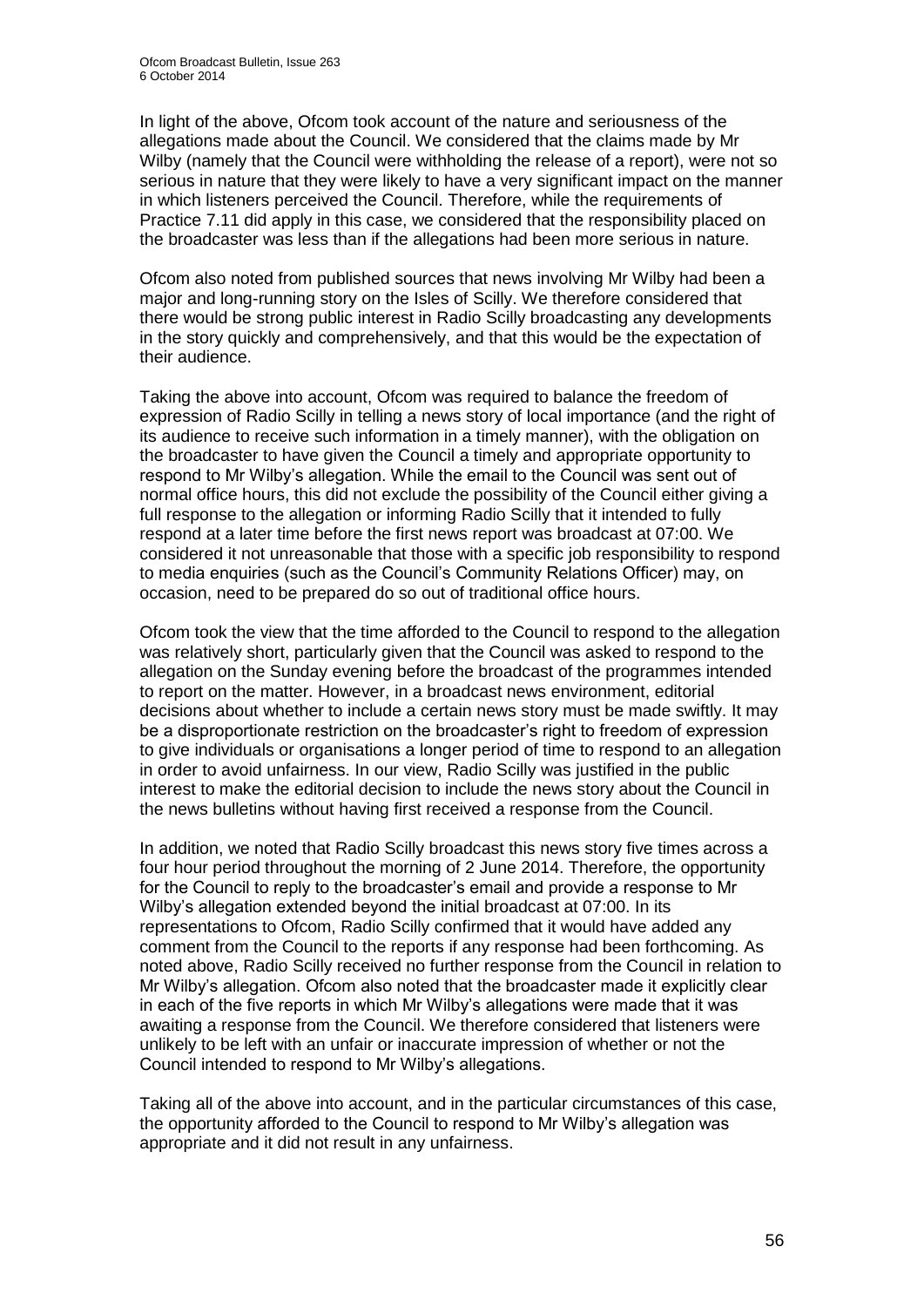**Therefore, Ofcom has not upheld the Council of the Isles of Scilly's complaint of unjust or unfair treatment in the programmes as broadcast.**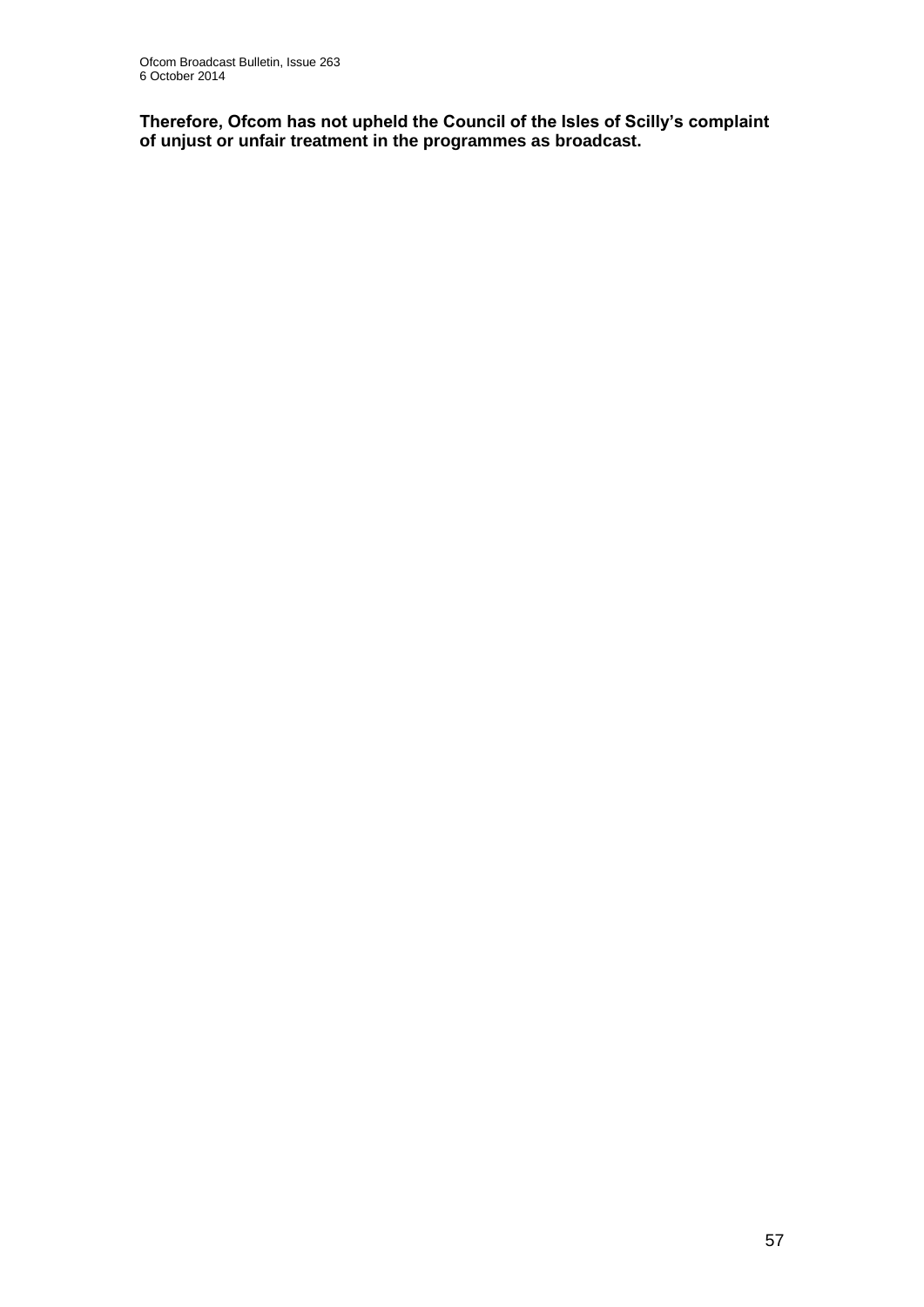# **Not Upheld**

# **Complaint by Mr Patrick Gardner**

*Life and Death on the A9, BBC1 Scotland, 6 March 2014*

# **Summary**

Ofcom has not upheld this complaint by Mr Patrick Gardner of unwarranted infringement of privacy in connection with the obtaining of material included in the programme and in the programme as broadcast.

The programme included footage of Mr Gardner after being stopped by the police for speeding in a heavy goods vehicle ("HGV"). His face was shown unobscured in the programme and while he was not named in the programme, Mr Gardner's voice was heard.

Ofcom found that Mr Gardner had a legitimate expectation of privacy, albeit limited. However, the public interest in filming and subsequently broadcasting footage showing the work of the police in dealing with speeding motorists on a particularly hazardous roadway outweighed Mr Gardner's limited legitimate expectation of privacy. Therefore, on balance, Mr Gardner's privacy was not unwarrantably infringed in connection with the obtaining of material included in the programme and in the programme as broadcast.

# **Introduction and programme summary**

On 6 March 2014, BBC1 Scotland broadcast a reality documentary programme entitled *Life and Death on the A9*. The A9 is the longest road in Scotland and the programme featured motorists and other individuals and organisations that relied on the road for business and transport links. It also featured police and other emergency service personnel who patrolled the road and dealt with the many incidents that occurred on the road, which was, according to the programme, notorious for fatal accidents.

The part of the programme that related directly to the complaint focused on speeding and the fact that many HGVs travelled faster than the 40 mph speed limit on a particular part of the A9. The programme showed footage of two HGVs which had been stopped for speeding by the police. One HGV was driven by the complainant, Mr Gardner, whose face could be seen clearly and unobscured through the cab window of his lorry. His voice was heard when talking to the police officer. He was not named in the programme.

The programme showed Mr Gardner sitting in the cab of the lorry with a police officer, who explained that he had seen Mr Gardner slow down for a speed camera and then speed up once he had passed it, therefore indicating that he was aware of the speed limit. The police officer also estimated that Mr Gardner had been travelling at an average speed of about 56 mph in a 40 mph speed limit area. Mr Gardner told the police officer that he knew he should not have been speeding.

The other HGV driver who had been stopped by the police had been travelling at an estimated average speed of 58 mph in a 40 mph speed limit area. Footage of this driver was not shown in the programme, nor was he otherwise identified.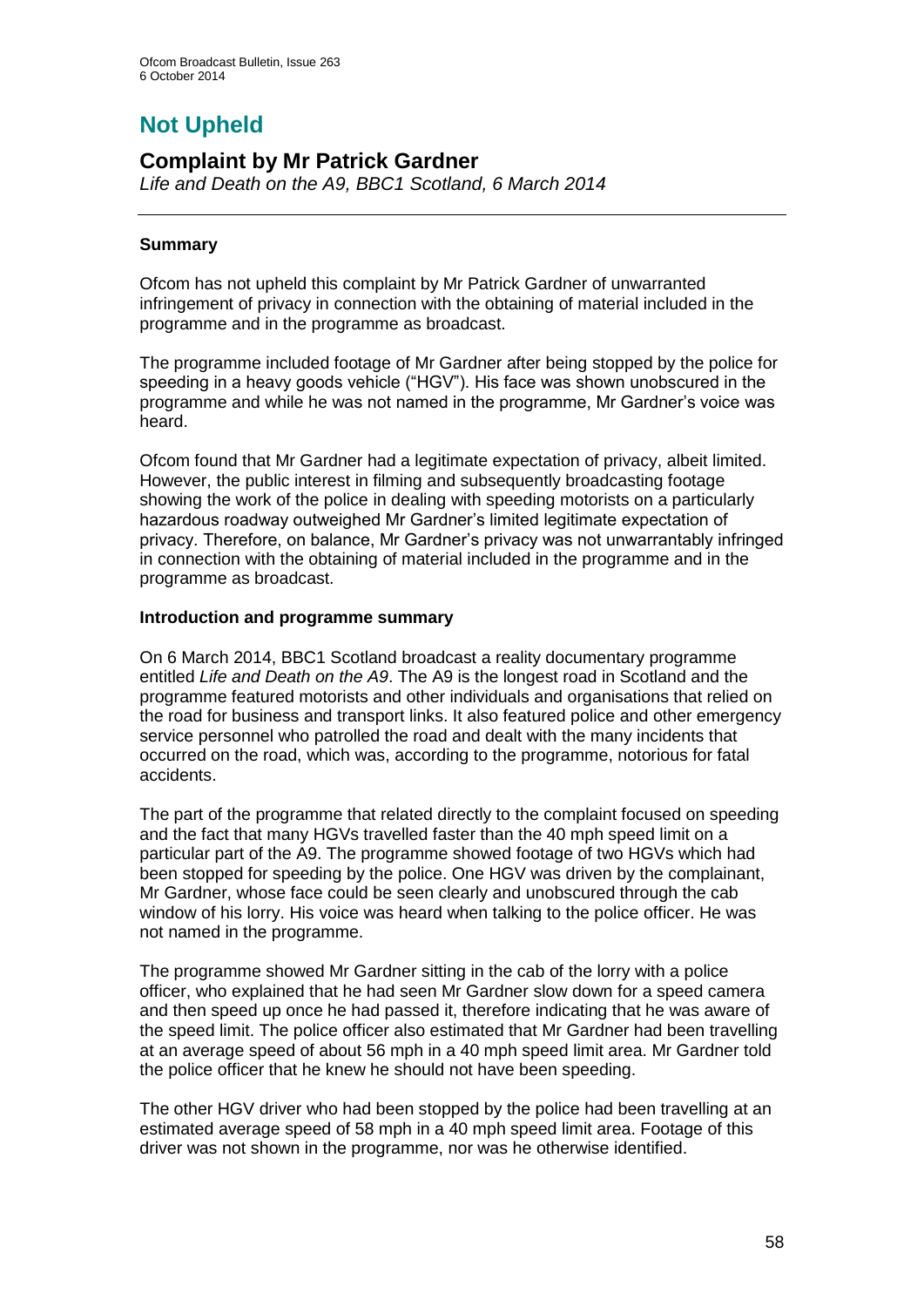The part of the programme featuring the two HGV drivers was approximately one minute in duration.

### **Summary of the complaint and the broadcaster's response**

By way of background to Mr Gardner's complaint, Mr Gardner said that he lived in a small community and that the programme had been viewed by most of the people in his village. He said that his son had been made fun of at school and that people had been asking his wife questions about the programme at her work. Mr Gardner also said that his reputation in his community had been damaged by the showing of his face unobscured. He said that the BBC had filmed many drivers caught speeding, but that only his face was shown in the programme. Mr Gardner said that he had accepted and paid a fine for speeding, but that he did not deserve to be shown on television purely for entertainment.

a) Mr Gardner complained that his privacy was unwarrantably infringed in connection with the obtaining of material included in the programme.

Mr Gardner said that when he was stopped by the police, he had a camera "shoved into his face" and was told that the filming was for a television programme for the BBC. He said that he had asked the programme makers to stop filming and told them that he wanted to take no part in the programme, but they continued to film him. Mr Gardner said that the camera crew entered the lorry and "took some footage from the passenger footwell".

In response, the BBC said that the unedited and untransmitted material of Mr Gardner showed that he did not have a camera "shoved into his face". It said that the programme's director ("the director"), who also operated the camera, began filming from close to the police car, at first directing the camera mainly at the windscreen of Mr Gardner's vehicle and varying the focus from time to time. The initial conversation between Mr Gardner and one of the police officers was as follows (extract from the unedited material):

- Police officer: "How are you doing, driver, y'all right?...[company name] you work for, I take it…right, em, just, em, just…so you're aware we've actually got a film crew out today, but we'll not be divulging anything you don't need to be divulged.
- Mr Gardner: I hope she's no got that on me, has she?
- Police officer: Ehm, yes.
- Mr Gardner: Aye, well.
- Police officer: OK? It's the BBC, all right? Because it's a public thing, OK? Whether it gets used or not I don't know, OK?
- Mr Gardner: Aye.
- Police officer: But that's not up to us to decide what gets used and what's not gets used, OK? But just so you're aware for what you're saying and what you're speaking about, OK?
- Mr Gardner: Aye".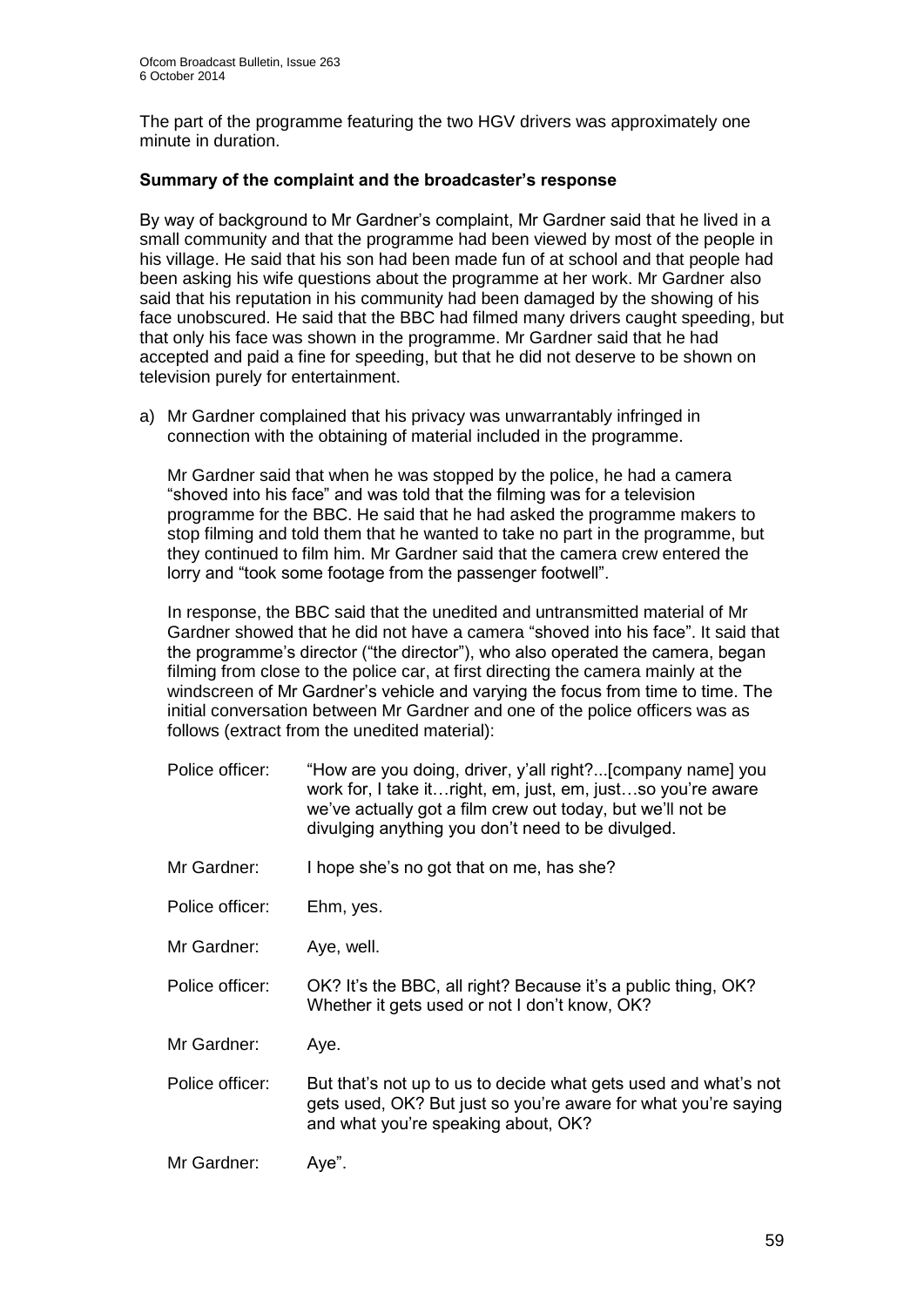The broadcaster said that although Mr Gardner expressed reservations about being filmed when he was first approached, he did not, in fact, ask that the programme makers stop filming him. Nor did he do so later on when he returned to the topic of the filming during his conversation with the police officer (extract from the unedited material):

- Mr Gardner: "Can I just check, you say she's filming that…(indistinct)…I'm no goin' to appear on anything am I?
- Police officer: Yeah, yeah, you can go and have a word with her, she'll have a word with you.
- Police officer: Chances are it's more for us than yourself.
- Mr Gardner: I appreciate that no it's just I wouldn't want to be...
- Police officer: No, I understand that as well".

Similarly, the BBC said that there was no request to stop filming during Mr Gardner's conversation with the director (extract from the unedited material):

- Director: "Hello, how are you?
- Mr Gardner: Alright, you're not going to be using that for anything are you?
- Director: Well, it's just to let you know I am filming a documentary for BBC Scotland about life on the A9 so I've been spending a couple of days with the patrol car, just a day in the life following them.
- Mr Gardner: Aye.
- Director: Ehm, it may or may not be used I don't know at the moment, ehm.
- Mr Gardner: Right.

Director: But I just wanted to take, well, any comments you have".

Mr Gardner then made a few comments about how he felt about being caught speeding (for example, he said it was "just sod's law" and "just my luck"… "but I know, I've learnt my lesson") before the director asked for his contact details (extract from the unedited material):

- Director: "Ehm, can I take a note of your name and number in case we need to follow anything up?
- Mr Gardner: Aye, aye, you can do, but I don't really want to, to be honest with you, cause I'm just…
- Director: It's, I'm recording, so that's all being taken into consideration.
	- […]
- Director: So, it's Patrick is it?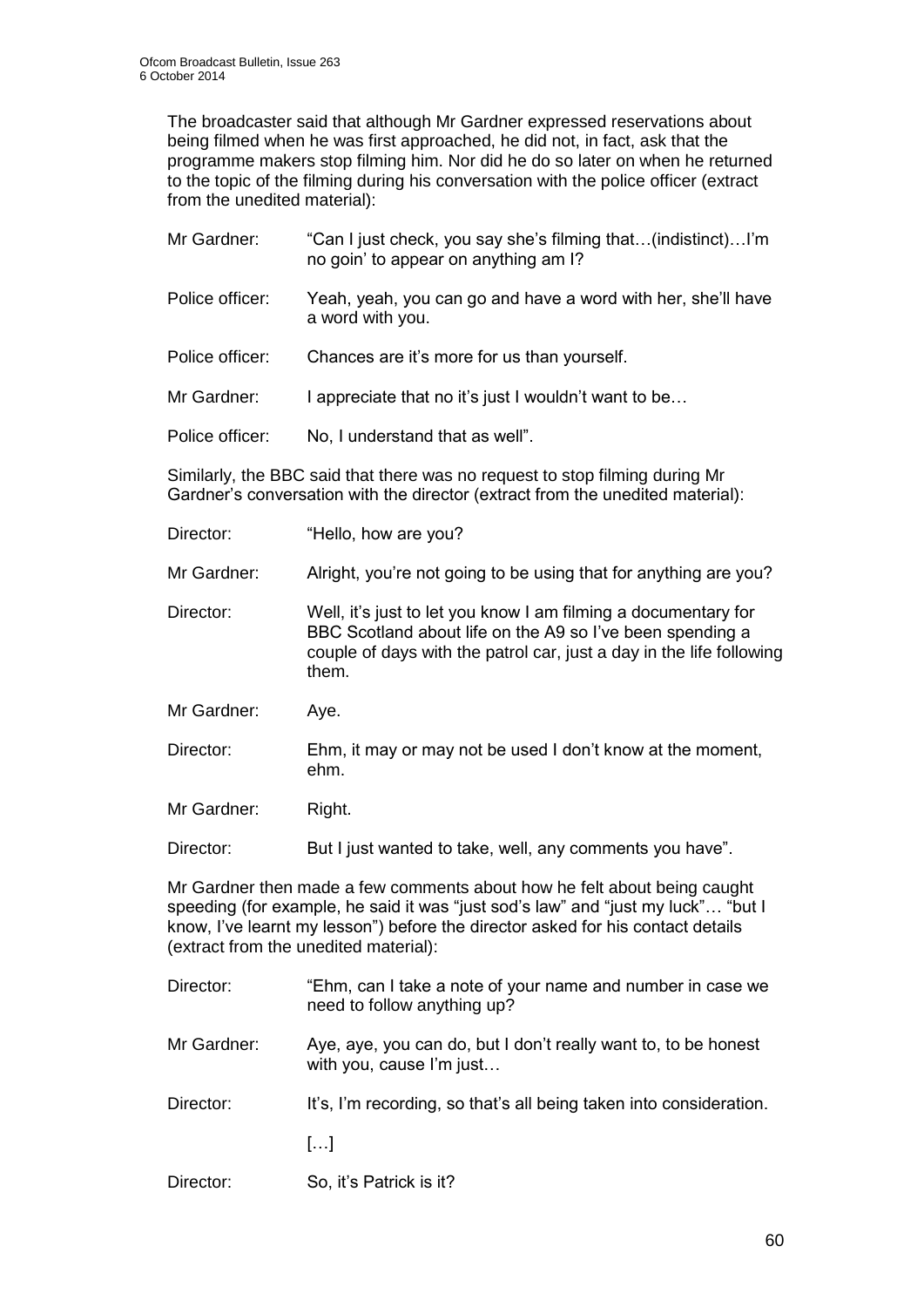| Mr Gardner: | Ave.                                                         |
|-------------|--------------------------------------------------------------|
| Director:   | And what's your number just in case I need to follow up just |
| Mr Gardner: | It's $eh$                                                    |
| Director:   | It's unlikely that I will but, just in case, just so         |
| Mr Gardner: | Eh my house number is".                                      |

The BBC said that Mr Gardner's legitimate expectation of privacy was limited because he was filmed in a public place and because he had been stopped by the police for breaking the law. It also said that the footage of him was recorded for potential inclusion in this programme which sought to convey an understanding of the work of the police in managing traffic and dealing with incidents on a road which presented particular hazards. The BBC added that Ofcom has consistently held that fostering an understanding of the work of the police was in the public interest.

For these reasons the BBC did not accept that Mr Gardner's consent to filming was required in this case, or that a request to stop filming (had he made one) need have been complied with. With regard to the footage of Mr Gardner recorded "from the passenger footwell" of his vehicle, the BBC said that it included nothing of an intrinsically private nature and it was not used in the programme.

b) Mr Gardner complained that his privacy was unwarrantably infringed in the programme as broadcast because unobscured footage of him was included in the programme without his consent.

Mr Gardner said that his face was the only one shown as the "face of speeding lorry drivers on the A9". He said he was shocked to see himself on the programme and that his face should have been blurred. Mr Gardner said that the programme could have presented its point about speeding without showing his face. He said that it was "laughable" that the broadcaster considered that obscuring the HGV's number plate and not mentioning his name in the programme made a difference. He added that the broadcast of this item had a material impact on the relationship with his employer and on his family.

Mr Gardner said that he had given the programme makers his contact details and was informed that he would be contacted. He said that he had assumed that this was to ask for his consent to use the footage. However, at no point following the filming was he told that the footage would be used without his consent.

In response, the BBC said that it accepted that the images of Mr Gardner through the windscreen of his vehicle included in the programme, though brief and of poor resolution, would have allowed him to have been identified by those already familiar with his appearance. However, it argued that that the decision not to blur his face did not result in the unwarranted infringement of his privacy. The broadcaster said that the fact that Mr Gardner's was the only face of a speeding HGV driver shown in the programme was the result of circumstance, not design. It added that had the face of the driver of the other HGV driver who was caught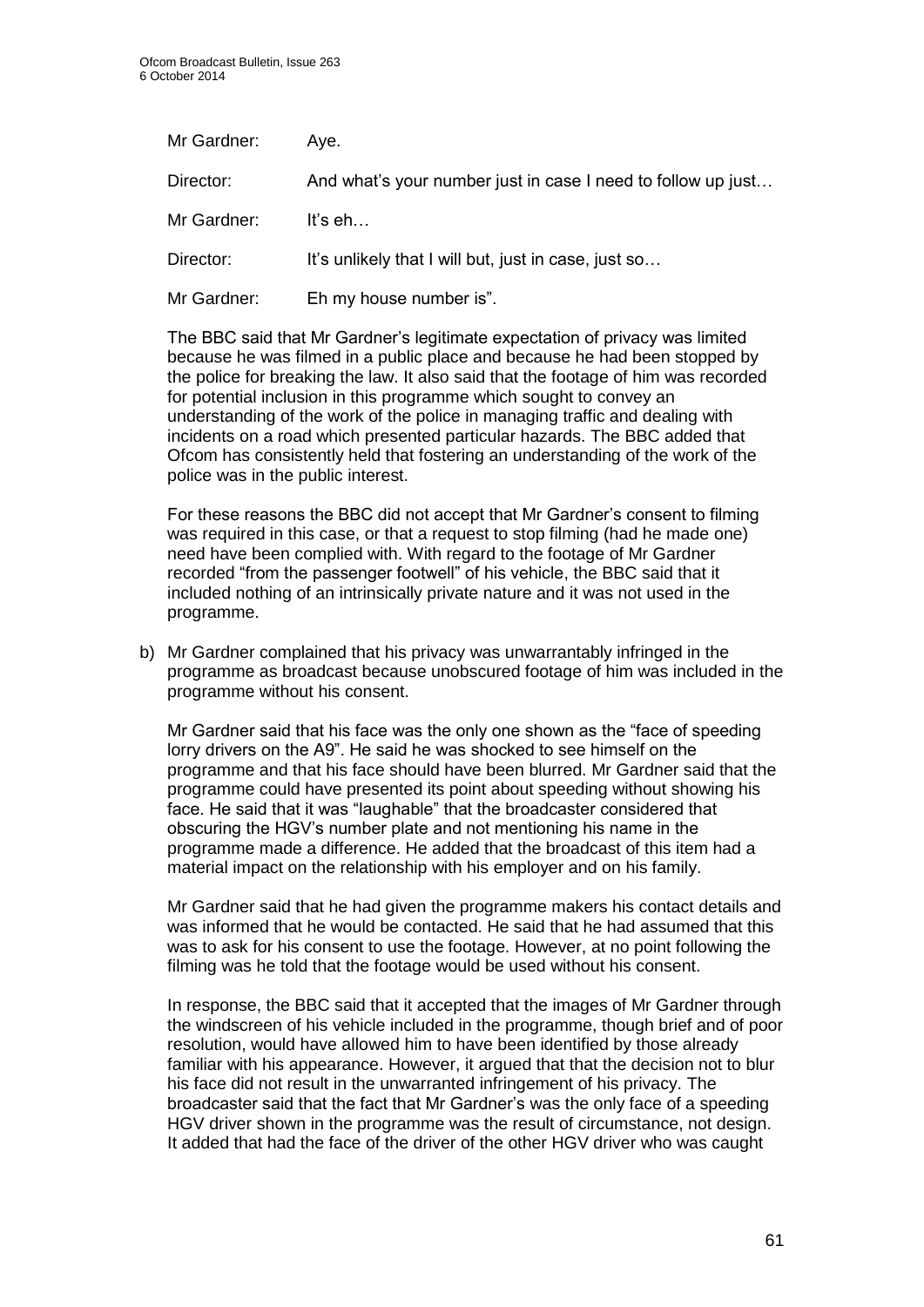speeding and included in the programme, been visible<sup>1</sup>, the programme makers would not have thought it necessary to blur it.

The BBC said that it was clear from Mr Gardner's conversation with the director, as transcribed above under head a), that he was not told that he would be contacted. He was asked for his contact details in case the director needed "to follow up", but was also told that it was unlikely that she would do so. The broadcaster said that nothing the director said warranted the assumption that Mr Gardner would be contacted in order to seek his consent for any use of the footage in question. The BBC said that for reasons already given (see Summary of the broadcaster's response at head a) above), it does not believe that the programme makers were under any obligation to obtain Mr Gardner's consent for the broadcast of the footage of him.

In conclusion, the BBC argued that any infringement of Mr Gardner's privacy, either in filming him or in the broadcast of some of the resulting footage, was warranted. This was because of the general interest in fostering the audience's understanding of police work and the particular interest of throwing light on the issues connected with the introduction of average speed cameras on part of the A9; notably, the impact of this decision on road safety, the experience of roadusers, and the situations likely to be encountered by the police patrolling the road. The BBC said that in this context, the manner in which Mr Gardner featured in the programme was neither gratuitous nor (as Mr Gardner suggested in his complaint) "purely for entertainment".

# **Representations on Ofcom's Preliminary View**

Ofcom prepared a Preliminary View on this case that Mr Gardner's complaint should not be upheld. The complainant commented on the Preliminary View, while the BBC chose not to do so. The further points made by the complainant which are relevant to the complaint being considered are summarised below.

Mr Gardner said that it was perfectly clear from his conversation with the police that he was "unhappy with the filming; felt very uncomfortable and did not want to appear in any television programme". He added that despite this Ofcom had concluded that because he did not say "stop filming me" to the camera operator he (Mr Gardner) "was somehow giving his consent".

In addition, Mr Gardner asked why he was not asked to sign a release form allowing his face to be shown. He said that he understood that this was a legal requirement in such circumstances and that this is why some people's faces are blurred out in reality television programmes featuring the police.

Mr Gardner also argued that Ofcom had not given sufficient consideration to the effect that his inclusion in the programme had on his family and his relationship with his employer.

# **Decision**

1

Ofcom's statutory duties include the application, in the case of all television and radio services, of standards which provide adequate protection to members of the public and all other persons from unjust or unfair treatment and unwarranted infringement of

 $1$  The HGV driver's face was obscured in the footage by the reflection from the windscreen of his vehicle.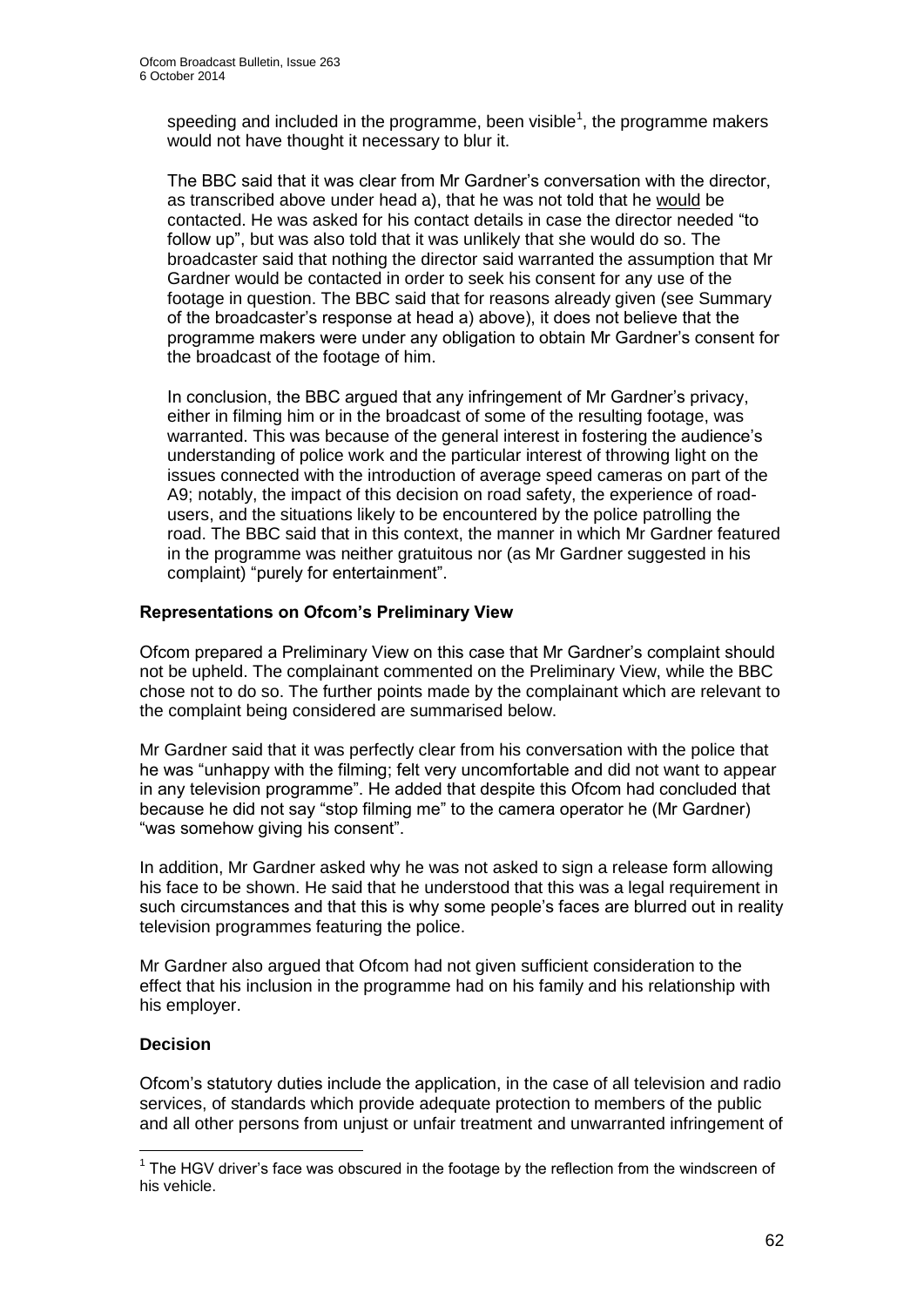privacy in, or in connection with the obtaining of material included in, programmes in such services.

In carrying out its duties, Ofcom has regard to the need to secure that the application of these standards is in the manner that best guarantees an appropriate level of freedom of expression. Ofcom is also obliged to have regard, in all cases, to the principles under which regulatory activities should be transparent, accountable, proportionate and consistent and targeted only at cases in which action is needed.

In reaching our Decision, we considered all the relevant material provided by both parties. This included a recording and transcript of the programme as broadcast and both parties' written submissions. We also examined the unedited and untransmitted footage of Mr Gardner during the incident in question. Ofcom also took careful account of the representations made by the complainant in response to Ofcom's Preliminary View on this complaint.

An individual's right to privacy has to be balanced against the competing rights of the broadcasters to freedom of expression. Neither right as such has precedence over the other and where there is a conflict between the two, it is necessary to intensely focus on the comparative importance of the specific rights. Any justification for interfering with or restricting each right must be taken into account and any interference or restriction must be proportionate. This is reflected in how Ofcom applies Rule 8.1 of Ofcom's Broadcasting Code ("the Code") which states that any infringement of privacy in programmes, or in connection with obtaining material included in programmes, must be warranted.

a) Ofcom first considered Mr Gardner's complaint that his privacy was unwarrantably infringed in connection with the obtaining of material included in the programme in that he had a camera "shoved into his face" and was told that the filming was for the BBC. Also, he complained that despite requesting the filming be stopped, it continued and some footage of him was taken from the passenger footwell of his vehicle.

In assessing this head of Mr Gardner's complaint, Ofcom had regard to Practice 8.5 which states that any infringement of privacy in the making of a programme should be with the person's and/or organisation's consent or be otherwise warranted and Practice 8.7 which states that if an individual's or organisation's privacy is being infringed, and they ask that the filming, recording or live broadcast be stopped, the broadcaster should do so, unless it is warranted to continue. Ofcom also had regard to Practice 8.9 which states that the means of obtaining material must be proportionate in all the circumstances and in particular to the subject matter of the programme.

In considering whether or not Mr Gardner's privacy was unwarrantably infringed in connection with the obtaining of material included in the programme, Ofcom first considered the extent to which he had a legitimate expectation of privacy in the circumstances in which he was filmed.

Ofcom noted from the unedited and untransmitted material provided by the broadcaster that Mr Gardner was filmed after being stopped by the police for speeding on a public highway. Mr Gardner was filmed sitting behind the wheel in the cab of the HGV he was driving while being dealt with by the police officers and also while talking to the director (who stood on the "passenger footwell" of the HGV in order to speak to him). The filming was conducted openly and it was apparent that Mr Gardner was aware that he was being filmed by a programme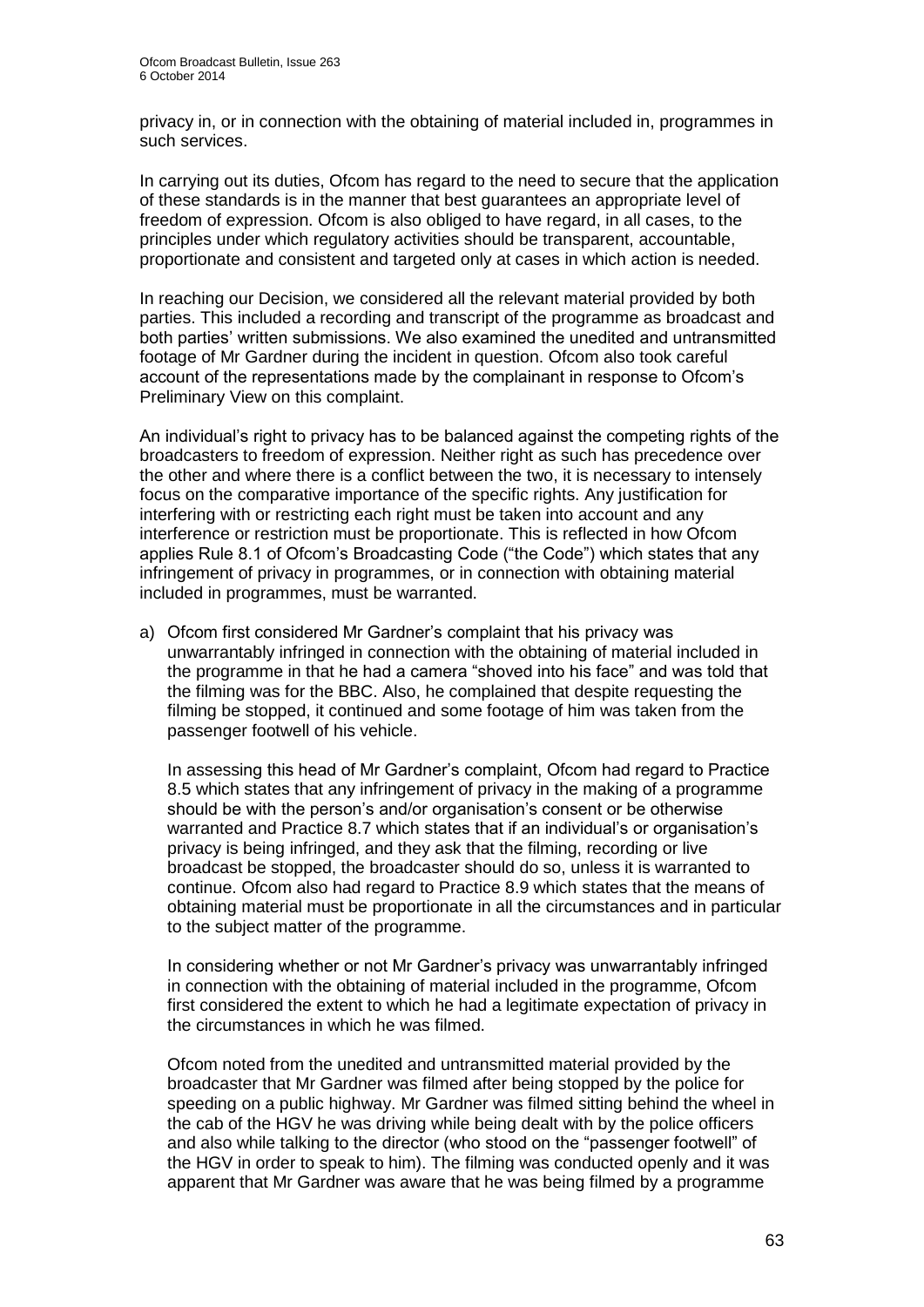maker from the BBC, and that the material being recorded might be included in a television programme. We also noted that the conversation between Mr Gardner and the director was amicable and there was no suggestion from the unedited footage seen by Ofcom that Mr Gardner had the camera "shoved in his face".

There may be circumstances in which an individual could have a legitimate expectation of privacy in a public place. With regard to this case, we noted that Mr Gardner was not a vulnerable person and was not in a distressed state (for example, as a result of consuming alcohol or drugs or because of an illness, disability or accident) at the time he was filmed. In the particular circumstances of this case, Ofcom considered that, the programme makers had filmed Mr Gardner in a situation that could reasonably be considered to be sensitive (being dealt with by a police officer at the road side having been caught speeding) and that, notwithstanding the public and open nature of the filming, an individual may expect some degree of privacy in these circumstances. Therefore, we concluded that Mr Gardner had a legitimate expectation of privacy in relation to the obtaining of the footage of him. However, given the circumstances in which Mr Gardner was filmed, i.e. on a public road, in the course of normal police business, Ofcom considered that his legitimate expectation of privacy was limited.

Having found that Mr Gardner had a limited legitimate expectation of privacy, Ofcom considered whether the programme makers had secured his consent to be filmed. It was clear from the unedited and untransmitted material provided by the broadcaster that the director did not seek Mr Gardner's consent to film him (or that Mr Gardner voluntarily provided that consent). In addition, we observed that the BBC did not indicate that she had done so in its response to the complaint.

Ofcom also considered whether Mr Gardner had, at any point, requested that the programme-makers cease filming him. We recognised that there was some disparity between the recollections of Mr Gardner and the broadcaster's position in relation to whether Mr Gardner asked for the filming to be stopped. Having carefully watched the unedited footage of Mr Gardner and read the transcript of his conversation with the director (as set out above), it appeared to Ofcom that Mr Gardner did make various comments that could be reasonably interpreted as requesting that the director stop filming him. On that basis, we believe that Practice 8.7 was relevant in this case.

In relation to Practice 8.5, taking all these factors into account, Ofcom also considered that Mr Gardner had not given his consent to this filming. Ofcom therefore considered that, in these circumstances, the filming may have resulted in an unwarranted infringement of Mr Gardner's limited legitimate expectation of privacy.

In his representations on the Preliminary View, Mr Gardner said that because Ofcom considered that he did not tell the camera operator to stop filming him he (Mr Gardner) "was somehow giving his consent". However, as set out above, in our view Mr Gardner had not consented to the filming.

We then went on to consider whether, in the absence of Mr Gardner providing his consent, the programme maker's recording of the relevant footage was warranted. The Code states that "warranted" has a particular meaning. It means that, where broadcasters wish to justify an infringement of privacy as warranted, they should be able to demonstrate why, in the particular circumstances of the case, it is warranted. If the reason is that it is in the public interest, then the broadcaster should be able to demonstrate that the public interest outweighs the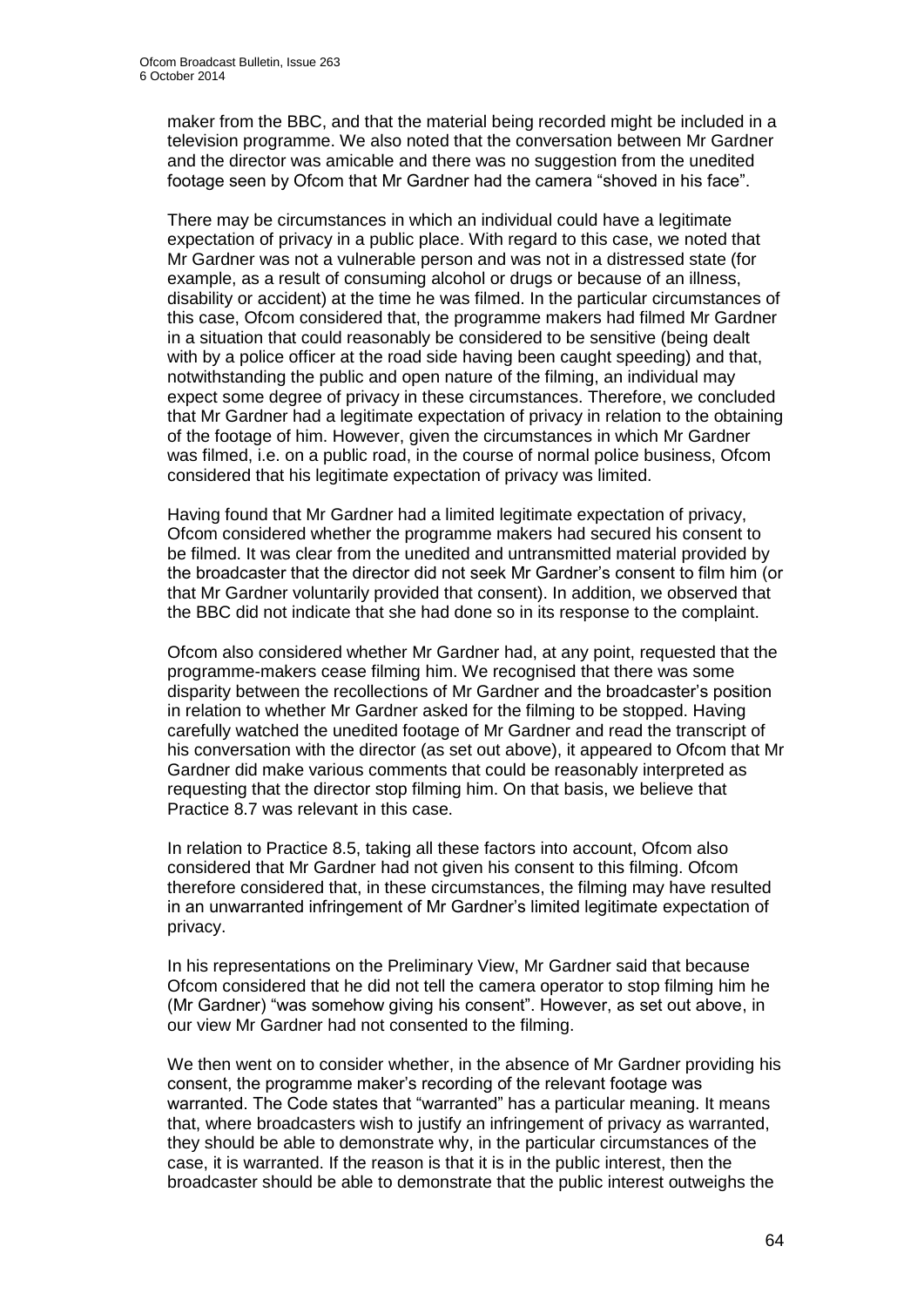right to privacy. Examples of public interest could include revealing or detecting crime, protecting public health or safety, exposing misleading claims by individuals or organisations or disclosing incompetence that affects the public.

We consider that there was a genuine public interest in the broadcast of this programme, in that it examined the work of the police with the aim of conveying to viewers an understanding of the work they do in managing traffic and dealing with incidents on a particular road which has a high level of road traffic accidents. In our view, allowing the programme maker to record the footage of Mr Gardner was important. This is because it enabled the broadcaster to use actual examples to illustrate the public work the police undertake and convey the messages in the programme. On this basis, notwithstanding the fact that Mr Gardner did not give his consent to the filming, Ofcom concluded that any infringement of his legitimate expectation of privacy in the making of the programme was warranted under Practice 8.5.

Finally, Ofcom considered whether, in accordance with Practice 8.9 of the Code, the means of obtaining the footage was proportionate in all the circumstances and, in particular, to the subject matter of the programme.

In assessing the manner in which the material was obtained, Ofcom noted that the programme maker filmed the footage as they followed police officers patrolling the A9 road in Scotland. The filming appeared to be unobtrusive. Ofcom noted that in addition to the footage of Mr Gardner's interaction with the police, the recording also resulted in the obtaining of Mr Gardner's full name and contact details. However, in Ofcom's view, the obtaining of such information was proportionate in this case. This is firstly in circumstances where it appears that the provision of the information was an integral part of the interview between Mr Gardner and the police in the routine course of police business, and secondly where the programme makers sought the information in order to be able to contact Mr Gardner at a later date if need be (which was explained to him). On that basis, Ofcom concluded that the means of obtaining the material for the programme were proportionate in the circumstances. Having taken all the factors above into account, Ofcom considered that, on balance, the broadcaster's right to freedom of expression and the public interest in obtaining the footage of Mr Gardner, outweighed the complainant's limited legitimate expectation of privacy in the circumstances of this case. Therefore, we found that there was no unwarranted infringement of Mr Gardner's privacy in connection with the obtaining of material for inclusion in the programme.

b) Ofcom then considered Mr Gardner's complaint that his privacy was unwarrantably infringed in the programme as broadcast because unobscured footage of him was included in the programme without his consent.

In assessing Mr Gardner's complaint that his privacy was unwarrantably infringed in the broadcast of the programme because footage of him was shown without his consent, Ofcom had regard to Practice 8.6 of the Code. This states that, if the broadcast of a programme would infringe the privacy of a person, consent should be obtained before the relevant material is broadcast, unless the infringement of privacy is warranted.

As set out in the "Introduction and programme summary" section above, footage which included clear images of Mr Gardner's face (through the cab windscreen of his lorry) as a policer officer told him that he and his colleague had witnessed the complainant speeding was shown in the programme.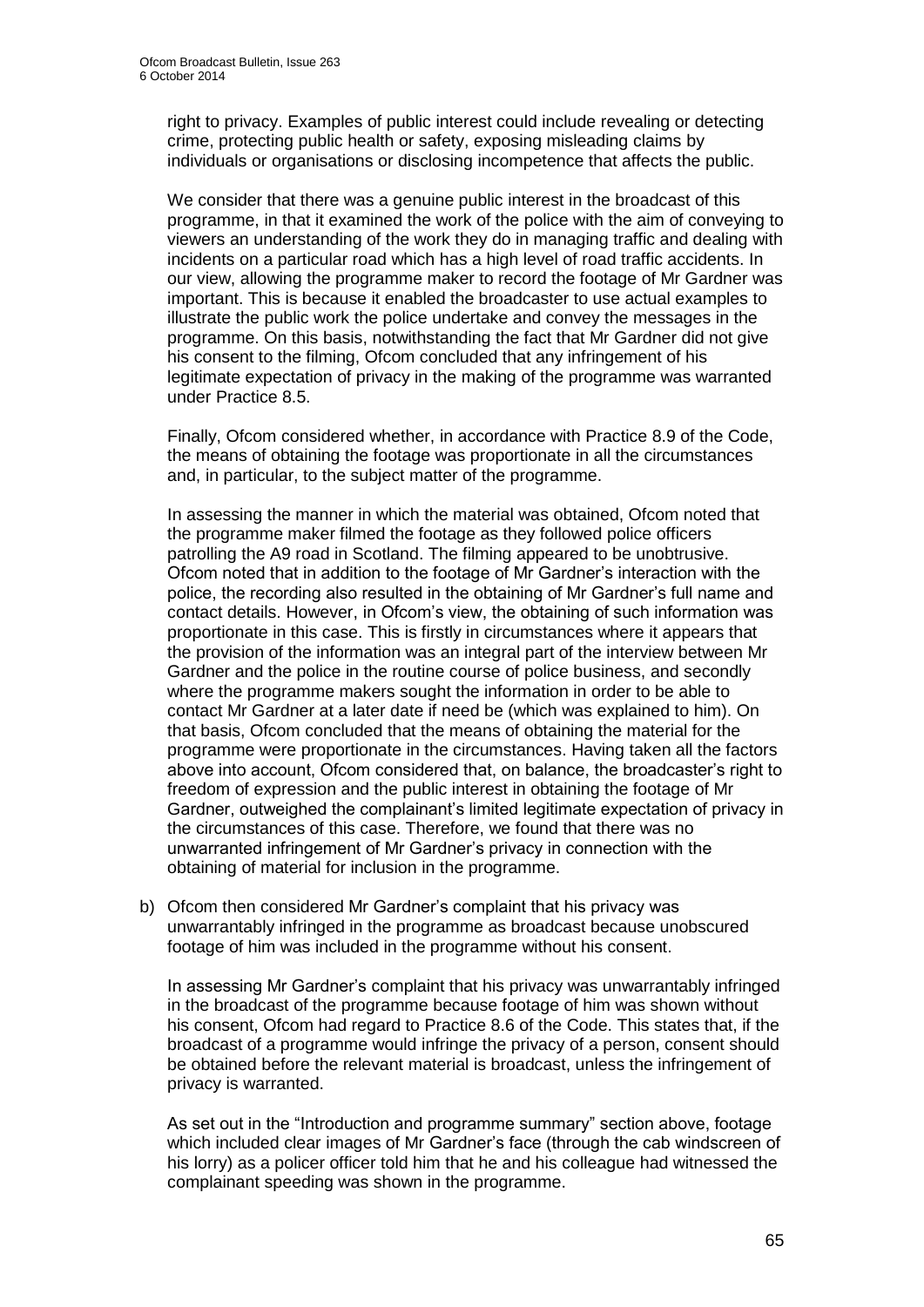In considering whether or not Mr Gardner's privacy was unwarrantably infringed in the programme as broadcast, Ofcom first assessed the extent to which he might have a legitimate expectation of privacy in relation to the footage of him as broadcast.

The test as to whether a legitimate expectation of privacy arises is objective: it is fact sensitive and must always be judged in light of the circumstances in which the individual concerned finds him or herself.

In our view, whether or not someone who has been filmed while being questioned by the police in relation to an incident has a legitimate expectation of privacy in the broadcast of that footage depends on all the relevant circumstances.

In relation to the specific circumstances of Mr Gardner's case, as already referred to in head a) above, Ofcom considered that Mr Gardner had been filmed openly and that his conversations with the police officer and director demonstrated that he was aware that he was being filmed by a television camera and that his conduct and conversations had been recorded during the course of that filming. However, despite this and the public and open nature of the filming, Mr Gardner had been filmed in a situation that could reasonably be considered to be sensitive (being dealt with by a police officer at the road side having been caught speeding), and in which an individual may expect some degree of privacy. We also noted that Mr Gardner admitted that he had been speeding, which is a criminal offence, and that he was issued with a speeding ticket for this offence. Ofcom understands that a speeding ticket does not normally result in a criminal record. It is therefore unlikely that this information would have been put into the public domain.

Taking account of all the factors noted above, and in the particular circumstances of this case, Ofcom concluded that Mr Gardner had a legitimate expectation of privacy in relation to the broadcast of the footage of him in the programme. Nonetheless, given the circumstances in which Mr Gardner was filmed and the fact that, as he acknowledged to the police officer, he had committed a criminal offence by speeding, Ofcom considered that Mr Gardner's legitimate expectation of privacy in relation to the broadcast of the relevant footage was limited.

Ofcom then considered whether Mr Gardner was identifiable in the programme as broadcast. While Mr Gardner was not named in the programme, his face was shown unobscured and his voice was heard. We therefore considered that Mr Gardner was identifiable from the footage included in the programme (and, in fact, was so identified by members of his local community).

We then assessed whether Mr Gardner's consent had been secured before the footage was broadcast in accordance with Practice 8.6. We noted that in his complaint Mr Gardner said that he had assumed that the director had taken his contact details so that the programme could contact him to secure consent to use the relevant footage but that none of the programme makers contacted him. We also noted that, in its statement in response to the complaint, the BBC said that it was not under an obligation to obtain Mr Gardner's consent prior to broadcasting the footage given the circumstances in which he was filmed. Therefore, we concluded that the programme makers did not obtain Mr Gardner's consent for the footage of him to be included in the programme and that the broadcast of this footage may therefore have resulted in an unwarranted infringement of Mr Gardner's privacy.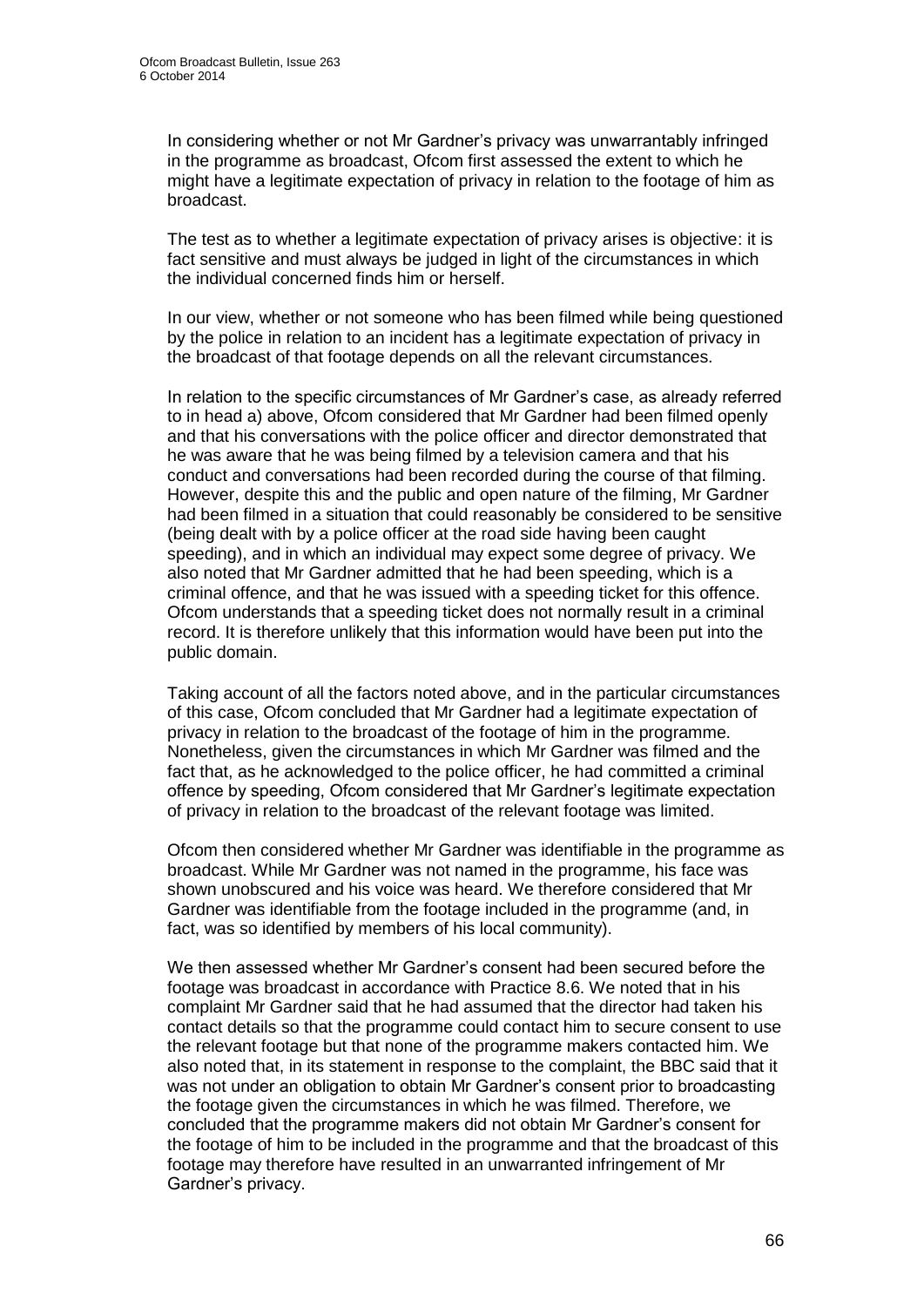In his representations on the Preliminary View, Mr Gardner questioned why he had not been asked to sign a release form allowing his face to be shown and explained that he understood this to be a legal requirement. Ofcom noted that programme makers are not required to secure consent for the filming and/or inclusion of footage of information about individuals in all circumstances. We also noted that in circumstances where a programme maker considers that he or she does need to secure consent in order to avoid the unwarranted infringement of the privacy of an individual or organisation it is for he or she to decide how best to secure that consent (i.e. the Ofcom Broadcasting Code does not require programme makers to get a signed release form in such circumstances).

However, given our conclusions that Mr Gardner had a legitimate (albeit limited) expectation of privacy with regard to the broadcast of the footage of him and that he had not consented to the broadcast of this footage, we went on to consider whether any infringement of Mr Gardner's privacy in this respect was warranted.

As already referred to above in head a), we considered that there was a genuine public interest in broadcasting this programme because it examined the work of the police with the aim of conveying to viewers an understanding of how they manage traffic and deal with incidents on a road that has a high level of road traffic accidents. In particular, the inclusion of this footage in the programme enabled the broadcaster to illustrate to the public the work the police undertake when dealing with the type of speeding infringements which can lead to accidents. We also noted that, this footage formed part of a sequence which, taken in its entirety, showed not only the challenges faced by the police, but also the pressure which some HGV drivers feel to meet commercial deadlines or to avoid frustrating other drivers who are caught behind them. In our view, the inclusion of this footage thereby contributed to the public debate on the appropriate level of the speed restrictions placed on our roads and the best way to police them.

Ofcom acknowledged Mr Gardner's claim (in response to the Preliminary View) that the inclusion of the relevant footage of and information about him in the programme had an impact on him, his family and his relationship with his employer. However, in determining if the infringement of his privacy was warranted, we balanced this against the broadcaster's right to freedom of expression and viewers' right to receive information and ideas without unnecessary interference.

Ofcom took all the factors set out above into account (in particular, that Mr Gardner was filmed openly in a public place and had committed the criminal offence of speeding at the time he was filmed; and, that the inclusion of the material served the public interest and contributed to public debate). As a result, Ofcom considered that the broadcaster's right to freedom of expression, and the public interest in broadcasting the relevant material in order to illustrate the points noted above, outweighed Mr Gardner's legitimate expectation of privacy in relation to the inclusion of the footage in the programme.

Therefore, Ofcom found that there was no unwarranted infringement of Mr Gardner's privacy in the programme as broadcast.

**Ofcom found that Mr Gardner's complaint of unwarranted infringement of privacy in connection with the obtaining of material included in the programme and in the programme as broadcast should not be upheld.**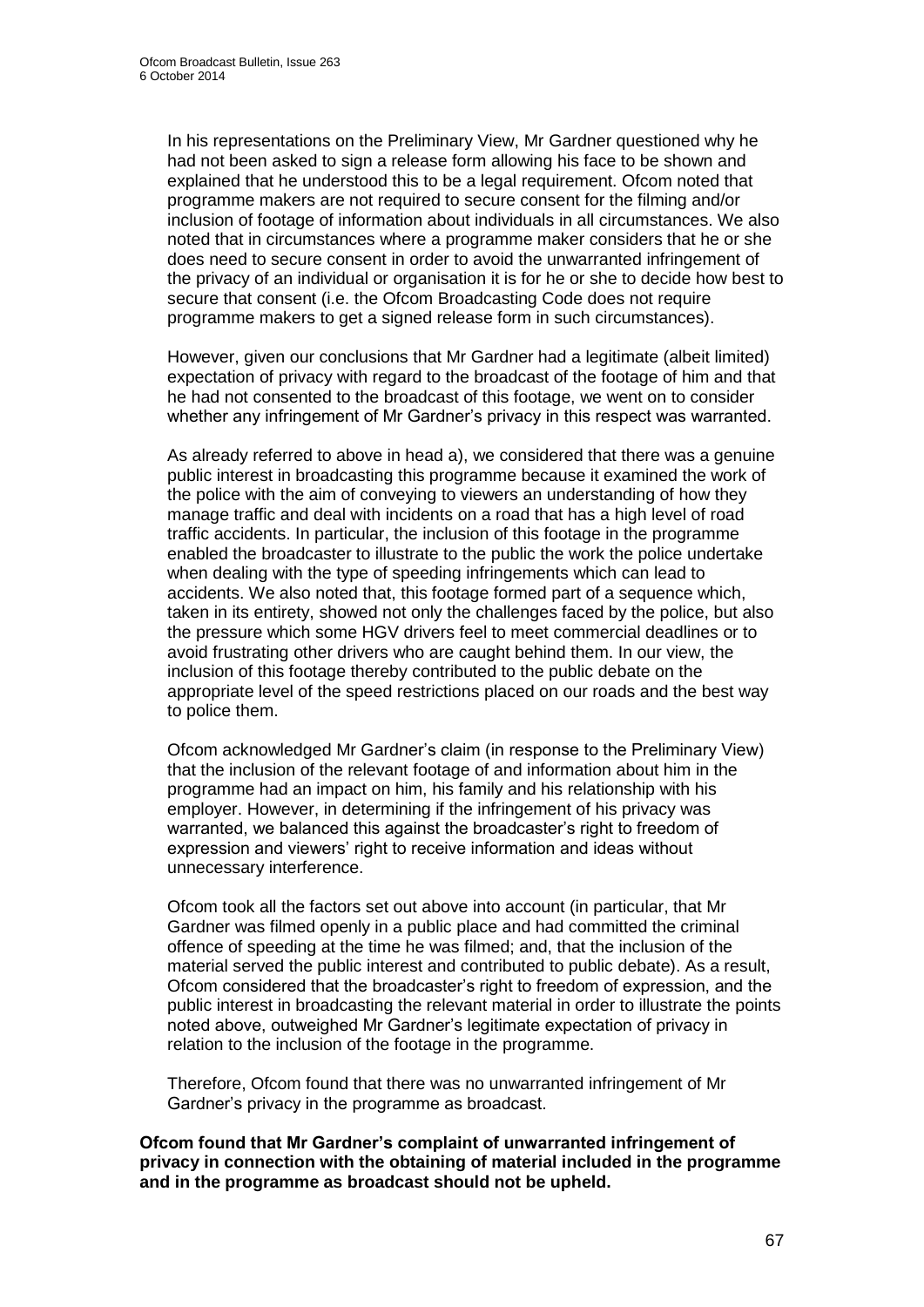# **Investigations Not in Breach**

Here are alphabetical lists of investigations that Ofcom has completed between 9 and 22 September 2014 and decided that the broadcaster did not breach Ofcom's codes, licence conditions or other regulatory requirements.

### **Investigations conducted under the Procedures for investigating breaches of content standards for television and radio<sup>1</sup>**

| <b>Programme</b>       | <b>Broadcaster</b> | Transmission<br>date | <b>Categories</b> |
|------------------------|--------------------|----------------------|-------------------|
| Shajbaatir<br>Rupkotha | Channel<br>Nine UK | 25/04/2014           | Product placement |

For more information about how Ofcom conducts investigations about content standards, go to: [http://stakeholders.ofcom.org.uk/broadcasting/guidance/complaints](http://stakeholders.ofcom.org.uk/broadcasting/guidance/complaints-sanctions/standards/)[sanctions/standards/.](http://stakeholders.ofcom.org.uk/broadcasting/guidance/complaints-sanctions/standards/)

 1 This table was amended after publication to correct a factual inaccuracy.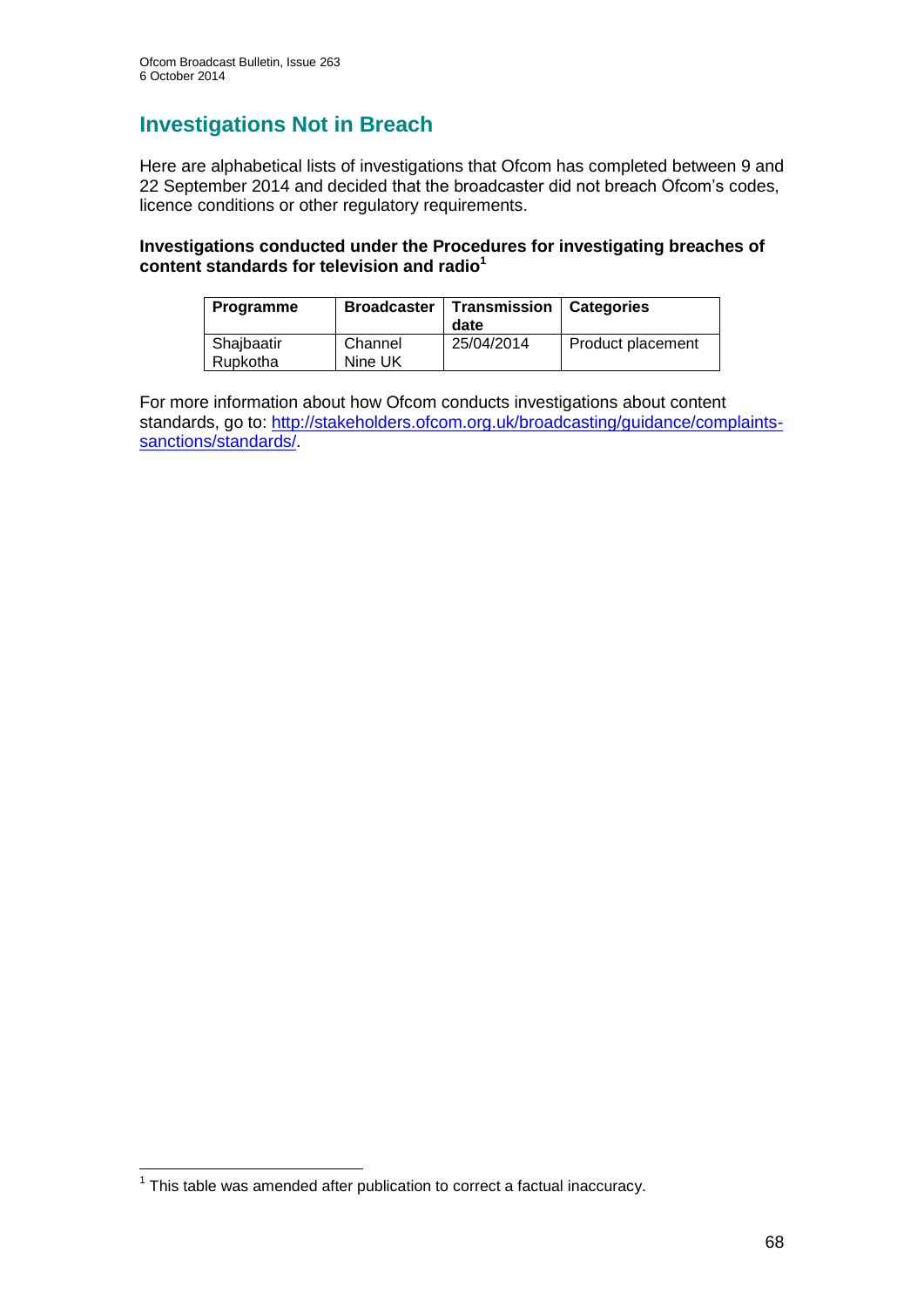# **Complaints Assessed, Not Investigated**

Here are alphabetical lists of complaints that, after careful assessment, Ofcom has decided not to pursue between 9 and 22 September 2014 because they did not raise issues warranting investigation.

### **Complaints assessed under the Procedures for investigating breaches of content standards for television and radio**

For more information about how Ofcom assesses conducts investigations about content standards, go to: [http://stakeholders.ofcom.org.uk/broadcasting/guidance/complaints](http://stakeholders.ofcom.org.uk/broadcasting/guidance/complaints-sanctions/standards/)[sanctions/standards/.](http://stakeholders.ofcom.org.uk/broadcasting/guidance/complaints-sanctions/standards/)

| Programme                                    | <b>Broadcaster</b> | <b>Transmission Date</b> | <b>Categories</b>                           | <b>Number of</b><br>complaints |
|----------------------------------------------|--------------------|--------------------------|---------------------------------------------|--------------------------------|
| Home and Away                                | $5*$               | 28/08/2014               | Sexual material                             |                                |
| The Expendables                              | $\overline{5^*}$   | 20/08/2014               | Generally accepted<br>standards             | 1                              |
| The Walking Dead<br>(trailer)                | $5*$               | 25/08/2014               | Scheduling                                  | 1                              |
| Rough Night in Jericho                       | 5USA               | 17/08/2014               | Violence and<br>dangerous behaviour         | 1                              |
| The Dam Busters                              | 5USA               | 07/09/2014               | Race<br>discrimination/offence              | 1                              |
| Christian O'Connell<br><b>Breakfast Show</b> | Absolute Radio     | 11/09/2014               | Under 18s in<br>programmes                  | 1                              |
| <b>Frank Skinner</b>                         | Absolute Radio     | 06/09/2014               | Race<br>discrimination/offence              | 1                              |
| <b>News</b>                                  | <b>ARY News</b>    | 30/08/2014               | Scheduling                                  | $\mathbf{1}$                   |
| <b>BBC News</b>                              | BBC <sub>1</sub>   | 05/08/2014               | Generally accepted<br>standards             | 1                              |
| <b>BBC News</b>                              | BBC <sub>1</sub>   | 07/08/2014               | Due impartiality/bias                       | 1                              |
| <b>BBC News</b>                              | BBC <sub>1</sub>   | 15/08/2014               | Outside of remit / other                    | 1                              |
| <b>BBC News</b>                              | BBC <sub>1</sub>   | 16/08/2014               | Outside of remit / other                    | $\mathbf{1}$                   |
| <b>BBC News</b>                              | BBC <sub>1</sub>   | 09/09/2014               | Due impartiality/bias                       | 1                              |
| <b>BBC News</b>                              | BBC <sub>1</sub>   | 09/09/2014               | Elections/Referendums                       | 1                              |
| <b>BBC News</b>                              | BBC <sub>1</sub>   | 10/09/2014               | Due impartiality/bias                       | 1                              |
| <b>BBC News</b>                              | BBC <sub>1</sub>   | 13/09/2014               | Due impartiality/bias                       | $\overline{2}$                 |
| <b>BBC News</b>                              | BBC <sub>1</sub>   | 14/09/2014               | Due impartiality/bias                       | $\overline{2}$                 |
| <b>BBC News</b>                              | BBC <sub>1</sub>   | 14/09/2014               | Religious/Beliefs<br>discrimination/offence | 1                              |
| <b>BBC News</b>                              | BBC <sub>1</sub>   | Various                  | Due impartiality/bias                       | 1                              |
| <b>BBC News at One</b>                       | BBC <sub>1</sub>   | 14/08/2014               | Outside of remit / other                    | 3                              |
| <b>BBC News at One</b>                       | BBC <sub>1</sub>   | 21/08/2014               | Outside of remit / other                    | 1                              |
| <b>BBC News at One</b>                       | BBC <sub>1</sub>   | 09/09/2014               | Due impartiality/bias                       | 1                              |
| <b>BBC News at One</b>                       | BBC <sub>1</sub>   | 16/09/2014               | <b>Nudity</b>                               | $\mathbf{1}$                   |
| <b>BBC News at Six</b>                       | BBC 1              | 14/08/2014               | Outside of remit / other                    | $\overline{7}$                 |
| <b>BBC News at Six</b>                       | BBC <sub>1</sub>   | 15/08/2014               | Outside of remit / other                    | 1                              |
| <b>BBC News at Six</b>                       | BBC <sub>1</sub>   | 11/09/2014               | Due impartiality/bias                       | $\overline{44}$                |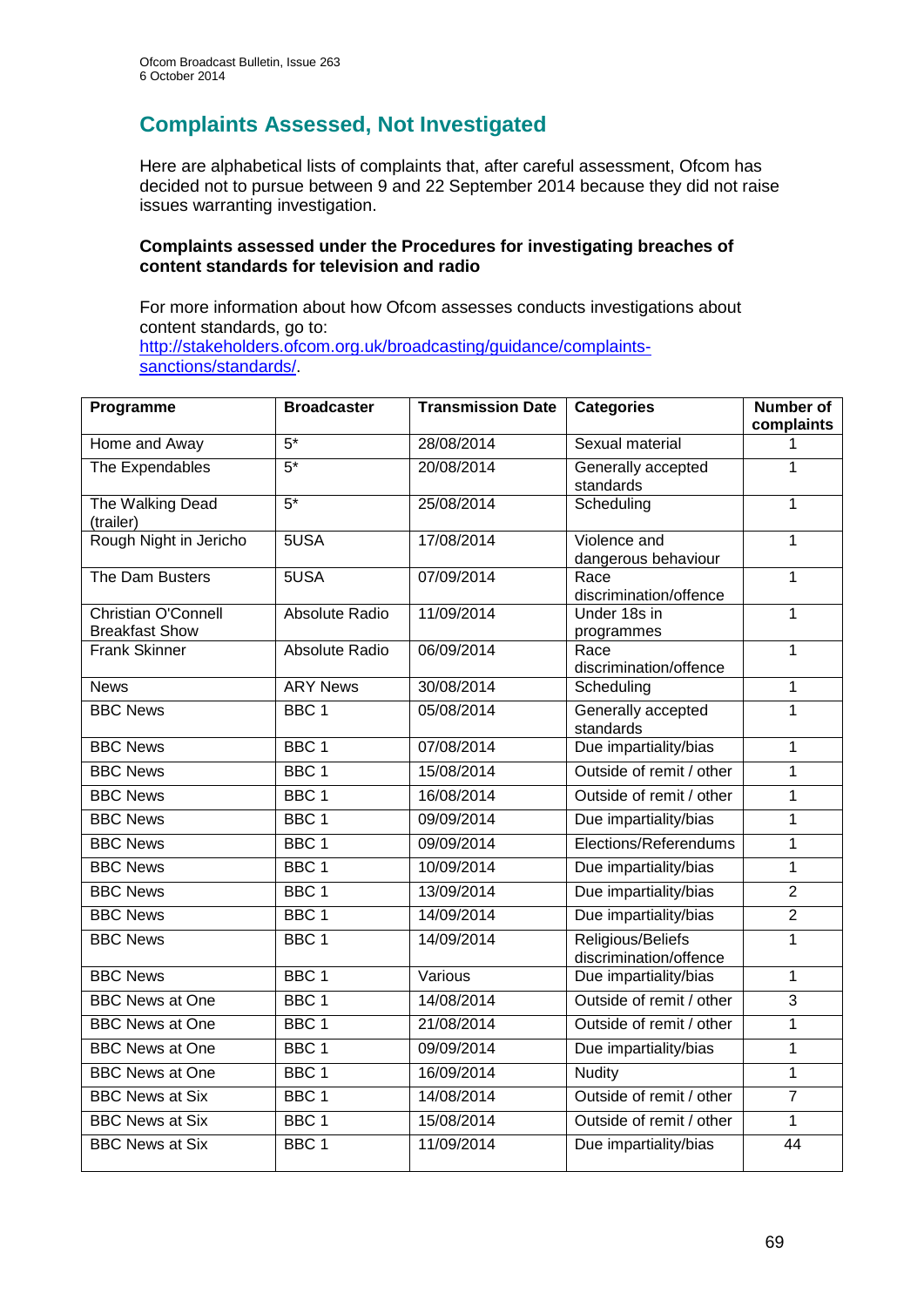| <b>BBC News at Six</b>                          | BBC <sub>1</sub> | Various    | <b>Television Access</b><br><b>Services</b> | 1              |
|-------------------------------------------------|------------------|------------|---------------------------------------------|----------------|
| <b>BBC News at Ten</b>                          | BBC <sub>1</sub> | 14/08/2014 | Outside of remit / other                    | 9              |
| <b>BBC News at Ten</b>                          | BBC <sub>1</sub> | 10/09/2014 | Due accuracy                                | $\mathbf{1}$   |
| <b>BBC News at Ten</b>                          | BBC <sub>1</sub> | 11/09/2014 | Due impartiality/bias                       | 18             |
| <b>BBC News at Ten</b>                          | BBC <sub>1</sub> | 19/09/2014 | Due impartiality/bias                       | $\mathbf{1}$   |
| <b>Big School</b>                               | BBC <sub>1</sub> | 05/09/2014 | <b>Disability</b><br>discrimination/offence | $\overline{1}$ |
| <b>Boomers</b>                                  | BBC <sub>1</sub> | 29/08/2014 | Violence and<br>dangerous behaviour         | $\mathbf{1}$   |
| <b>Breakfast</b>                                | BBC <sub>1</sub> | 15/08/2014 | Outside of remit / other                    | $\mathbf{1}$   |
| <b>Breakfast</b>                                | BBC <sub>1</sub> | 08/09/2014 | Under 18s in<br>programmes                  | 1              |
| <b>Breakfast</b>                                | BBC <sub>1</sub> | 09/09/2014 | Due impartiality/bias                       | 3              |
| <b>Breakfast</b>                                | BBC <sub>1</sub> | 11/09/2014 | Due impartiality/bias                       | 1              |
| Doctor Who                                      | BBC <sub>1</sub> | 30/08/2014 | Generally accepted<br>standards             | 1              |
| Doctor Who                                      | BBC <sub>1</sub> | 30/08/2014 | Violence and<br>dangerous behaviour         | $\overline{2}$ |
| EastEnders                                      | BBC <sub>1</sub> | 09/09/2014 | Sexual material                             | $\overline{2}$ |
| EastEnders                                      | BBC <sub>1</sub> | 16/09/2014 | Scheduling                                  | $\overline{3}$ |
| EastEnders                                      | BBC <sub>1</sub> | 16/09/2014 | Violence and<br>dangerous behaviour         | 1              |
| F1: Grand Prix                                  | BBC <sub>1</sub> | 07/09/2014 | Violence and<br>dangerous behaviour         | $\overline{2}$ |
| Great North Run 2014                            | BBC <sub>1</sub> | 07/09/2014 | Outside of remit / other                    | $\overline{1}$ |
| <b>Holby City</b>                               | BBC <sub>1</sub> | 02/09/2014 | Generally accepted<br>standards             | 1              |
| John Bishop: The<br>Sunshine Tour               | BBC <sub>1</sub> | 12/07/2013 | Race<br>discrimination/offence              | $\mathbf{1}$   |
| Kevin Bridges: Live at the<br>Referendum        | BBC <sub>1</sub> | 06/09/2014 | Generally accepted<br>standards             | $\mathbf{1}$   |
| <b>New Tricks</b>                               | BBC <sub>1</sub> | 08/09/2014 | Generally accepted<br>standards             | 1              |
| Our Zoo                                         | BBC 1            | 03/09/2014 | Animal welfare                              | 1              |
| Our Zoo                                         | BBC <sub>1</sub> | 03/09/2014 | Generally accepted<br>standards             | 1              |
| Panorama                                        | BBC <sub>1</sub> | 01/09/2014 | Scheduling                                  | $\mathbf{1}$   |
| Pointless                                       | BBC <sub>1</sub> | 19/08/2014 | Materially misleading                       | 1              |
| <b>Scotland Decides</b>                         | BBC <sub>1</sub> | 16/09/2014 | Due impartiality/bias                       | 1              |
| Scotland Decides: The<br>Big, Big Debate        | BBC <sub>1</sub> | 11/09/2014 | Due impartiality/bias                       | 3              |
| <b>Scotland Decides: The</b><br>Big, Big Debate | BBC <sub>1</sub> | 11/09/2014 | Outside of remit / other                    | 1              |
| Scotland Decides: The<br>Big, Big Debate        | BBC <sub>1</sub> | 11/09/2014 | Sexual material                             | $\mathbf{1}$   |
| <b>Scrappers</b>                                | BBC <sub>1</sub> | 05/09/2014 | Violence and<br>dangerous behaviour         | 1              |
| <b>Strictly Come Dancing</b>                    | BBC <sub>1</sub> | N/A        | Voting                                      | 1              |
| The One Show                                    | BBC <sub>1</sub> | 16/09/2014 | Due impartiality/bias                       | $\mathbf{1}$   |
| This Week                                       | BBC <sub>1</sub> | 11/09/2014 | Due impartiality/bias                       | 1              |
| Tumble                                          | BBC <sub>1</sub> | 23/08/2014 | Generally accepted<br>standards             | 1              |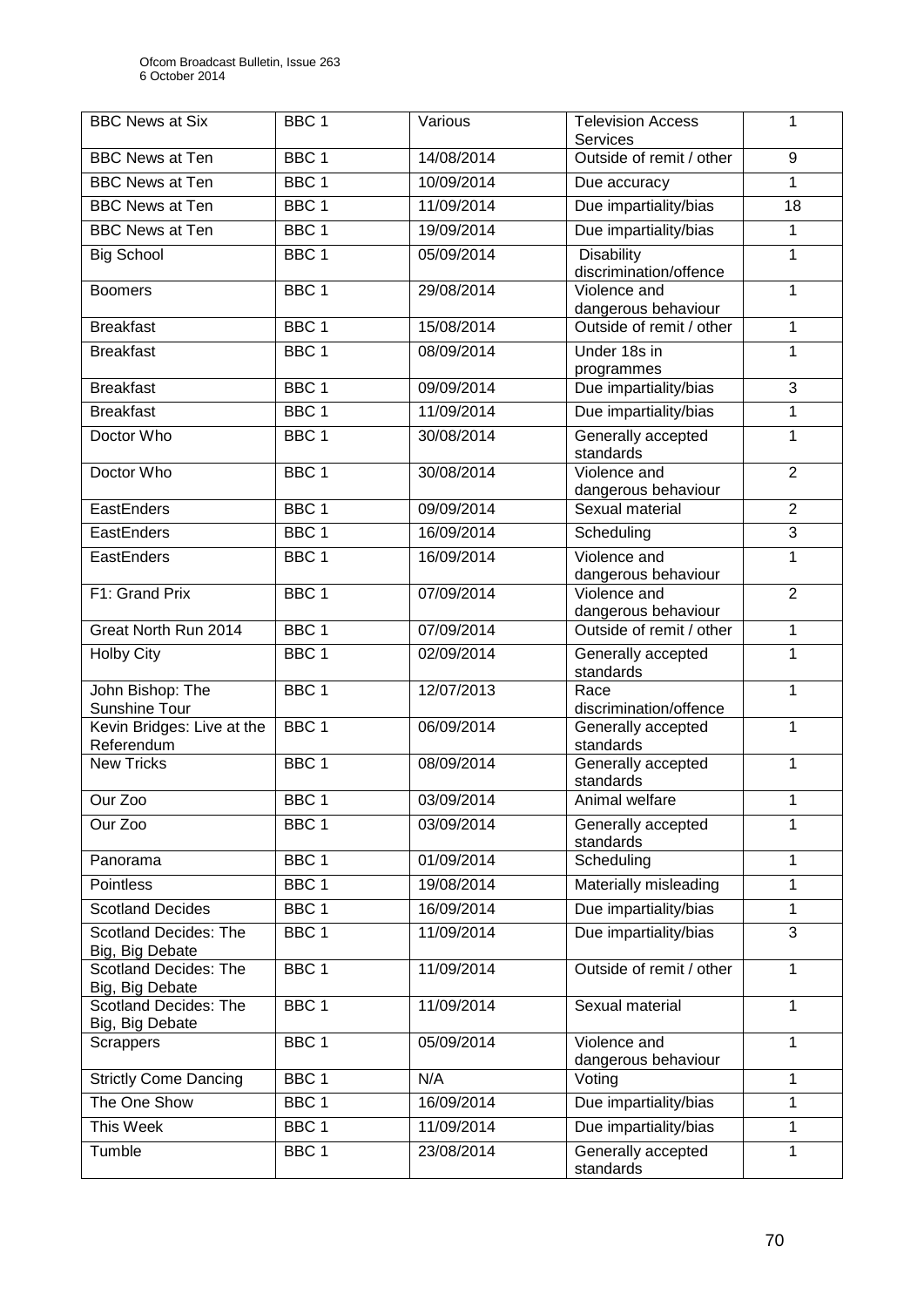| <b>Reporting Scotland</b>                                | <b>BBC 1 Scotland</b>        | 28/08/2014 | Due impartiality/bias                       | 1              |
|----------------------------------------------------------|------------------------------|------------|---------------------------------------------|----------------|
| <b>Reporting Scotland</b>                                | <b>BBC 1 Scotland</b>        | 16/09/2014 | Due impartiality/bias                       | $\overline{2}$ |
| <b>Athletics</b>                                         | $\overline{BBC}$ 2           | 07/09/2014 | Outside of remit / other                    | $\mathbf{1}$   |
| <b>BBC News</b>                                          | BBC <sub>2</sub>             | 16/09/2014 | Due impartiality/bias                       | $\overline{2}$ |
| Horizon                                                  | BBC <sub>2</sub>             | 03/09/2014 | Crime                                       | $\mathbf{1}$   |
| <b>Only Connect</b>                                      | BBC <sub>2</sub>             | 08/09/2014 | <b>Disability</b><br>discrimination/offence | $\overline{2}$ |
| <b>Operation Stonehenge:</b><br><b>What Lies Beneath</b> | BBC <sub>2</sub>             | 11/09/2014 | Scheduling                                  | 1              |
| <b>Top Gear</b>                                          | BBC <sub>2</sub>             | 02/03/2014 | Generally accepted<br>standards             | $\mathbf{1}$   |
| <b>Top Gear</b>                                          | BBC <sub>2</sub>             | 09/03/2014 | Religious/Beliefs<br>discrimination/offence | 1              |
| <b>Top Gear</b>                                          | BBC <sub>2</sub>             | 17/08/2014 | Religious/Beliefs<br>discrimination/offence | 1              |
| TOTP <sub>2</sub>                                        | BBC <sub>2</sub>             | 13/09/2014 | Generally accepted<br>standards             | 1              |
| <b>Family Guy</b>                                        | BBC <sub>3</sub>             | 07/09/2014 | Generally accepted<br>standards             | 1              |
| <b>Family Guy</b>                                        | BBC <sub>3</sub>             | 08/09/2014 | Generally accepted<br>standards             | $\mathbf{1}$   |
| The Call Centre                                          | BBC <sub>3</sub>             | 08/09/2014 | Offensive language                          | $\mathbf{1}$   |
| <b>BBC iPlayer promotion</b>                             | <b>BBC</b> channels          | Various    | Materially misleading                       | 1              |
| <b>BBC News</b>                                          | <b>BBC</b> channels          | 14/08/2014 | Outside of remit / other                    | 1              |
| <b>BBC News</b>                                          | <b>BBC</b> channels          | 18/09/2014 | Due impartiality/bias                       | 1              |
| <b>BBC News</b>                                          | <b>BBC</b> channels          | 22/09/2014 | Due accuracy                                | 1              |
| <b>BBC News</b>                                          | <b>BBC</b> channels          | Various    | Due impartiality/bias                       | 1              |
| <b>BBC News</b>                                          | <b>BBC</b> channels          | Various    | Due impartiality/bias                       | 1              |
| <b>BBC News</b>                                          | <b>BBC</b> channels          | Various    | <b>Television Access</b><br>Services        | $\mathbf{1}$   |
| <b>BBC News</b>                                          | <b>BBC News</b><br>Channel   | 14/08/2014 | Generally accepted<br>standards             | $\mathbf{1}$   |
| <b>BBC News</b>                                          | <b>BBC News</b><br>Channel   | 10/09/2014 | Generally accepted<br>standards             | $\mathbf 1$    |
| <b>BBC News</b>                                          | <b>BBC News</b><br>Channel   | 11/09/2014 | Due impartiality/bias                       | 2              |
| <b>BBC News</b>                                          | <b>BBC News</b><br>Channel   | 12/09/2014 | Outside of remit / other                    | 1              |
| <b>BBC News</b>                                          | <b>BBC News</b><br>Channel   | 13/09/2014 | Due impartiality/bias                       | 1              |
| Jeremy VIne                                              | <b>BBC Radio 2</b>           | 12/08/2014 | Generally accepted<br>standards             | 1              |
| Jeremy Vine                                              | <b>BBC Radio 2</b>           | 09/09/2014 | Due impartiality/bias                       | $\mathbf{1}$   |
| <b>BBC News</b>                                          | <b>BBC Radio 4</b>           | 17/09/2014 | Due impartiality/bias                       | 1              |
| The Martin Beck Killings                                 | <b>BBC Radio 4</b>           | 23/08/2014 | Generally accepted<br>standards             | 1              |
| The Now Show                                             | <b>BBC Radio 4</b>           | 12/09/2014 | Generally accepted<br>standards             | 1              |
| 5 Live Breakfast                                         | <b>BBC Radio 5</b><br>Live   | 18/09/2014 | Materially misleading                       | 1              |
| Call Kaye                                                | <b>BBC Radio</b><br>Scotland | 19/09/2014 | Generally accepted<br>standards             | 1              |
| Advertisement                                            | Boomerang                    | 18/09/2014 | Advertising content                         | 1              |
| Harriet's Army                                           | <b>CBBC</b>                  | 10/09/2014 | Offensive language                          | 1              |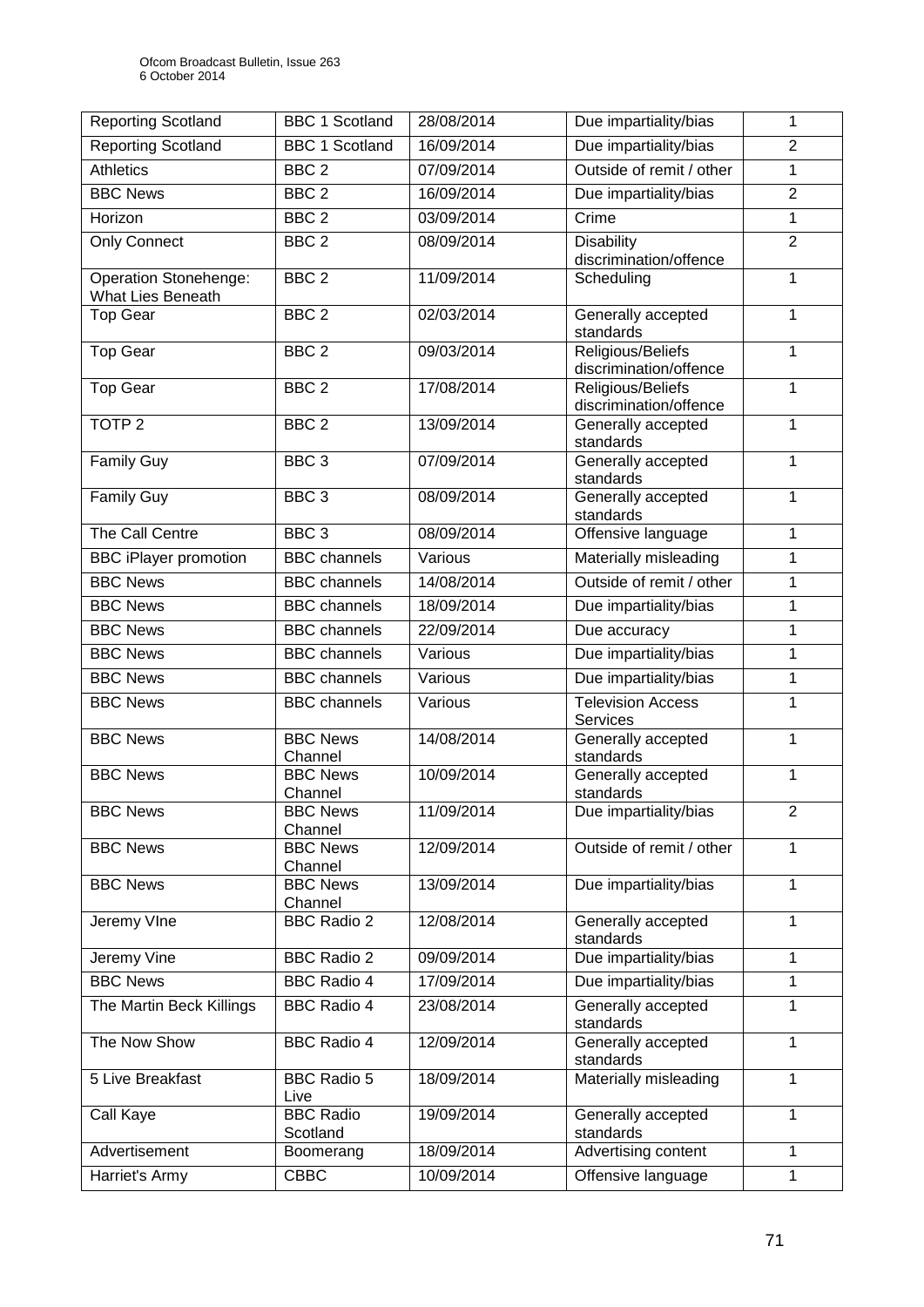| <b>Wipeout USA</b>                        | Challenge +1           | 24/08/2014 | Offensive language                           | 1              |
|-------------------------------------------|------------------------|------------|----------------------------------------------|----------------|
| Advertisement                             | Channel 4              | 14/09/2014 | Advertising content                          | 1              |
| All Creatures Great and<br><b>Stuffed</b> | Channel 4              | 10/09/2014 | Animal welfare                               | $\mathbf{1}$   |
| <b>Channel 4 News</b>                     | Channel 4              | 12/08/2014 | Generally accepted<br>standards              | 4              |
| Channel 4 News                            | Channel 4              | 06/09/2014 | Generally accepted<br>standards              | 1              |
| Channel 4 News                            | Channel 4              | 08/09/2014 | Generally accepted<br>standards              | 1              |
| Channel 4 News                            | Channel 4              | 10/09/2014 | Under 18s in<br>programmes                   | $\mathbf{1}$   |
| <b>Channel 4 News</b>                     | Channel 4              | 18/09/2014 | Violence and<br>dangerous behaviour          | $\mathbf{1}$   |
| Come Dine with Me                         | Channel 4              | 30/08/2014 | Race<br>discrimination/offence               | 3              |
| Cutting Edge: Going to<br>the Dogs        | Channel 4              | 12/06/2014 | Animal welfare                               | $\overline{2}$ |
| Dispatches                                | Channel 4              | 18/08/2014 | Violence and<br>dangerous behaviour          | 1              |
| Don't Stop the Music                      | Channel 4              | 09/09/2014 | Offensive language                           | $\mathbf{1}$   |
| <b>Grand Designs</b>                      | Channel 4              | 10/09/2014 | Violence and<br>dangerous behaviour          | 1              |
| Hollyoaks                                 | Channel 4              | 05/09/2014 | Scheduling                                   | 1              |
| Hollyoaks                                 | Channel 4              | 17/09/2014 | Generally accepted<br>standards              | 1              |
| Jimmy Carr: Telling<br>Jokes              | Channel $\overline{4}$ | 05/09/2014 | Religious/Beliefs<br>discrimination/offence  | 1              |
| Jimmy Carr: Telling<br>Jokes              | Channel 4              | 05/09/2014 | Sexual orientation<br>discrimination/offence | 1              |
| Paradise: Love                            | Channel 4              | 01/09/2014 | Generally accepted<br>standards              | 1              |
| Posh Pawn                                 | Channel 4              | 09/09/2014 | Offensive language                           | $\overline{2}$ |
| The Last Leg                              | Channel 4              | 05/09/2014 | Generally accepted<br>standards              | 1              |
| The Real Noah's Ark:<br>Secret History    | Channel 4              | 14/09/2014 | Religious/Beliefs<br>discrimination/offence  |                |
| The Simpsons                              | Channel 4              | 11/09/2014 | Religious/Beliefs<br>discrimination/offence  | 1              |
| Advertisement                             | Channel 5              | 12/09/2014 | Advertising content                          | 1              |
| <b>Big Brother</b>                        | Channel 5              | Various    | Outside of remit / other                     | 1              |
| Can't Pay? We'll Take it<br>Away!         | Channel 5              | 17/09/2014 | <b>Television Access</b><br>Services         | 1              |
| Celebrity Big Brother                     | Channel 5              | 18/08/2014 | Generally accepted<br>standards              | 10             |
| <b>Celebrity Big Brother</b>              | Channel 5              | 18/08/2014 | Outside of remit / other                     | $\overline{2}$ |
| <b>Celebrity Big Brother</b>              | Channel <sub>5</sub>   | 18/08/2014 | Transgender<br>discrimination/offence        | 1              |
| Celebrity Big Brother                     | Channel $5$            | 19/08/2014 | Offensive language                           | 1              |
| Celebrity Big Brother                     | Channel 5              | 20/08/2014 | Generally accepted<br>standards              | 162            |
| Celebrity Big Brother                     | Channel 5              | 20/08/2014 | Outside of remit / other                     | $\mathbf{1}$   |
| Celebrity Big Brother                     | Channel 5              | 20/08/2014 | Sexual orientation<br>discrimination/offence | 4              |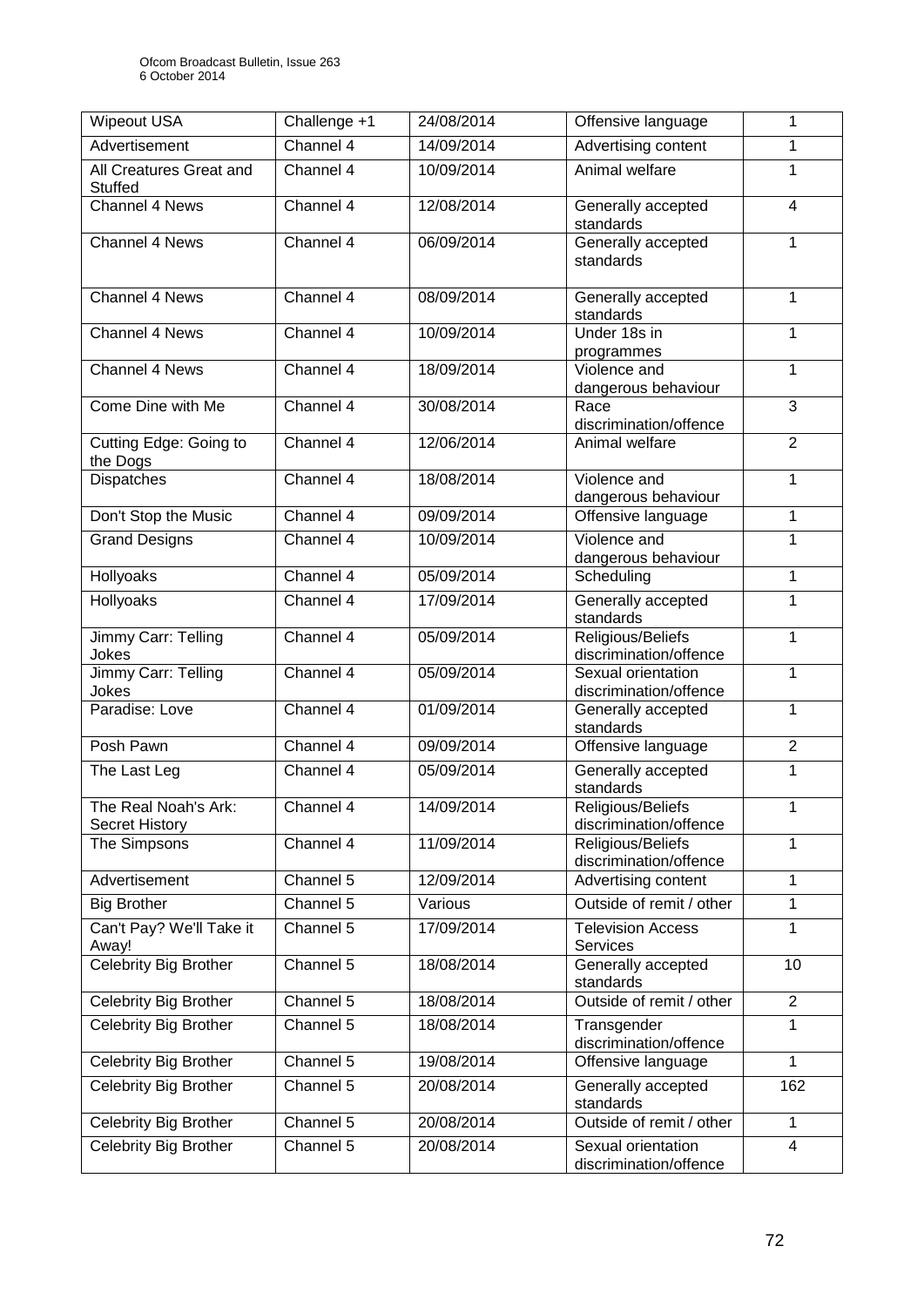| Celebrity Big Brother        | $\overline{\text{Channel}}$ 5 | 21/08/2014 | Generally accepted<br>101<br>standards       |                 |
|------------------------------|-------------------------------|------------|----------------------------------------------|-----------------|
| <b>Celebrity Big Brother</b> | Channel 5                     | 22/08/2014 | Generally accepted<br>standards              | 220             |
| <b>Celebrity Big Brother</b> | Channel 5                     | 23/08/2014 | Generally accepted<br>standards              | 78              |
| <b>Celebrity Big Brother</b> | Channel 5                     | 24/08/2014 | Generally accepted<br>standards              | $\overline{71}$ |
| Celebrity Big Brother        | Channel 5                     | 25/08/2014 | Generally accepted<br>standards              | 17              |
| Celebrity Big Brother        | Channel 5                     | 26/08/2014 | Generally accepted<br>standards              | 16              |
| Celebrity Big Brother        | Channel 5                     | 26/08/2014 | Race<br>discrimination/offence               | $\overline{3}$  |
| Celebrity Big Brother        | Channel 5                     | 27/08/2014 | Generally accepted<br>standards              | 36              |
| <b>Celebrity Big Brother</b> | Channel 5                     | 28/08/2014 | Generally accepted<br>standards              | 243             |
| Celebrity Big Brother        | Channel 5                     | 28/08/2014 | Transgender<br>discrimination/offence        | $\overline{2}$  |
| <b>Celebrity Big Brother</b> | Channel 5                     | 29/08/2014 | Generally accepted<br>standards              | $\overline{11}$ |
| Celebrity Big Brother        | Channel 5                     | 29/08/2014 | Race<br>discrimination/offence               | $\mathbf{1}$    |
| Celebrity Big Brother        | Channel 5                     | 30/08/2014 | Generally accepted<br>standards              | 24              |
| <b>Celebrity Big Brother</b> | Channel 5                     | 30/08/2014 | Transgender<br>discrimination/offence        | $\mathbf{1}$    |
| Celebrity Big Brother        | Channel 5                     | 31/08/2014 | Generally accepted<br>standards              | 102             |
| <b>Celebrity Big Brother</b> | Channel 5                     | 31/08/2014 | Outside of remit / other                     | $\mathbf{1}$    |
| Celebrity Big Brother        | Channel 5                     | 01/09/2014 | Offensive language                           | 1               |
| <b>Celebrity Big Brother</b> | Channel 5                     | 02/09/2014 | Generally accepted<br>standards              | 1               |
| Celebrity Big Brother        | Channel 5                     | 03/09/2014 | Generally accepted<br>standards              | 1               |
| <b>Celebrity Big Brother</b> | Channel 5                     | 04/09/2014 | Generally accepted<br>standards              | 51              |
| Celebrity Big Brother        | Channel 5                     | 05/09/2014 | Generally accepted<br>standards              | 16              |
| <b>Celebrity Big Brother</b> | Channel 5                     | 05/09/2014 | Materially misleading                        | $\mathbf{1}$    |
| Celebrity Big Brother        | Channel 5                     | 06/09/2014 | Generally accepted<br>standards              | 6               |
| Celebrity Big Brother        | Channel 5                     | 07/09/2014 | Generally accepted<br>standards              | 5               |
| Celebrity Big Brother        | Channel 5                     | 07/09/2014 | Materially misleading                        | $\mathbf{1}$    |
| Celebrity Big Brother        | Channel 5                     | 08/09/2014 | Generally accepted<br>standards              | 79              |
| <b>Celebrity Big Brother</b> | Channel 5                     | 08/09/2014 | <b>Nudity</b>                                | 1               |
| <b>Celebrity Big Brother</b> | Channel 5                     | 08/09/2014 | Outside of remit / other                     | $\mathbf{1}$    |
| Celebrity Big Brother        | Channel 5                     | 09/09/2014 | Generally accepted<br>standards              | $\overline{2}$  |
| Celebrity Big Brother        | Channel 5                     | 09/09/2014 | Sexual orientation<br>discrimination/offence | 1               |
| Celebrity Big Brother        | Channel 5                     | 10/09/2014 | Generally accepted<br>standards              | 12              |
| <b>Celebrity Big Brother</b> | Channel 5                     | 10/09/2014 | Outside of remit / other                     | 2               |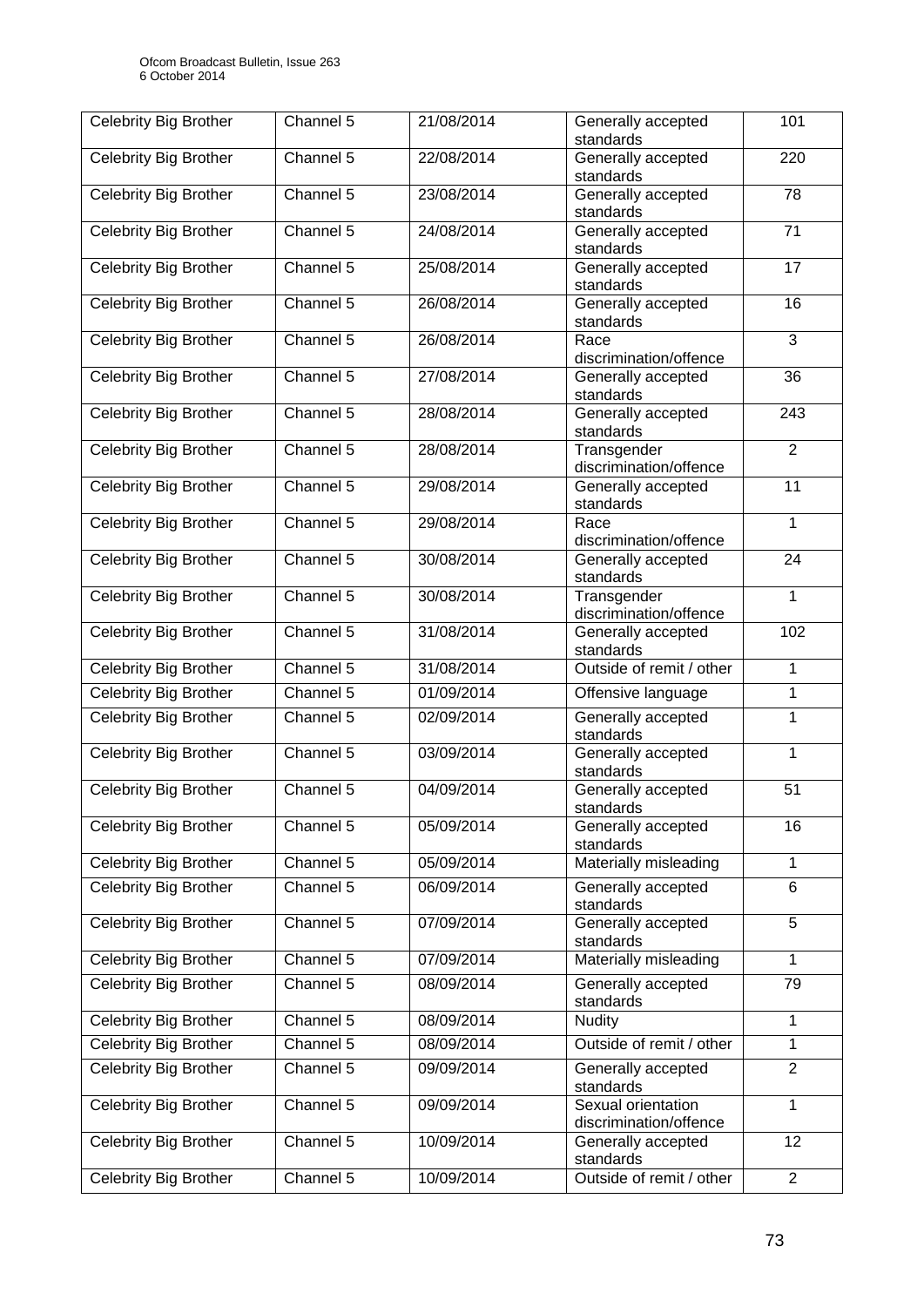| <b>Celebrity Big Brother</b>                | Channel 5             | 11/09/2014 | Gender                                | 6              |
|---------------------------------------------|-----------------------|------------|---------------------------------------|----------------|
|                                             |                       |            | discrimination/offence                |                |
| <b>Celebrity Big Brother</b>                | Channel 5             | 11/09/2014 | Generally accepted<br>12<br>standards |                |
| <b>Celebrity Big Brother</b>                | Channel 5             | 12/09/2014 | Generally accepted                    | $\overline{2}$ |
|                                             |                       |            | standards                             |                |
| <b>Celebrity Big Brother</b>                | Channel 5             | 12/09/2014 | Outside of remit / other              | $\overline{2}$ |
| Celebrity Big Brother's Bit<br>on the Side  | Channel 5             | 18/08/2014 | Generally accepted<br>standards       | $\overline{2}$ |
| Celebrity Big Brother's Bit<br>on the Side  | Channel 5             | 29/08/2014 | Generally accepted<br>standards       | $\mathbf{1}$   |
| Celebrity Big Brother's Bit<br>on the Side  | Channel 5             | 03/09/2014 | Transgender<br>discrimination/offence | $\mathbf{1}$   |
| Marston's Brewery: One<br>Ale of a Job!     | Channel 5             | 29/08/2014 | Violence and<br>dangerous behaviour   | 1              |
| The Dog Rescuers                            | Channel 5             | 08/09/2014 | Offensive language                    | $\mathbf{1}$   |
| The Gadget Show                             | Channel 5             | 15/09/2014 | Violence and<br>dangerous behaviour   | 1              |
| The Gadget Show                             | Channel 5             | 18/09/2014 | Advertising/editorial<br>distinction  | 1              |
| The Secret Life of Pets                     | Channel 5             | 16/09/2014 | Materially misleading                 | 1              |
| The Walking Dead<br>(trailer)               | Channel 5             | 06/09/2014 | Scheduling                            | 1              |
| The Wright Stuff                            | Channel 5             | 01/09/2014 | Crime                                 | 1              |
| The Wright Stuff                            | Channel 5             | 15/09/2014 | Due impartiality/bias                 | 1              |
| The Wright Stuff                            | Channel 5             | 16/09/2014 | Animal welfare                        | $\overline{2}$ |
| Coco Pops' sponsorship<br>of CITV Breakfast | <b>CITV</b>           | 21/08/2014 | <b>HFSS</b>                           | 1              |
| Inside Amy Schumer<br>(trailer)             | <b>Comedy Central</b> | 07/09/2014 | Scheduling                            | 1              |
| Alpen's sponsorship                         | Dave                  | 14/01/2014 | Sponsorship                           | $\mathbf{1}$   |
| Have I Got News For You                     | Dave                  | N/A        | Generally accepted<br>standards       | 1              |
| <b>Top Gear</b>                             | Dave                  | 07/09/2014 | Generally accepted<br>standards       | $\mathbf{1}$   |
| Programming                                 | Drama                 | N/A        | <b>Television Access</b><br>Services  | 1              |
| The Bill                                    | Drama                 | 27/08/2014 | Offensive language                    | 1              |
| The Bill                                    | Drama                 | 31/08/2014 | Offensive language                    | 1              |
| The Bill                                    | Drama                 | 02/09/2014 | Offensive language                    | 1              |
| The Bill                                    | Drama                 | 07/09/2014 | Offensive language                    | 1              |
| Hollyoaks                                   | E <sub>4</sub>        | 29/08/2014 | Generally accepted<br>standards       | 1              |
| Hollyoaks                                   | E <sub>4</sub>        | 09/09/2014 | Offensive language                    | 1              |
| Melissa and Joey                            | E4                    | 25/08/2014 | Sexual material                       | 1              |
| Rude Tube                                   | E <sub>4</sub>        | 13/09/2014 | Violence and<br>dangerous behaviour   | 1              |
| <b>Breakfast Show</b>                       | Fire Radio            | 03/09/2014 | Generally accepted<br>standards       | 1              |
| <b>Breakfast Show</b>                       | Fire Radio            | 04/09/2014 | Generally accepted<br>standards       | 3              |
| Sehr Transmisson                            | <b>GEO UK</b>         | 26/07/2014 | Undue prominence                      | 1              |
| Jack Van Impe Presents                      | God TV                | 11/09/2014 | Outside of remit / other              | 1              |
| Vikings                                     | History               | 15/06/2014 | Surreptitious                         | 1              |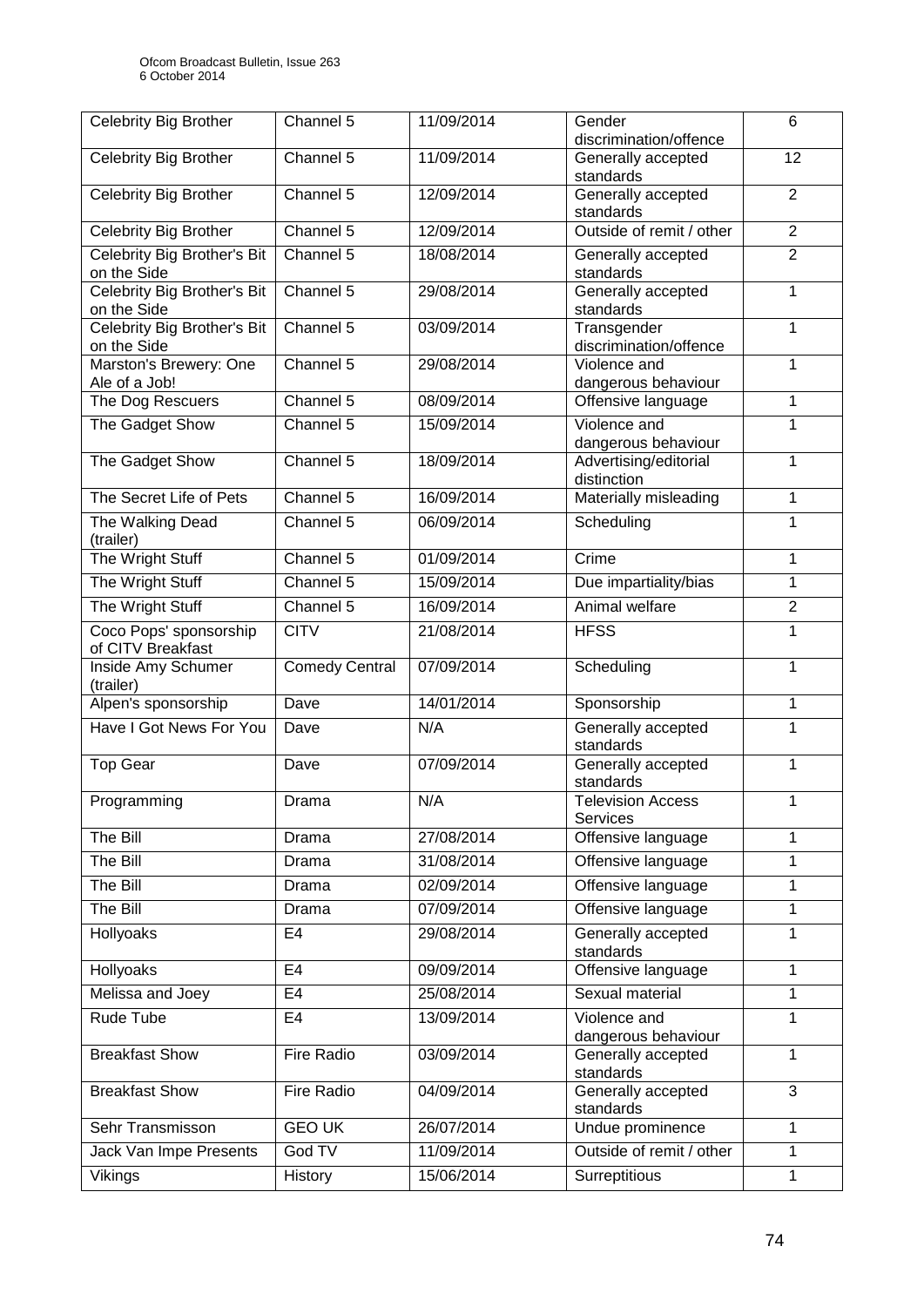|                                                                      |                        |            | advertising                                 |                |
|----------------------------------------------------------------------|------------------------|------------|---------------------------------------------|----------------|
| Advertisement                                                        | <b>ITV</b>             | 10/09/2014 | Advertising content                         | 1              |
| Advertisement                                                        | <b>ITV</b>             | 13/09/2014 | Advertising content                         | 1              |
| Advertisement                                                        | $\overline{\text{IV}}$ | N/A        | Outside of remit / other                    | 1              |
| <b>Chasing Shadows</b>                                               | <b>ITV</b>             | 04/09/2014 | Undue prominence                            | 1              |
| Cilla                                                                | <b>ITV</b>             | 15/09/2014 | <b>Disability</b><br>discrimination/offence | 1              |
| Comparethemarket.com's<br>sponsorship of<br><b>Coronation Street</b> | ITV                    | 01/09/2014 | Generally accepted<br>standards             | 1              |
| <b>Coronation Street</b>                                             | <b>ITV</b>             | 27/08/2014 | Generally accepted<br>standards             | 1              |
| <b>Coronation Street</b>                                             | <b>ITV</b>             | 01/09/2014 | <b>Disability</b><br>discrimination/offence | 1              |
| <b>Coronation Street</b>                                             | <b>ITV</b>             | 03/09/2014 | Race<br>discrimination/offence              | 1              |
| <b>Coronation Street</b>                                             | <b>ITV</b>             | 05/09/2014 | Materially misleading                       | 1              |
| <b>Coronation Street</b>                                             | <b>ITV</b>             | 07/09/2014 | Generally accepted<br>standards             | 1              |
| <b>Coronation Street</b>                                             | <b>ITV</b>             | 15/09/2014 | Violence and<br>dangerous behaviour         | 1              |
| <b>Coronation Street</b>                                             | <b>ITV</b>             | 17/09/2014 | Generally accepted<br>standards             | 1              |
| Dickinson's Real Deal                                                | ITV                    | 19/09/2014 | Materially misleading                       | 1              |
| Gems TV                                                              | <b>ITV</b>             | 02/09/2014 | Materially misleading                       | $\overline{2}$ |
| <b>Good Morning Britain</b>                                          | <b>ITV</b>             | 28/08/2014 | Elections/Referendums                       | 1              |
| <b>Good Morning Britain</b>                                          | <b>ITV</b>             | 08/09/2014 | Competitions                                | 1              |
| <b>ITV Football Coverage</b><br>(Trailer)                            | <b>ITV</b>             | 28/09/2014 | Materially misleading                       | 1              |
| <b>ITV News</b>                                                      | ITV                    | 11/09/2014 | Due impartiality/bias                       | $\overline{2}$ |
| <b>ITV News and Weather</b>                                          | <b>ITV</b>             | 06/09/2014 | Due accuracy                                | 1              |
| <b>ITV News and Weather</b>                                          | <b>ITV</b>             | 08/09/2014 | Due impartiality/bias                       | $\overline{c}$ |
| <b>ITV News at Ten and</b><br>Weather                                | ITV                    | 12/09/2014 | Due impartiality/bias                       | 1              |
| Loose Women                                                          | <b>ITV</b>             | 08/09/2014 | Generally accepted<br>standards             | 1              |
| Programming                                                          | <b>ITV</b>             | Various    | Scheduling                                  | 1              |
| Prom Crazy: Frocks and<br>Ferraris                                   | <b>ITV</b>             | 28/08/2014 | Crime                                       | 1              |
| Sunday Night at the<br>Palladium                                     | ITV                    | 14/09/2014 | Generally accepted<br>standards             | 1              |
| Sunday Night at the<br>Palladium                                     | <b>ITV</b>             | 14/09/2014 | Nudity                                      | 1              |
| Sunday Night at the<br>Palladium                                     | <b>ITV</b>             | 14/09/2014 | Offensive language                          | 1              |
| The Alan Titchmarsh<br>Show                                          | <b>ITV</b>             | 15/09/2014 | Generally accepted<br>standards             | 1              |
| The Chase                                                            | <b>ITV</b>             | 19/09/2014 | Materially misleading                       | $\mathbf{1}$   |
| The Jeremy Kyle Show                                                 | <b>ITV</b>             | 08/09/2014 | Religious/Beliefs<br>discrimination/offence | 1              |
| The Jeremy Kyle Show                                                 | <b>ITV</b>             | 12/09/2014 | Sexual material                             | 1              |
| The Jeremy Kyle Show                                                 | ITV                    | 16/09/2014 | Generally accepted<br>standards             | 1              |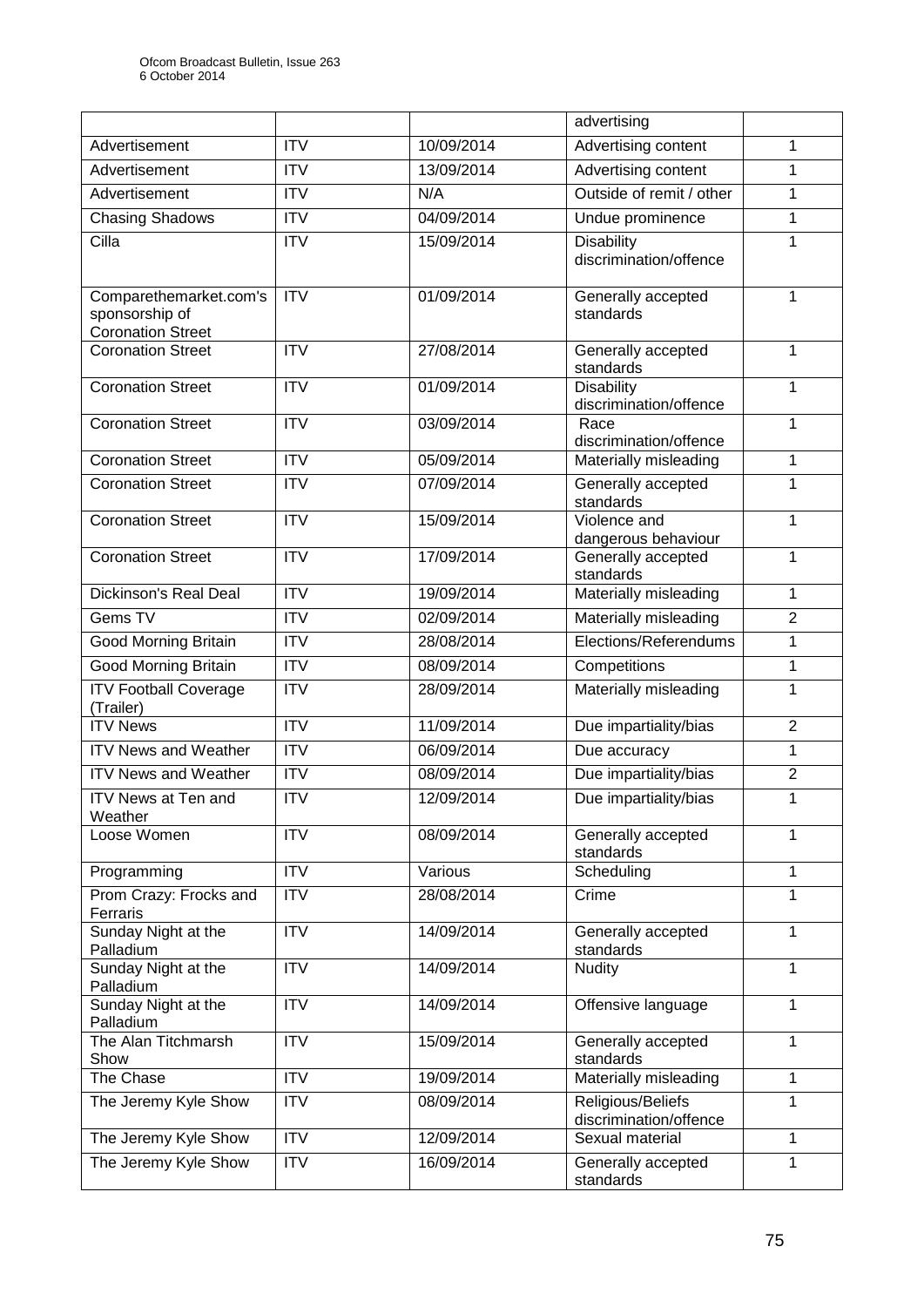| The Suspicions of Mr<br>Whicher | <b>ITV</b>                | 07/09/2014 | Outside of remit / other                     | 1               |
|---------------------------------|---------------------------|------------|----------------------------------------------|-----------------|
| The X Factor                    | $\overline{\mathsf{ITV}}$ | 06/09/2014 | Generally accepted<br>standards              | 1               |
| The X Factor                    | <b>ITV</b>                | 06/09/2014 | Sexual orientation<br>discrimination/offence | 1               |
| The X Factor                    | $\overline{\mathsf{ITV}}$ | 07/09/2014 | Generally accepted<br>standards              | 1               |
| The X Factor                    | $\overline{\mathsf{ITV}}$ | 07/09/2014 | Religious/Beliefs<br>discrimination/offence  | $\overline{7}$  |
| The X Factor                    | $\overline{ITV}$          | 13/09/2014 | Generally accepted<br>standards              | 3               |
| The X Factor                    | $\overline{ITV}$          | 20/09/2014 | Competitions                                 | 1               |
| This Morning                    | <b>ITV</b>                | 27/08/2014 | Materially misleading                        | $\mathbf{1}$    |
| This Morning                    | <b>ITV</b>                | 01/09/2014 | Generally accepted<br>standards              | 1               |
| This Morning                    | <b>ITV</b>                | 02/09/2014 | Transgender<br>discrimination/offence        | 1               |
| This Morning                    | $\overline{ITV}$          | 08/09/2014 | Gender<br>discrimination/offence             | $\overline{10}$ |
| <b>This Morning</b>             | $\overline{ITV}$          | 09/09/2014 | Materially misleading                        | 1               |
| This Morning                    | <b>ITV</b>                | 09/09/2014 | Scheduling                                   | $\overline{2}$  |
| <b>This Morning</b>             | $\overline{ITV}$          | 17/09/2014 | Competitions                                 | 1               |
| Through the Keyhole             | <b>ITV</b>                | 06/09/2014 | Generally accepted<br>standards              | $\mathbf{1}$    |
| Through the Keyhole             | <b>ITV</b>                | 13/09/2014 | Generally accepted<br>standards              | 1               |
| You've Been Framed!             | $\overline{IV}$           | 23/08/2014 | Harm                                         | 1               |
| You've Been Framed!             | <b>ITV</b>                | 06/09/2014 | Generally accepted<br>standards              | 1               |
| The Jeremy Kyle Show            | ITV2                      | 28/08/2014 | Generally accepted<br>standards              | $\mathbf{1}$    |
| The Job Lot                     | ITV2                      | 02/09/2014 | Generally accepted<br>standards              | $\mathbf{1}$    |
| The Only Way is Essex           | ITV2                      | 08/09/2014 | Offensive language                           | 1               |
| The Xtra Factor                 | ITV2                      | 06/09/2014 | Generally accepted<br>standards              | 1               |
| The Xtra Factor                 | ITV2                      | 07/09/2014 | Violence and<br>dangerous behaviour          | 1               |
| You've Been Framed!             | ITV2                      | 11/09/2014 | Generally accepted<br>standards              | 1               |
| Foyle's War                     | ITV3                      | 23/08/2014 | Advertising minutage                         | 1               |
| Heartbeat                       | ITV3                      | 12/09/2014 | Generally accepted<br>standards              | 1               |
| Nick Ferrari                    | <b>LBC 97.3FM</b>         | 21/08/2014 | Religious/Beliefs<br>discrimination/offence  | 1               |
| Nick Ferrari                    | <b>LBC 97.3FM</b>         | 21/08/2014 | Religious/Beliefs<br>discrimination/offence  | 1               |
| Nick Ferrari                    | <b>LBC 97.3FM</b>         | 27/08/2014 | Race<br>discrimination/offence               | 1               |
| Four in a Bed                   | More4                     | 26/08/2014 | Race<br>discrimination/offence               | 1               |
| Jimmy Carr: Being Funny         | More4                     | 23/08/2014 | Sexual orientation<br>discrimination/offence | 1               |
| UK Top 40                       | <b>MTV</b>                | 12/09/2014 | Generally accepted                           | 1               |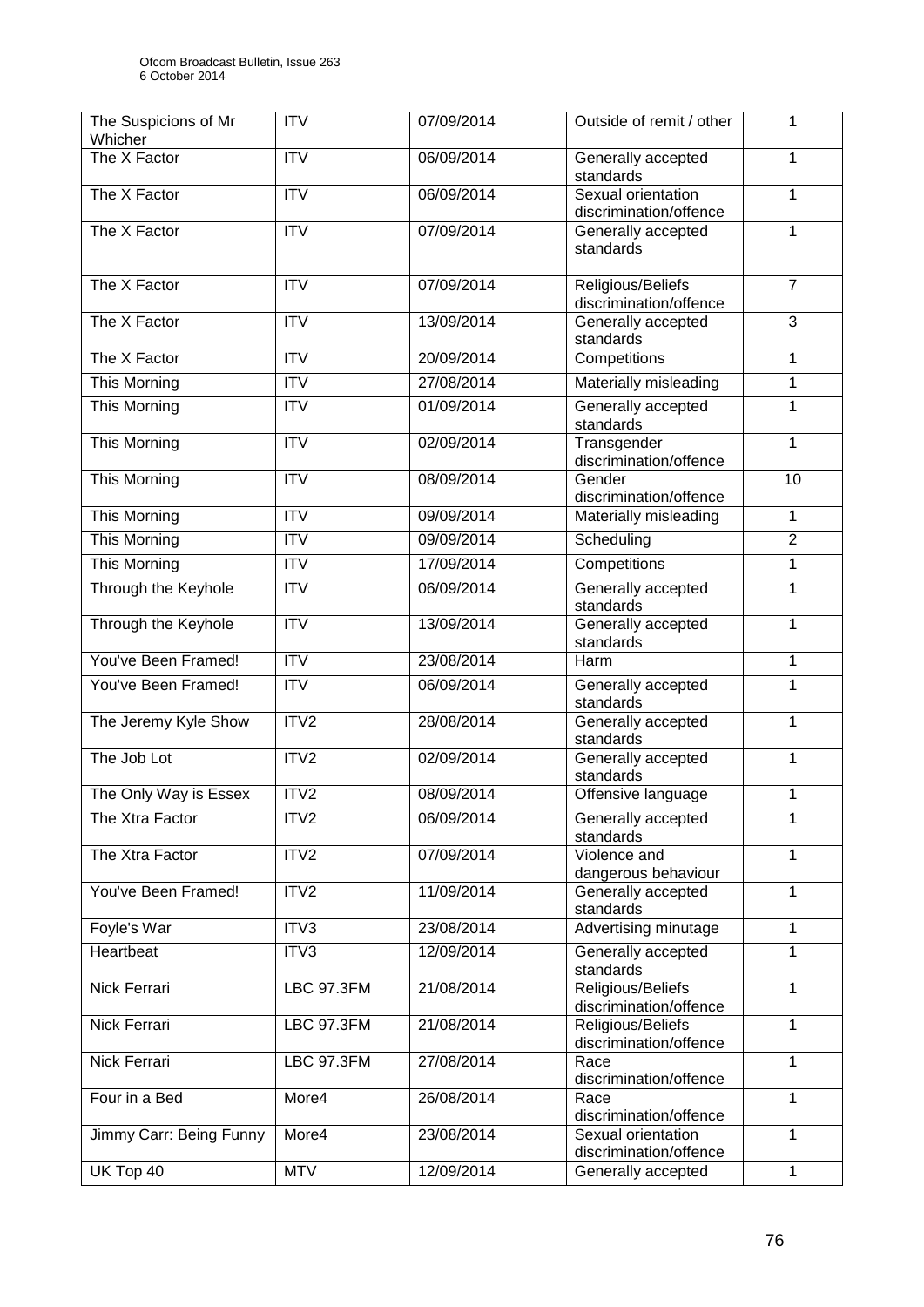|                                                                |                                   |            | standards                                |                |
|----------------------------------------------------------------|-----------------------------------|------------|------------------------------------------|----------------|
| Survive the Tribe                                              | National<br>Geographic            | 20/08/2014 | Animal welfare                           | 1              |
| Programming                                                    | Premier<br><b>Christian Radio</b> | 31/08/2014 | Violence and<br>dangerous behaviour      | 1              |
| Outspoken                                                      | Radio Verulam                     | 02/09/2014 | Commercial<br>communications on<br>radio | 1              |
| <b>Most Haunted</b>                                            | Really                            | 21/08/2014 | Materially misleading                    | 1              |
| <b>Most Haunted</b>                                            | Really                            | 28/08/2014 | Materially misleading                    | 1              |
| <b>News</b>                                                    | <b>Rock FM</b>                    | 26/08/2014 | Materially misleading                    | 1              |
| <b>News</b>                                                    | <b>RT</b>                         | 10/09/2014 | Due accuracy                             | 1              |
| <b>Decision Time Scotland</b><br>(trailer)                     | <b>Sky Livingit</b>               | 05/09/2014 | Due impartiality/bias                    | 1              |
| <b>Decision Time Scotland</b><br>(trailer)                     | <b>Sky News</b>                   | 04/09/2014 | Due impartiality/bias                    | 1              |
| <b>Decision Time Scotland</b><br>(trailer)                     | <b>Sky News</b>                   | 05/09/2014 | Due impartiality/bias                    | 1              |
| <b>Decision Time Scotland</b><br>(trailer)                     | <b>Sky News</b>                   | 06/09/2014 | Elections/Referendums                    | 1              |
| <b>Decision Time Scotland</b><br>(trailer)                     | <b>Sky News</b>                   | 08/09/2014 | Elections/Referendums                    | 1              |
| <b>Decision Time Scotland</b><br>(trailer)                     | <b>Sky News</b>                   | 09/09/2014 | Elections/Referendums                    | 1              |
| <b>Decision Time Scotland</b><br>(trailer)                     | <b>Sky News</b>                   | 11/09/2014 | Due impartiality/bias                    | $\mathbf{1}$   |
| <b>Decision Time Scotland</b><br>(trailer)                     | <b>Sky News</b>                   | 15/09/2014 | Due impartiality/bias                    | 1              |
| <b>Sky News</b>                                                | <b>Sky News</b>                   | 17/09/2014 | Offensive language                       | 43             |
| Sky News at 5 with<br>Jeremy Thompson                          | <b>Sky News</b>                   | 03/09/2014 | Generally accepted<br>standards          | 1              |
| Sky News at 6 with<br>Jeremy Thompson                          | <b>Sky News</b>                   | 28/08/2014 | Due impartiality/bias                    | $\mathbf{1}$   |
| Sky News at Ten                                                | <b>Sky News</b>                   | 10/09/2014 | Due impartiality/bias                    | $\mathbf{1}$   |
| Sky News Tonight with<br>Adam Boulton                          | <b>Sky News</b>                   | 16/09/2014 | Due impartiality/bias                    | $\overline{2}$ |
| Sky News with Colin<br><b>Brazier</b>                          | <b>Sky News</b>                   | 05/09/2014 | Race<br>discrimination/offence           | 1              |
| Sky News with Dermot<br>Murnaghan                              | <b>Sky News</b>                   | 08/09/2014 | Under 18s in<br>programmes               | 1              |
| Sunrise                                                        | <b>Sky News</b>                   | 27/08/2014 | Due impartiality/bias                    | 1              |
| Sunrise                                                        | <b>Sky News</b>                   | 16/09/2014 | Due impartiality/bias                    | $\overline{2}$ |
| Sunrise with Steve Dixon                                       | <b>Sky News</b>                   | 09/08/2014 | Generally accepted<br>standards          | 1              |
| Programming                                                    | <b>Sky Sports</b>                 | Various    | Outside of remit / other                 | 1              |
| Football League:<br>Sheffield Wednesday v<br>Nottingham Forest | Sky Sports 1                      | 30/08/2014 | Generally accepted<br>standards          | 1              |
| Premier League Football                                        | Sky Sports 1                      | 16/08/2014 | Offensive language                       | 1              |
| Sky Sports 5 promo                                             | Sky Sports 1                      | 23/08/2014 | Materially misleading                    | 1              |
| Programming                                                    | Sky Sports 5                      | Various    | Materially misleading                    | 1              |
| Gillette Soccer Saturday                                       | <b>Sky Sports</b><br><b>News</b>  | 23/08/2014 | Generally accepted<br>standards          | 1              |
| Programming                                                    | <b>Sky Sports</b><br><b>News</b>  | 15/09/2014 | Materially misleading                    | 1              |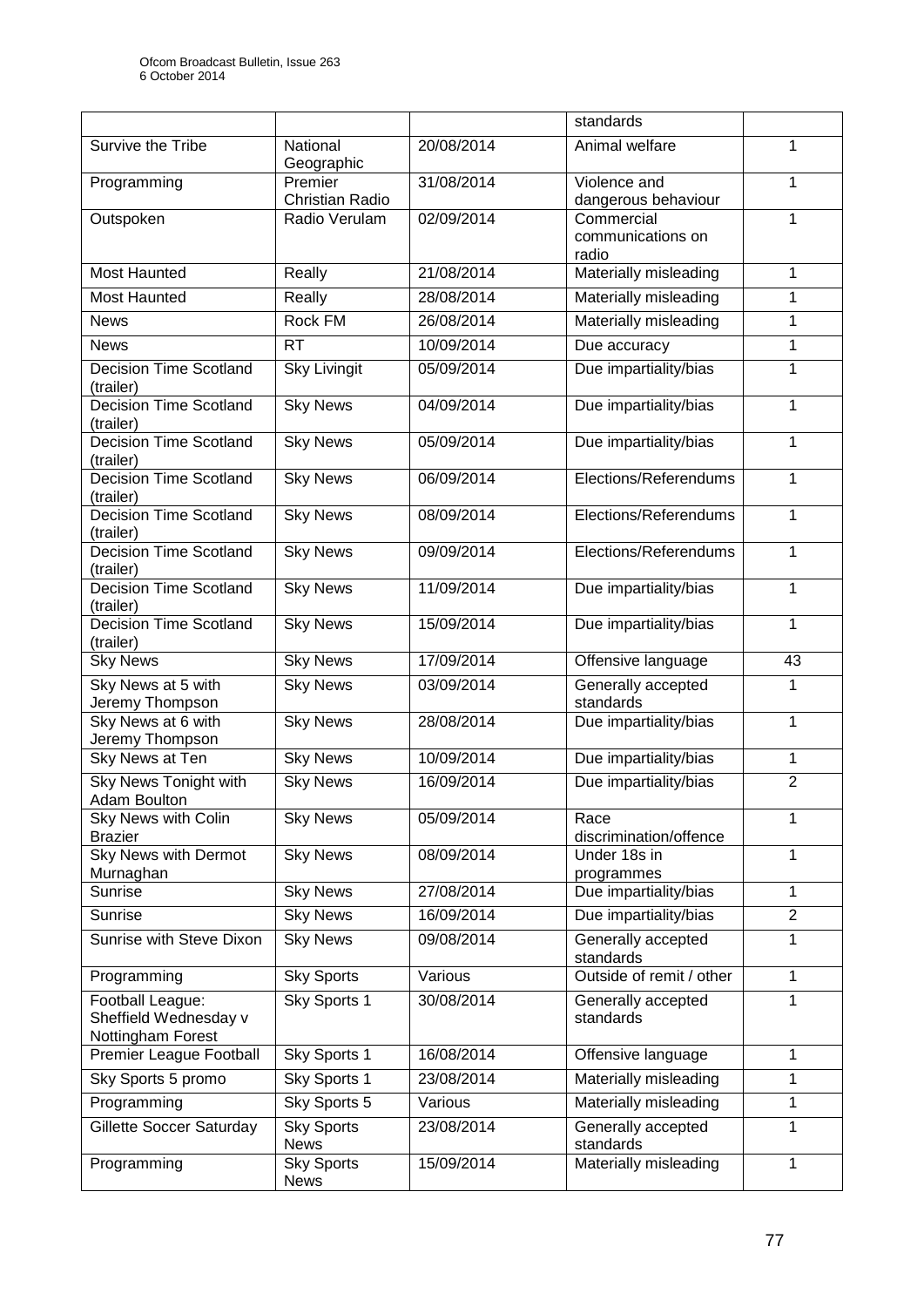| Road Wars                               | Sky1          | 06/09/2014 | Offensive language                  | 1              |
|-----------------------------------------|---------------|------------|-------------------------------------|----------------|
| The Simpsons                            | Sky1          | 06/09/2014 | Offensive language                  |                |
| Referendum Campaign<br><b>Broadcast</b> | <b>STV</b>    | 08/09/2014 | Due impartiality/bias               | 1              |
| <b>Scotland Tonight</b>                 | <b>STV</b>    | 09/09/2014 | Due impartiality/bias               | $\overline{2}$ |
| <b>STV News at Six</b>                  | <b>STV</b>    | 03/09/2014 | Due impartiality/bias               | 1              |
| <b>News</b>                             | Sunrise Radio | 24/07/2014 | Due impartiality/bias               | 1              |
| Alan Brazil Sports<br><b>Breakfast</b>  | Talksport     | 12/08/2014 | Generally accepted<br>standards     | 28             |
| Hawksbee and Jacobs                     | Talksport     | 02/09/2014 | Generally accepted<br>standards     | 1              |
| Hawksbee and Jacobs                     | Talksport     | 09/09/2014 | Race<br>discrimination/offence      | 1              |
| Killer Karaoke                          | TruTV         | 21/08/2014 | Animal welfare                      | 1              |
| <b>Adult Channels</b>                   | Various       | Various    | Outside of remit / other            | 1              |
| <b>News</b>                             | Various       | 08/09/2014 | Due impartiality/bias               | 1              |
| Programming                             | Various       | 10/09/2014 | Offensive language                  | 1              |
| Programming                             | Various       | Various    | Competitions                        | 1              |
| Programming                             | Various       | Various    | Race<br>discrimination/offence      |                |
| <b>Electronic Programme</b><br>Guide    | Virgin Media  | 23/07/2014 | Generally accepted<br>standards     | 1              |
| The Hits                                | Viva          | 15/09/2014 | Offensive language                  | 1              |
| <b>Ancient Black Ops</b><br>(trailer)   | Yesterday     | 04/09/2014 | Violence and<br>dangerous behaviour | 1              |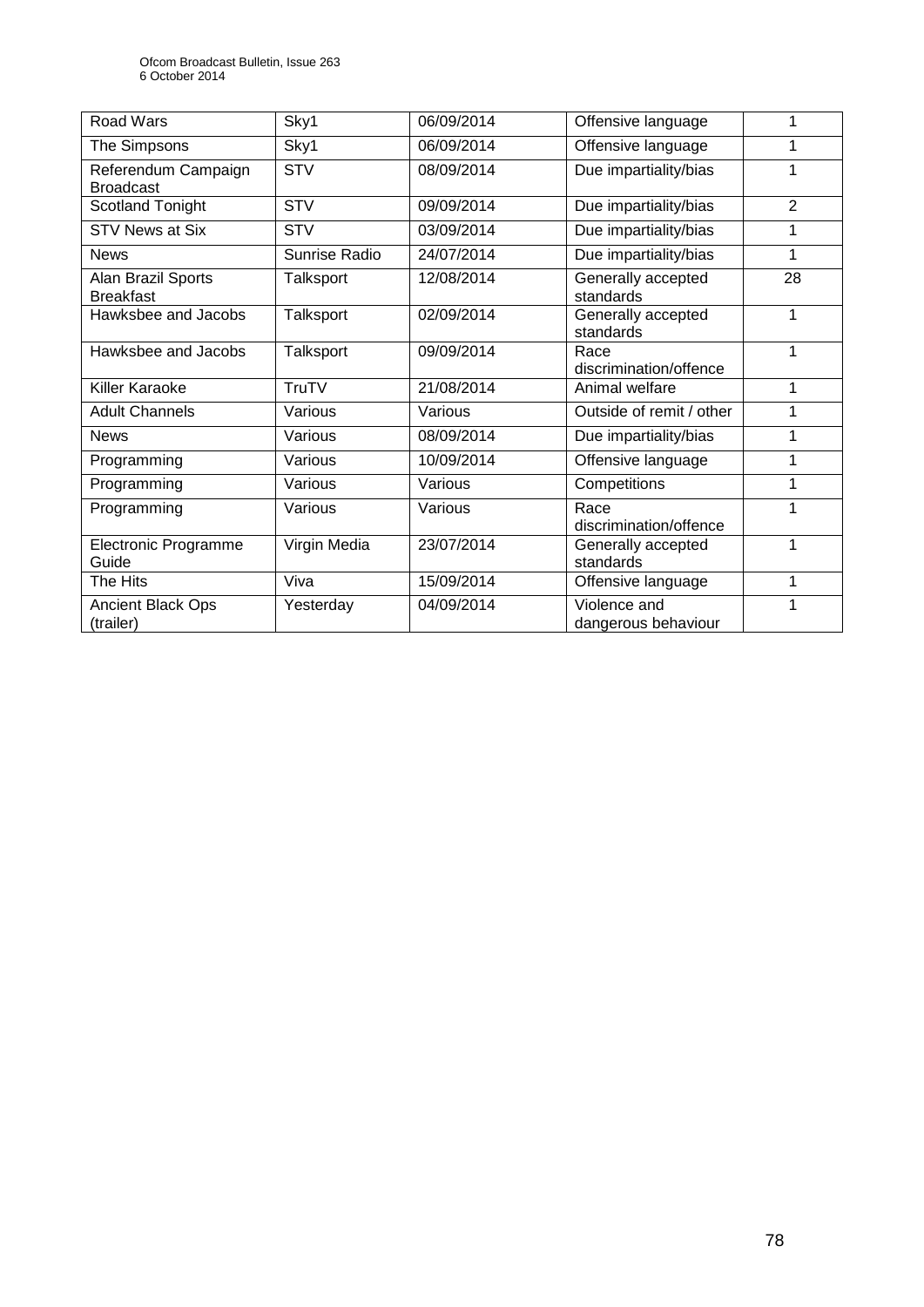## **Investigations List**

If Ofcom considers that a broadcaster may have breached its codes, a condition of its licence or other regulatory requirements, it will start an investigation.

## **It is important to note that an investigation by Ofcom does not necessarily mean the broadcaster has done anything wrong. Not all investigations result in breaches of the licence or other regulatory requirements being recorded.**

Here are alphabetical lists of new investigations launched between 11 and 24 September 2014.

## **Investigations launched under the Procedures for investigating breaches of content standards for television and radio**

| Programme                         | <b>Broadcaster</b>       | <b>Transmission Date</b> |
|-----------------------------------|--------------------------|--------------------------|
| Advertising minutage              | <b>HUM Europe</b>        | various                  |
| <b>Bait Car</b>                   | truTV                    | 23/08/2014               |
| Countdown to Murder               | Channel 5                | 03/09/2014               |
| <b>ITV News</b>                   | <b>ITV</b>               | 28/08/2014               |
| <b>ITV News London</b>            | <b>ITV London</b>        | 28/08/2014               |
| Lovett Estate Agent's sponsorship | Jack FM (South<br>Coast) | various                  |
| Newsbeat                          | <b>BBC Radio 1</b>       | 03/09/2014               |
| Radio Clyde News                  | Radio Clyde              | 11/08/2014               |
| Saturday Breakfast                | Metro Radio              | 13/09/2014               |
| Today                             | <b>BBC Radio 4</b>       | 20/08/2014               |

For more information about how Ofcom assesses complaints and conducts investigations about content standards, go to: [http://stakeholders.ofcom.org.uk/broadcasting/guidance/complaints-](http://stakeholders.ofcom.org.uk/broadcasting/guidance/complaints-sanctions/standards/)

[sanctions/standards/.](http://stakeholders.ofcom.org.uk/broadcasting/guidance/complaints-sanctions/standards/)